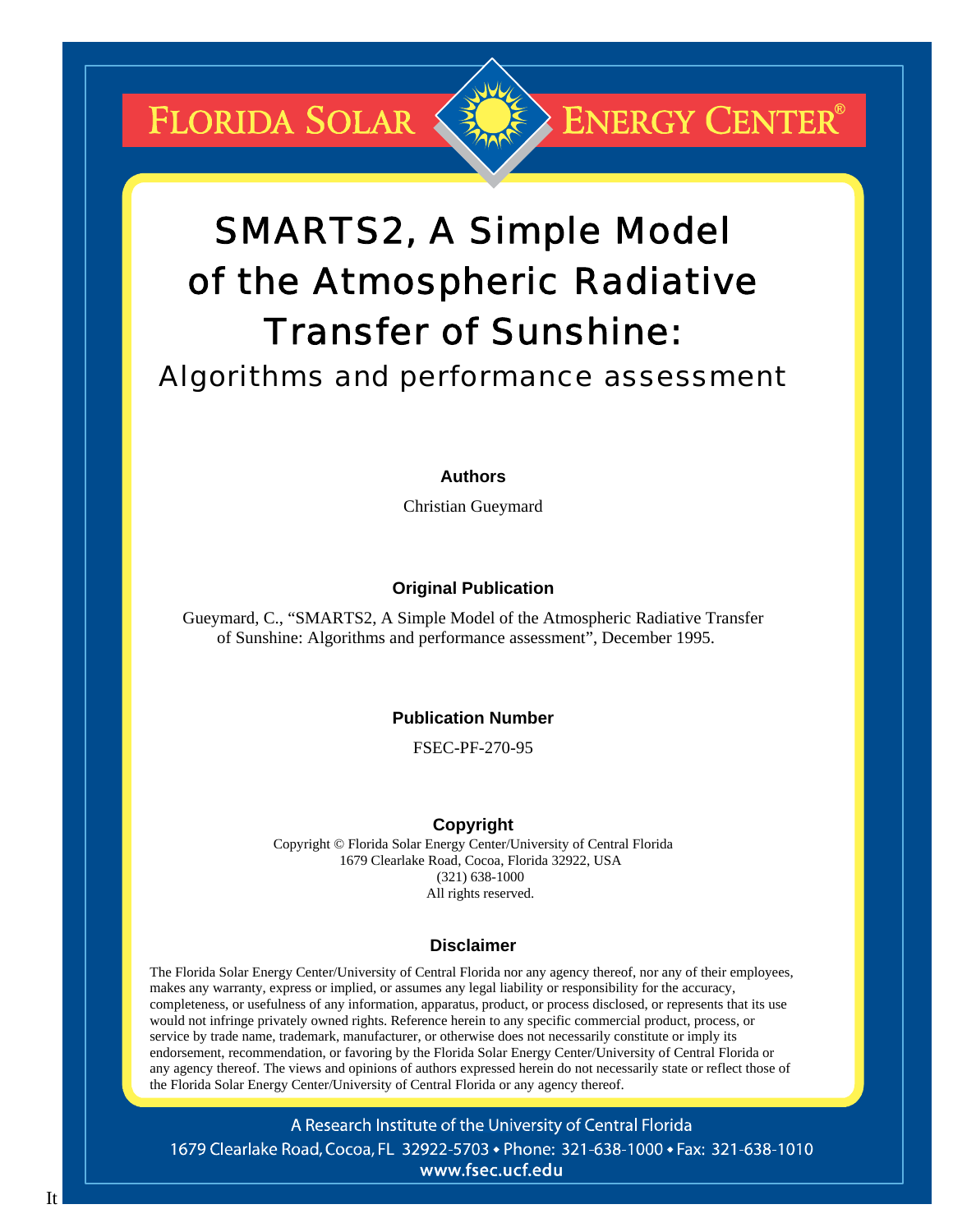## **Simple Model for the Atmospheric Radiative Transfer of Sunshine (SMARTS2) Algorithms and performance assessment**

**Christian Gueymard**

## **ABSTRACT**

An upgraded spectral radiation model called SMARTS2 is introduced. The solar shortwave direct beam irradiance is calculated from spectral transmittance functions for the main extinction processes in the cloudless atmosphere: Rayleigh scattering, aerosol extinction, and absorption by ozone, uniformly mixed gases, water vapor, and nitrogen dioxide. Temperature-dependent or pressure-dependent extinction coefficients have been developed for all these absorbing gases, based on recent spectroscopic data obtained either directly from the experimental literature or, in a preprocessed form, from MODTRAN2, a state-of-the-art rigorous code. The NO<sub>2</sub> extinction effect, in both the UV and visible, is introduced for the first time in a simple spectral model. Aerosol extinction is evaluated using a two-tier Angström approach. Parameterizations of the wavelength exponents, single-scattering coefficient, and asymmetry factor for different aerosol models (proposed by Shettle and Fenn, Braslau and Dave, and also in the Standard Radiation Atmosphere) are provided as a function of both wavelength and relative humidity. Moreover, aerosol turbidity can now be estimated from airport visibility data using a function based on the Shettle and Fenn aerosol model.

An improved approximation to the extraterrestrial solar spectrum, treated at 1 nm intervals between 280 and 1700 nm, and 5 nm intervals between 1705 and 4000 nm, is based on recent satellite data in the UV and visible. The total irradiance between 280 and 4000 nm (1349.5  $W/m<sup>2</sup>$ ) is obtained without scaling and is in good agreement with the currently accepted value of the solar constant (1367 W/m<sup>2</sup>). Incident diffuse radiation and global radiation for any plane orientation at ground level are also calculated by the model, with provision for both multiple scattering effects and ozone absorption intricacies in the UV. SMARTS2 also has an optional circumsolar correction function and two filter smoothing functions which together allow the simulation of actual spectroradiometers. This facilitates comparison between modelled results and measured data.

Detailed performance assessment of the model is provided. It consists of prediction comparisons between the proposed model and rigorous radiative transfer models for different specific atmospheric conditions in the UV, visible, and near IR. High quality measured datasets in the UV and in the intervals 290–620 nm and 300–1100 nm are also used to validate the model by direct comparison. The resultant overall accuracy appears a significant improvement over existing simplified models, particularly in the UV. Therefore, SMARTS2 can be used in a variety of applications to predict full terrestrial spectra under any cloudless atmospheric condition.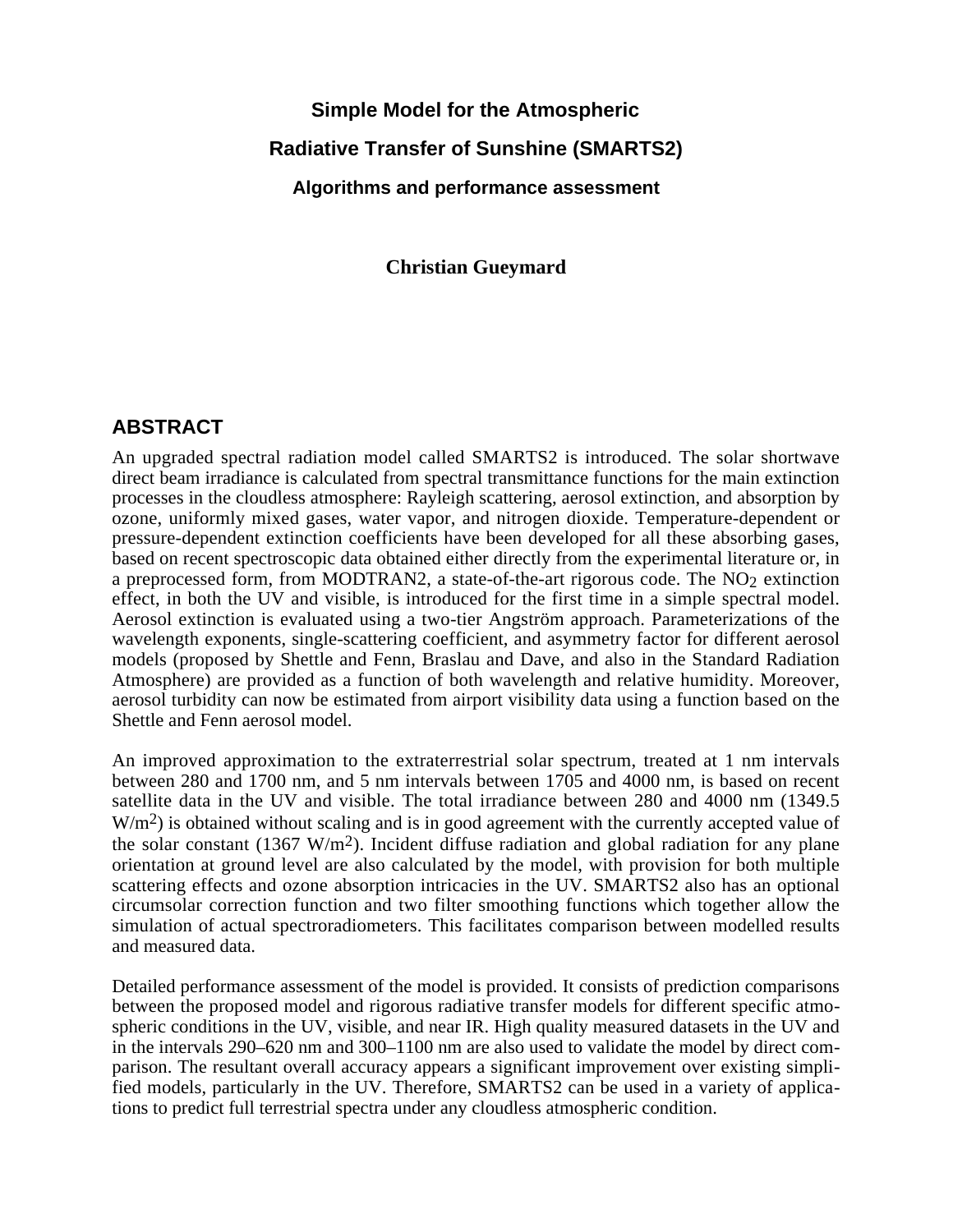## **CONTENTS**

| <b>List of Tables</b> |                                       |                |  |  |  |  |  |  |
|-----------------------|---------------------------------------|----------------|--|--|--|--|--|--|
|                       | List of Figures                       | iv             |  |  |  |  |  |  |
|                       |                                       |                |  |  |  |  |  |  |
| 1.                    | Introduction                          |                |  |  |  |  |  |  |
| 2.                    | Solar spectrum                        | 2              |  |  |  |  |  |  |
| 3.                    | Reference atmospheres                 | $\overline{4}$ |  |  |  |  |  |  |
| $\overline{4}$ .      | Direct beam radiation                 | 7              |  |  |  |  |  |  |
|                       | 4.1 Sun's position and optical masses | 7              |  |  |  |  |  |  |
|                       | 4.2 Individual transmittances         | 8              |  |  |  |  |  |  |
|                       | 4.2.1 Rayleigh scattering             | 8              |  |  |  |  |  |  |
|                       | 4.2.2 Ozone absorption                | 9              |  |  |  |  |  |  |
|                       | 4.2.3 Nitrogen dioxide absorption     | 10             |  |  |  |  |  |  |
|                       | 4.2.4 Uniformly mixed gas absorption  | 12             |  |  |  |  |  |  |
|                       | 4.2.5 Water vapor absorption          | 12             |  |  |  |  |  |  |
|                       | 4.2.6 Aerosol extinction              | 16             |  |  |  |  |  |  |
| 5.                    | Diffuse radiation                     | 21             |  |  |  |  |  |  |
|                       | 6.1 Rayleigh component                | 21             |  |  |  |  |  |  |
|                       | 6.2 Aerosol component                 | 23             |  |  |  |  |  |  |
|                       | 6.3 Effective ozone transmittance     | 27             |  |  |  |  |  |  |
|                       | 6.4 Backscattered component           | 27             |  |  |  |  |  |  |
|                       | 6.5 Radiation on tilted surfaces      | 33             |  |  |  |  |  |  |
| 6.                    | Circumsolar radiation                 | 35             |  |  |  |  |  |  |
| 7.                    | Output data smoothing                 | 40             |  |  |  |  |  |  |
| 8.                    | Performance assessment                | 41             |  |  |  |  |  |  |
|                       | 8.1 Comparison with rigorous codes    | 41             |  |  |  |  |  |  |
|                       | 8.2 Comparison with measurements      | 46             |  |  |  |  |  |  |
| 9.                    | Conclusion                            | 59             |  |  |  |  |  |  |
|                       | 10. Acknowledgments                   | 59             |  |  |  |  |  |  |
|                       | 11. References                        | 59             |  |  |  |  |  |  |
|                       |                                       |                |  |  |  |  |  |  |
|                       | Appendix                              | 66             |  |  |  |  |  |  |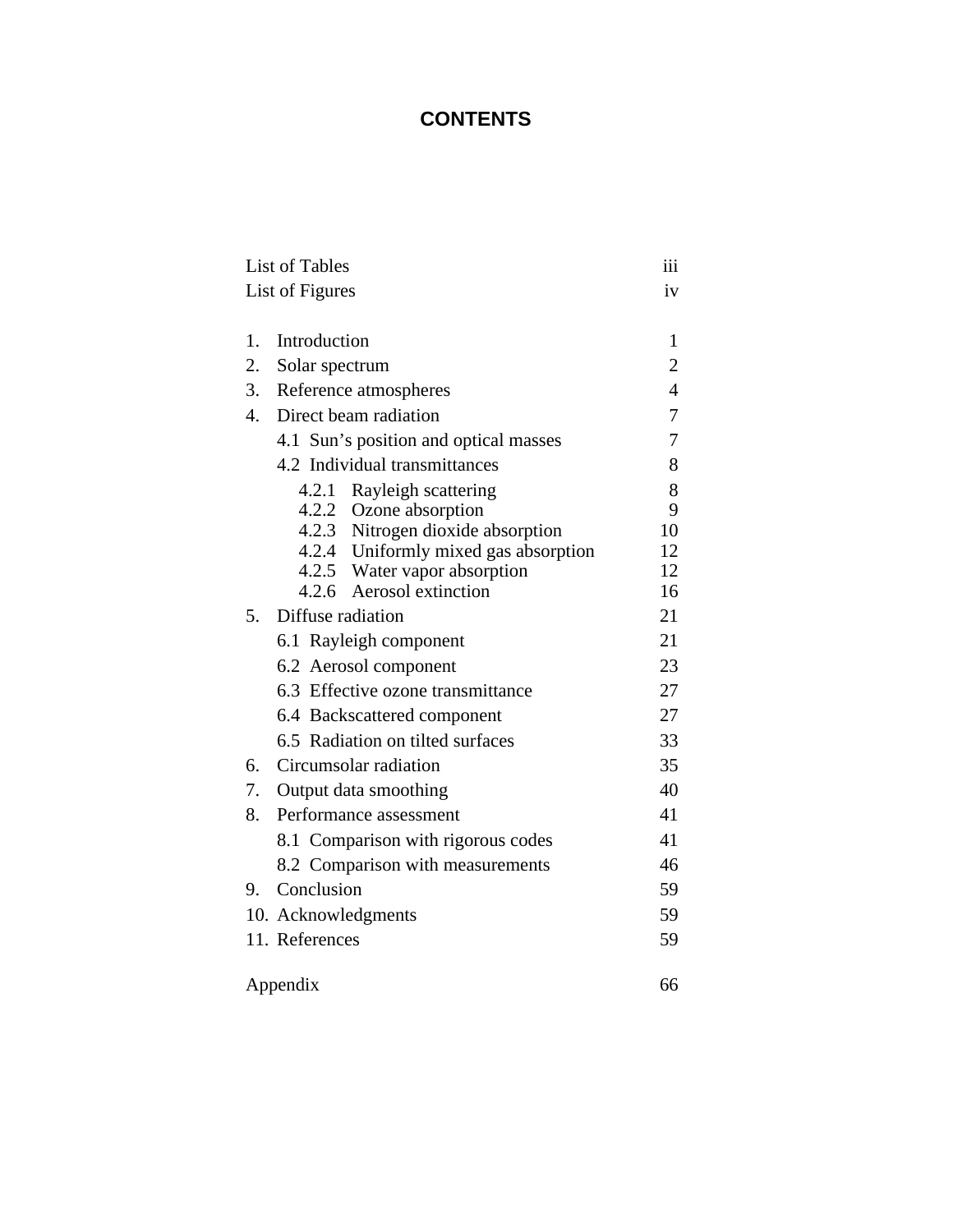## **LIST OF TABLES**

| 3.1. Vertical profiles and effective pathlengths of ten reference atmospheres                                         | 5  |
|-----------------------------------------------------------------------------------------------------------------------|----|
| 4.1. Coefficients for the optical masses, eqn (4.2)                                                                   | 8  |
| 4.2. Wavelength exponents for different aerosol models (Shettle and Fenn, 1979)                                       | 16 |
| 4.3. Coefficients of eqn (4.31) for different aerosol models (Shettle and Fenn, 1979)                                 | 18 |
| <b>5.1.</b> Coefficients for the determination of the single-scattering albedo of the SRA aerosol model, eqn (5.6)    | 22 |
| <b>5.2.</b> Coefficients for the determination of the single-scattering albedo of the Shettle $\&$ Fenn aerosol model | 24 |
| 5.3. Coefficients for the determination of the asymmetry factor of the SRA aerosol model, eqn (5.12a)                 | 26 |
| <b>5.4.</b> Coefficients for the determination of the asymmetry factor of the Shettle & Fenn aerosol model            | 26 |
| 5.5. Backscattering amplification factors for different ground covers, zenith angles, and wavelengths                 | 32 |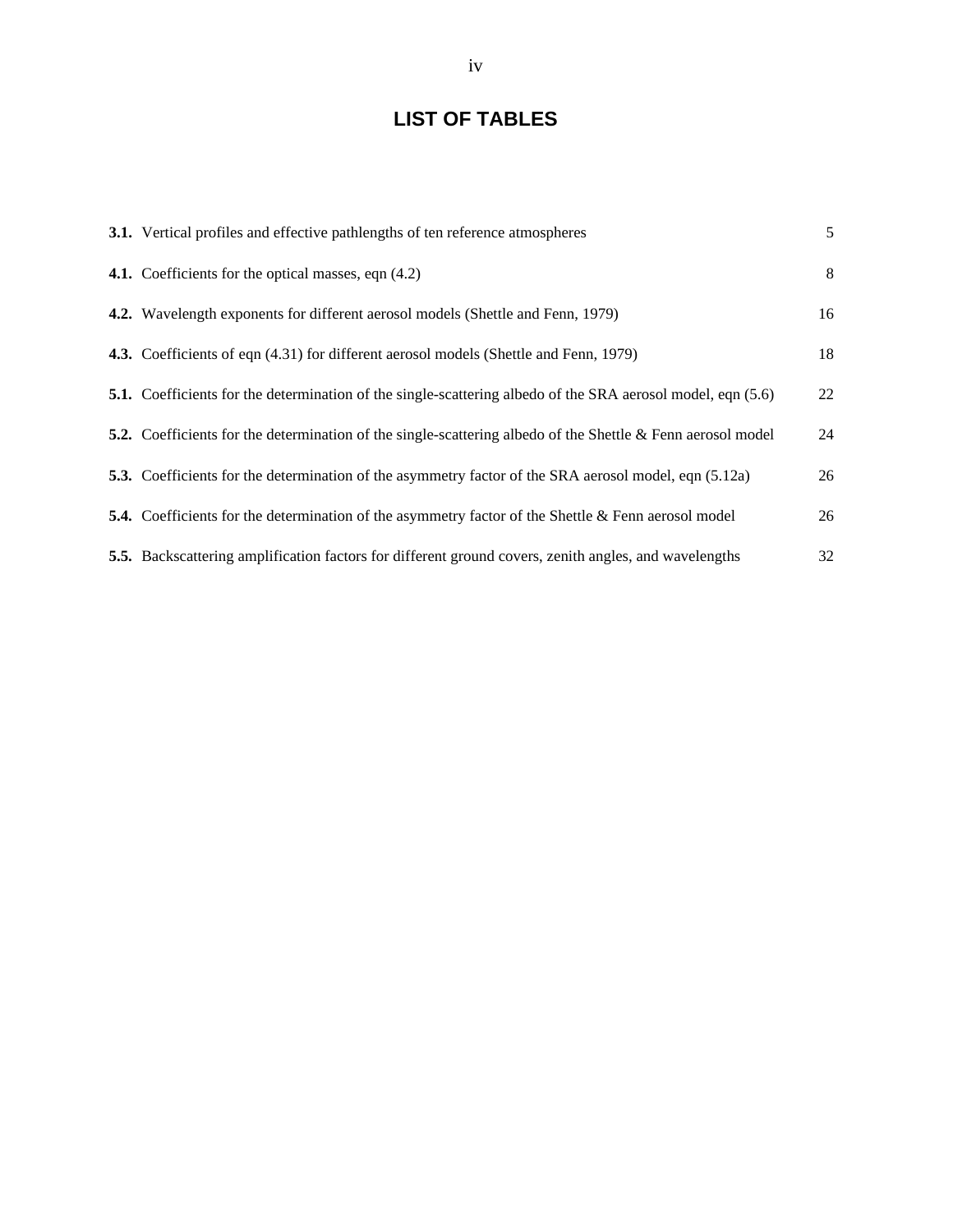## **LIST OF FIGURES**

| 2.1.  | Comparison of the solar spectrum used in SMARTS2 to other recent spectra for different bands                                     | 3  |
|-------|----------------------------------------------------------------------------------------------------------------------------------|----|
| 4.1.  | Ozone transmittance predicted by SMARTS2 and SPCTRAL2                                                                            | 10 |
| 4.2.  | Ozone and NO <sub>2</sub> transmittances for different total pathlengths                                                         | 12 |
| 4.3.  | Mixed gas transmittance in the visible                                                                                           | 13 |
| 4.4.  | Water vapor transmittance for the U.S. Standard Atmosphere and an air mass of 1.5                                                | 15 |
| 4.5.  | Water vapor transmittance for a tropical reference atmosphere and an air mass of 5.6                                             | 15 |
| 4.6.  | Aerosol optical thickness as a function of wavelength for selected aerosol models                                                | 17 |
| 4.7.  | Turbidity vs visibility and meteorological range                                                                                 | 19 |
| 4.8.  | Aerosol transmittance predicted by SMARTS2 and other models for a meteorological range of 25 km                                  | 20 |
| 5.1.  | Spectral single-scattering albedo of urban aerosol as affected by relative humidity                                              | 23 |
| 5.2.  | Spectral asymmetry factor of urban aerosols as affected by relative humidity                                                     | 25 |
| 5.3.  | Ratio $\Gamma_0 \lambda / T_0 \lambda$ as a function of $\tau_0 \lambda$ and $m_0$                                               | 28 |
| 5.4.  | Spectral reflectances of some ground covers (Bowker et al., 1985)                                                                | 29 |
| 5.5.  | UV sky reflectance predicted using different rural aerosol models                                                                | 31 |
| 6.1.  | Phase functions for different aerosol models                                                                                     | 37 |
| 6.2.  | Phase functions for different maritime aerosols                                                                                  | 38 |
| 6.3.  | Spectral circumsolar contribution for different atmospheric conditions                                                           | 39 |
| 7.1.  | Examples of smoothing functions for the simulation of spectroradiometers                                                         | 40 |
| 8.1.  | Direct normal irradiance predicted by SMARTS2 and Dave et al. (1975) for an MLS atmosphere                                       | 41 |
| 8.2.  | Same as Fig. 8.1 but for diffuse irradiance                                                                                      | 42 |
| 8.3.  | Global UV irradiance predicted by SMARTS2 and Dave and Halpern (1976)                                                            | 43 |
| 8.4.  | Beam normal irradiance predicted by SMARTS2 and BRITE for the U.S. Standard Atmosphere                                           | 44 |
| 8.5.  | Same as Fig. 8.4, but for diffuse irradiance on a horizontal surface                                                             | 45 |
| 8.6.  | Same as Fig. 8.4, but for global irradiance on a tilted surface                                                                  | 45 |
| 8.7.  | Relative contribution of circumsolar radiation as predicted by SMARTS2 and BRITE for the<br>conditions of the ASTM/ISO standards | 46 |
| 8.8.  | Comparison of global UV irradiance predicted by SMARTS2 to Bener's measurements                                                  | 47 |
| 8.9.  | Global irradiance predicted by SMARTS2 compared to actual UV measurements during<br>a cloudless Spring day at Sodankyla, Finland | 48 |
| 8.10. | Same as Fig. 8.9, but for a Summer day                                                                                           | 49 |
| 8.11. | Global irradiance predicted by SMARTS2 compared to actual UV measurements during<br>a cloudless Fall day at Norrköpping, Sweden  | 50 |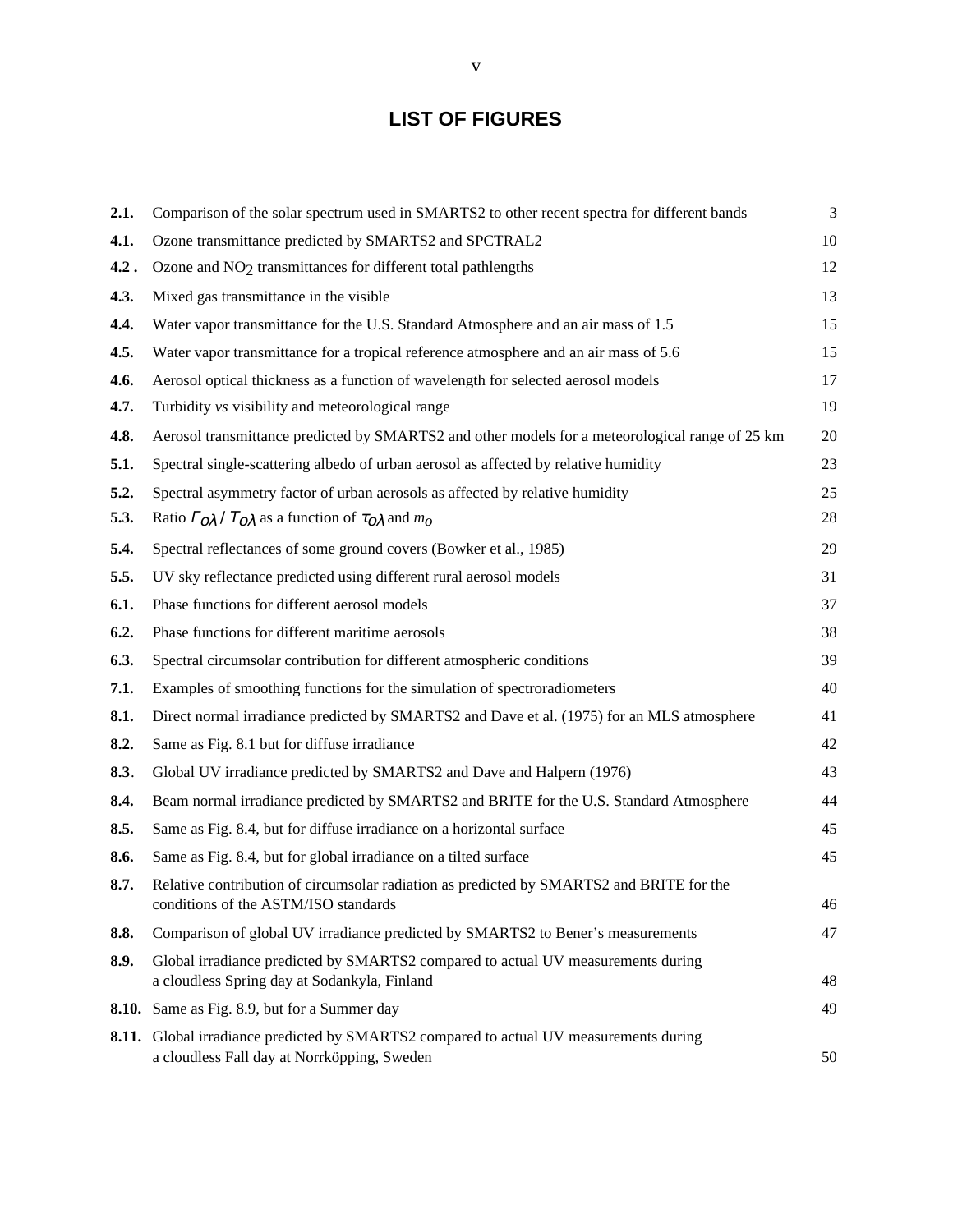| 8.12. Global irradiance predicted by SMARTS2 compared to actual UV measurements during                                                                                                   |    |
|------------------------------------------------------------------------------------------------------------------------------------------------------------------------------------------|----|
| a cloudless Spring cday at Palmer, Antartica: (a) UV-B data, (b) UV and visible data                                                                                                     | 51 |
| <b>8.13.</b> Same as Fig. 8.12, but for a different day: (a) UV-B data, (b) UV and visible data                                                                                          | 53 |
| <b>8.14.</b> Global irradiance predicted by SMARTS2 compared to actual UV measurements during<br>a cloudless Summer day at San Diego, California: (a) UV-B data, (b) UV and visible data | 54 |
| <b>8.15.</b> Predicted vs measured beam normal irradiance in the near IR at Cape Canaveral, Florida                                                                                      | 55 |
| <b>8.16.</b> Calculated vs measured irradiance (in percent of the measured value) at Cape Canaveral<br>on July 9, 1987: (a) Beam normal irradiance, (b) Global normal irradiance         | 57 |
| 8.17. Same as Fig. 8.16, but for Jan. 28, 1988: (a) Beam normal irradiance, (b) Global normal irradiance                                                                                 | 58 |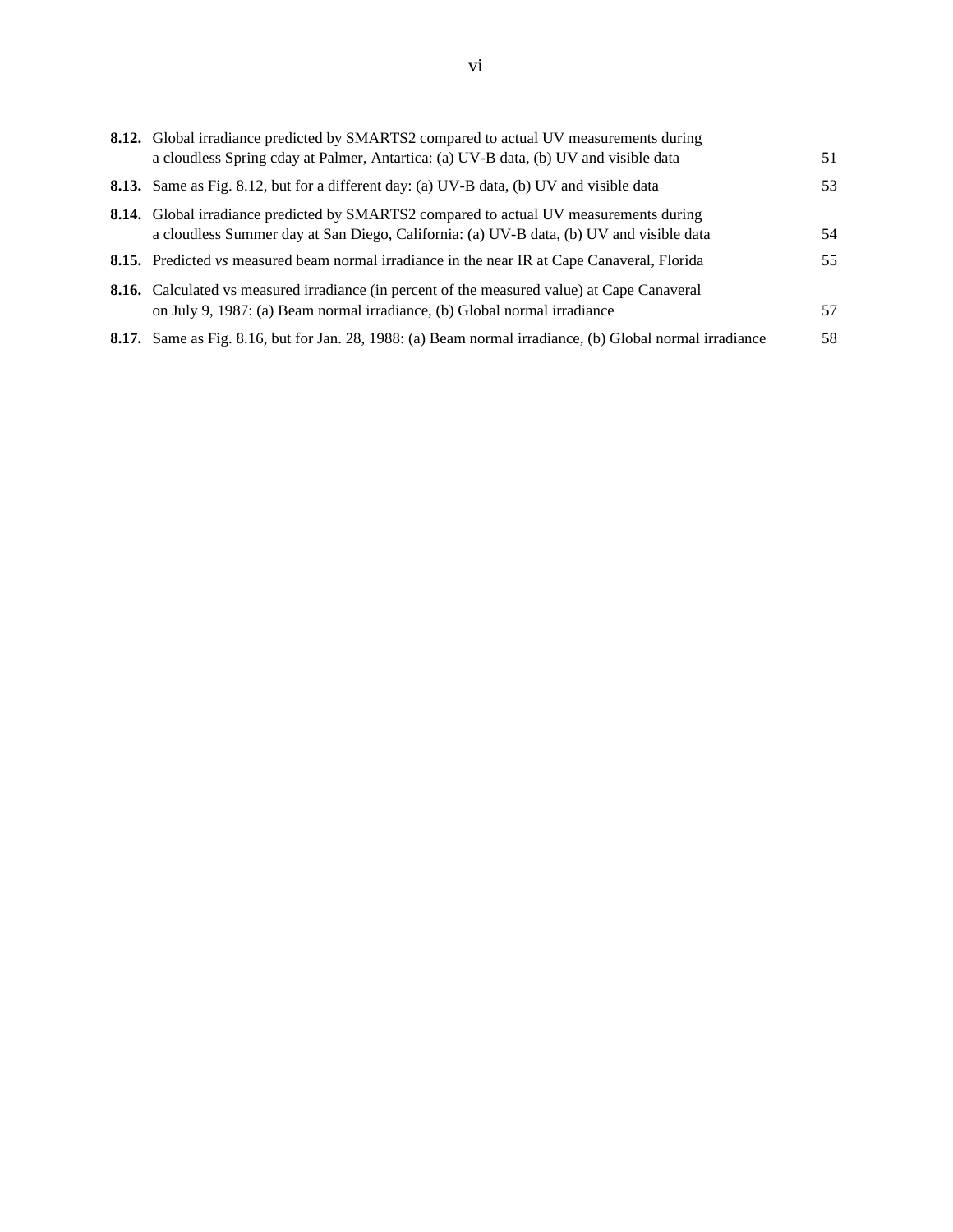## **1. INTRODUCTION**

Spectral solar irradiance models are needed in a variety of applications spread among different disciplines such as atmospheric science, biology, health physics and energy technology (photovoltaic systems, high performance glazings, daylighting, selective coatings, etc.). In particular, Nann and Bakenfelder (1993) describe 12 possible uses of spectral radiation models for solar energy systems and buildings applications. Two types of spectral irradiance models may be used to predict or analyze solar radiation at the Earth's surface: sophisticated rigorous codes and simple transmittance parameterizations. A well known example of the first kind is the LOWTRAN family, which originated more than 20 years ago. It has been recently supplanted by an even more detailed code called MODTRAN (Anderson et al.,1993; Berk et al., 1989). This type of model considers that the atmosphere is constituted of different layers, and thus uses reference or measured vertical profiles of the gaseous and aerosol constituents.

Because of the required detailed inputs, execution time, and some output limitations, rigorous codes such as MODTRAN are not appropriate for all applications, particularly those in engineering. Most of the latter needs are presently filled by parameterized models which are relatively simple compared to MODTRAN. A number of these simple models have appeared in the literature since the early '80s (Bird, 1984; Bird and Riordan, 1986; Brine and Iqbal, 1983; Gueymard, 1993a; Justus and Paris, 1985; Matthews et al., 1987; Nann and Riordan, 1991). These models are based on Leckner's landmark contribution (1978). For computerized engineering calculations, SPCTRAL2 (Riordan, 1990), based on Bird (1984) and Bird and Riordan (1986), and SUNSPEC (McCluney and Gueymard, 1993), based on Gueymard (1993a), are frequently used. They both use Leckner's functions, at least for the determination of water vapor, mixed gases, and ozone absorption.

Much fundamental knowledge on gaseous absorption has been added since Leckner's work, so that a detailed reexamination of his approach now appears justified. Furthermore, data of higher spectral resolution are now available, improving the detail in those spectral regions where gaseous absorption changes rapidly with wavelength. Finally, it appeared necessary to undertake a detailed performance assessment of the model to guarantee its validity under most atmospheric conditions. Such an evaluation is an important part of the development of a radiation model, but few simple spectral models have been assessed as they ought to be. In fact, it appeared during the course of this study that most of the existing models could make incorrect predictions, both at short wavelengths and at large zenith angles.

This report develops the derivation of SMARTS2, an extensive revision of SMARTS1, a spectral model used to calculate direct beam and diffuse radiation (Gueymard, 1993a). There are nine main objectives and achievements in this study.

- Improve the extraterrestrial spectrum used (accuracy and resolution)
- Increase the spectral resolution of the transmittance calculations
- Introduce more accurate transmittance functions for all the atmospheric extinction processes, with consideration for temperature and humidity effects
- Add nitrogen dioxide  $(NO<sub>2</sub>)$  to the list of absorbers, for the first time in this type of model
- Include highly accurate absorption coefficients from recent spectroscopic data
- Allow the calculation of diffuse irradiance in the UV and visible without the need for preliminary radiance calculations
- Add the capability to estimate the circumsolar enhancement factor for realistic comparison with radiometric data
- Add the flexibility to smooth the output irradiances using simulated radiometric filters
- Carefully assess the performance of the model against both reference radiative transfer models and high quality measured data.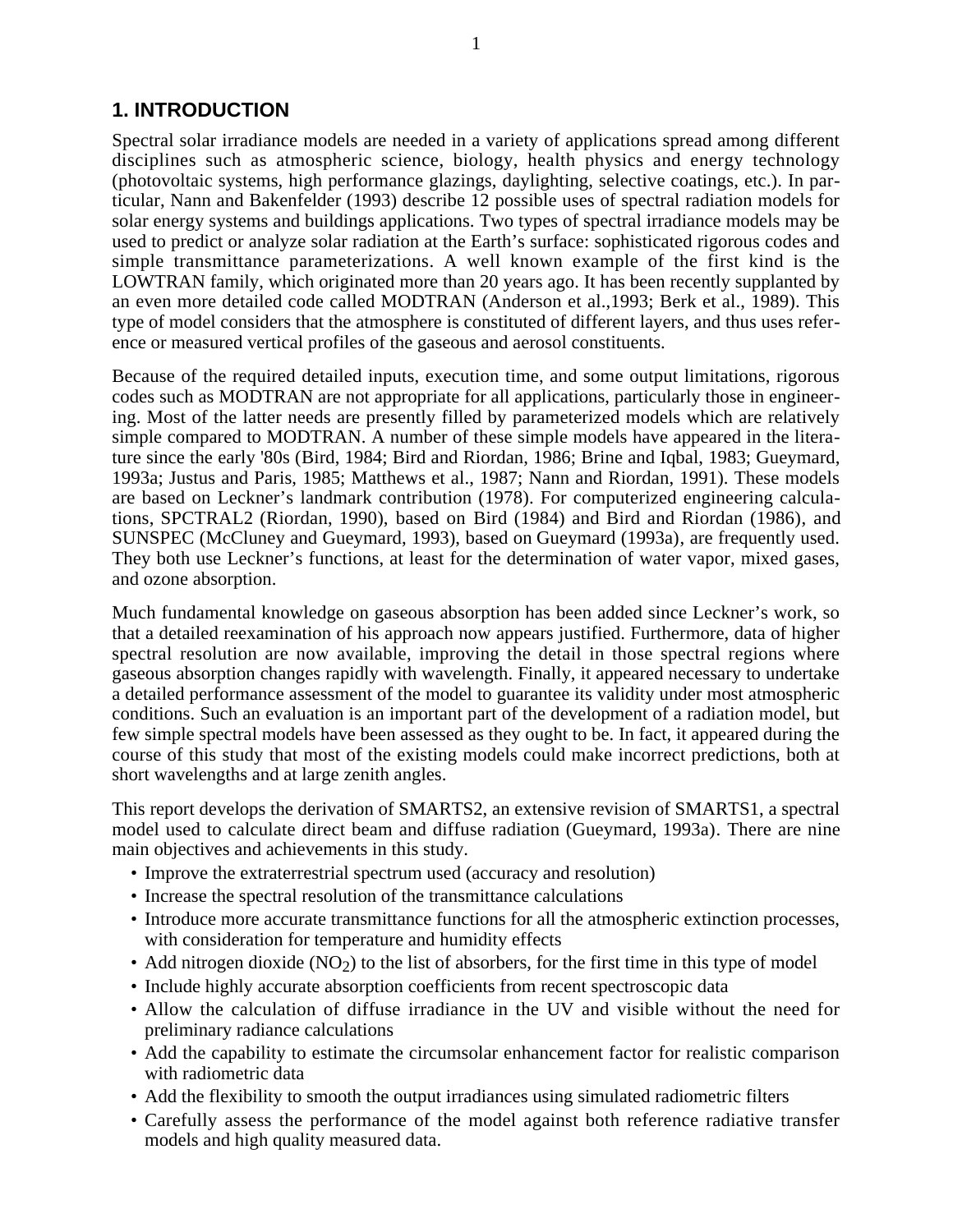## **2. SOLAR SPECTRUM**

Whereas SMARTS1 and MODTRAN use the WRC85 extraterrestrial spectrum (Wehrli, 1985), SMARTS2 uses a modified spectrum. As no single recent dataset covers the whole spectrum, a composite of different datasets had to be devised in the same way as the original WRC85 spectrum. This new spectrum is justified for several reasons.

- (i) Some problems were discovered in the WRC85 spectrum, including anomalous dips around 940, 1270, and 2300 nm [personal communications with Claus Fröhlich, 1992, Eric P. Shettle, 1993, and Bo-Cai Gao, 1994; see also Green and Gao (1993) and Gao and Green (1995)].
- (ii) New high altitude balloon and satellite data have been published recently, particularly in the UV.
- (iii) To obtain good resolution for subsequent applications, wavelength intervals needed to be both constant and small (see Section 7).

Between 280 and 412 nm, recent satellite data were obtained from Michael VanHoosier [personal communication, 1994]. They consist of the low-resolution version of measurements made on March 19, 1992 during a period of quiet sun with the SUSIM (Solar Ultraviolet Spectral Irradiance Monitor) instrument on board the Upper Atmosphere Research Satellite (UARS), as described by Brueckner et al. (1993). Data points listed at 0.25 nm intervals were reduced to a 1 nm step with a trapezoidal rule. The *total* irradiance between 280 and 412 nm is 123.34 W/m2, which is close to the WRC85 value of  $121.95 \text{ W/m}^2$ . Although these two spectra have generally similar shapes, they do feature some noticeable differences, particularly in the 320-350 nm region. Figure 2.1a illustrates this, and also shows the older WRC81 spectrum at the resolution which is used in SPECTRAL2 and similar models.

Reference published spectra are used to construct the spectrum proposed here in the intervals 412-825 nm (Nicolet, 1989), and 825-2495 nm (Arvesen et al., 1969). The total irradiances in these spectral bands are 666.88 W/m<sup>2</sup> and 526.81 W/m<sup>2</sup>, respectively. The WRC85 spectrum is used in the 2495-4000 nm interval only, and totals 32.43 W/m<sup>2</sup>. The transition between the Nicolet and Arvesen spectra between 760 and 810 nm is smoothed using linear interpolation. Some probable outliers in the Nicolet spectrum were corrected in the 600-700 nm interval by comparison to the Arvesen et al. (1969) and Smith and Gottlieb (1974) spectra.

The total irradiance between 280 and 4000 nm is 1349.46 W/m<sup>2</sup>, equivalent to the total WRC85 spectrum (1349.52 W/m<sup>2</sup>), representing 98.72% of the solar constant of 1367 W/m<sup>2</sup>. Although the two spectra happen to have identical total irradiances, an important difference between them is that the new spectrum does not revert to any renormalization to obtain the value of the solar constant, in contrast to the WRC85 spectrum. Figures 2.1b and 2.1c compare the new spectrum and those of the WRC in the visible and near IR.

The new spectrum (tabulated in the Appendix) has a total of 1881 wavelengths, at 1 nm intervals between 280 and 1700 nm, and at 5 nm intervals between 1705 and 4000 nm, with a transitional wavelength at 1702 nm. This is to be compared to 545 wavelengths for the downgraded WRC85 spectrum used in SUNSPEC and 122 wavelengths for the downgraded WRC81 spectrum used in SPCTRAL2.

The present resolution may be considered low by spectroscopists, just right by atmospheric physicists, or rather high by engineers. The 1 nm constant interval within the most important part of the spectrum is a good compromise between resolution and model complexity. The model's outputs (spectral transmittances and irradiances) can easily be downgraded afterwards if so desired by the user (see Section 7).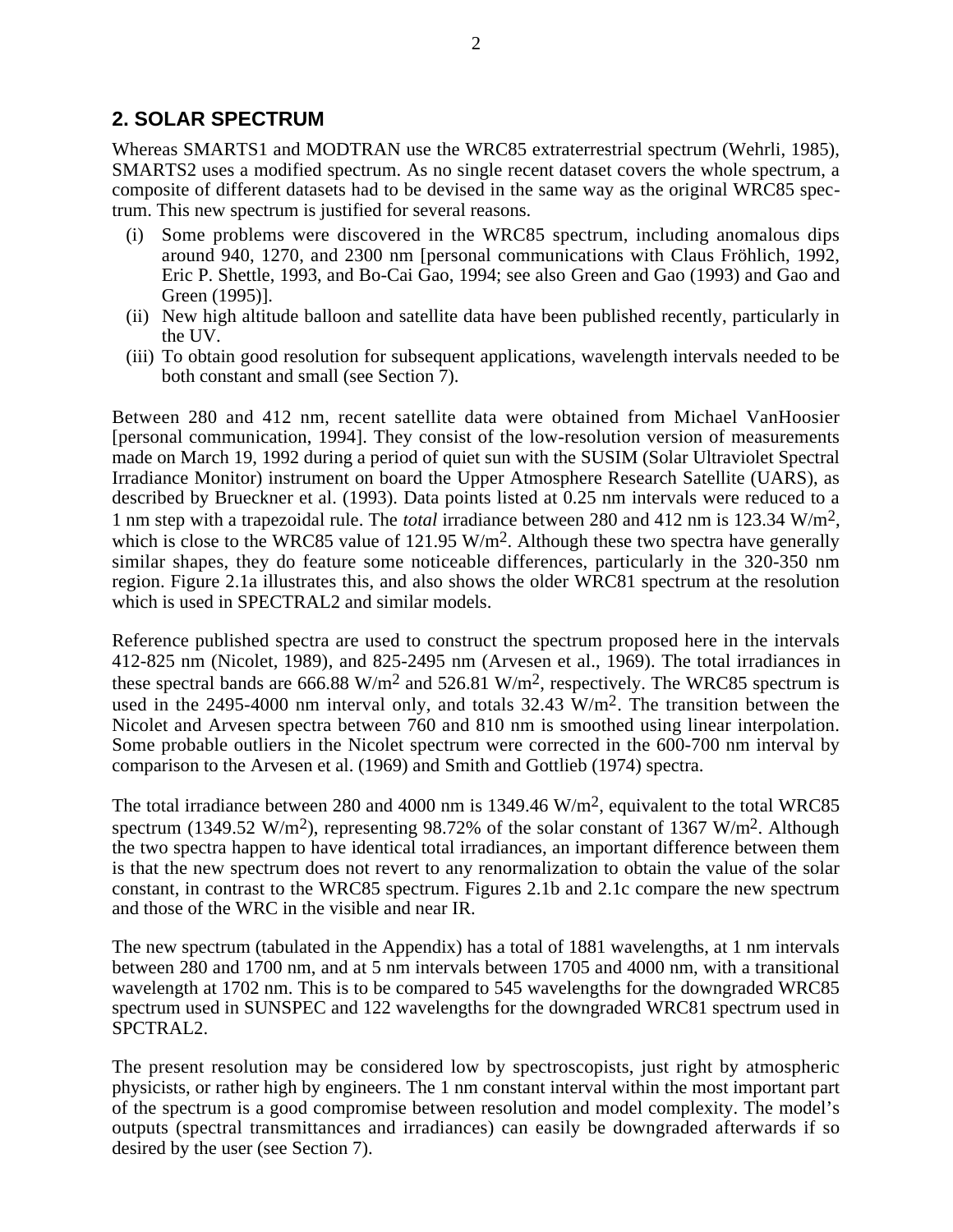

Fig. 2.1. Comparison of the solar spectrum used in SMARTS2 to other recent spectra for different bands. (a) 280–400 nm; (b) 450–650 nm; (c) 800–1000 nm.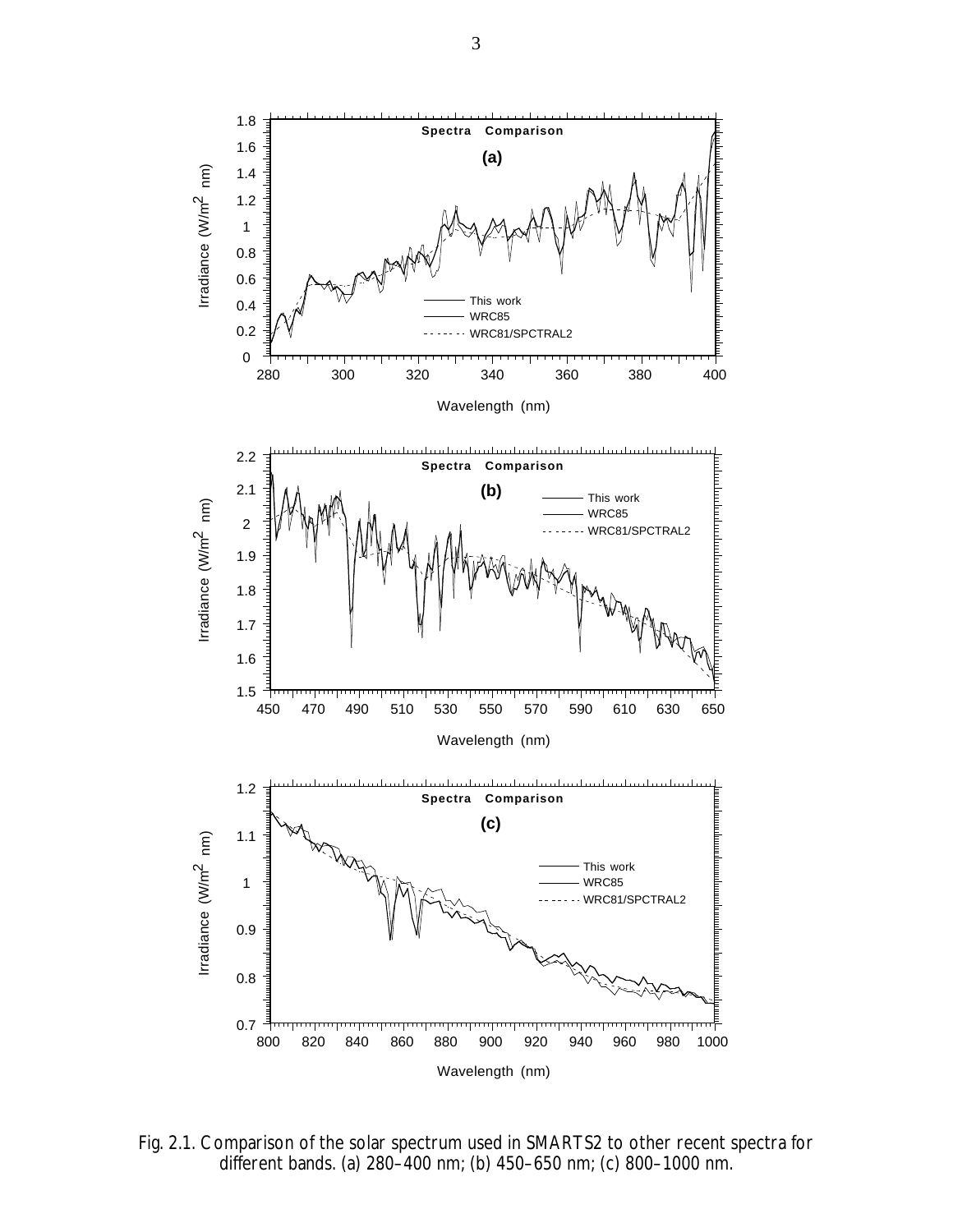## **3. REFERENCE ATMOSPHERES**

Ten different reference atmospheres are proposed as defaults to the user. They consist of different vertical profiles of temperature, pressure, and of the concentrations of the main gases of the atmosphere. Six of these reference atmospheres are described by Anderson et al. (1986) and are also used in the LOWTRAN and MODTRAN families. Four supplementary atmospheres have been constructed for this work from other basic reference profiles (Anon., 1966). All profiles are defined with a vertical increment of generally 1 km. Table 3.1 lists the atmospheric parameters used for the first 4 km of the troposphere. Below this level, the atmospheric data (temperature, relative humidity, precipitable water, uniformly mixed gas abundance) may vary sharply with pressure and need to be interpolated. This is done in SMARTS2 using a four point Lagrange interpolation scheme for the vertical profile of each quantity listed above. The ozone and nitrogen dioxide total column abundances are also listed in Table 3.1, but only at *sea-level*. Because these constituents are normally largely concentrated in the stratosphere, their total abundance does not vary appreciably whenever the site altitude is below 4 km. For greater accuracy, a factor,  $C_t$ , can correct their total abundance at sea-level from the altitude, *z*, in km, using a linear fit based on the reference atmospheres' data:

$$
C_t = 1 - 0.00898 z. \tag{3.1}
$$

A nominal or "effective" ozone temperature1, *Teo*, is defined as the weighted average of the concentration and temperature discretized profiles of the reference atmospheres (Anderson et al., 1986; Anon., 1966). This results in an average of 213 to 235.7 K for a sea-level site (Table 3.1). To approach actual conditions at any site and time, a correlation with the mean daily sea-level air temperature, *T\**, obtained from the same dataset is considered:

$$
T_{eo} = a_0 + a_1 T^* \tag{3.2}
$$

with  $a_0 = 332.41$  K,  $a_1 = -0.34467$  (summer) and  $a_0 = 142.68$  K,  $a_1 = 0.28498$  (winter). The use of a mean daily temperature instead of the instantaneous temperature, *T,* stems from the fact that the temperature at ground level is subject to daily fluctuations caused by solar heating of the ground and convection, and therefore decoupled from the less rapidly varying stratospheric temperature.

Relative humidity is tabulated for each level of the supplementary atmospheres (Anon., 1966). For the six primary reference atmospheres, it has been calculated from the mixing ratio of water vapor tabulated by Anderson et al. (1986), using the method described by Kneizys et al. (1980). Results appear in Table 3.1. (Relative humidity is an important "interactive parameter" that influences the size and optical properties of atmospheric aerosols, as will be shown in Section 4.2.6; it may also be used to estimate precipitable water, as mentioned in Section 4.2.5.)

Individual total column abundances are calculated in different ways. The total reduced thickness (in atm-cm) of  $O_3$  and  $NO_2$  is available for the six reference atmospheres considered in MODTRAN (Table 3.1). For the four supplementary atmospheres, new representative ozone values had to be proposed. The reference latitudes associated with these atmospheres (and indicated in Table 3.1) helped provide the needed ozone values, using average seasonal ozone distributions for the period 1957-75 (London, 1977) and the composite satellite data tabulated by Keating et al. (1990). Typical total  $NO<sub>2</sub>$  columns for the four supplementary atmospheres are selected from the limited data reviewed in Section 4.2.3.

<sup>&</sup>lt;sup>1</sup> This effective temperature is only nominal—a temperature in name only—since the actual ozone molecules throughout the column's profile are not in thermodynamic equilibrium with each other. It is only a computational convenience, i.e., a single parameter description of a large-scale bulk system with substantial thermal gradient.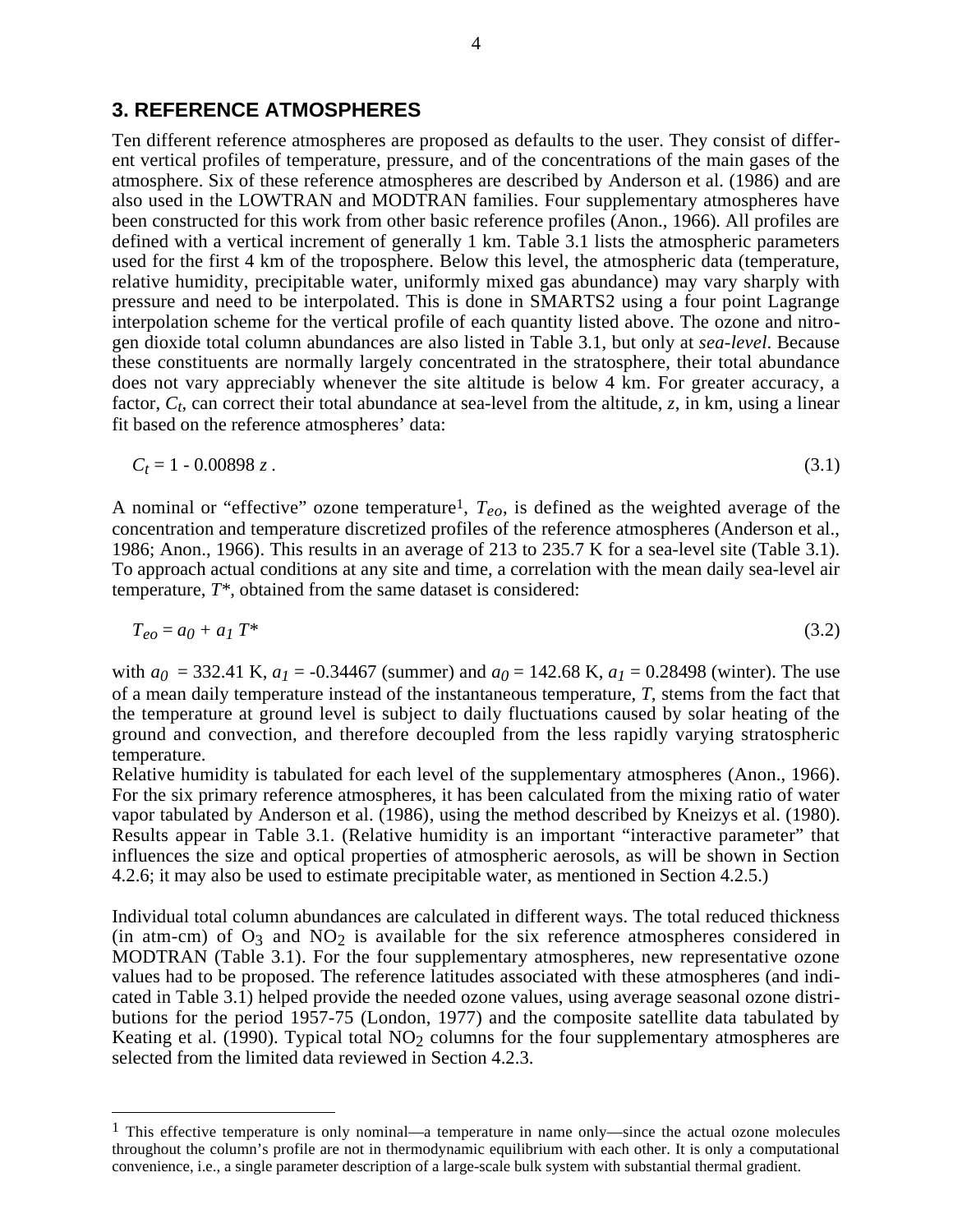**TABLE 3.1.** Vertical profiles and effective pathlengths of ten reference atmospheres. *Key:* USSA (U.S. Standard Atmosphere), MLS (Mid Latitude Summer), MLW (Mild Latitude Winter), SAS (Sub Arctic Summer), SAW (Sub Arctic Winter), TRL (Tropical), STS (Sub Tropical Summer), STW (Sub Tropical Winter), AS (Arctic Summer), AW (Arctic Winter), z (altitude), T<sub>a</sub> (air temperature), T<sub>eo</sub> (effective ozone temperature), p (pressure), RH (relative humidity).

 $\overline{a}$ 

| Atmosphere             |                          |           |                | Vertical profiles |      | Effective pathlengths |                  |                  |            |                 |
|------------------------|--------------------------|-----------|----------------|-------------------|------|-----------------------|------------------|------------------|------------|-----------------|
|                        | z                        | $\rm T_a$ | $T_{eo}$       | $\, {\bf p}$      | RH   | O <sub>2</sub>        | CO <sub>2</sub>  | H <sub>2</sub> O | $O_3$      | NO <sub>2</sub> |
| Latitude               | (km)                     | (K)       | (K)            | (mb)              | (%)  | (km)                  | (km)             | (cm)             | $(atm-cm)$ | $(atm-cm)$      |
| <b>USSA</b>            | $\boldsymbol{0}$         | 288.2     | 225.4          | 1013.3            | 45.5 | 4.9635                | 4.6854           | 1.419            | 0.3434     | 2.04E-4         |
| $45^{\circ}$ N         | 1                        | 281.7     | 223.4          | 898.8             | 48.7 | 3.9637                | 3.6853           | 0.899            |            |                 |
|                        | $\overline{\mathbf{c}}$  | 275.2     | 221.3          | 795.0             | 51.8 | 3.1483                | 2.8836           | 0.566            |            |                 |
|                        | 3                        | 268.7     | 219.4          | 701.2             | 50.6 | 2.4872                | 2.2449           | 0.326            |            |                 |
|                        | $\overline{4}$           | 262.2     | 217.7          | 616.6             | 50.0 | 1.9538                | 1.7389           | 0.193            |            |                 |
| <b>MLS</b>             | $\boldsymbol{0}$         | 294.2     | 232.1          | 1013.3            | 75.7 | 4.9383                | 4.8866           | 2.927            | 0.3316     | 2.18E-4         |
| $45^{\circ}$ N         | $\mathbf{1}$             | 289.7     | 229.7          | 902.0             | 65.6 | 3.9622                | 3.8792           | 1.727            |            |                 |
|                        |                          |           |                |                   |      |                       |                  |                  |            |                 |
|                        | $\overline{\mathbf{c}}$  | 285.2     | 227.3          | 802.0             | 54.8 | 3.1682                | 3.0651           | 1.024            |            |                 |
|                        | 3                        | 279.2     | 224.9          | 710.0             | 45.0 | 2.5239                | 2.4089           | 0.561            |            |                 |
|                        | $\overline{\mathcal{L}}$ | 273.2     | 222.4          | 628.0             | 38.8 | 2.0019                | 1.8849           | 0.325            |            |                 |
| <b>MLW</b>             | $\boldsymbol{0}$         | 272.2     | 220.6          | 1018.0            | 77.0 | 5.0762                | 4.5566           | 0.855            | 0.3768     | 1.99E-4         |
| $45^{\circ}$ N         | $\mathbf{1}$             | 268.7     | 218.7          | 897.3             | 70.4 | 3.9953                | 3.5658           | 0.549            |            |                 |
|                        | $\overline{\mathbf{c}}$  | 265.2     | 217.0          | 789.7             | 65.4 | 3.1356                | 2.7789           | 0.346            |            |                 |
|                        | 3                        | 261.7     | 215.4          | 693.8             | 56.7 | 2.4537                | 2.1555           | 0.188            |            |                 |
|                        |                          |           |                |                   |      |                       |                  |                  |            |                 |
|                        | $\overline{4}$           | 255.7     | 213.9          | 608.1             | 49.8 | 1.9142                | 1.6630           | 0.104            |            |                 |
| <b>SAS</b>             | $\boldsymbol{0}$         | 287.2     | 233.6          | 1010.0            | 74.9 | 4.9309                | 4.7057           | 2.079            | 0.3448     | 2.16E-4         |
| $60^\circ$ N           | $\mathbf{1}$             | 281.7     | 231.7          | 896.0             | 69.8 | 3.9325                | 3.7118           | 1.316            |            |                 |
|                        | $\overline{c}$           | 276.3     | 229.6          | 792.9             | 69.7 | 3.1223                | 2.9148           | 0.836            |            |                 |
|                        | 3                        | 270.9     | 227.5          | 700.0             | 65.0 | 2.4677                | 2.2784           | 0.483            |            |                 |
|                        | $\overline{4}$           | 265.5     | 225.4          | 616.0             | 60.3 | 1.9411                | 1.7724           | 0.280            |            |                 |
| <b>SAW</b>             | $\boldsymbol{0}$         | 257.2     | 217.4          | 1013.0            | 80.4 | 5.0968                | 4.3277           | 0.424            | 0.3757     | 1.87E-4         |
| $60^\circ$ N           | $\mathbf{1}$             | 259.1     | 216.1          | 887.8             | 69.3 | 3.9512                | 3.3635           | 0.295            |            |                 |
|                        | $\overline{c}$           | 255.9     | 214.8          | 777.5             | 69.9 | 3.0714                | 2.6003           | 0.193            |            |                 |
|                        |                          | 252.7     |                |                   | 65.6 |                       |                  |                  |            |                 |
|                        | 3<br>$\overline{4}$      | 247.7     | 213.5<br>212.1 | 679.8<br>593.2    | 60.4 | 2.3808<br>1.8401      | 2.0009<br>1.5315 | 0.107<br>0.057   |            |                 |
|                        |                          |           |                |                   |      |                       |                  |                  |            |                 |
| <b>TRL</b>             | $\boldsymbol{0}$         | 299.7     | 229.7          | 1013.0            | 74.9 | 4.9313                | 4.9539           | 4.117            | 0.2773     | 2.11E-4         |
| $15^{\circ}$ N         | $\mathbf{1}$             | 293.7     | 226.9          | 904.0             | 72.3 | 3.9769                | 3.9407           | 2.494            |            |                 |
|                        | $\overline{c}$           | 287.7     | 224.3          | 805.0             | 74.2 | 3.1925                | 3.1198           | 1.441            |            |                 |
|                        | 3                        | 283.7     | 221.8          | 715.0             | 47.8 | 2.5502                | 2.4572           | 0.735            |            |                 |
|                        | $\overline{\mathcal{L}}$ | 277.0     | 219.6          | 633.0             | 34.7 | 2.0309                | 1.9237           | 0.432            |            |                 |
| <b>STS</b>             | $\boldsymbol{0}$         | 301.2     | 224.5          | 1013.5            | 80.0 | 4.9006                | 4.9444           | 4.219            | 0.300      | 2.00E-4         |
| $30^{\circ}$ N         | $\mathbf{1}$             | 293.7     | 221.5          | 904.6             | 65.0 | 3.9623                | 3.9412           | 2.593            |            |                 |
|                        |                          | 288.2     |                |                   |      |                       |                  |                  |            |                 |
|                        | $\overline{\mathbf{c}}$  |           | 218.8          | 805.1             | 60.0 | 3.1826                | 3.1254           | 1.695            |            |                 |
|                        | 3                        | 282.7     | 216.4          | 714.8             | 60.0 | 2.5449                | 2.4660           | 0.998            |            |                 |
|                        | 4                        | 277.2     | 214.1          | 633.1             | 50.0 | 2.0260                | 1.9359           | 0.604            |            |                 |
| <b>STW</b>             | $\boldsymbol{0}$         | 287.2     | 221.2          | 1021.0            | 80.0 | 5.0198                | 4.8180           | 2.101            | 0.280      | 1.00E-4         |
| $30^{\circ}$ N         | $\mathbf{1}$             | 284.2     | 218.3          | 906.4             | 70.0 | 4.0054                | 3.8100           | 1.218            |            |                 |
|                        | $\overline{\mathbf{c}}$  | 281.2     | 215.7          | 803.5             | 50.0 | 3.1890                | 2.9977           | 0.709            |            |                 |
|                        | 3                        | 274.7     | 213.4          | 710.7             | 45.0 | 2.5333                | 2.3443           | 0.369            |            |                 |
|                        | $\overline{\mathcal{L}}$ | 268.2     | 211.2          | 626.8             | 35.0 | 2.0011                | 1.8234           | 0.209            |            |                 |
| $\mathbf{A}\mathbf{S}$ | $\boldsymbol{0}$         | 278.2     | 235.7          | 1012.5            | 85.0 | 4.9733                | 4.6342           | 1.479            | 0.330      | 2.00E-4         |
| $75^{\circ}$ N         |                          | 275.6     |                | 895.0             | 75.0 |                       |                  |                  |            |                 |
|                        | $\mathbf{1}$             |           | 232.9          |                   |      | 3.9343                | 3.6494           | 0.965            |            |                 |
|                        | $\overline{\mathbf{c}}$  | 273.0     | 230.3          | 790.2             | 65.0 | 3.1065                | 2.8618           | 0.615            |            |                 |
|                        | 3                        | 268.4     | 228.0          | 696.7             | 60.0 | 2.4482                | 2.2332           | 0.343            |            |                 |
|                        | $\overline{\mathcal{L}}$ | 261.9     | 225.9          | 612.5             | 55.0 | 1.9217                | 1.7341           | 0.195            |            |                 |
| $\mathbf{A}\mathbf{W}$ | $\boldsymbol{0}$         | 249.2     | 213.0          | 1013.5            | 80.0 | 5.1357                | 4.1996           | 0.217            | 0.380      | 1.00E-4         |
| $75^{\circ}$ N         | $\mathbf{1}$             | 252.2     | 210.4          | 884.1             | 65.0 | 3.9457                | 3.2454           | 0.150            |            |                 |
|                        | $\overline{\mathbf{c}}$  | 250.9     | 208.1          | 772.1             | 60.0 | 3.0453                | 2.4954           | 0.093            |            |                 |
|                        | 3                        | 245.4     | 206.0          | 672.7             | 55.0 | 2.3482                | 1.9077           | 0.051            |            |                 |
|                        | $\overline{\mathcal{L}}$ | 239.9     | 204.1          | 584.3             | 50.0 | 1.8000                | 1.4517           | 0.029            |            |                 |
|                        |                          |           |                |                   |      |                       |                  |                  |            |                 |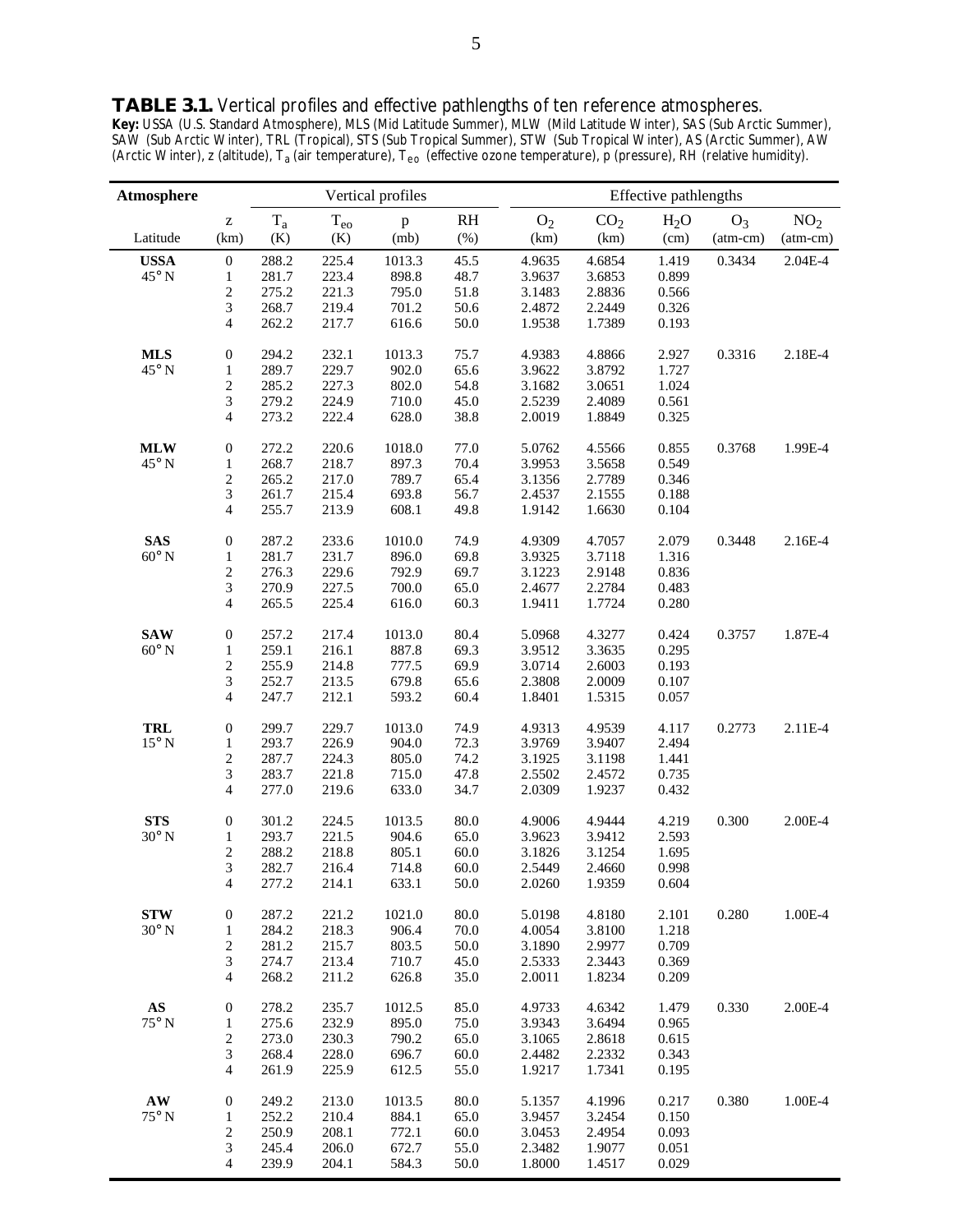For water vapor, the incremental precipitable water, ∆*w*, for an incremental atmospheric column of height ∆*z* (normally 1 km) has been calculated from:

 $\Delta w = \rho_v \Delta z$  (3.3)

where the water vapor density,  $\rho_v$ , is determined from the discretized humidity profile tabulated by Anderson et al. (1986) using the perfect gas laws. The total precipitable water above each level,  $w$ , is then obtained by Simpson's rule of integration, and expressed in g cm<sup>-2</sup>, or equivalently in cm of height, as  $1 \text{ cm}^3$  of condensed water has a mass of  $1 \text{ g}$  at standard temperature. For  $O_2$  and  $CO_2$ , the two most important absorbing gases, an effective reduced height, or scaled height, for a real (i.e., inhomogeneous) path has been obtained by scaling the actual density profiles with a Curtis-Godson approximation, in a way similar to Pierluissi and Tomiyama (1980) and Leckner (1978):

$$
u_g = \int_{z}^{\infty} \left(\frac{p(h)}{p_0}\right)^n \left(\frac{T_1}{T(h)}\right)^m \left(\frac{\rho_a(h)}{\rho_{a0}}\right) dh\tag{3.4}
$$

where  $p(h)$ ,  $T(h)$  and  $p_a(h)$  are respectively the pressure, temperature and air density at level h,  $p_0$ =1013.25 mb,  $T_1$  = 288.15 K,  $\rho_{a0}$  = 1.225 kg/m<sup>3</sup>, and *n* and *m* are variable coefficients calculated for different gases and conditions by Pierluissi and Tsai (1987). They are taken here for  $O_2$ and CO<sub>2</sub> as  $n = 0.9353$  and 0.79, and  $m = 0.1936$  and -1.3244, respectively. The scaled height  $u_g$ (in km) thus obtained for each gas is shown in Table 3.1.

Specific atmospheric conditions can be used instead of one of the reference atmospheres. If the site is not at sea level, it is necessary to correct eqn (3.2) for the difference between the sea-level and ground-level temperatures. This can be done roughly by extrapolating the selected atmospheric temperature profile as though the site were on a virtual tower having its base at sea-level. A pseudo-temperature gradient (in K/km) is fitted from the reference atmospheres as:

$$
\Delta T = b_0 - b_1 T \tag{3.5}
$$

where  $b_0$  and  $b_1$  are a function of the site altitude:

$$
b_0 = \text{Min}\{49.42, 70.24 - 23.428\ z + 2.523\ z^2\}
$$
\n
$$
(3.6a)
$$

$$
b_1 = \text{Min}\{0.1878, 0.26073 - 0.082424 z + 0.009098 z^2\}.
$$
\n(3.6b)

This gradient can become negative at low temperatures because inversion layers appear near the surface in two of the reference cold atmospheres (SAW and AW). Such inversions frequently occur below 0°C as revealed by radiosonde soundings (Gueymard, 1994).

The numerical solution of eqn (3.4), obtained for the ten reference atmospheres and the data in Table 3.1, has been fitted to the  $O_2$  and  $CO_2$  scaled heights as a function of the site-level pressure, *p*, and temperature, *T*:

$$
u_g = c_0 P^{c1} \theta^{c2} \tag{3.7}
$$

where  $P = p/p_0$ , and  $\theta = 288.15 / T$ . The coefficients take the following values: for O<sub>2</sub>,  $c_0 =$ 4.9293 km,  $c_1 = 1.8849$ ,  $c_2 = 0.1815$ , and for CO<sub>2</sub>,  $c_0 = 4.8649$  km,  $c_1 = 1.9908$ , and  $c_2 = -0.697$ . If the site pressure is not known, it can be estimated from the site altitude and latitude according to the curve fit provided by Gueymard (1993b).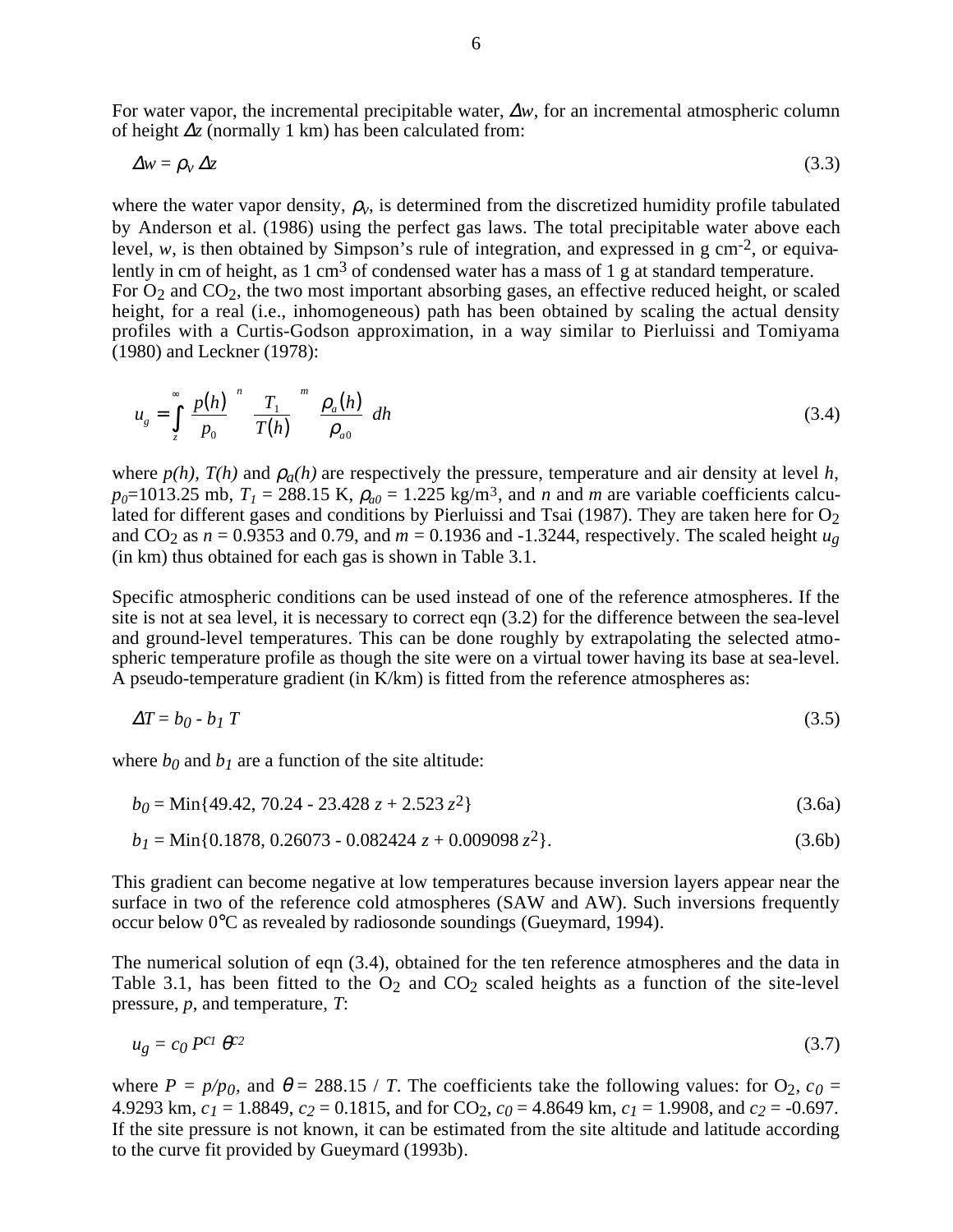## **4. DIRECT BEAM RADIATION**

Under cloudless sky conditions, direct beam radiation constitutes the major part of the incoming solar shortwave radiation, above about 400 nm. Moreover, its measurement can be used to derive information on probable atmospheric conditions (e.g., gaseous abundances and turbidity) by comparison with model calculations smoothed to approximate the instrument's spectral response. For these reasons, a major effort has been devoted to an accurate modeling of the individual *direct* transmittance functions. These functions are also used to then calculate *diffuse* radiation on a horizontal or tilted plane, as will appear in Section 5.

The beam irradiance received at ground level by a surface normal to the sun's rays (or "beam normal irradiance") at wavelength  $\lambda$  is given by

$$
E_{bn\lambda} = E_{on\lambda} T_{R\lambda} T_{o\lambda} T_{n\lambda} T_{g\lambda} T_{w\lambda} T_{a\lambda}
$$
\n(4.1)

where *Eon*<sup>λ</sup> is the extraterrestrial irradiance corrected for the actual sun-earth distance and the other factors are the transmittances for the different extinction processes considered here: Rayleigh scattering, absorption by ozone,  $NO<sub>2</sub>$ , uniformly mixed gases and water vapor, and finally, aerosol extinction. Note that  $NO<sub>2</sub>$  absorption in the UV and visible is introduced here for the first time in a simple spectral irradiance model. It is not yet considered in MODTRAN as of this writing. (The version used here, MODTRAN2, was kindly provided in August 1993 by Jim Chetwynd of Phillips Laboratory, Hanscom AFB.)

## **4.1 Sun's position and optical masses**

The sun's apparent position is defined by its zenith angle and its azimuth. These angles are in turn obtained as a function of declination and hour angle through the algorithm described in the *Astronomical Almanac* (Nautical Almanac Office, 1992). It has been shown by Michalsky (1988) to have an accuracy better than 0.01° (for declination) which will be more than sufficient in the practical applications intended for SMARTS2.

Most simplified models use a single optical mass (usually the optical mass for air molecules or "air mass") to estimate the total slant path for all the extinction processes in the atmosphere. Different optical masses are considered here because each extinction process corresponds to a particular vertical concentration profile. Consideration of separate optical masses improves the model accuracy at large zenith angles, as they differ substantially above about 80°. The optical mass formulae have been fitted from the data rigorously calculated by Miskolczi et al. (1990). Other rigorous data at large zenith angles, from recent determinations including Mie scattering (Sarkissian, 1995; Sarkissian et al., 1995), were also added to better fit the optical masses of  $O_3$ and  $NO<sub>2</sub>$ ; the  $NO<sub>2</sub>$  optical mass is further corrected in Section 4.2.3. The selected fitting function is similar to that proposed by Kasten (1965) and Kasten and Young (1989) but with better overall accuracy and the physical advantage of predicting a correct air mass of exactly 1.0 for a zenith sun:

$$
m_i = [\cos Z + a_{i1} Z^{ai2} (a_{i3} - Z)^{ai4}]^{-1}
$$
\n(4.2)

where  $m_i$  stands for  $m_R$  (Rayleigh),  $m_a$  (aerosols),  $m_n$  (NO<sub>2</sub>),  $m_o$  (ozone),  $m_g$  (mixed gases) or  $m_w$ (water vapor),  $Z$  is the zenith angle, and the coefficients  $a_{ij}$  appear in Table 4.1. The values of  $m_i$ for  $Z = 90^\circ$  are also indicated in Table 4.1, showing a wide dispersion between 16.6 and 71.4. In particular, the *air mass* thus calculated for  $Z = 90^\circ$  is 38.1361, in good agreement with the rigorously determined values, such as 38.1665 (Miskolczi et al., 1990) and 38.0868 (Kasten and Young, 1989).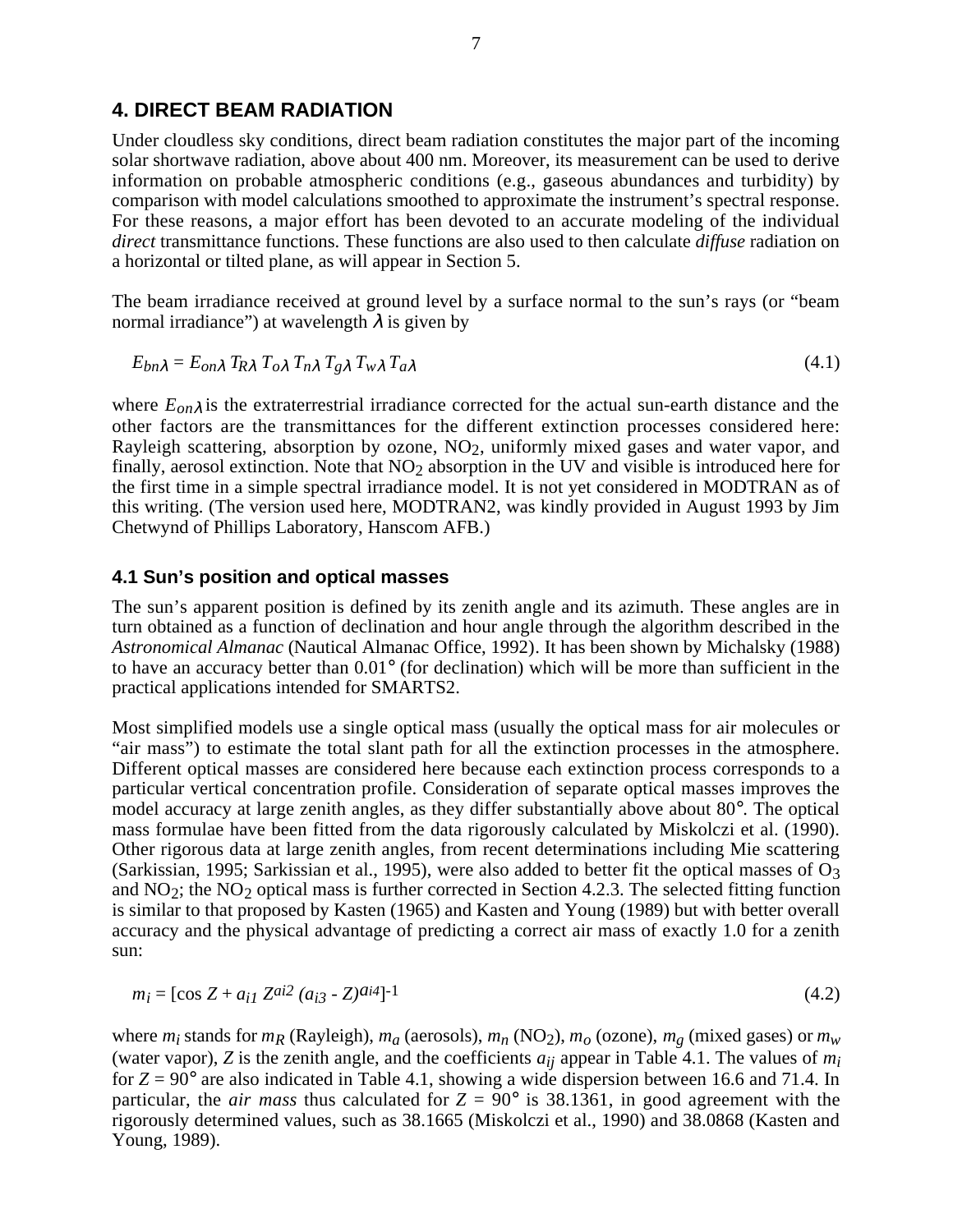Because of the model's capability to handle large zenith angles and optical masses, and the way the latter were defined in the first place (Young, 1974), it is stressed that the optical masses need to be used in conjunction with the *apparent* solar zenith angle, i.e., the true (astronomical) zenith angle minus refraction. Refraction is calculated according to the *Astronomical Almanac*, as a function of zenith angle, pressure, and temperature.

Situations for which the sun's disk is visible while its zenith angle is larger than 90° are rare but possible, e.g., at sunrise/sunset in mountainous areas with an open horizon, or as viewed from an airplane. To avoid numerical instability with eqn (4.2), the apparent zenith angle is limited to  $91^{\circ}$ , corresponding to a true astronomical angle of about  $92^{\circ}$ . This provision for solar depressions makes it possible to evaluate the diffuse irradiance just before sunrise or after sunset, when there is no direct radiation.

| <b>Extinction process</b>     | $a_{il}$      | $a_{i2}$ | $a_{i3}$ | $a_{i4}$  | $m_i \otimes Z = 90^\circ$ |
|-------------------------------|---------------|----------|----------|-----------|----------------------------|
| Rayleigh                      | $4.5665E - 1$ | 0.07     | 96.4836  | $-1.6970$ | 38.136                     |
| Ozone                         | $2.6845E + 2$ | 0.5      | 115.420  | $-3.2922$ | 16.601                     |
| Nitrogen dioxide <sup>†</sup> | $6.0230E + 2$ | 0.5      | 117.960  | $-3.4536$ | 17.331                     |
| Mixed gases                   | $4.5665E - 1$ | 0.07     | 96.4836  | $-1.6970$ | 38.136                     |
| Water vapor                   | $3.1141E - 2$ | 0.1      | 92.4710  | $-1.3814$ | 71.443                     |
| Aerosols                      | 3.1141E-2     | 0.1      | 92.4710  | $-1.3814$ | 71.443                     |

**TABLE 4.1.** Coefficients for the optical masses, eqn (4.2).

† For *stratospheric* NO2 only; use the water vapor mass for *tropospheric* NO2 and a weighted average for a combination of the two (see Section 4.2.3).

## **4. 2 Individual transmittances**

### *4.2.1 Rayleigh scattering*

The Rayleigh optical thickness has been calculated directly from its theoretical expression (see, for example, Kerker, 1969, and McCartney, 1976):

$$
\tau_{R\lambda} = 24\pi^3 \frac{H_R}{N_0 \lambda^{-4}} \left(\frac{n_0^2 - 1}{n_0^2 + 2}\right)^2 \left(\frac{6 + 3\delta}{6 - 7\delta}\right)
$$
(4.3)

where  $H_R$  is the atmospheric scale height (8.4345 km at 15<sup>o</sup>C),  $N_0$  is the number density of molecules (2.547305E25 m<sup>-3</sup> at 15<sup>o</sup>C),  $n_0$  is the refractive index of air,  $\delta$  is the depolarization factor, and  $\lambda$  is the wavelength. This equation has been reevaluated using the most recent determinations of  $\delta$  (Young, 1981) and  $n_0$  (Peck and Reeder, 1972), as recommended by Teillet (1990). Calculations were repeated every 2 nm between 250 and 1000 nm, and every 5 nm beyond 1000 nm. A least-squares curve fit was then used to develop the following equation2 :

$$
T_{R\lambda} = \exp(-m_R \tau_{R\lambda}) = \exp[-m_R P / (a_1 \lambda^4 + a_2 \lambda^2 + a_3 + a_4 \lambda^{-2})]
$$
(4.4)

where  $m_R$  is the optical air mass, *P* is the pressure correction defined earlier,  $a_I = 117.2594 \,\text{\mu m}^4$ ,  $a_2 = -1.3215 \text{ }\mu\text{m}^2$ ,  $a_3 = 3.2073E-4$ , and  $a_4 = -7.6842E-5 \text{ }\mu\text{m}^2$ . Equation (4.4) fits the "exact" calculations obtained with eqn (4.3) with a deviation of 0.01% or less throughout the spectrum. This is an important improvement compared to a peak deviation of 3.4% at 540 nm (and larger

<sup>&</sup>lt;sup>2</sup> Note that the wavelength unit is  $\mu$ m in all equations throughout this report even though units of nm are also employed in the text.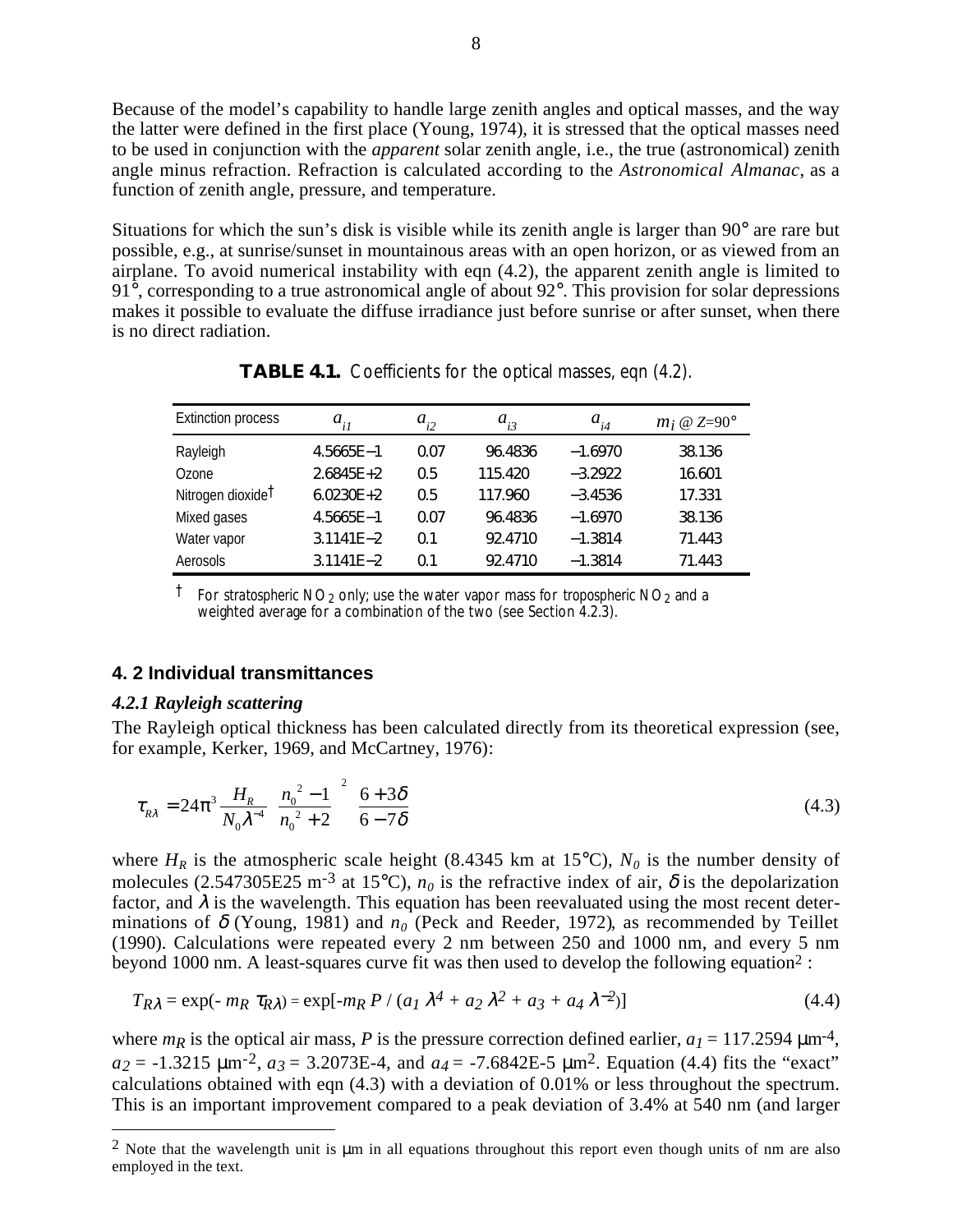deviations beyond 2000 nm) for the frequently used Leckner equation (1978), and to an average deviation of about 1.5% for SPCTRAL2.

#### *4.2.2 Ozone absorption*

The Bouguer law is used to describe ozone absorption, i.e.,

$$
T_{o\lambda} = \exp(-m_o \tau_{o\lambda}) \tag{4.5a}
$$

where

$$
\tau_{o\lambda} = u_o A_{o\lambda} \tag{4.5b}
$$

is the ozone optical thickness,  $m_0$  its optical mass,  $u_0$  its reduced pathlength (in atm-cm), and  $A_{0\lambda}$ its spectral absorption coefficient.

Ozone absorbs strongly in the UV, moderately in the visible, and slightly in the near infrared. Recent spectroscopic laboratory data from Daumont et al. (1992) are available for the Hartley-Huggins bands at 0.01 nm resolution. The original data [personal communication with Dominique Daumont] were smoothed in 1 nm steps, up to 344 nm. From 345 to 350 nm, data from Molina and Molina (1986) were downgraded from their original resolution of 0.5 nm. Between 351 and 355 nm, data from Cacciani et al. (1989) were used after smoothing to 1 nm. The same procedure was repeated between 356 and 365 nm, where the absorption coefficients were derived from the data in MODTRAN2 (based on unpublished data by Cacciani)<sup>3</sup>. The cutoff wavelengths of all these intervals were selected to reduce discontinuity at the blend between the different datasets.

A reference laboratory temperature,  $T_{ro} = 228$  K, has been selected for all the datasets available to represent the basic absorption coefficients,  $A_0 \lambda(T_{ro})$ . These coefficients are listed in the Appendix. Similar to Smith et al. (1992), a quadratic temperature correction is applied at other temperatures (if  $\lambda$ <344 nm), and particularly at the nominal ozone temperature:

$$
A_{o\lambda}(T_{eo}) = \text{Max}\{0, A_{o\lambda}(T_{ro}) + c_1 (T_{eo} - T_{ro}) + c_2 (T_{eo} - T_{ro})^2\}.
$$
\n(4.6)

(The Max function is used to avoid negative results, which may occur if  $T_{eo}$  is very low.) The coefficients  $c_1$  and  $c_2$  were obtained by fitting the original datasets at 5 K intervals from 218 to 243K. Thus, for  $\lambda$  < 310 nm:

$$
c_1 = (0.25326 - 1.7253 \lambda + 2.9285 \lambda^2) / (1 - 3.589 \lambda)
$$
\n
$$
(4.7a)
$$

$$
c_2 = (9.6635E - 3 - 6.3685E - 2 \lambda + 0.10464 \lambda^2) / (1 - 3.6879 \lambda)
$$
\n(4.7b)

and, for  $310 \le \lambda \le 344$  nm:

$$
c_1 = 0.39626 - 2.3272 \lambda + 3.4176 \lambda^2 \tag{4.7c}
$$

$$
c_2 = 1.8268E - 2 - 0.10928 \lambda + 0.16338 \lambda^2. \tag{4.7d}
$$

In the visible (Chappuis band) and near infrared (Wulf band), recent data (Anderson, 1992, 1993)

<sup>3</sup> Note that MODTRAN2 outputs its results as a function of *wavenumbers* (in units of cm-1), not wavelengths; a preliminary treatment of all MODTRAN2 results was therefore necessary to obtain the same wavelength intervals as used in SMARTS2.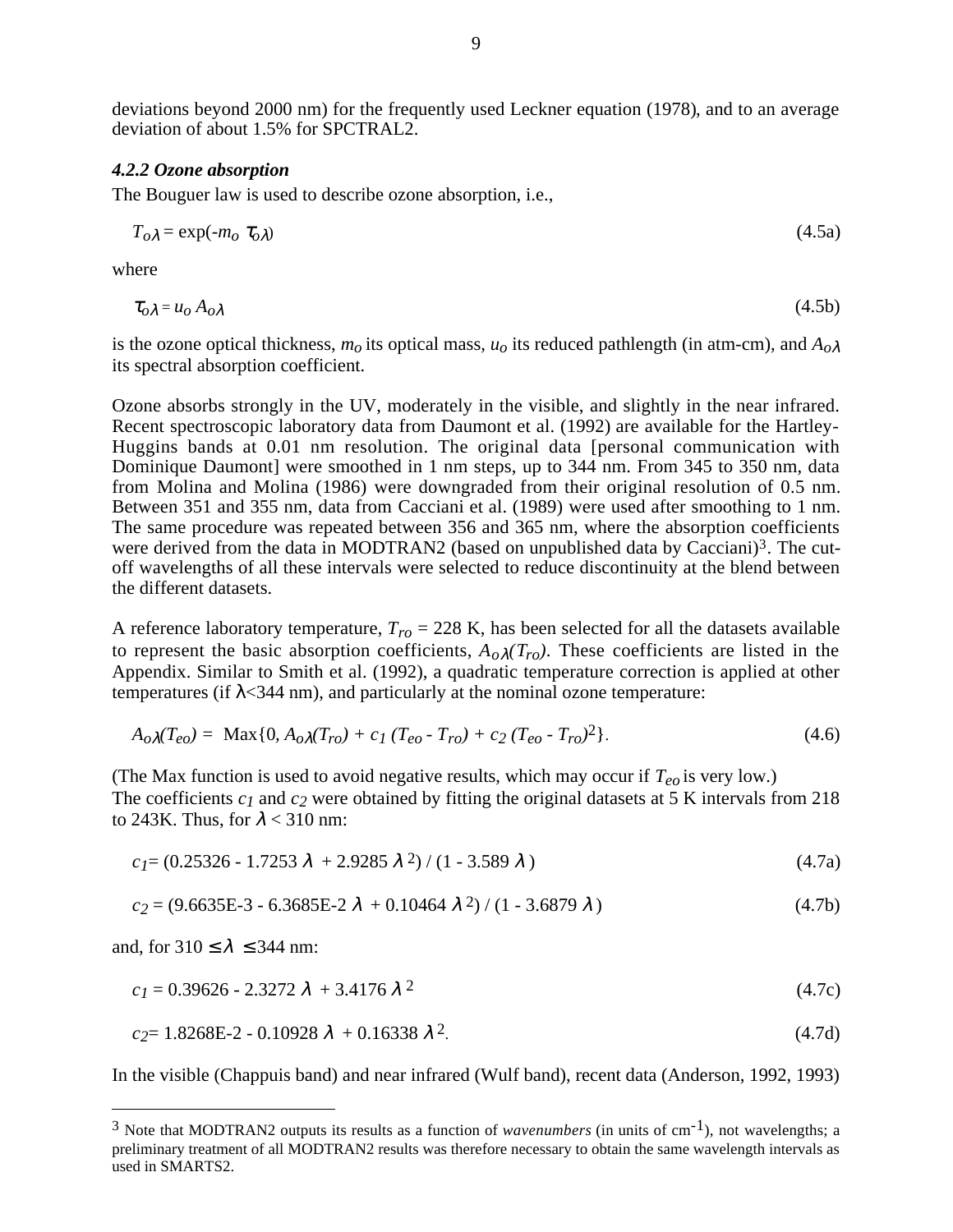

Fig. 4.1. Ozone transmittance predicted by SMARTS2 and SPCTRAL2.

were downgraded to 1 nm intervals from a dataset that will be used in future versions of MOD-TRAN (Shettle, 1994). The temperature effect here being less important than in the Hartley-Huggins band, a linear temperature correction is sufficient between 407 and 560 nm, and is obtained by interpolation between the two datasets for 228 and 240 K. The original data showed a significant temperature dependence up to 560 nm, and a negligible dependence between 560 and 762 nm. The following temperature correction is therefore applied only up to 560 nm:

$$
A_{o\lambda}(T_{eo}) = \text{Max}\{0, A_{o\lambda}(T_{ro}) \left[1 + 0.0037083 (T_{eo} - T_{ro}) \exp[28.04 (0.4474 - \lambda)]\right]\}.
$$
 (4.8)

Finally, some very weak absorption bands are present above 3120 nm. The corresponding absorption coefficients were obtained by smoothing the MODTRAN2 transmittance results at 5 nm intervals up to 4000 nm.

The effect on the ozone transmittance of selecting two extreme nominal temperatures (210 and 240 K) is shown in Fig. 4.1 for a part of the Hartley-Huggins band. The jagged shape of these curves results from the detailed absorption structure characteristic of that band. At their peaks, these transmittances are significantly larger than SPCTRAL2 predictions, which use older absorption data and a coarser step (5 nm in this band).

#### *4.2.3 Nitrogen dioxide absorption*

Like ozone,  $NO<sub>2</sub>$  transmittance is modelled with Bouguer's law, i.e.,

$$
T_{n\lambda} = \exp(-m_n u_n A_{n\lambda})
$$
\n(4.9)

where  $m_n$  is the NO<sub>2</sub> optical mass,  $u_n$  its reduced pathlength (in atm-cm), and  $A_{n\lambda}$  its spectral absorption coefficient.  $NO<sub>2</sub>$  is a highly variable atmospheric constituent which plays a key role in the complex ozone cycle, both in the stratosphere, where it is naturally present, and in the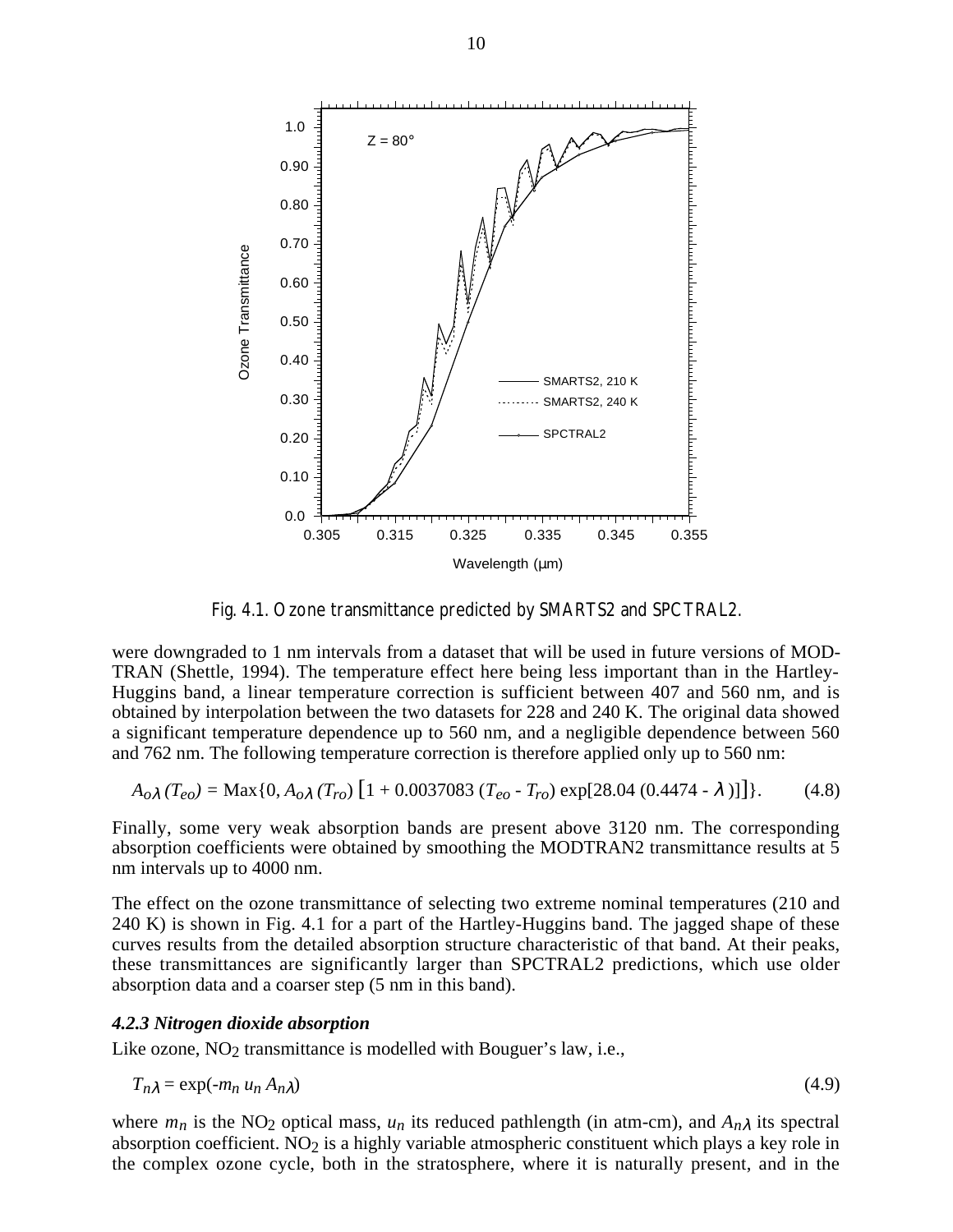troposphere, where its concentration may be high due to pollution. High concentrations of  $NO<sub>2</sub>$ over large cities are responsible in great part for the typical brown color of the pollution cloud (Husar and White, 1976). Total column measurements of  $NO<sub>2</sub>$  in an industrial city resulted in widespread values of  $u_n$ , ranging from 4.4E-5 to 1.3E-2 atm-cm, with a median of 1.66E-3 atmcm (Schroeder and Davies, 1987). For comparison, the six most-used reference atmospheres (Anderson et al., 1986) list a total column of only about  $2E-4$  atm-cm  $NO<sub>2</sub>$  (Table 3.1). Actual long term measurements of the total  $NO<sub>2</sub>$  column for remote environments in both hemispheres show a typical seasonal pattern with a winter low of about 1E-4 atm-cm and a summer high of about 2E-4 atm-cm (Elansky et al., 1984; McKenzie and Johnston, 1984). Only a few other references discuss the variability of the tropospheric and/or stratospheric  $NO<sub>2</sub>$  abundances (Brewer et al., 1973; Coffey, 1988; Coffey et al., 1981; Elansky et al., 1984, 1994; Johnston et al., 1994; Kreher et al., 1995; McKenzie and Johnston, 1984; Mount et al., 1984; Noxon, 1978, 1979; Pommereau and Goutail, 1988; Solomon and Garcia, 1983; Song et al., 1994; Wofsy, 1978), so that the  $NO<sub>2</sub>$  climatology is still insufficiently known, particularly in urban environments.

The stratospheric and tropospheric  $NO<sub>2</sub>$  concentration profiles need also be considered. The stratospheric layer has a concentration profile similar to ozone in shape, whereas the tropospheric NO2 is concentrated near the ground, similarly to aerosols. This has direct implication in the calculation of the  $NO<sub>2</sub>$  optical mass. Because no general optical mass formula for the highly variable vertical profile of  $NO<sub>2</sub>$  could be obtained from the literature, an approximation is now proposed. If only stratospheric  $NO<sub>2</sub>$  is present,  $m<sub>n</sub>$  is calculated from eqn (4.2). Conversely, if the stratospheric  $NO<sub>2</sub>$  columnar height is negligible compared to its tropospheric counterpart, then the aerosol optical mass is used for the reason just explained. When the two layer loadings are of comparable magnitudes, an optical mass weighting is done similarly to the nominal  $NO<sub>2</sub>$ temperature described below.

The values of *An*λ at different temperatures were derived from recent laboratory data (Davidson et al., 1988) in the 280-624 nm range and smoothed to 1 nm intervals from their original resolution (0.514 nm). Between 625 and 700 nm, data from Schneider et al. (1987) were used. As with ozone, a dependence of the absorption coefficients on the nominal  $NO<sub>2</sub>$  temperature is considered to extend the laboratory data. The reference temperature chosen here is  $T_{rn} = 243.2$  K and the coefficients are listed in the Appendix for this temperature. For a nominal, or "effective", temperature *Ten*, the absorption coefficients are obtained as:

$$
A_{n\lambda}(T_{en}) = \text{Max}\{0, A_{n\lambda}(T_{rn})[1 + (T_{en} - T_{rn})\sum_{i=0}^{i=5} f_i \lambda^i]\}\
$$
\n(4.10)

where  $f_0 = 0.69773$ ,  $f_1 = -8.1829$ ,  $f_2 = 37.821$ ,  $f_3 = -86.136$ ,  $f_4 = 96.615$ ,  $f_5 = -42.635$ , for  $\lambda$  < 0.625  $\mu$ m, or else  $f_0$  = 0.03539,  $f_1$  = -0.04985, and  $f_2 = f_3 = f_4 = f_5 = 0$ .

Because of variations in the respective stratospheric and tropospheric concentrations of  $NO<sub>2</sub>$ , its nominal atmospheric temperature is simply taken equal either to  $T_{eo}$  (for  $u_n \leq 5E-4$  atm-cm), or to *T* (when  $u_n$  > 5E-3 atm-cm), or to their weighted mean between these limits.

The spectral transmittances for  $O_3$  and  $NO_2$  are compared in Fig. 4.2 for different total pathlengths,  $m_0u_0$  and  $m_nu_n$ , respectively. These transmittances are almost equivalent in form but spectrally shifted when  $m_nu_n$  is about a factor of 100 less than  $m_0u_0$ . This is equivalent to saying that  $NO<sub>2</sub>$  is about 100 times more efficient than ozone at absorbing radiation around their respective peak. However, it is also generally 20 to 10,000 times less abundant, so that its effect is significant, or more important than ozone, in polluted atmospheres only.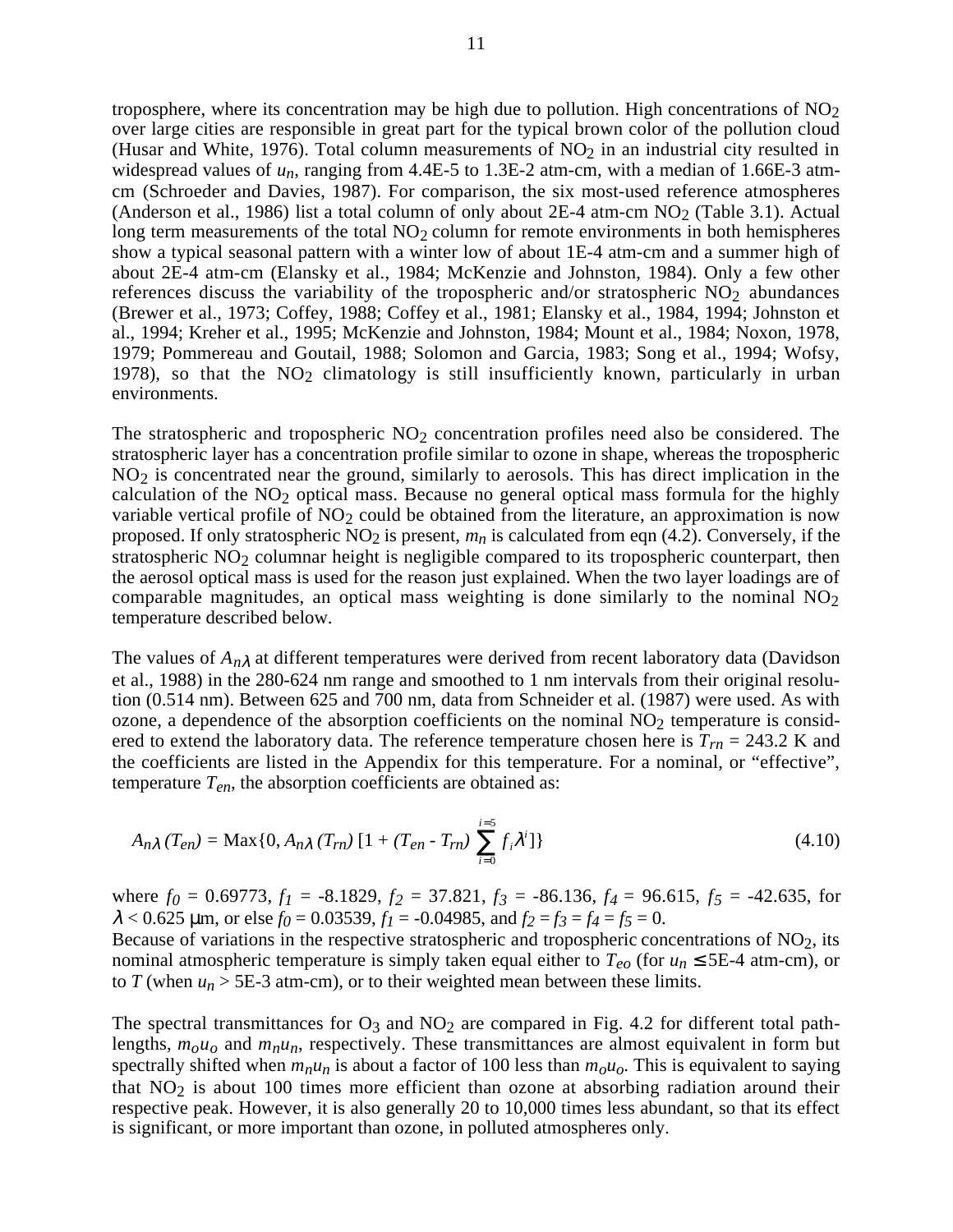

Fig.4.2. Ozone and  $NO<sub>2</sub>$  transmittances for different total pathlengths.

## *4.2.4 Uniformly mixed gas absorption*

Some atmospheric constituents known as the "mixed gases" (principally  $O_2$  and  $CO_2$ ) have both a monotonically decreasing atmospheric concentration with altitude and significant absorption bands in the infrared. Using the analysis of Pierluissi and Tsai (1986, 1987), the mixed gas transmittance is defined as:

$$
T_g \lambda = \exp[-(m_g u_g A_g) \lambda^2] \tag{4.11}
$$

where  $m_g = m_R$  is the gas optical mass,  $A_{g\lambda}$  is the spectral absorption coefficient, and  $u_g$  is the altitude-dependent gaseous scaled pathlength defined in Section 3. The value of  $u_g$  for  $O_2$  is used below 1  $\mu$ m and the value for CO<sub>2</sub> is used above, in accordance with their respective absorption spectra. The exponent *a* was obtained by averaging the data tabulated by Pierluissi and Tsai (1986, 1987):  $a = 0.5641$  for  $\lambda < 1$  µm, or else  $a = 0.7070$ . The values of  $A_{g\lambda}$  (see the Appendix for their listing) were obtained by averaging MODTRAN2 transmittance results for different reference atmospheres, and inverting eqn (4.11). The mixed gas transmittance as obtained from eqn (4.11) for the Tropical reference atmosphere and a zenith angle of 80° is compared to other modelled values in Fig. 4.3. SMARTS2 and MODTRAN2 predictions are virtually indiscernible, as expected, whereas the cruder prediction of SPCTRAL2 is obvious. Note also the extremely sharp transition between 759 and 760 nm, where the transmittance drops from 0.97 to 0.08 for the modelled atmospheric conditions, due to strong absorption by  $O_2$ .

#### *4.2.5 Water vapor absorption*

In the near infrared spectrum, water vapor is by far the most important absorber. The accurate determination of its transmittance is therefore most important in this radiation model. Consequently, the functional form proposed by Pierluissi et al. (1989) has been slightly modified as follows: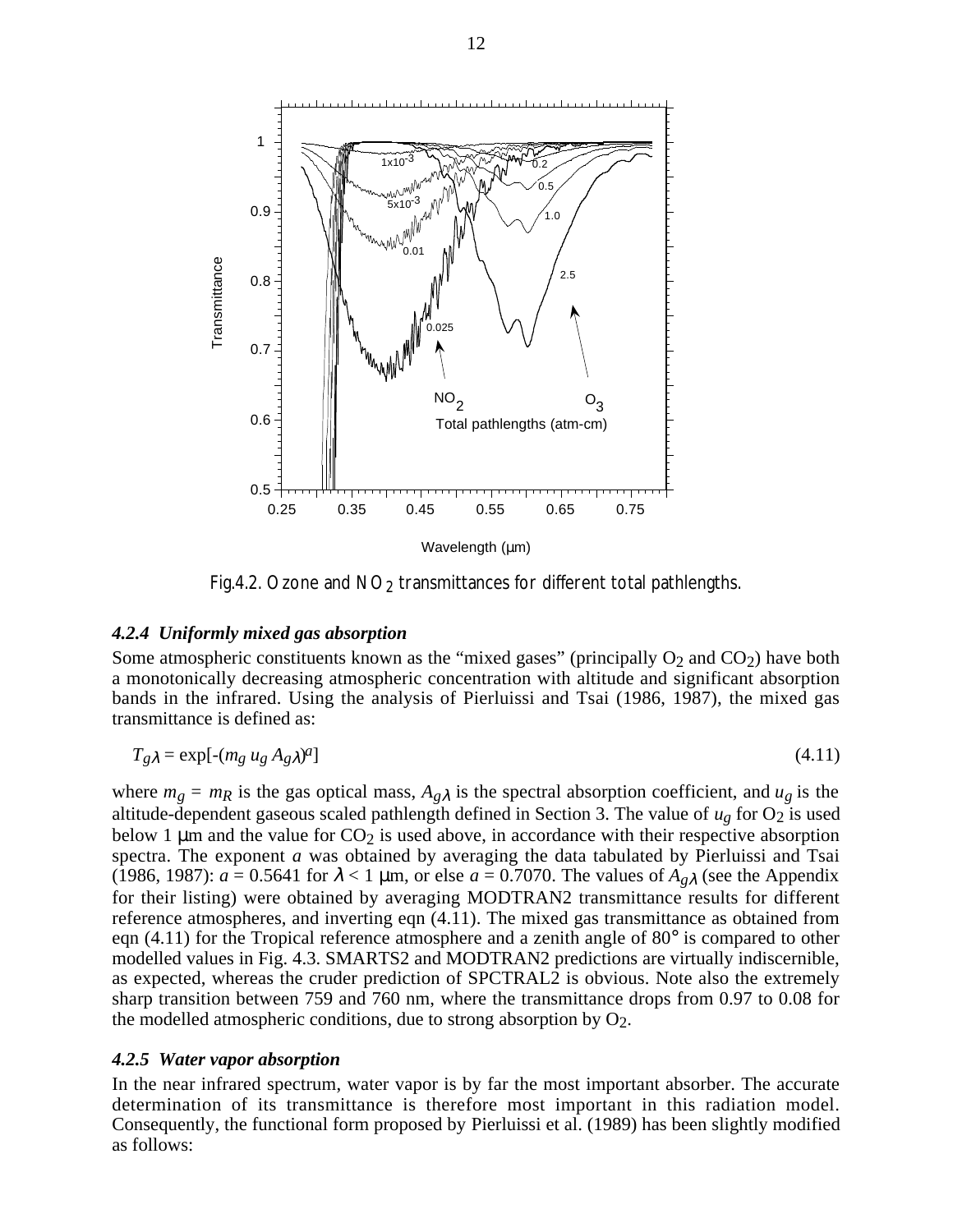

Fig. 4.3. Mixed gas transmittance in the visible.

$$
T_{w\lambda} = \exp\{-[(m_w w)^{1.05} f_w^{\ \ n} B_w A_w \lambda]^c\}
$$
\n(4.12)

where  $m_w$  is the water vapor optical mass, w the total precipitable water,  $c$  and  $n$  are wavelengthdependent exponents,  $B_w$  is a correction factor taking into account that the absorption process varies with the distance from the band center, and  $f_w$  is a pressure scaling factor that compensates for inhomogeneities in the water vapor pathlength by application of the Curtis-Godson approximation (Koepke and Quenzel, 1978; Leckner, 1978; Pierluissi et al., 1989). The latter factor is obtained similarly to the mixed gases reduced height, eqn (3.4), except that no temperature correction is necessary for water vapor in the visible and near infrared (see, e.g., Asano and Uchiyama, 1987; Ridgway and Arking, 1986; Tomasi, 1979):

$$
f_w = k_w [0.394 - 0.26946 \lambda + (0.46478 + 0.23757 \lambda) P]
$$
\n(4.13)

where  $k_w = 1$  if  $\lambda \leq 0.67$  µm, or else

$$
k_w = (0.98449 + 0.023889 \lambda) wq
$$
\n<sup>(4.14)</sup>

with

$$
q = -0.02454 + 0.037533 \lambda. \tag{4.15}
$$

Exponents *n* and *c* in eqn (4.12) have been fitted from published data (Pierluissi et al., 1989) as:

$$
n = 0.88631 + 0.025274 \lambda - 3.5949 \exp(-4.5445 \lambda)
$$
\n(4.16)

$$
c = 0.53851 + 0.003262 \lambda + 1.5244 \exp(-4.2892 \lambda)
$$
\n(4.17)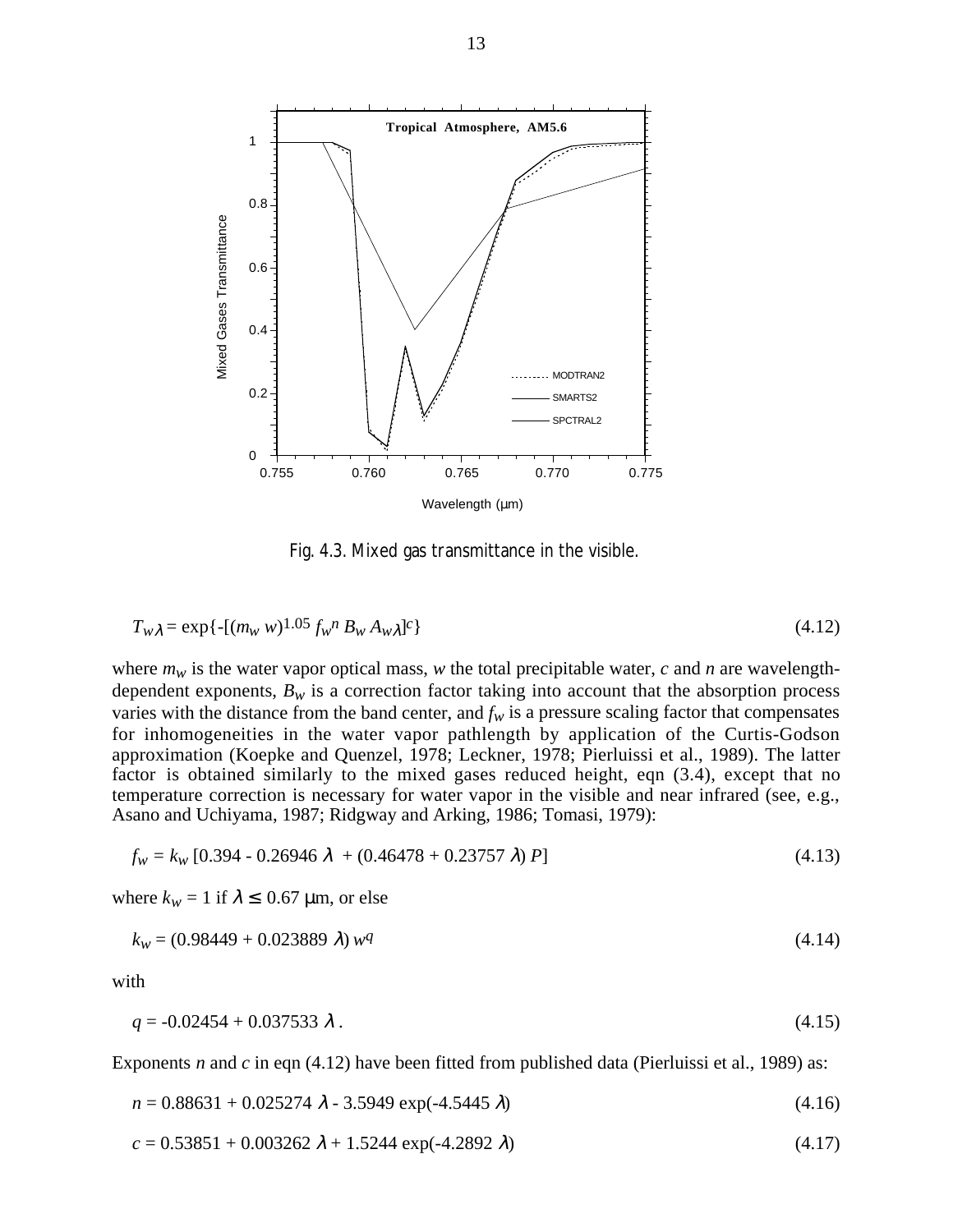The values of  $A_{w\lambda}$  were obtained the same way as the  $A_{g\lambda}$  previously, i.e., from MODTRAN2 results (see the Appendix for their tabulation). In MODTRAN2, both the selective band absorption and the continuum parameterizations have been improved over the previous versions of MODTRAN and LOWTRAN. The coefficients  $A_{w\lambda}$  take both these two effects into consideration. It is important to note that MODTRAN2 absorption calculations are themselves based on HITRAN'92, the latest edition of a high resolution spectroscopic atlas for *line-by-line* calculations (Rothman et al., 1992). Although the relation between HITRAN'92 and SMARTS2 is indirect and involves some smoothing and downgrading, it should retain enough accuracy for the applications envisioned here.

The band wing correction factor,  $B_w$ , is introduced to improve the parameterization away from the absorption band centers in varying humidity conditions. It has been obtained by analyzing several MODTRAN2 runs for different combinations of zenith angles and atmospheres. It is parameterized as:

$$
B_w = h(m_w w) \exp(0.1916 - 0.0785 m_w + 4.706E - 4 m_w^2)
$$
\n(4.18)

where

$$
h(mW w) = 0.624 mWw0.457 if Awλ < 0.01, or
$$
\n(4.19a)

$$
h(mw w) = (0.525 + 0.246 mw w)^{0.45} \text{ otherwise.}
$$
 (4.19b)

It should be noted that because of the introduction of  $B_w$  and  $f_w$  in eqn (4.13), the water vapor transmittance is not a simple function of the product  $m_w w$ , as it is in all simplified models, but rather a function of *w*,  $m_w$ , and *p*, as theory predicts (Gates and Harrop, 1963; Yamanouchi and Tanaka, 1985).

Precipitable water, *w,* needs to be carefully specified or accurately determined to obtain correct extinction calculations in the near infrared. For applications involving reference atmospheres, the precalculated values of Table 3.1 may be used. Alternatively, for applications involving real atmospheric conditions, *w* can be indirectly measured by different experimental methods or estimated by using empirical relationships between *w* and the surface temperature and humidity (e.g., Gueymard, 1994; Leckner, 1978).

Figure 4.4 compares the water vapor transmittance in the 940 nm band (also called the "ρστ band") as calculated by SMARTS2, MODTRAN2, and SPCTRAL2 for the U.S. Standard Atmosphere ( $w = 1.419$  cm) and an air mass of 1.5 (corresponding to the ASTM and ISO standardized conditions (ASTM, 1987a; ISO, 1992). The difference between the predictions of SMARTS2 and MODTRAN2 is virtually indiscernible, whereas SPCTRAL2 is off by a significant margin in some wavelength intervals, due to its cruder resolution and older absorption data. Figure 4.5 displays the same comparison, but with the Tropical Atmosphere ( $w = 4.117$  cm) and a solar zenith angle of 80 $^{\circ}$  ( $m_w$  = 5.58). Because of the increased total water vapor slant path (23 cm for Fig. 4.5, compared to 2.13 cm in Fig. 4.4), the spectral transmittance is extremely low between 930 and 960 nm, and also SMARTS2 predictions appear slightly off in some intervals. However, this slight discrepancy would have been worse without the factor  $B_w$  in eqn (4.12).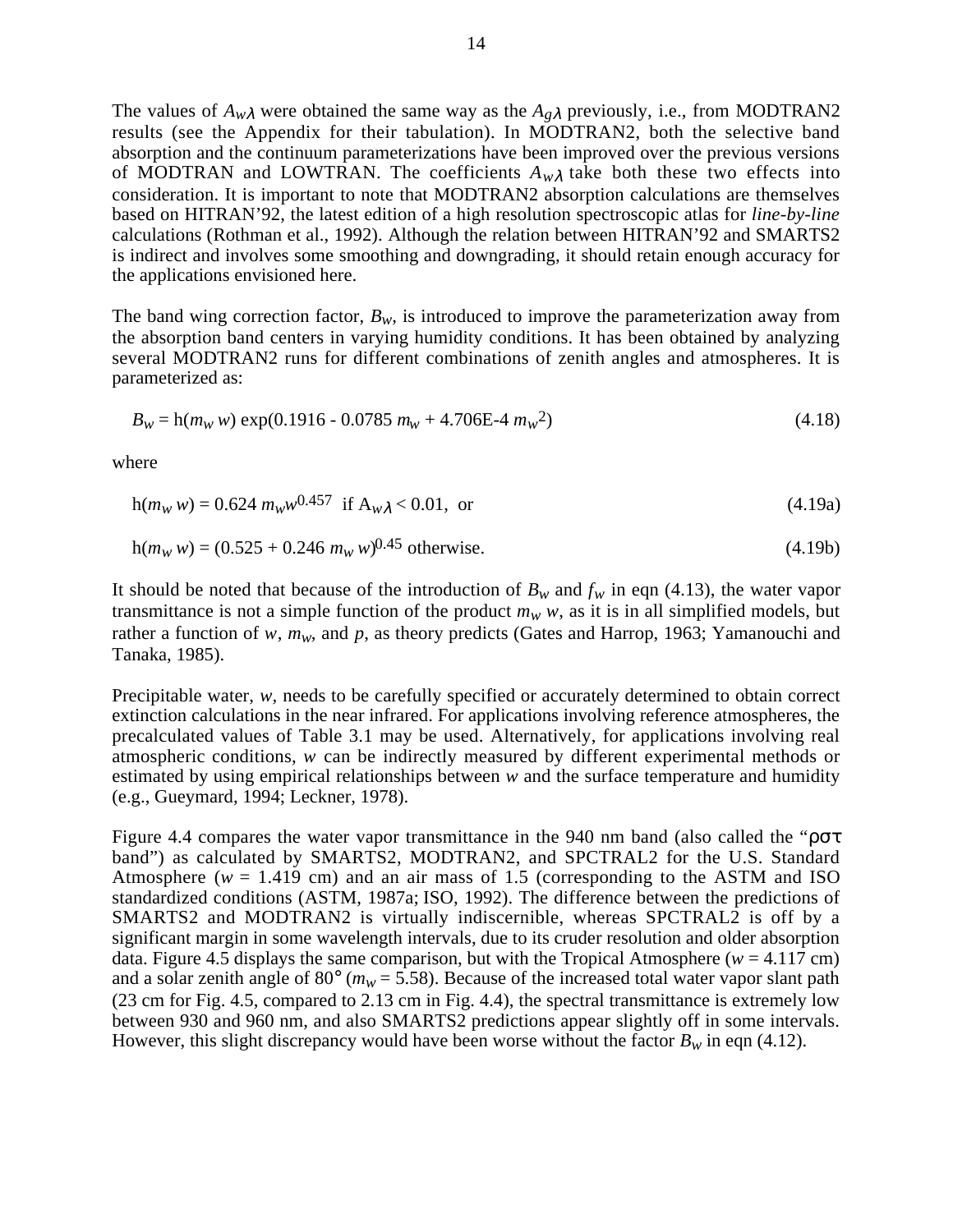

Fig. 4.4. Water vapor transmittance for the U.S. Standard Atmosphere and an air mass of 1.5.



Fig. 4.5. Water vapor transmittance for a Tropical reference atmosphere and an air mass of 5.6.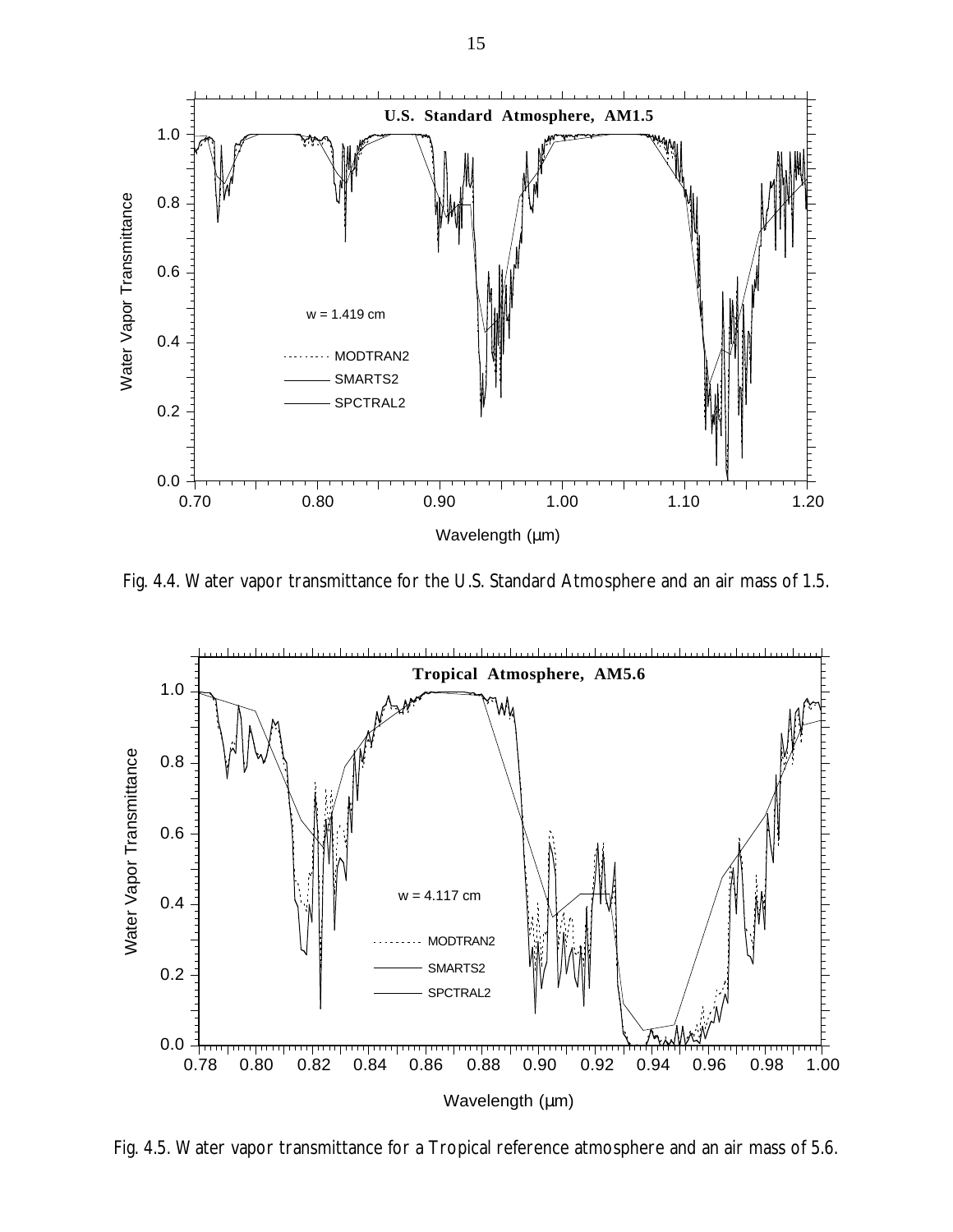## *4.2.6 Aerosol extinction*

Spectral optical characteristics of both the tropospheric and stratospheric aerosols may change rapidly with time and with meteorological conditions. Although complete spectral determinations of the aerosol optical thickness would actually be needed for detailed modeling, such measurements are rare, and only broad climatological information is available in the general case, or only indirect estimates of turbidity based on visibility data.

This general lack of detailed aerosol data justifies the use of a simplified methodology, namely the modified Angström approach, which, as proposed by Bird (1984), considers only two different spectral regions, below and above  $\lambda_0 = 0.5$  µm. The aerosol transmittance is obtained from the aerosol optical thickness,  $\tau_{a\lambda}$ , as:

$$
T_{a\lambda} = \exp(-m_a \tau_{a\lambda}) \tag{4.20}
$$

with

$$
\tau_{a\lambda} = \beta_i \left( \lambda / \lambda_l \right)^{-\alpha_i} \tag{4.21}
$$

where  $\lambda_1 = 1$   $\mu$ m,  $m_a$  is the aerosol optical mass,  $\alpha_i = \alpha_i$  if  $\lambda < \lambda_0$  and  $\alpha_2$  otherwise, and finally  $\beta_i = \beta_i = 2^{\alpha_i - \alpha_i}$  *B* if  $\lambda < \lambda_0$  and  $\beta_i = \beta_2 = \beta$  otherwise. Since  $\tau_{\alpha\lambda}$  is dimensionless in eqn (4.21), it is explicitly written as a function of a ratio,  $\lambda/\lambda_l$ .

Although turbidity is expressed here with the Angström coefficient,  $\beta$  (defined at 1  $\mu$ m), it can also be defined in terms of two alternate coefficients: Schuëpp's *B*, or the optical thickness <sup>τ</sup>*a5* (both defined at  $\lambda_0$ ). The correspondence between  $\beta$ , B and  $\tau_{a}$ <sub>5</sub> results from their respective definitions:

$$
\tau_{a5} = 2^{\alpha 2} \beta \tag{4.22}
$$

$$
B = \tau_{a5} / \ln 10. \tag{4.23}
$$

Representative values of the wavelength exponents  $\alpha_l$  and  $\alpha_2$  have been obtained by linearly fitting (in log-log coordinates) the spectral optical coefficients of different reference aerosol models to eqn (4.21). This process is illustrated in Fig. 4.6 for a rural aerosol and shows that it is well described by the Angström model ( $\alpha$  = 1.3), except in the UV. The four reference aerosols defined by Shettle and Fenn (1979), hereafter S&F, were used in LOWTRAN (starting with version 5) and MODTRAN, and their optical characteristics were tabulated for relative humidities between 0 and 99% in this cited report. The corresponding values of  $\alpha_1$  and  $\alpha_2$ obtained with the fitting technique explained above are given in Table 4.2. As it clearly shows,  $\alpha_l$  is always less than  $\alpha_2$ , the average ratio  $\alpha_l/\alpha_2$  is close to 0.7 for rural, urban, and maritime

|  |  |  | TABLE 4.2. Wavelength exponents for different aerosol models (Shettle and Fenn, 1979). |  |  |  |  |
|--|--|--|----------------------------------------------------------------------------------------|--|--|--|--|
|--|--|--|----------------------------------------------------------------------------------------|--|--|--|--|

| <b>Relative Humidity</b> |            | 0%    | 50%   | 70%   | 80%   | 90%   | 95%   | 98%   | 99%   |
|--------------------------|------------|-------|-------|-------|-------|-------|-------|-------|-------|
| Rural                    | $\alpha_1$ | 0.933 | 0.932 | 0.928 | 0.902 | 0.844 | 0.804 | 0.721 | 0.659 |
|                          | $\alpha_2$ | 1.444 | 1.441 | 1.428 | 1.376 | 1.377 | 1.371 | 1.205 | 1.134 |
| Urban                    | $\alpha_1$ | 0.822 | 0.827 | 0.838 | 0.829 | 0.779 | 0.705 | 0.583 | 0.492 |
|                          | $\alpha_2$ | 1.167 | 1.171 | 1.186 | 1.229 | 1.256 | 1.252 | 1.197 | 1.127 |
| Maritime                 | $\alpha_1$ | 0.468 | 0.449 | 0.378 | 0.226 | 0.232 | 0.195 | 0.141 | 0.107 |
|                          | $\alpha_2$ | 0.626 | 0.598 | 0.508 | 0.286 | 0.246 | 0.175 | 0.098 | 0.053 |
| Tropospheric             | $\alpha_1$ | 1.010 | 1.008 | 1.005 | 0.980 | 0.911 | 0.864 | 0.797 | 0.736 |
|                          | $\alpha_2$ | 2.389 | 2.379 | 2.357 | 2.262 | 2.130 | 2.058 | 1.962 | 1.881 |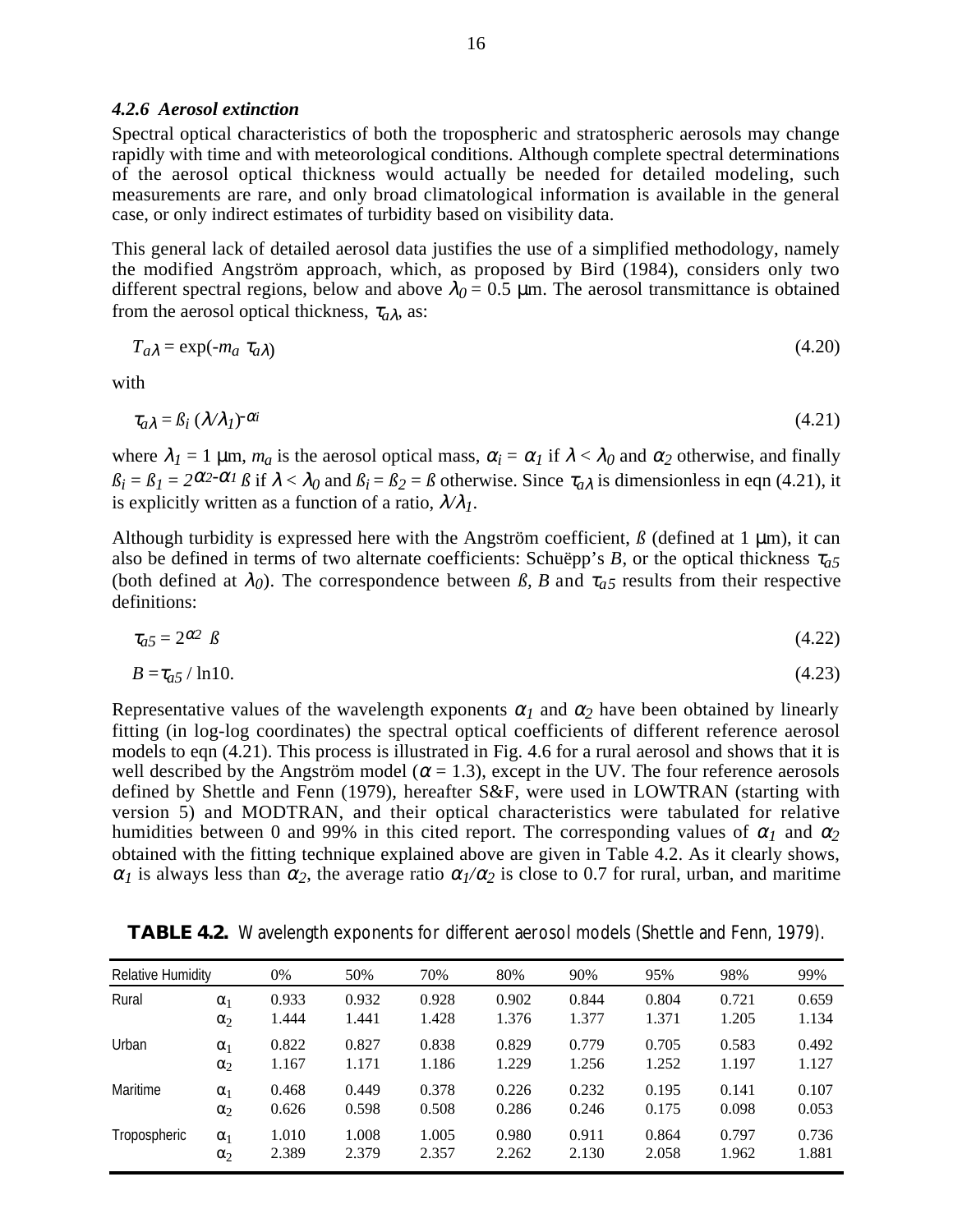aerosols at relative humidities  $\leq 70\%$ , and finally both  $\alpha_1$  and  $\alpha_2$  tend to decrease when relative humidity increases. This shows that the original Angström model (i.e, with  $\alpha_1 = \alpha_2$  in eqn 4.21) is not appropriate for these reference aerosol models.

A fit of the data in Table 4.2 gives  $\alpha_l$  and  $\alpha_2$  from relative humidity and aerosol type:

$$
\alpha_I = (C_I + C_2 X_{rh}) / (1 + C_3 X_{rh}) \tag{4.24a}
$$

$$
\alpha_2 = (D_I + D_2 X_{rh} + D_3 X_{rh}^2) / (1 + D_4 X_{rh})
$$
\n(4.24b)

where coefficients *Ci* and *Di* are found in Table 4.3 and

$$
X_{rh} = \cos(0.9 \, RH) \tag{4.25}
$$

with an argument in degrees.



Fig. 4.6. Aerosol optical thickness (normalized to 0.5 µm) as a function of wavelength for selected aerosol models.

In the Braslau & Dave (hereafter B&D) atmospheric model (Braslau and Dave, 1973), no effect of relative humidity on the properties of the aerosol (of the *Haze L* type) is considered, which simplifies calculations. However, the aerosol optical thickness departs significantly from the Angström model, i.e.,  $\alpha$  actually varies considerably more with wavelength than this simple model predicts, as Fig. 4.6 illustrates. A significant gain of accuracy in the modeling of this relatively rare spectral behavior is obtained with the two-band split described by eqn (4.21). Using the same fitting technique as before, the resulting approximate values of  $\alpha_l$  and  $\alpha_2$  are -0.311 and 0.265, respectively. The negative sign of  $\alpha_l$  indicates that  $\tau_{a\lambda}$  actually *decreases* with wavelength below about 500 nm, contrary to the "normal" behavior. A negative  $\alpha_l$  and a positive  $\alpha_2$  result in a flattened bell-shaped curve when plotting  $\tau_{\alpha\lambda}$  as a function of  $\lambda$  (Fig. 4.6).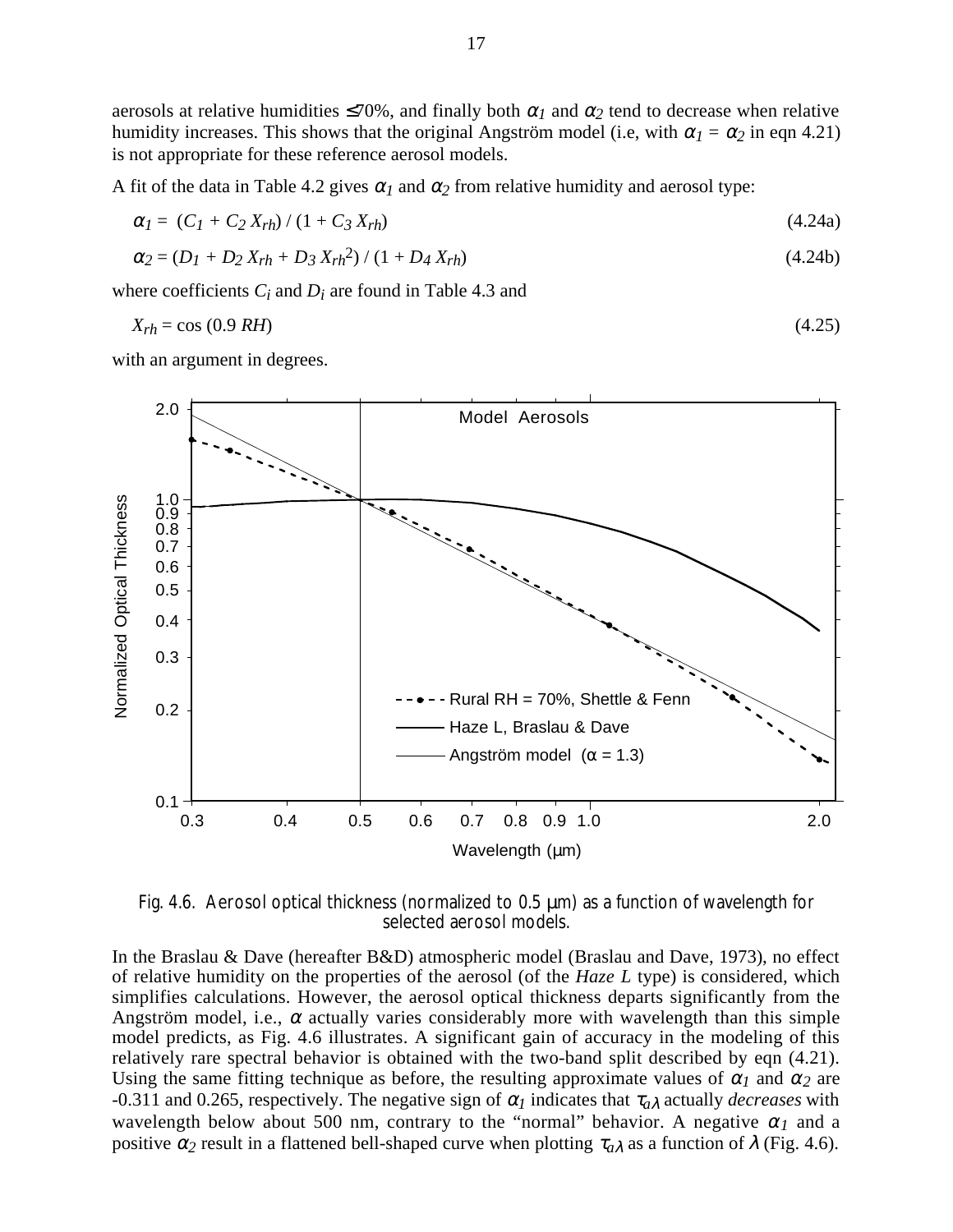Such a case may in fact be characteristic of maritime polar air masses, as observed in different circumstances by Weller and Leiterer (1988).

| Coefficient  | $\sim$ | しっ     | U 3    | D       | $D_{2}$ | $D_3$  | $D_4$  |
|--------------|--------|--------|--------|---------|---------|--------|--------|
| Rural        | 0.581  | 16.823 | 17.539 | 0.8547  | 78.696  | 0      | 54.416 |
| Urban        | 0.2595 | 33.843 | 39.524 | 0.1     | 84.254  | $-9.1$ | 65.458 |
| Maritime     | 0.1134 | 0.8941 | 1.0796 | 0.04435 | 1.6048  | 0      | 1.5298 |
| Tropospheric | 0.6786 | 13.899 | 13.313 | 1.8379  | 14.912  | 0      | 5.96   |
|              |        |        |        |         |         |        |        |

**TABLE 4.3.** Coefficients of eqn (4.24) for different aerosol models (Shettle and Fenn, 1979).

A more recent and frequently used aerosol model is the preliminary standard known as the SRA (Standard Radiation Atmosphere) from IAMAP (1986). The relative humidity is here simply assumed to be below 70%, and thus without a direct effect on the optical characteristics of any of the three different aerosol types considered: continental, industrial and maritime. The average values of  $\alpha_l$ , again obtained by linearly fitting the extinction coefficients, are respectively 0.940, 1.047 and 0.283, and those of  $\alpha_2$  are 1.335, 1.472 and 0.265. Data for other reference aerosols may be found elsewhere (d'Almeida et al., 1991), but some of the numerous tables this reference contains may be incorrect [personal communication with Eric P. Shettle, 1994].

If turbidity data are not available, it is possible to estimate the aerosol optical thickness from ground observations of visibility. When observing a standard target under ideal conditions4, as assumed by the Koschmieder theory (1924), the farthest distance at which such a target can be observed provides a theoretical definition of the *meteorological range*, *Vr*, in km:

$$
V_r = \ln(\varepsilon / C_t) / k_e = 3.912 / k_e
$$
\n(4.26)

where  $k_e$  is the total atmospheric extinction at 550 nm (close to the peak of the photopic curve). This extinction coefficient  $k_e$  (in km<sup>-1</sup>) is the sum of the Rayleigh extinction coefficient, of the gaseous absorption coefficient (in case of absorbing gases in the line of sight, such as  $NO<sub>2</sub>$ ), and of the aerosol extinction coefficient. The latter is itself proportional to the aerosol optical thickness that is sought.

In practice, visibility (also called *visual range*, or more precisely, *prevailing visibility*) is reported at airports by human observers who use a few nonideal markers irregularly spaced. Various difficulties complicate the observation conditions<sup>5</sup>, so that visibility thus obtained is only a crude estimate of the desired meteorological range. (See the analyses for non-standard viewing conditions by Allard and Tombach, 1981; Gordon, 1979; Gorraiz et al., 1986; and Horvath, 1971, 1981). Visibility is also generally skewed towards low values (Reiss and Eversole, 1978). According to the WMO recommendation, the most likely value for  $\varepsilon / C_t$  is 0.05, thus defining the

<sup>&</sup>lt;sup>4</sup> These conditions are: an ideal daytime observer threshold contrast  $\varepsilon$  = -0.02, a perfectly black target with an intrinsic contrast  $C_t = -1$  as seen against the horizon, a perfectly homogeneous illumination, and perfectly homogeneous optical characteristics of the atmosphere.

 $5$  For instance, (i) human vision is not a scientific instrument, (ii) visibility may not be the same in all directions, (iii) some gaseous absorption may be present and, moreover, not homogeneously distributed, (iv) ground relief may be an obstacle to distant markers. Their uneven distribution makes visibility a discontinuous function. Also, the markers may be non-black and seen in inhomogeneous illumination conditions, etc.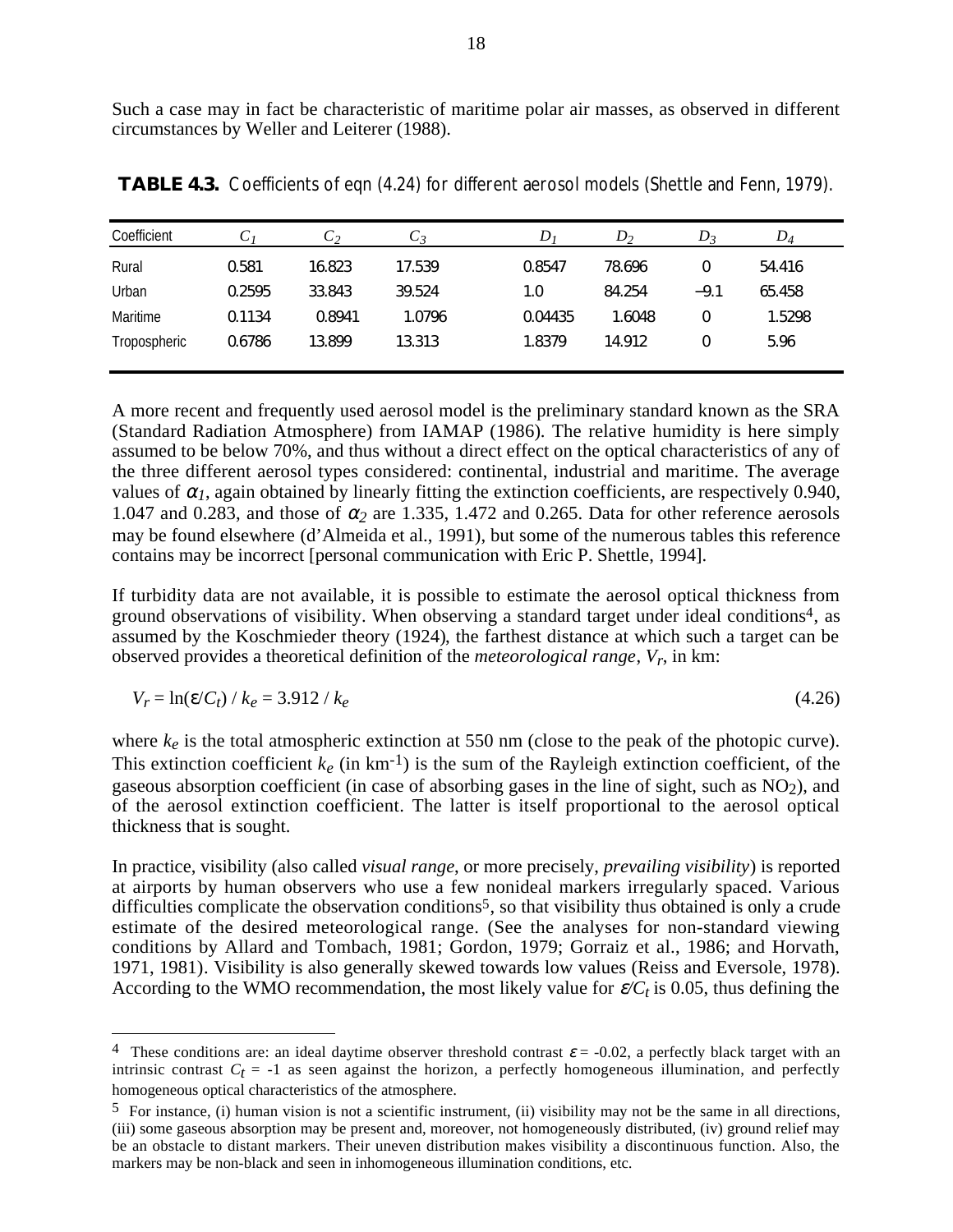*Meteorological Optical Range* (MOR)<sup>6</sup>. Using eqn (4.26), the following formal relation between visibility or MOR, *V*, and meteorological range,  $\overline{V_r}$  is obtained:

$$
V_r = \eta V \tag{4.27}
$$

where  $\eta$  is a constant resulting from the relative definitions of *V* and  $V_r$ ,  $\eta = \ln(0.02)/\ln(0.05)$  = 1.306. But because of the fundamental disparity between the "practical" *V* and the "theoretical"  $V_r$  (as explained above), considerable spread can be expected in the exact value of  $\eta$  when dealing with *actual* observations of *V*. It has been observed to vary between 1.0 and 1.6, depending on local conditions (Gordon, 1979; Kneizys et al., 1980).



Fig. 4.7. Turbidity *vs* visibility and meteorological range.

MODTRAN2 was run for different meteorological ranges, reference aerosols and surface humidities to obtain the corresponding value of  $\tau_{a5}$ , from which  $\beta$  and  $B$  can be obtained from eqns (4.22, 4.23). A fit of these data gives:

$$
\beta = 0.55^{\alpha/2} \left[ 1.3307 \left( V_r^{-1} - V_m^{-1} \right)^{0.614} + 3.4875 \left( V_r^{-1} - V_m^{-1} \right) \right] \tag{4.28}
$$

where  $V_m = 340.85$  km is the theoretical maximum meteorological range, obtained for a pure Rayleigh atmosphere corresponding to  $\beta = 0$ . No additional dependence on the particular reference aerosol or its relative humidity could be isolated. Equation (4.28) is proposed here as a replacement for the King and Buckius equation<sup>7</sup> (1979), which was based on a now outdated aerosol model. The predictions of the two equations are compared in Fig. 4.7 which shows that eqn (4.28) predicts significantly larger turbidities for meteorological ranges below about 50 km.

 $6\,$  There is a great risk of confusion between Koshmieder's meteorological range and the WMO's MOR, as both definitions are frequently used and the terminology is not standardized.

<sup>7</sup> This equation was later incorrectly attributed to Selby and McClatchey in Iqbal's textbook (1983).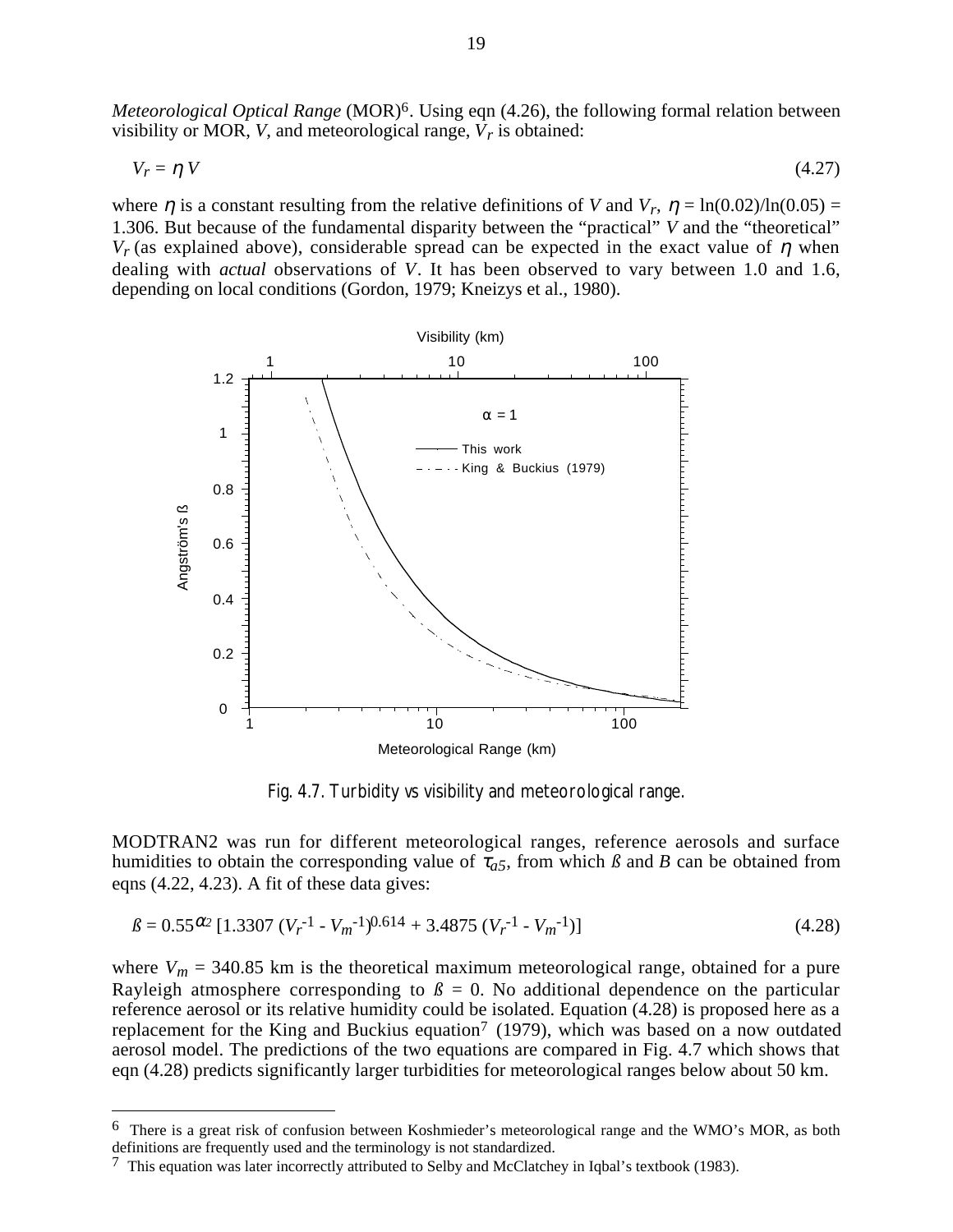Figure 4.8 presents a comparison of the transmittances for S&F's rural aerosol and the USSA atmospheric conditions, as predicted by SMARTS2, MODTRAN2, and SPCTRAL2. The latter simply uses eqn (4.21) with  $\alpha_1 = \alpha_2 = 1.14$  (i.e., the straight Angström model). Both SMARTS2 and SPCTRAL2 have been used with  $\tau_{a5} = 0.3442$ , a value that generates the same aerosol transmittance at 500 nm than a meteorological range of 25 km in MODTRAN2. It should be noted that the ASTM and ISO standards (ASTM, 1987a, 1987b; ISO, 1992) are based on  $\tau_{a5}$  = 0.27, a value said to correspond to  $V_r = 25$  km according to both Bird et al. (1983) and to versions 4 or earlier of LOWTRAN—or incorrectly, to 23 km according to ASTM (1987a, 1987b) and ISO (1992). This correspondence between  $V_r = 25$  km and  $\tau_{a5} = 0.27$  results from the same outdated aerosol model used by King and Buckius and therefore does not appear appropriate anymore. MODTRAN2 uses a more recent and detailed aerosol model (Shettle, 1989; Shettle and Fenn, 1979) which explicitly considers the direct effect of humidity on the optical properties of aerosols; this is the same detailed reference aerosol model that has been used here to obtain Table 4.2, and eqns (4.24), (5.7), and (5.12). However, as partially illustrated in Fig. 4.8, MODTRAN2 evaluates the aerosol transmittance at only 13 wavelengths between 280 and 4000 nm, and linearly interpolates between these. Due to the actual curvature of the transmittance curve, this underestimates the aerosol transmittance if  $\alpha > 0$  (the case of Fig. 4.8), or overestimates it otherwise, between the calculated reference points.



Fig. 4.8. Aerosol transmittance predicted by SMARTS2 and other models for a meteorological range of 25 km.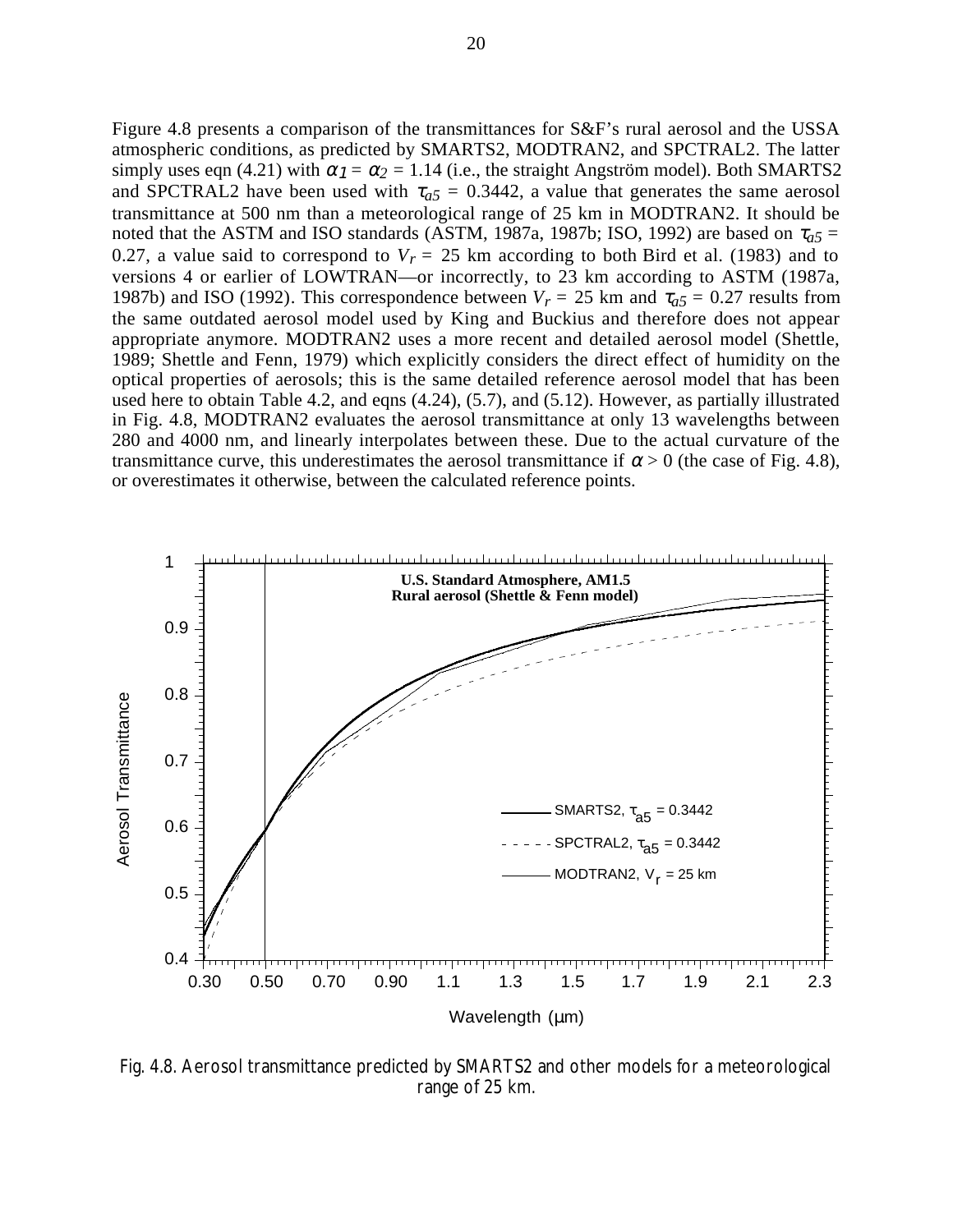## **5. DIFFUSE RADIATION**

Terrestrial diffuse radiation results from the complex radiance field of the sky and should theoretically be calculated as an integration of radiance over the whole sky vault. This is the approach used by rigorous codes (e.g., MODTRAN2; Bird and Hulstrom, 1982; Braslau and Dave, 1973; Dave and Halpern, 1976; Lenoble, 1985), but this method implies extensive computer calculations because radiance from a large number of sky elements needs to be evaluated first, and then integrated both spatially and spectrally. In the particular case of MODTRAN2 for example, one separate run is necessary for each sky element, and a minimum of a few hundred of these elements is necessary to perform an accurate numerical integration in clear skies. This precludes the use of such a method whenever a fast determination of diffuse irradiance is necessary, such as in engineering applications.

Simplified models (e.g., SPCTRAL2) obtain the diffuse irradiance from the same transmittance functions used to determine the direct beam irradiance. This simplified approach has some theoretical justification because what photons are not directly transmitted are scattered in all directions, and a roughly predictable fraction of these is directed downwards and constitutes the diffuse irradiance at ground level. This approach will be used here, with some refinements over the existing algorithms.

Diffuse irradiance is considered as the sum of three components—due to Rayleigh scattering, aerosol scattering and ground/sky backscattering. The first two components are corrected to take into account the multiple scattering effects, which are significant at shorter wavelengths.

## **5.1 Rayleigh component**

The Rayleigh scattered component is calculated as:

$$
E_{dR\lambda} = F_R E_{on\lambda} (1 - T_{R\lambda}{}^{0.9}) \Gamma_{o\lambda} T_{n\lambda} T_{g\lambda} T_{w\lambda} T_{aa\lambda} \cos Z
$$
 (5.1)

where  $F_R = F_{R1} F_{R2}$  is the downward fraction of scattered radiation,  $F_{R1} = 0.5$  is the downward scatterance for a single-scattering Rayleigh atmosphere. The correction factor for the multiple scattering effects of air molecules,  $F_{R2}$ , is obtained from Skartveit and Olseth (1988) as:

 $F_{R2} = 1$  if  $\tau_{R\lambda} < \tau_{Rm}$ , and (5.2a)

$$
F_{R2} = \exp\left[-\left(\frac{\tau_{R\lambda} - \tau_{Rm}}{\sigma_R}\right)^{0.72 + \cos Z}\right]
$$
 (5.2b)

otherwise, where

 $\sigma_R = 3.65 - 2.3 \exp(-4 \cos Z)$  (5.3a)

$$
\tau_{Rm} = 0.17 \left[ 1 - \exp(-8 \cos Z) \right]. \tag{5.3b}
$$

All the transmittance functions in eqn (5.1) have been defined previously, except <sup>Γ</sup>*o*λ which will be discussed in Section 5.3, and the transmittance of the aerosol absorption process, *Taa*λ, which is defined by:

$$
T_{aa\lambda} = \exp[-m_a (\tau_{a\lambda} - \tau_{as\lambda})]
$$
\n(5.4)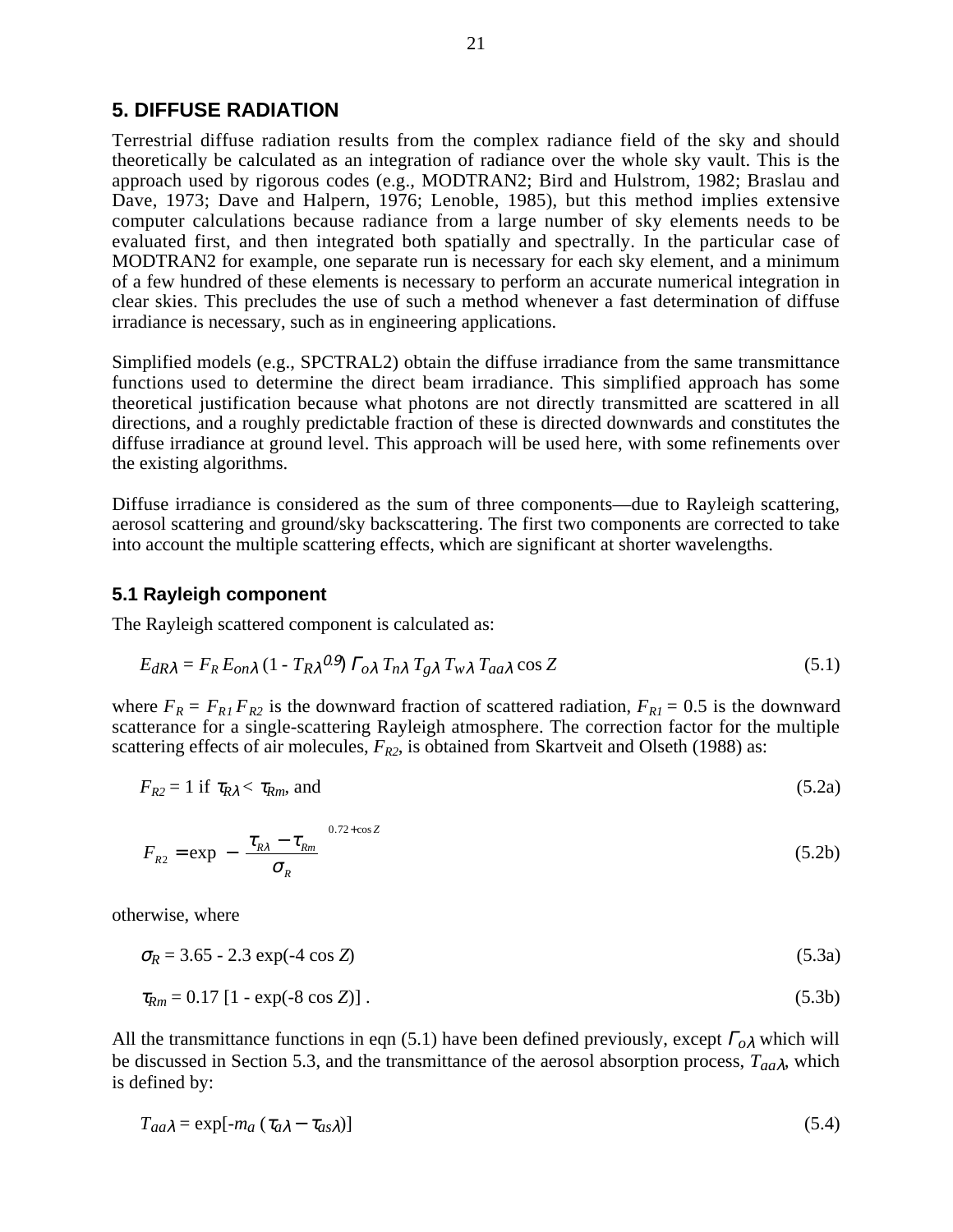where  $\tau_{as}\lambda = \bar{\omega}_0 \tau_{a\lambda}$  is the optical thickness for aerosol scattering, and  $\bar{\omega}_0$  is the single-scattering albedo. The latter is a fundamental optical characteristic aerosols (e.g., equal to 1.0 for a perfectly non-absorbing aerosol). For a real aerosol, it also normally varies with relative humidity and wavelength. The B&D reference absorbing aerosols, types C1 and D1 (Braslau and Dave, 1973), do not consider any humidity effect, therefore only the variation with wavelength has been fitted for it:

$$
\overline{\omega}_0 = 0.9441 - 0.08817 \exp(1 - 3.3815 \lambda)
$$
\n(5.5a)

for  $\lambda < 2 \mu m$ , or else,

$$
\overline{\omega}_0 = 0.8569 + 0.0436 \,\lambda. \tag{5.5b}
$$

Similarly for the SRA aerosol model (IAMAP, 1986):

$$
\varpi_0 = \text{Min}\left(0.99, \sum_{i=0}^{i=3} \phi_i \lambda^i\right) \tag{5.6a}
$$

for  $\lambda < 2$  µm, or, for  $2 \le \lambda \le 4$  µm,

$$
\varpi_0 = 1 - \frac{\upsilon_0 \exp[\upsilon_1(\lambda - \upsilon_2)]}{\{1 + \exp[\upsilon_1(\lambda - \upsilon_2)]\}^2}
$$
\n(5.6b)

where the values of coefficients  $\phi_i$  and  $v_i$  are given in Table 5.1.

For the different reference aerosols of the S&F model (Shettle and Fenn, 1979),  $\bar{\omega}_0$  is strongly dependent on both wavelength and humidity, as illustrated in Fig. 5.1 for the case of the urban aerosol. Because of the complex dependence on humidity and wavelength, the value of  $\overline{\omega}_0$  is difficult to parameterize. It can be approximated with the same functions as in eqn (5.6) above, but with coefficients now dependent on relative humidity according to:

$$
\phi_i = \sum_{j=0}^{j=2} \psi_{ij} R H_0^j \tag{5.7a}
$$

for  $i = 0$  to 3. Similarly,

*j*=2

$$
v_i = \sum_{j=0}^{j=2} \psi_{ij} R H_0^j
$$
 (5.7b)

| <b>TABLE 5.1.</b> Coefficients for the determination of the   |  |  |  |  |
|---------------------------------------------------------------|--|--|--|--|
| single-scattering albedo of the SRA aerosol model, eqn (5.6). |  |  |  |  |

| Aerosol type        | Continental     | Urban         | Maritime      |
|---------------------|-----------------|---------------|---------------|
| $\phi_0$            | 8.4372E-01      | 6.4886E-01    | 9.6635E-01    |
| $\phi$ <sub>1</sub> | 3.0206E-01      | 1.3465E-01    | 7.3464E-02    |
| $\phi_2$            | $-4.7838E - 01$ | $-3.0166E-01$ | $-7.1847E-02$ |
| $\phi_3$            | 1.5647E-01      | 8.3393E-02    | 1.9774E-02    |
| $v_0$               | 1.2853E-00      | 2.9784E-00    | 2.0006E-00    |
| v <sub>1</sub>      | 1.4860E-00      | 6.1494E-01    | 7.1110E-00    |
| $v_2$               | 2.8357E-00      | 3.3122E-00    | 3.0136E-00    |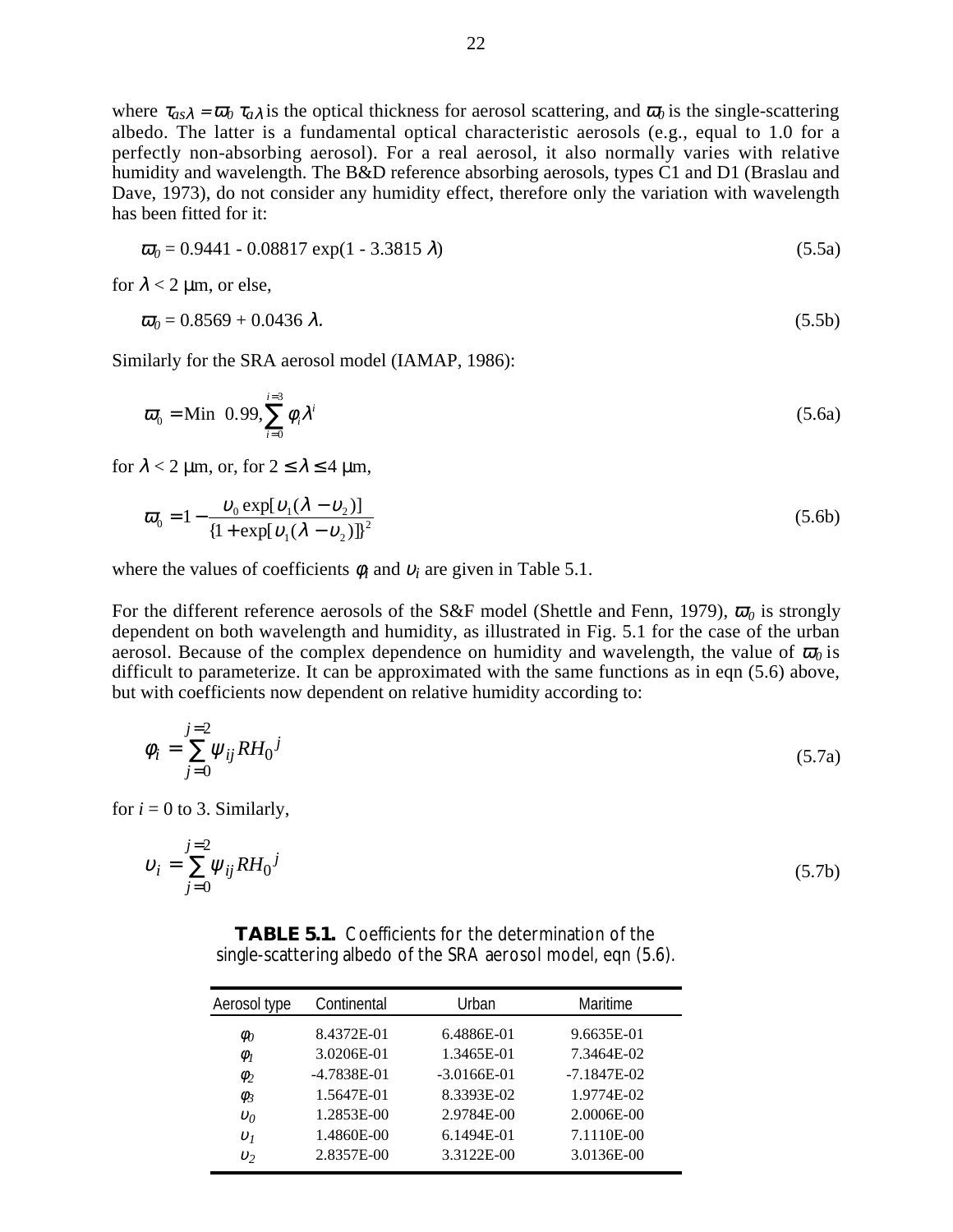

Fig. 5.1. Spectral single-scattering albedo of urban aerosol as affected by relative humidity.

for  $i = 0$  and 2, and

$$
v_1 = \exp(\psi_{11} + \psi_{12} \, RH_0 + \psi_{23} \, RH_0^2) \tag{5.7c}
$$

with

$$
RH_0 = \text{Max}\{RH, 50\}. \tag{5.7d}
$$

The values of the coefficients  $\psi_{ij}$  are given in Table 5.2 for the different S&F reference aerosols.

## **5.2 Aerosol component**

The aerosol-scattered irradiance is calculated as:

$$
E_{da\lambda} = F_a E_{on\lambda} (1 - T_{as\lambda}) \Gamma_{o\lambda} T_{R\lambda} T_{n\lambda} T_{g\lambda} T_{w\lambda} T_{aa\lambda} \cos Z
$$
 (5.8)

where  $T_{as}\lambda$  is the transmittance for aerosol scattering, such that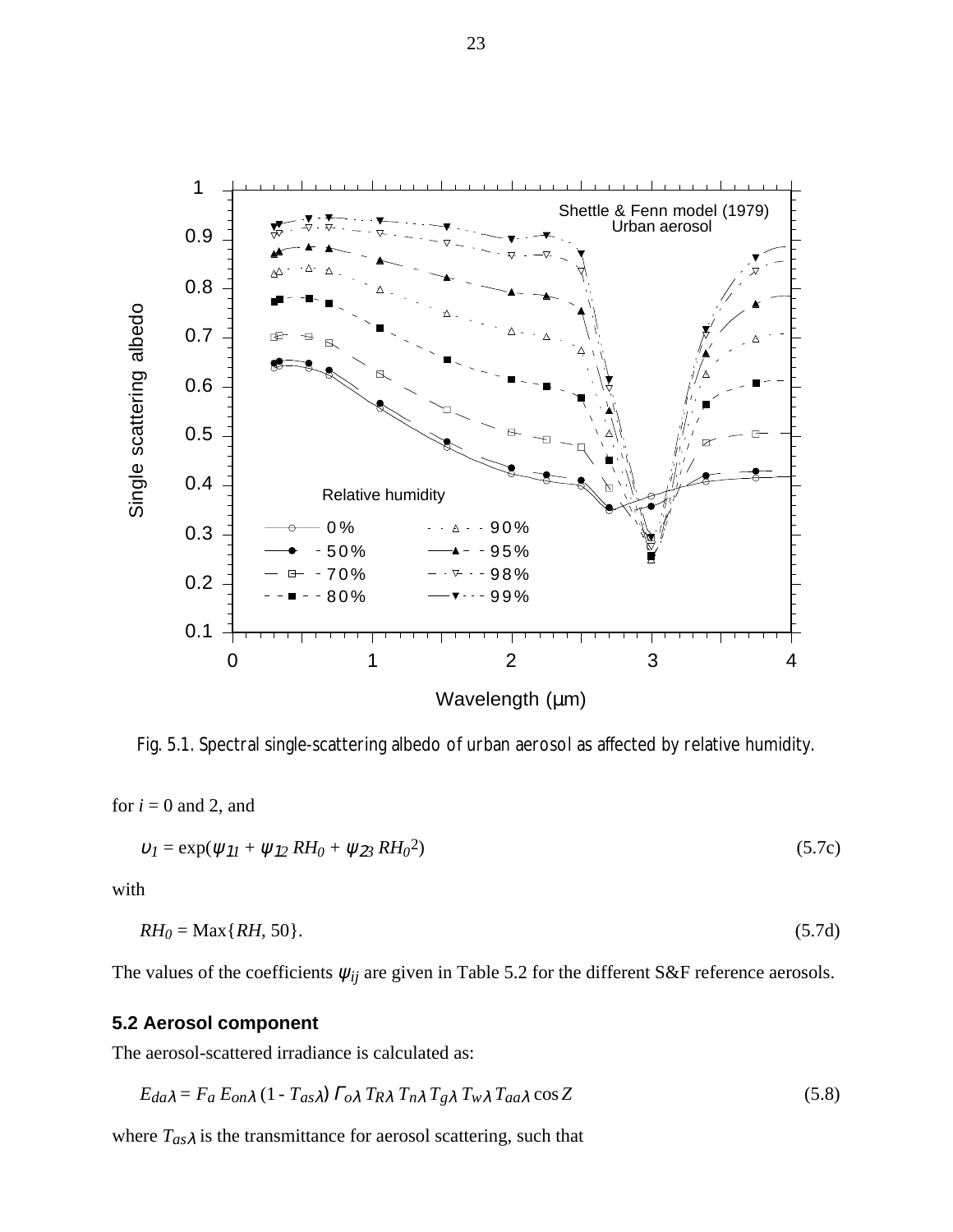| Reference Aerosol                 | Rural         | Urban           | Maritime      | Tropospheric    |
|-----------------------------------|---------------|-----------------|---------------|-----------------|
| $\lambda$ < 2 µm                  |               |                 |               |                 |
| $\psi_{00}$                       | 1.0151E-00    | 8.4946E-01      | 9.4016E-01    | 9.9926E-01      |
| $\Psi_{01}$                       | $-6.0574E-03$ | -9.7903E-04     | $-3.5957E-04$ | $-5.0201E-03$   |
| $\Psi_{02}$                       | 5.5945E-05    | 1.0266E-04      | 9.8774E-06    | 4.8169E-05      |
| $\Psi$ <sub>10</sub>              | $-1.2901E-01$ | $-2.0852E-01$   | 1.2843E-01    | $-5.5311E-02$   |
| $\Psi$ <sub>11</sub>              | 2.1565E-02    | 1.2935E-02      | 1.2117E-03    | 1.8072E-02      |
| $\Psi$ <sub>12</sub>              | $-1.9500E-04$ | $-9.4275E-05$   | $-2.7557E-05$ | $-1.6930E-04$   |
| $V_{20}$                          | 2.0622E-01    | 3.9371E-01      | $-1.4612E-01$ | 9.0412E-02      |
| $\psi_{21}$                       | $-3.1109E-02$ | $-2.3536E-02$   | $-8.5631E-04$ | $-2.3949E - 02$ |
| $\psi_{22}$                       | 2.8096E-04    | 1.8413E-04      | 2.7298E-05    | 2.2335E-04      |
| $\Psi$ <sub>30</sub>              | $-8.1528E-02$ | $-1.3342E - 01$ | 3.9982E-02    | $-3.9868E - 02$ |
| $\Psi_{31}$                       | 1.0582E-02    | 7.3010E-03      | 3.7258E-04    | 7.5484E-03      |
| $\psi_{32}$                       | $-9.5007E-05$ | $-5.7236E - 05$ | $-9.5415E-06$ | $-6.9475E-05$   |
| $\lambda \geq 2 \,\mathrm{\mu m}$ |               |                 |               |                 |
| $\psi_{00}$                       | 3.0306E-00    | 7.5308E-00      | $-3.7748E-00$ | $-4.4981E-00$   |
| $\Psi_{01}$                       | 1.2324E-01    | $-1.5526E-01$   | 1.3631E-01    | 1.7798E-01      |
| $\Psi_{02}$                       | $-6.4080E-04$ | 1.0762E-03      | $-7.6824E-04$ | $-9.9386E - 04$ |
| $\Psi$ <sub>10</sub>              | 1.0949E-00    | $-8.8621E-01$   | 1.5129E-00    | $-5.0756E-00$   |
| $\Psi$ <sub>11</sub>              | 5.4308E-03    | $-7.2508E - 02$ | 1.5867E-02    | 1.3536E-01      |
| $\Psi$ <sub>12</sub>              | 1.7654E-05    | 9.8766E-04      | $-1.2999E-04$ | $-6.7061E-04$   |
| $V_{20}$                          | 2.5572E-00    | 2.2092E-00      | 2.8725E-00    | 6.6072E-00      |
| $\psi_{21}$                       | 7.2117E-03    | 2.9849E-02      | 2.6098E-03    | $-8.1503E-02$   |
| $\psi_{22}$                       | $-2.5712E-05$ | $-2.2029E - 04$ | $-9.2133E-06$ | 4.5423E-04      |

**TABLE 5.2.** Coefficients for the determination of the single-scattering albedo of the Shettle & Fenn aerosol model, eqn (5.7).

 $T_{as} \lambda = T_{a} \lambda / T_{aa} \lambda$  (5.9)

and  $F_a$  is the fraction of the scattered flux that is transmitted downwards. Like  $F_R$  above,  $F_a$  is obtained as a product of a single-scattering fraction,  $F_{aI}$ , and a multiple-scattering correction factor,  $F_{a2}$ . The function  $F_{a1}$  is dependent on the aerosol asymmetry factor, *g* (see below for its estimation), according to Bird and Riordan (1986) and Justus and Paris (1987):

$$
F_{al} = 1 - 0.5 \exp[(a_{s0} + a_{s1} \cos Z) \cos Z]
$$
 (5.10a)

where

$$
a_{s0} = [1.459 + (0.1595 + 0.4129 F_g) F_g] F_g
$$
\n
$$
(5.10b)
$$

$$
a_{sI} = [0.0783 - (0.3824 + 0.5874 F_g) F_g] F_g
$$
\n
$$
(5.10c)
$$

$$
F_g = \ln(1 - g). \tag{5.10d}
$$

 $F_{a2}$  has been obtained indirectly by comparing the irradiances  $E_{da\lambda}$  and  $E_{dR\lambda}$ , predicted by eqns (5.1) and (5.8), to those obtained by rigorous codes (Bird and Hulstrom, 1982; Dave and Halpern, 1976; Dave et al., 1975; Lenoble, 1985) for a combination of different atmospheric conditions and zenith angles. The following fit has been finally obtained: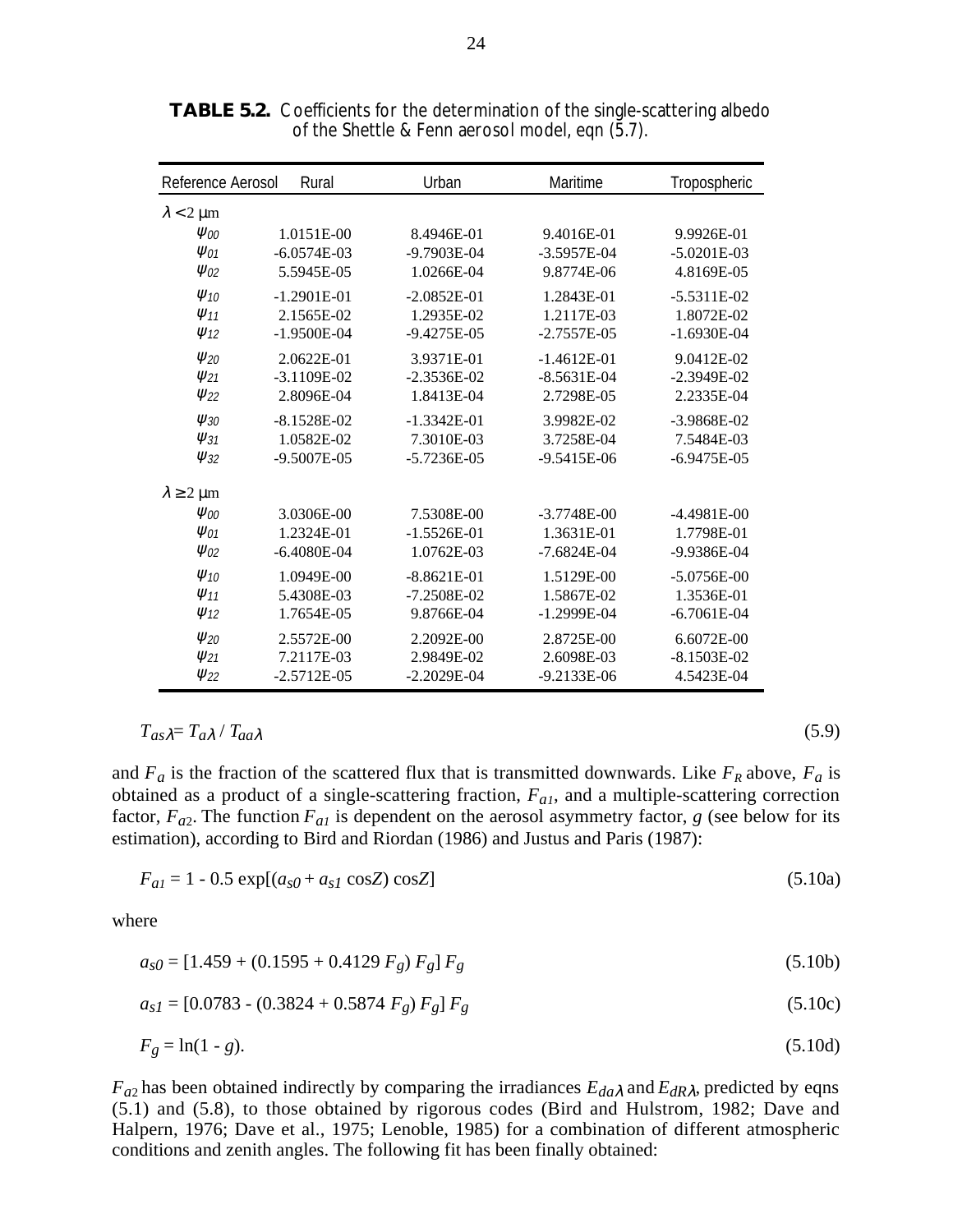

Wavelength (um)

Fig. 5.2. Spectral asymmetry factor of urban aerosols as affected by relative humidity.

 $F_{a2} = 1$  for  $\tau_{as}\geq 2$ , or else (5.11a)

$$
F_{a2} = \exp\left[-\left(\frac{\tau_{as\lambda} - 2}{\sigma_a}\right)^5\right] \tag{5.11b}
$$

where

$$
\sigma_a = \text{Max}\{1, 3.5 - (4.53 - 0.82 \ \tau_{as})\cos Z + (8.26 - 6.02 \ \tau_{as})\cos^2 Z\}
$$
\n(5.11c)

$$
\zeta = -0.5 + \exp[0.24 \, (\cos Z_0)^{-1.24}] \tag{5.11d}
$$

$$
\cos Z_0 = \text{Max}(0.05, \cos Z). \tag{5.11e}
$$

The asymmetry factor is a key optical characteristic of aerosols and its spectral data have been tabulated in a few cases, e.g., d'Almeida et al. (1991), IAMAP (1986), and Shettle and Fenn (1979). An example of the variation of *g* with wavelength and relative humidity appears in Fig. 5.2 for the urban aerosol defined by Shettle and Fenn (1979). Neglecting the spikes in the near IR that occur at high humidity, the asymmetry factor of the reference aerosols defined in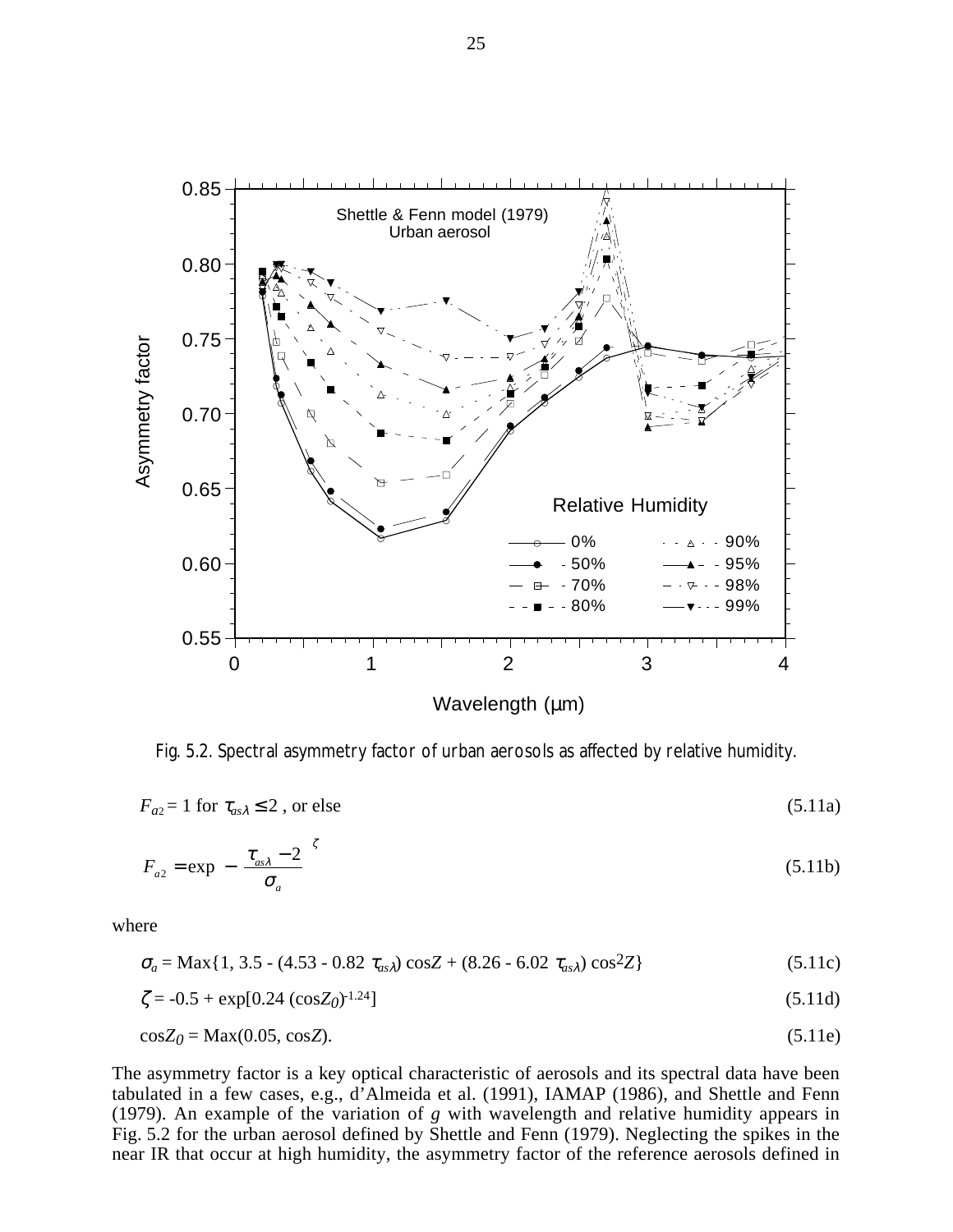IAMAP (1986) and in Shettle and Fenn (1979) can be parameterized as:

$$
g = \text{Max}(0.99, \sum_{i=0}^{i=4} k_i \lambda^i) \tag{5.12a}
$$

where the coefficients  $k_i$  are given in Table 5.3 for the SRA aerosol models. For the S&F humidity-dependent aerosol models, the coefficients *ki* have been themselves regressed against relative humidity:

$$
k_i = \kappa_{i0} + \kappa_{i1} \, RH_0 + \kappa_{i2} \, RH_0^2 \tag{5.12b}
$$

where the values of all coefficients are given in Table 5.4.

| Aerosol type   | Continental   | Urban         | Maritime      |
|----------------|---------------|---------------|---------------|
| $k_0$          | 7.5141E-01    | 6.6851E-01    | 7.7876E-01    |
| k <sub>I</sub> | $-3.5648E-01$ | $-2.0657E-01$ | $-1.3625E-01$ |
| k <sub>2</sub> | 2.9982E-01    | 1.4680E-01    | 1.6092E-01    |
| $k_3$          | $-8.1346E-02$ | $-4.0565E-02$ | $-5.6749E-02$ |
| $k_4$          | 7.3038E-03    | 3.8811E-03    | 6.1178E-03    |

**TABLE 5.3.** Coefficients for the determination of the asymmetry factor of the SRA aerosol model, eqn (5.12a).

The Braslau & Dave aerosol models are based on Deirmendjian's "Haze L" aerosol type. From the detailed calculations summarized in Table B of Lenoble (1985) for this reference aerosol, its asymmetry factor is obtained as 0.8042. This value is assumed to hold at all wavelengths for the Braslau & Dave aerosol models.

| Aerosol type  | Rural         | Urban          | Maritime       | Tropospheric     |
|---------------|---------------|----------------|----------------|------------------|
| $\kappa_{00}$ | 7.5831E-01    | 6.5473E-01     | 7.7681E-01     | 7.7544E-01       |
| $\kappa_{01}$ | 9.5376E-04    | 6.0975E-04     | $-2.7558E-03$  | $-3.1632E-03$    |
| $K_{02}$      | $-2.3126E-06$ | $-4.3907E-0.5$ | $-3.6350E-05$  | 3.5770E-05       |
| $K_{10}$      | 6.5007E-02    | 1.0582E-02     | $-3.0700E-01$  | $-2.3927E-03$    |
| $K_{11}$      | $-1.9238E-02$ | $-2.0473E-02$  | 5.5554E-03     | $-3.8837E-03$    |
| $K_{12}$      | 1.6785E-04    | 1.9499E-04     | $-4.0140E-0.5$ | 2.8519E-05       |
| $\kappa_{20}$ | $-2.5092E-02$ | 7.2283E-02     | 1.1744E-01     | $-9.6464E-03$    |
| $K_{21}$      | 1.5397E-02    | 1.3209E-02     | 3.7471E-04     | 5.8684E-04       |
| $K_{22}$      | $-1.3813E-04$ | $-1.3393E-04$  | $-1.5242E-06$  | $-4.3942E-06$    |
| K30           | $-4.7607E-04$ | $-3.3056E-02$  | -7.4695E-03    | $\boldsymbol{0}$ |
| K31           | $-4.0963E-03$ | $-3.0744E-03$  | $-1.0596E-03$  | $\boldsymbol{0}$ |
| $K_{32}$      | 3.6814E-05    | 3.1910E-05     | 6.5979E-06     | $\boldsymbol{0}$ |
| K40           | 7.4163E-04    | 3.6485E-03     | $-1.3810E-03$  | $\boldsymbol{0}$ |
| $K_{41}$      | 3.5332E-04    | 2.4708E-04     | 1.7037E-04     | $\boldsymbol{0}$ |
| $K_{42}$      | $-3.1460E-06$ | $-2.5440E-06$  | $-1.0431E-06$  | $\boldsymbol{0}$ |

**TABLE 5.4.** Coefficients for the determination of the asymmetry factor of the Shettle & Fenn aerosol model, eqn (5.12b).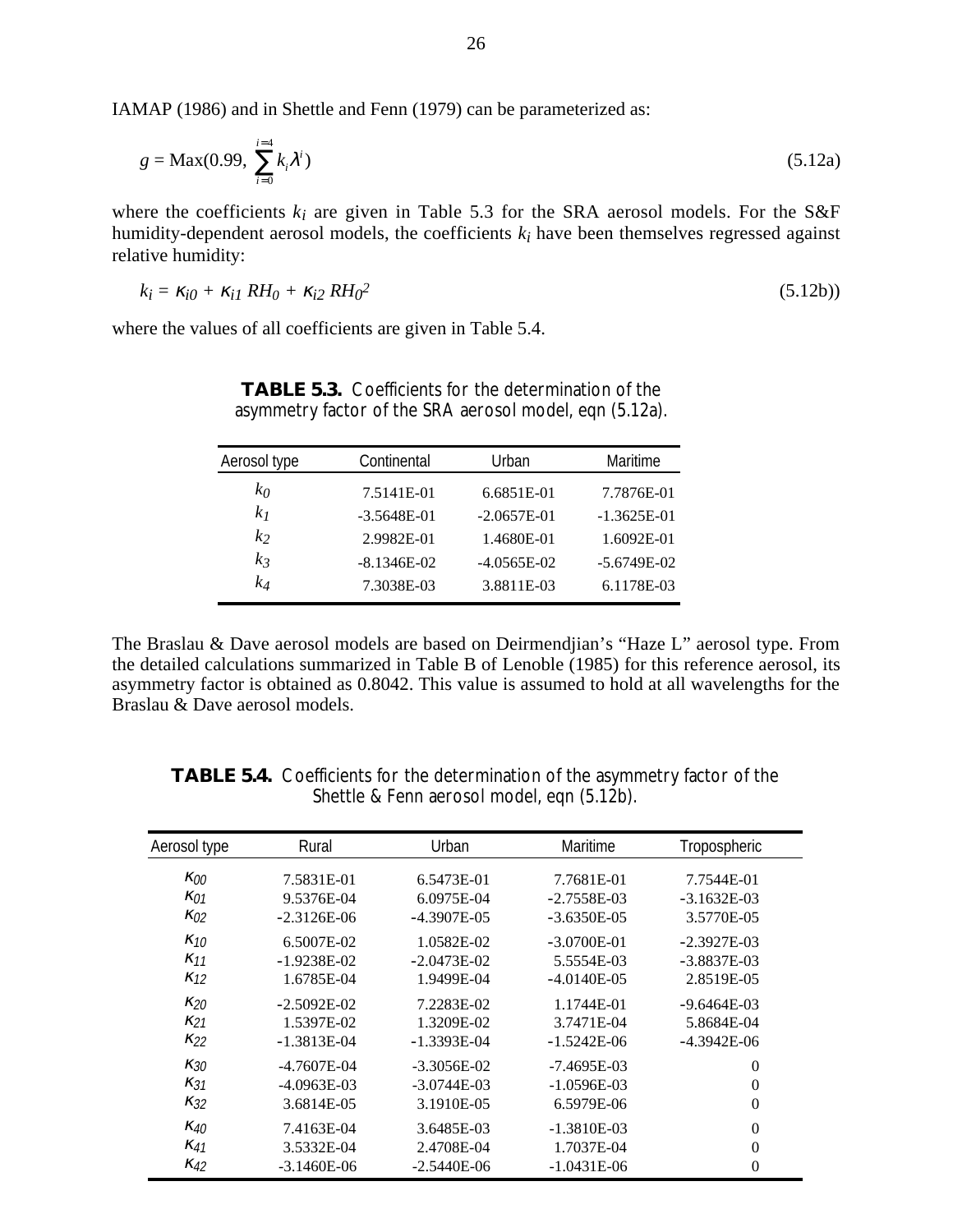## **5.3 Effective ozone transmittance**

An effective ozone diffuse transmittance for downward scattering, <sup>Γ</sup>*o*λ, appears in eqns (5.1) and (5.8) instead of the direct ozone transmittance,  $T_{o\lambda}$ , that has been used in most simplified models since Leckner's work. It was found during the course of this work that the diffuse irradiance predicted by the existing simple models decreased too much with wavelength in the UV-B (below about 320 nm), where ozone absorption by far dominates all other extinction processes. This can be traced back to the concomitent decrease of  $T_{o\lambda}$  with wavelength, which is so sharp below 300 nm that the resultant underprediction of diffuse irradiance by simple models even reaches *several* orders of magnitude, especially at large zenith angles. It therefore appears that the depleting effect of ozone on the downward diffuse radiation does not follow Bouguer's law.

The effective ozone transmittance has been obtained as the ratio between the reference diffuse irradiance,  $E_{d0\lambda} = E_{dR\lambda} + E_{da\lambda}$ , predicted by rigorous calculations in the UV (Bird and Hulstrom, 1982; Shettle and Green, 1974) and the equivalent quantity obtained by eqns (5.1) and (5.8) for  $\Gamma_0 \lambda = 1$ . The following parameterization has been obtained:

$$
\Gamma_{o\lambda} = \exp(-\gamma_1 \tau_{o\lambda}^{0.95} - \gamma_2 \tau_{o\lambda}) \text{ for } \tau_{o\lambda} \le 2
$$
\n(5.13a)

or else

$$
\Gamma_{o\lambda} = \exp[-\gamma_3 - \gamma_4 (\tau_{o\lambda} - 2)] \tag{5.13b}
$$

where

$$
\gamma_l = (-11.012 + 12.392 \, m_o) / (1 + 0.23644 \, m_o) \tag{5.13c}
$$

$$
\gamma_2 = 3.2656 \left[ 1 - \exp(-0.46464 \, m_o^{1.25}) \right] - 0.965936 \, \gamma_1 \tag{5.13d}
$$

$$
\gamma_3 = 1.93187 \ \gamma_1 + 2 \ \gamma_2 \tag{5.13e}
$$

$$
\gamma_4 = \exp(0.31045 + 0.001684 \ m_o - 0.28549 \ m_o^{-4})
$$
\n(5.13f)

and  $\tau_{o\lambda}$  is defined in eqn (4.5b).

Figure 5.3 illustrates the wide variation of the ratio  $\Gamma_{o\lambda}/T_{o\lambda}$  with  $m_o$  and  $\tau_{o\lambda}$ . It is apparent that this ratio is generally slightly below 1 for small values of  $\tau_{o\lambda}$ , as in the Chappuis and Wulf bands, but sharply increases for larger values in the UV-B part of the spectrum. It will be shown in Section 8 that the use of <sup>Γ</sup>*o*λ in eqns (5.1) and (5.8) results in physically reasonable estimates of diffuse UV irradiance, even at large zenith angles.

### **5.4 Backscattered component**

Lastly, the backscattered component is calculated assuming an infinite series of interreflections between the ground and the atmosphere. This can be modelled as

$$
E_{db\lambda} = \rho_{s\lambda} \, (\rho_{b\lambda} \, E_{bn\lambda} \cos Z + \rho_{d\lambda} \, E_{d0\lambda}) \, / \, (1 - \rho_{d\lambda} \, \rho_{s\lambda}) \tag{5.14}
$$

where  $\rho_{b\lambda}$  is the *zonal*<sup>8</sup> ground spectral reflectance for beam radiation,  $\rho_{d\lambda}$  its counterpart for diffuse radiation, and  $\rho_{s\lambda}$  is the sky overall reflectance. The difference between  $\rho_{b\lambda}$  and  $\rho_{d\lambda}$  is

<sup>8</sup> Zonal refers here to a characteristic area of 1-100 km2 around the site (Gueymard, 1993b).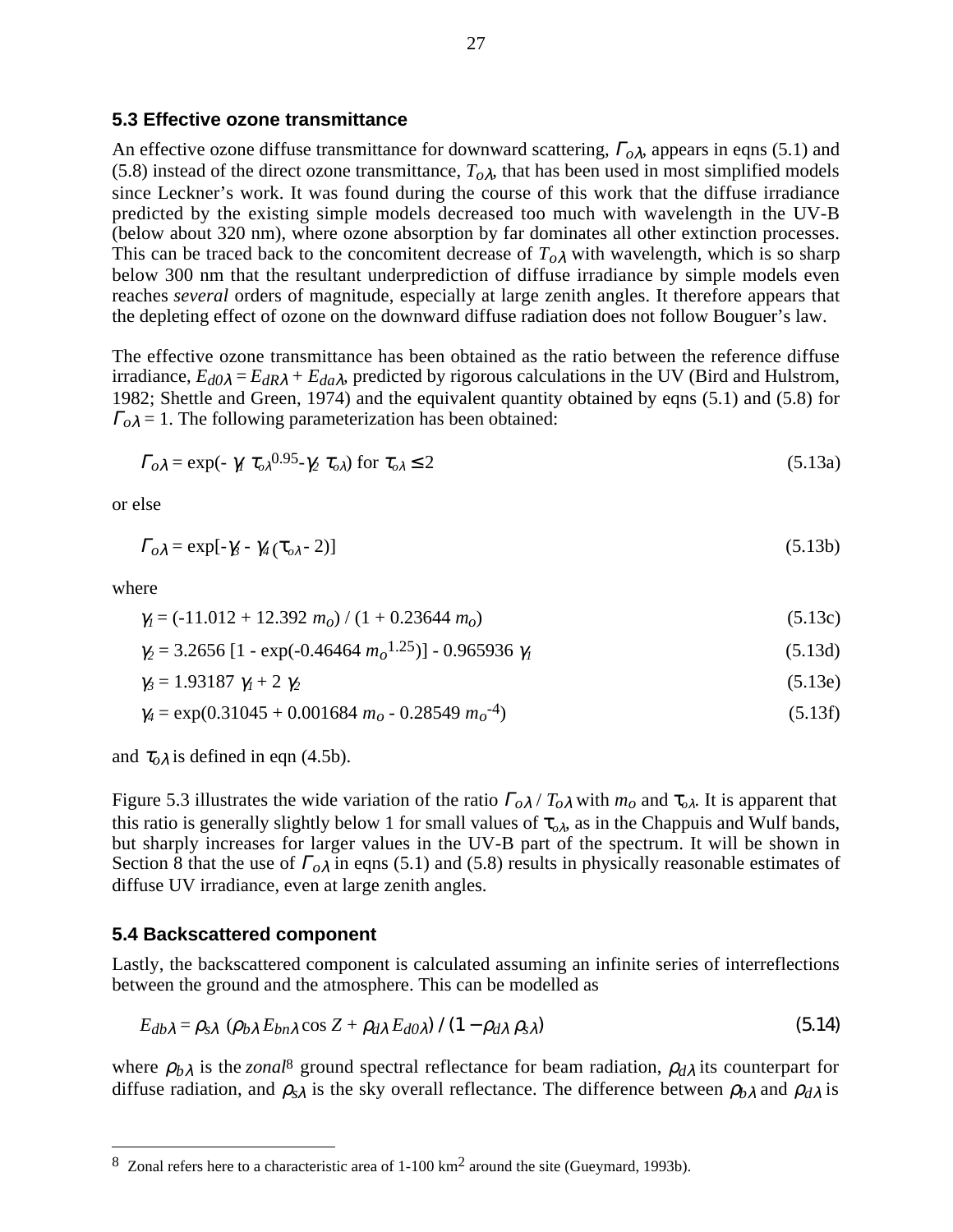introduced here because most natural surfaces<sup>9</sup> exhibit non-Lambertian reflection characteristics to some degree. For a purely Lambertian surface, these reflectances would both reduce to  $\rho_{g\lambda}$ , the ground reflectance for global radiation. A discussion of the intricacies introduced by this non-Lambertian spectral model follows.



Fig. 5.3. Ratio <sup>Γ</sup>*o*λ / *To*λ as a function of τ*<sup>o</sup>*λ and *mo*.

Over continents, the monthly-average zonal ground albedo<sup>10</sup>,  $\rho_g$ , defined as the *broadband* counterpart of  $\rho_{g\lambda}$ , varies between about 0.14 and 0.8. A discussion of zonal albedo, its sources, and a simple seasonal model for North America is presented by Gueymard (1993b). The broadband value is not a suitable substitute for the spectral value at *all* wavelengths because natural surfaces generally exhibit pronounced spectral selectivity (Bowker et al., 1985; Coulson and Reynolds, 1971). In particular, reflectances in the UV are generally significantly less than in the visible (Blumthaler and Ambach, 1988). A notable exception is snow (particularly when dry

<sup>9</sup> The term surface is used loosely here to include "layer."

<sup>10</sup> It is generally considered that *albedo* refers to the reflectance of a broad area (up to planetary scale) illuminated specifically by the sun (Iqbal, 1983). Broadband solar reflectance and albedo would thus be interchangeable terms. There are other interpretations as well. Kondratyev (1969) considers the term albedo applicable only to a purely diffuse reflection process. Forgan (1983) attempts to distinguish the spectral property (reflectance) from its broadband average (albedo). This latter distinction will be followed here, and the term "spectral albedo" avoided because any source (be it artificial or the sun) can be used to obtain reproducible *spectral* data, whereas a broadband value is fundamentally dependent on the particular source spectrum.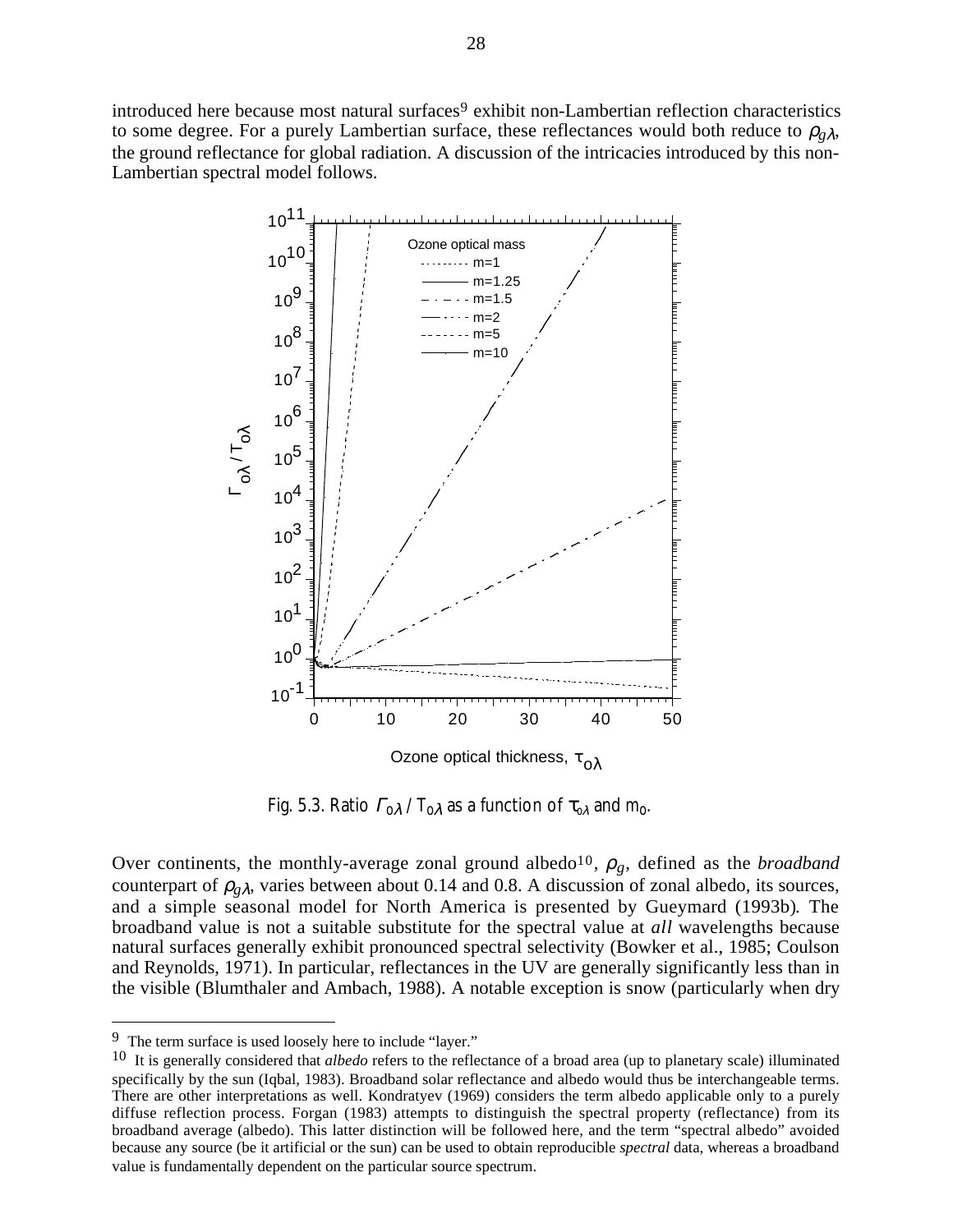and fresh): its UV reflectance is larger than its broadband counterpart (Blumthaler and Ambach, 1988), but its reflectance beyond 1.25 µm is very low (Choudhury and Chang, 1979). These observations are also both predicted by theory (Wiscombe and Warren, 1980). A comparison of the spectral reflectances of some natural and artificial surfaces appears in Fig. 5.4. A large variability exists from one type of surface to the other, not to mention the variation from one sample to another for a single type. Only basalt exhibits a roughly constant reflectance over the spectrum, and is thus a rare surface which follows the assumption of a "constant albedo equal to 0.2" frequently used in solar energy applications.



Fig. 5.4. Spectral reflectances of some ground covers (Bowker et al., 1985)

Besides the spectral variability of individual surface types, it is stressed that zonal reflectance is in fact defined as a reflectance averaged over a large area, and thus may differ significantly from the reflectance of each sub-area of land in the mosaic.

The characteristics of non-Lambertian reflectance are particular to each surface. Whereas some surfaces are nearly Lambertian, others, such as bodies of water, exhibit strong specular characteristics. Many studies have shown such an increase of ground albedo with zenith angle (see, for example, Kondratyev, 1969). Ideally, a non-Lambertian reflectance calculation should consider a spatial integration of the bidirectional reflectance. Spectral bidirectional reflectance data are almost nonexistant, and subject to considerable natural variation among samples, not to mention the large amounts of computer storage required, so that a more practical alternative is necessary. To approximate the slight non-Lambertian nature of most surfaces, a simple function, *R*<sub>z</sub>, is used to correct the reflectance at *normal* incidence,  $ρ<sub>b</sub>0λ$ , which will be calculated later

$$
\rho_{b\lambda} = R_z \, \rho_{b0\lambda} \,. \tag{5.15}
$$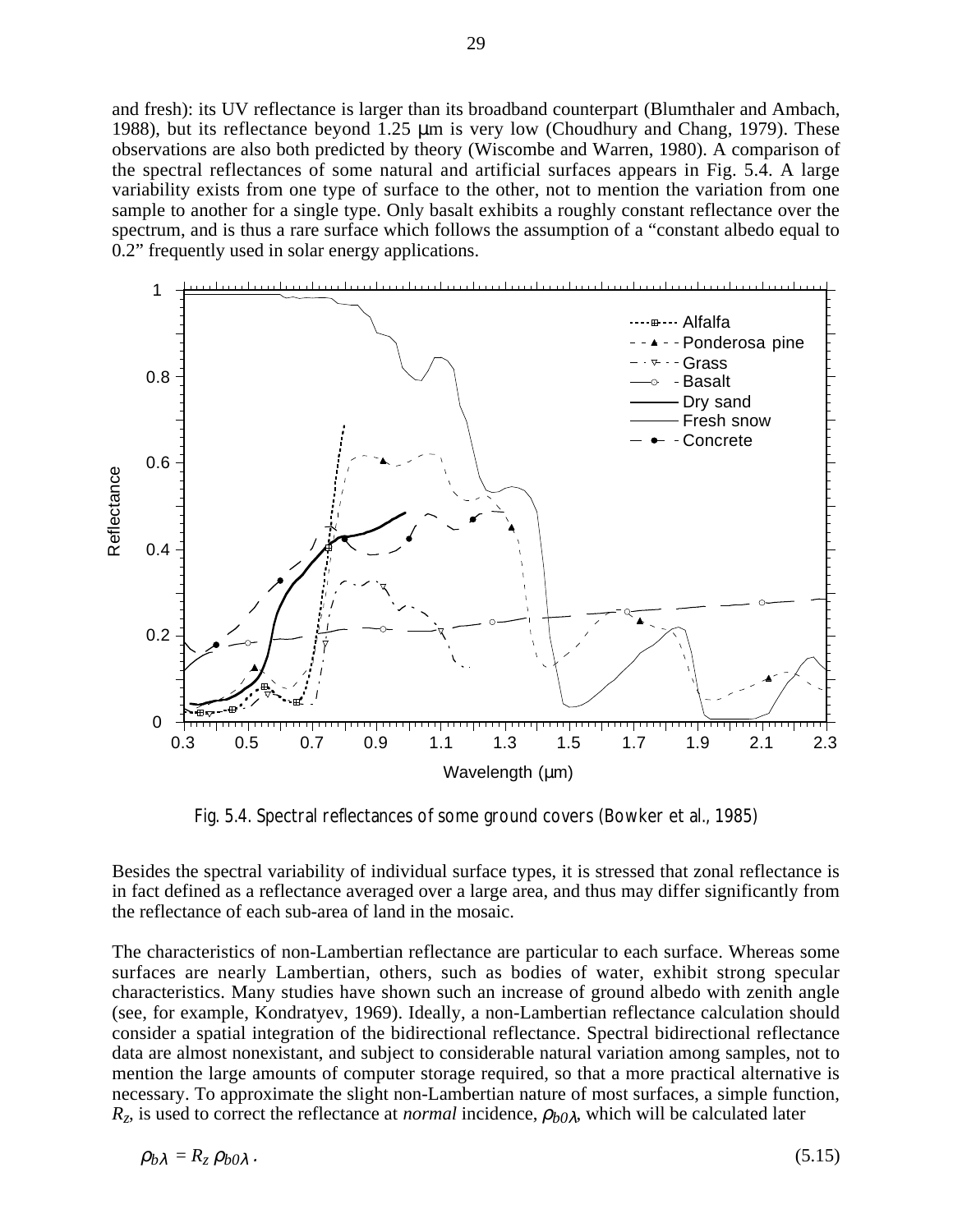Two expressions for  $R_z$  are considered, and both are adapted from the "representative" functions that Larsen and Barkstrom (1977) proposed for land or snow. The expression for "land" surfaces is here extended to all natural surfaces except water, snow, and ice:

$$
R_z = [1 - \cos Z \ln(1 + 1/\cos Z)] / 0.307,
$$
\n(5.16a)

with  $R_z = 3.26$  for  $Z = 90^\circ$ . The representative expression for snowy surfaces is:

$$
R_z = (1 - 0.176 \cos Z) / 0.824. \tag{5.16b}
$$

The diffuse reflectance can be obtained by integrating (5.15) over the hemisphere

$$
\rho_{d\lambda} / \rho_{b0\lambda} = \int_0^{\pi/2} R_z \sin Z \cos Z \, dZ' / \int_0^{\pi/2} \sin Z \cos Z \, dZ \,. \tag{5.17}
$$

Substituting (5.16) into (5.17), a numerical integration gives  $\rho_{d\lambda}/\rho_{b0\lambda} = 1.33$  for land surfaces and 1.07 for snowy surfaces, respectively.

The quantity  $\rho_{b0\lambda}$  can be estimated from available reflectance data in two different ways. Under cloudy conditions with only diffuse radiation, ρ*b0*λ is obtained from the ratios just mentioned once  $\rho_{d\lambda}$  is measured. Under cloudless conditions with low diffuse radiation and with a known zenith angle,  $\rho_{b0\lambda}$  stems from the measurement of  $\rho_{b\lambda}$  and eqn (5.15).

The reflectance of bodies of water is highly specular and is usually obtained from Fresnel's formula. Using spectral data for the index of refraction for both air (Peck and Reeder, 1972) and water (Hale and Querry, 1973), as well as a spectrally constant supplemental reflectance of 0.015 corresponding to the backscatter radiance emerging from below a deep water surface (estimated at 0.005–0.020, according to Katsaros et al., 1985), the spectral values of  $\rho_{b\lambda}$  have been evaluated at 50 nm intervals for zenith angles between 0 and 90°. These results have been closely fitted with

$$
\rho_{b\lambda}/\rho_{b0\lambda} = 1 + (0.001209 - 0.00010748 \,\lambda) \exp[(0.11087 + 0.0017729 \,\lambda) Z] \tag{5.18a}
$$

$$
\rho_{b0\lambda} = 0.039063 - 0.010104 \lambda + 0.0077394 \lambda^2 - 0.0021669 \lambda^3. \tag{5.18b}
$$

Substituting (5.18a) into (5.17) and fitting the results by wavelength, the diffuse reflectance of water is then obtained as

$$
\rho_{d\lambda} = 0.0803 - 0.00365 \lambda. \tag{5.19}
$$

These water reflectances are in good agreement with other predictions and measurements provided in the literature (Cogley, 1979; Kondratyev, 1969).

Sky reflectance is calculated as

$$
\rho_{s\lambda} = T_{g\lambda}^{\Delta} T_{w\lambda}^{\Delta} T_{aa\lambda}^{\Delta} T_{n\lambda}^{\Delta} \left[ (1 - F_R^{\Delta})(1 - T_{R\lambda}^{\Delta}) S_{o\lambda} \sqrt{T_{as\lambda}^{\Delta}} + (1 - F_a^{\Delta})^{0.9} (1 - T_{as\lambda}^{\Delta 2}) \right]
$$
(5.20a)

where quantities indicated by a superscript delta are for an *upward* illumination and are evaluated from their original equations (in Section 4) with the usual reference air mass of 1.66 for diffuse radiation, and

$$
S_{o\lambda} = \exp[-(4.8344E5 + 2.3088E6 \ u_o) (\lambda - 0.38)^{5.8}]
$$
\n(5.20b)

for  $\lambda \le 0.38$  µm, and  $S_{\text{o}}\lambda = 1$  elsewhere.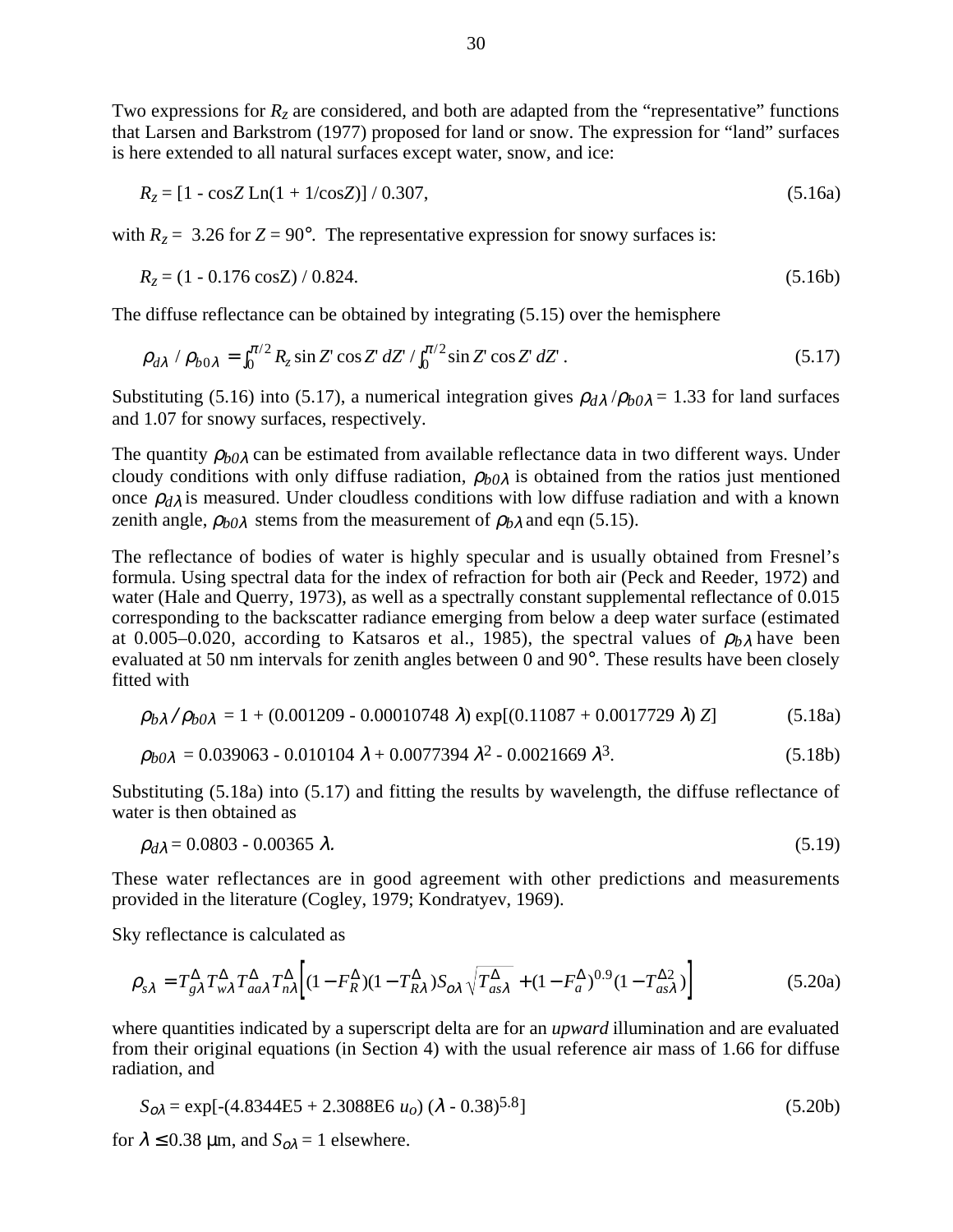The functional form of eqn (5.20a) differs significantly from that adopted in other simplified spectral models such as SPCTRAL2 (Bird, 1984; Brine and Iqbal, 1983; and Justus and Paris, 1985, 1987). These models tend to generate an incorrect sky reflectance in the UV because of their poor handling of the ozone diffuse transmittance, as revealed by the comparison of the predictions of eqn (5.20) to these models shown in Fig. 5.5.



Fig. 5.5. UV sky reflectance predicted using different models.

Equations (5.20a) and (5.20b) have been adjusted so that the resulting UV sky reflectances are comparable to the rigorous calculations of Dave and Halpern (1976) and Shettle and Green (1974) for the typical range of values of the reduced ozone thickness, *uo*. Shettle and Green (1974) have derived a simplified equation from their rigorous model to estimate sky reflectance below 360 nm, and it is also indicated on Fig. 5.5. This comparison shows that the predicted sky reflectance at 300 nm varies between an extremely low value of 0.0, according to Brine and Iqbal (1983) and Bird and Riordan (1986), and an extremely high 0.425, according to SPCTRAL2, with an intermediate, more likely value of 0.27 according to Shettle and Green (1974) and eqn (5.20a).

When the three diffuse irradiance components are determined from eqns  $(5.1)$ ,  $(5.8)$ , and  $(5.14)$ , the total diffuse irradiance can be obtained: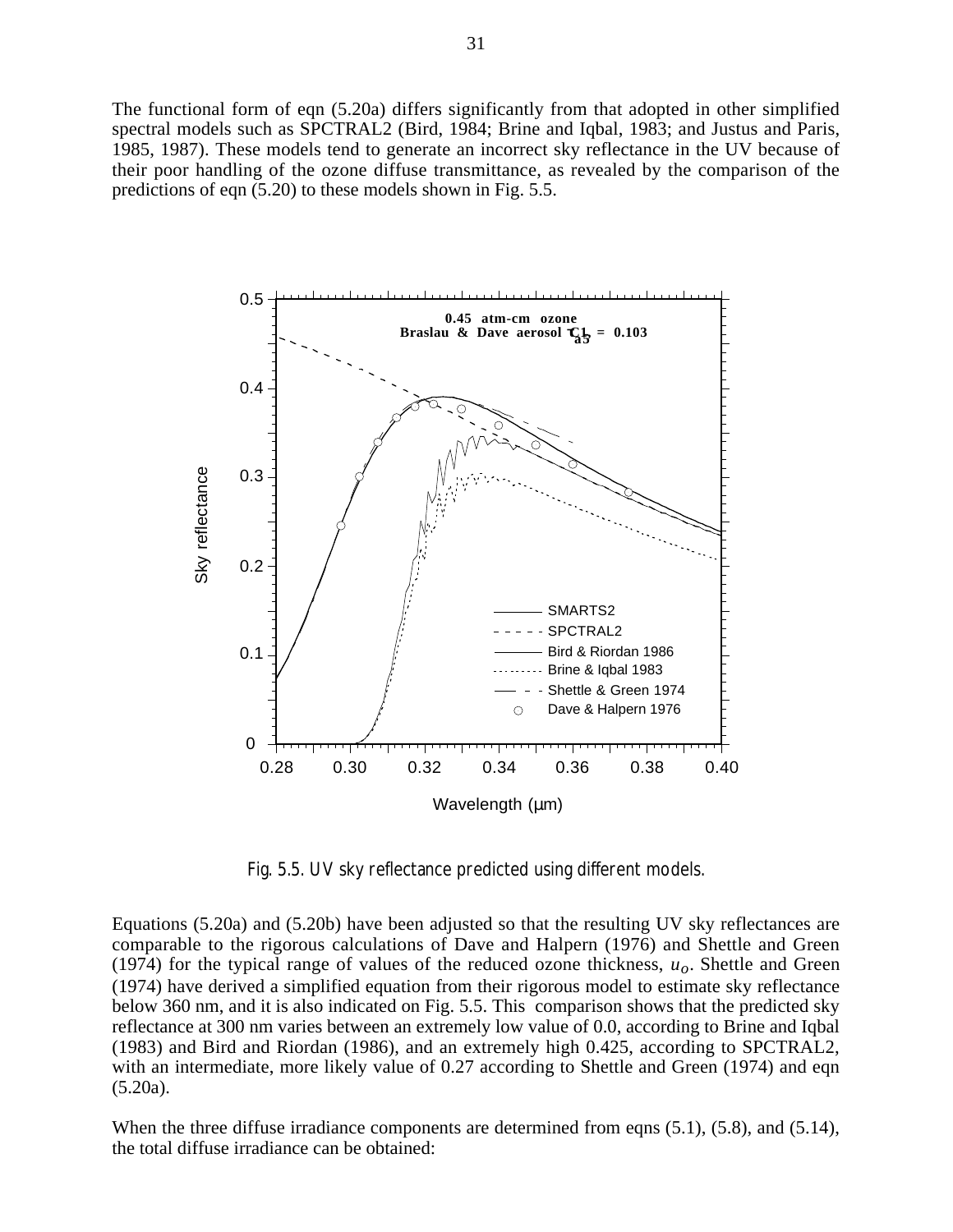$$
E_{d\lambda} = E_{dR\lambda} + E_{da\lambda} + E_{db\lambda}.\tag{5.21}
$$

The global irradiance on a horizontal surface is then simply

$$
E_{\lambda} = E_{bn\lambda} \cos Z + E_{d\lambda}.
$$
\n(5.22)

| <b>TABLE 5.5.</b> Backscattering amplification factors for different ground covers, zenith angles, |  |
|----------------------------------------------------------------------------------------------------|--|
| and wavelengths.                                                                                   |  |

| Wavelength (nm)      | 300      | 325      | 400          | 500          | 600          | 700          | 800          |
|----------------------|----------|----------|--------------|--------------|--------------|--------------|--------------|
| Sky reflectance      | 0.3505   | 0.4392   | 0.3159       | 0.2079       | 0.1462       | 0.1085       | 0.0893       |
| $Z = 0^\circ$        |          |          |              |              |              |              |              |
| Direct/diffuse ratio | 8.57E-01 | 8.35E-01 | $1.70E + 00$ | $2.91E+00$   | $4.39E + 00$ | $5.92E + 00$ | $7.65E + 00$ |
| Alfalfa              | 1.015    | 1.019    | 1.021        | 1.048        | 1.046        | 1.111        | 1.568        |
| Ponderosa pine       | 1.012    | 1.023    | 1.043        | 1.095        | 1.065        | 1.102        | 1.454        |
| Grass                | 1.020    | 1.020    | 1.019        | 1.027        | 1.047        | 1.032        | 1.260        |
| <b>Basalt</b>        | 1.081    | 1.117    | 1.148        | 1.156        | 1.156        | 1.154        | 1.169        |
| Dry sand             | 1.033    | 1.036    | 1.043        | 1.068        | 1.220        | 1.290        | 1.346        |
| Fresh snow           | 1.987    | 2.412    | 2.228        | 2.007        | 1.903        | 1.825        | 1.817        |
| Concrete             | 1.130    | 1.145    | 1.163        | 1.213        | 1.271        | 1.317        | 1.340        |
| Reference surface    | 1.140    | 1.177    | 1.182        | 1.170        | 1.162        | 1.154        | 1.157        |
| $Z = 60^\circ$       |          |          |              |              |              |              |              |
| Direct/diffuse ratio | 3.53E-02 | 2.54E-01 | 6.37E-01     | $1.34E + 00$ | $2.34E + 00$ | $3.12E + 00$ | $4.08E + 00$ |
| Alfalfa              | 1.008    | 1.013    | 1.013        | 1.029        | 1.029        | 1.066        | 1.333        |
| Ponderosa pine       | 1.007    | 1.016    | 1.026        | 1.057        | 1.041        | 1.061        | 1.266        |
| Grass                | 1.011    | 1.013    | 1.011        | 1.016        | 1.029        | 1.019        | 1.153        |
| <b>Basalt</b>        | 1.045    | 1.080    | 1.090        | 1.093        | 1.097        | 1.092        | 1.099        |
| Dry sand             | 1.018    | 1.025    | 1.026        | 1.041        | 1.136        | 1.173        | 1.203        |
| Fresh snow           | 1.550    | 1.965    | 1.745        | 1.603        | 1.560        | 1.491        | 1.480        |
| Concrete             | 1.072    | 1.099    | 1.099        | 1.128        | 1.168        | 1.188        | 1.200        |
| Reference surface    | 1.078    | 1.121    | 1.110        | 1.102        | 1.101        | 1.091        | 1.092        |
| $Z = 85^\circ$       |          |          |              |              |              |              |              |
| Direct/diffuse ratio | 4.18E-19 | 5.89E-06 | 1.86E-03     | 3.00E-02     | 1.23E-01     | 2.75E-01     | 4.66E-01     |
| Alfalfa              | 1.008    | 1.010    | 1.008        | 1.013        | 1.010        | 1.021        | 1.096        |
| Ponderosa pine       | 1.007    | 1.012    | 1.016        | 1.025        | 1.014        | 1.019        | 1.077        |
| Grass                | 1.011    | 1.011    | 1.007        | 1.007        | 1.010        | 1.006        | 1.044        |
| <b>Basalt</b>        | 1.044    | 1.064    | 1.055        | 1.041        | 1.033        | 1.028        | 1.029        |
| Dry sand             | 1.018    | 1.020    | 1.016        | 1.018        | 1.046        | 1.053        | 1.059        |
| Fresh snow           | 1.531    | 1.769    | 1.456        | 1.265        | 1.188        | 1.152        | 1.138        |
| Concrete             | 1.070    | 1.079    | 1.060        | 1.056        | 1.057        | 1.058        | 1.058        |
| Reference surface    | 1.075    | 1.096    | 1.068        | 1.045        | 1.034        | 1.028        | 1.027        |

A backscattering amplification factor for diffuse radiation can be defined as the ratio of  $E_{d\lambda}$ , as obtained from eqn (5.21) for the actual ground reflectance, to that obtained for a non-reflective, ideally black reference surface,  $E_{d0\lambda}$ . This amplification factor is a function of the product  $\rho_{g\lambda}$  $\rho_{s\lambda}$  and of the direct/diffuse ratio  $R = (E_{bn\lambda} \cos Z)/E_{d\lambda}$ , which is a strong function of  $\lambda$  and  $Z$ . (For this particular calculation, all surfaces have been considered Lambertian for simplicity, so that  $\rho_{b\lambda} = \rho_{d\lambda} = \rho_{g\lambda}$ .) The amplification factor has been calculated for different wavelengths and a few samples of ground cover, the reflectance of which appeared in Fig. 5.4. A reference surface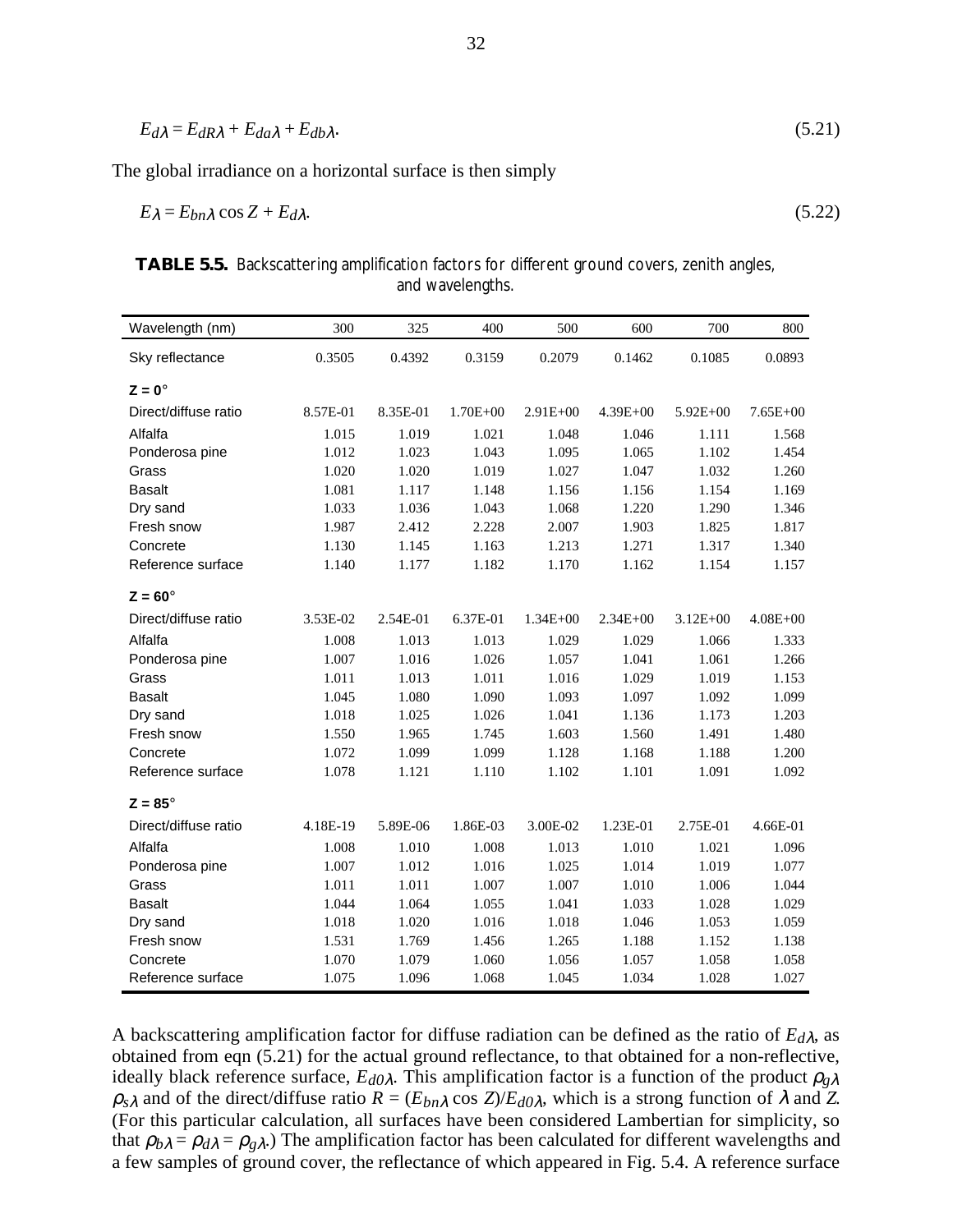with an ideal spectrally-independent reflectance of 0.2 has been added for comparison, as it is often used in solar energy calculations. Atmospheric conditions comparable to those in Fig. 5.5 have been used (USSA, 0.45 cm ozone, rural aerosol with  $\beta = 0.1$ ). Table 5.5 shows that the amplification factor is very low (about 1.015) in the UV and the visible for vegetation (alfalfa, Ponderosa pine, and grass). Yet, it is extremely high (e.g., 1.97 for  $Z = 60^{\circ}$ ) for fresh snow at 325 nm where sky reflectance is close to its maximum (Fig. 5.5), snow reflectance is considerable (0.99), and diffuse radiation is larger than direct radiation. This case is very important because the high amplification factor results in a substantial increase in UV-B and UV-A biological doses. The spectral dependence of the amplification factors is generally very different for natural ground cover and concrete, compared to the reference surface. Therefore, actual spectral fieldmeasured reflectance data should be used instead of broadband estimates, wherever possible, for accurate irradiance calculations.

#### **5.5 Radiation on tilted surfaces**

For irradiances on non-horizontal surfaces, additional calculations are required because such surfaces receive diffuse radiation from only a part of the sky vault, while also receiving some reflected radiation from the foreground. The broadband CDRS model is used over most of the spectrum because it coincidentally gave good results when applied to spectral data (Gueymard, 1987). At short wavelengths, however, this broadband anisotropic model tends to overestimate the spectral sky diffuse radiation on inclined planes because the sky anisotropy is low or negligible in the UV (Dave and Furukawa, 1966; Schauberger, 1992). Therefore, the conventional isotropic model (Iqbal, 1983) for diffuse radiation is used there. The transition between the isotropic and anisotropic models is assumed here to be dependent on the ratio  $\tau_{a\lambda}$  / τ*<sup>R</sup>*λ for convenience because scattering by aerosols is strongly anisotropic (forward peaked), whereas Rayleigh scattering is essentially isotropic. This ratio then varies greatly with wavelength and turbidity. Ideally perfect isotropy holds when this ratio is lower than 0.5, and anisotropic scattering when it is larger than 1.5. Linear interpolation within this range is considered between the extremes. Thus, the global irradiance on a tilted surface,  $E_{s\lambda}$ , can be modelled as

$$
E_{s\lambda} = E_{bn\lambda} \cos\vartheta + R_d E_{d\lambda} + \rho'_{g\lambda} R_r E_{\lambda}
$$
\n(5.23a)

where  $\rho'_{g\lambda}$  is the local reflectance of the ground (assumed horizontal) bordering the tilted surface, and  $\vartheta$  is the angle of incidence of the sun's rays on the tilted surface, which can be obtained from

$$
\cos \vartheta = \cos S \cos Z + \sin S \sin Z \cos(\chi - \chi_s)
$$
\n(5.23b)

where *S* is the slope angle of the surface,  $\chi_s$  its azimuth, and  $\chi$  the sun's azimuth. The conversion factors,  $R_d$  and  $R_r$ , are such that:

$$
R_d = (\tau_{a\lambda} / \tau_{R\lambda} - 0.5) R_{da} + (1.5 - \tau_{a\lambda} / \tau_{R\lambda}) R_{di} \text{ for } 0.5 \le \tau_{a\lambda} / \tau_{R\lambda} \le 1.5,
$$
 (5.23c)

$$
R_d = R_{di}
$$
 for  $\tau_{a\lambda} / \tau_{R\lambda} < 0.5$ , and  $R_d = R_{da}$  for  $\tau_{a\lambda} / \tau_{R\lambda} > 1.5$ 

$$
R_{di} = (1 + \cos S)/2 \tag{5.23d}
$$

$$
R_r = 1 - R_{di} \tag{5.23e}
$$

where  $R_{da}$  is obtained from *S*, *Z*, and  $\vartheta$  according to Gueymard (1987).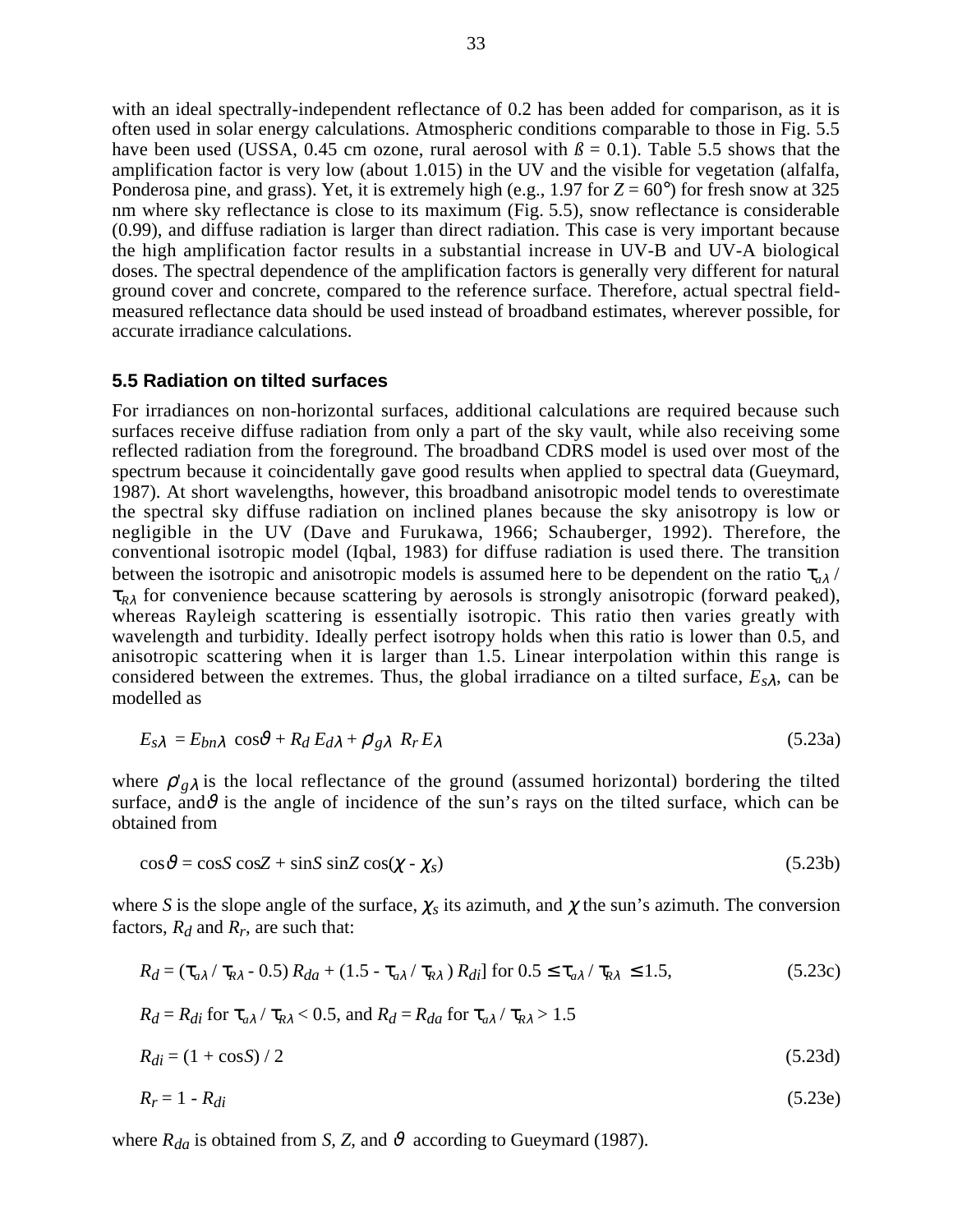As pointed out by Gueymard (1993b) and in the previous section, the reflectance of the *local* foreground, rather than the zonal reflectance used above to calculate the backscattered irradiance, should be used to calculate the reflected irradiance on a tilted plane. Spectral reflectance data for natural surfaces may be found in Blumthaler and Ambach (1988), Bowker et al. (1985), Choudhury and Chang (1979), Coulson and Reynolds (1971), Doda and Green (1980, 1981), Kriebel (1977), and Krinov (1953); see also Fig. 5.4. As cautioned above, the use of broadband albedo values in the UV part of the spectrum is generally not a valid simplification. Because most ground covers exhibit non-Lambertian reflection (see previous section), different reflectances have to be considered for direct and diffuse radiation. In the absence of bidirectional reflectance data, the following approximate formula is proposed to obtain  $\rho'_{g\lambda}$ :

$$
\rho'_{g\lambda} = \{ \rho_{d\lambda} E_{d\lambda} + [\rho_{b0\lambda} + (\rho_{b\lambda} - \rho_{b0\lambda}) \mid \cos(\chi - \chi_s) \mid E_{bn\lambda} \cos Z \} / E_{\lambda} \,.
$$
 (5.24)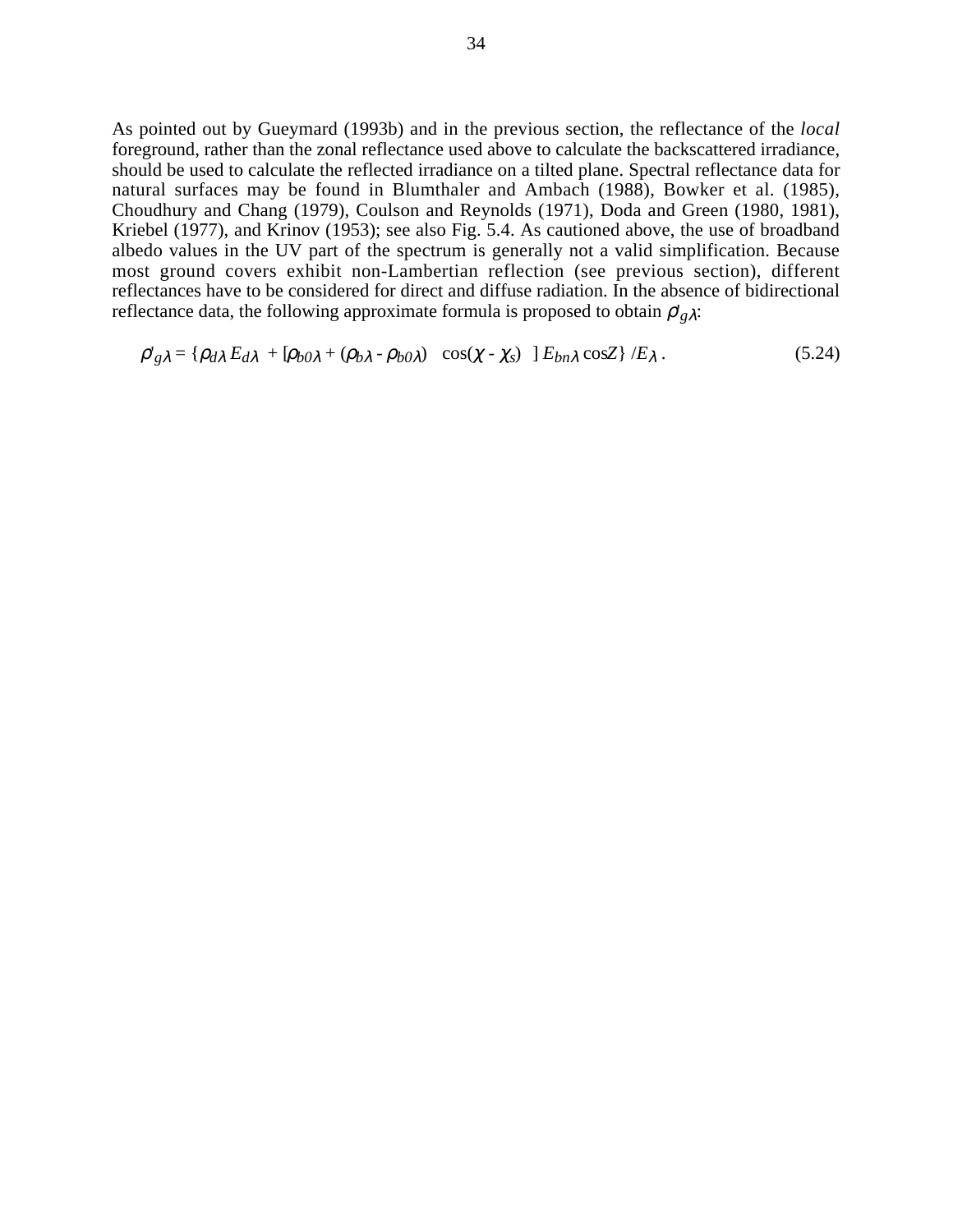### **6. CIRCUMSOLAR RADIATION**

The direct beam radiation calculated so far comes ideally from the solar disk only. When comparing such *calculations* to measured data, it is important to take into account the circumsolar diffuse radiation that is also intercepted in the aperture (typically a  $1-10^{\circ}$  full angle) of an actual spectroradiometer, sunphotometer, or pyrheliometer. This circumsolar contribution is a function of the size distribution in the aerosol column and increases with turbidity and optical mass. The circumsolar radiance within the solar aureole decreases sharply with the angular distance from the sun's center (i.e., the scattering angle). Because the circumsolar irradiance from the sky is nonnegligible compared to the sun's direct beam irradiance, at least in certain conditions (Fröhlich and Quenzel, 1974; Grassl, 1971; Shah, 1978), a correction factor needs to be applied to the calculated spectral beam irradiance if a radiometer with a field of view larger than the solar disk is to be simulated.

The radiometer optical geometry is important for precise calculations. The "aperture" angle mentioned above corresponds to the "view angle", i.e., the full angle determined by the exterior aperture of the instrument as viewed from the *central point* of the receiver. The *opening angle*, ξ*o* is defined as half this aperture angle. It is the most commonly reported characteristic of a radiometer's optical geometry. The *slope angle*, ξ*s*, and *limit angle*, ξ*l*, are the minimum and maximum half viewing angles, respectively, at which any beam will strike the receiver area directly, with ξ*s* < ξ*o* < ξ*l*. This means that for an incidence angle, ξ, less than ξ*s*, the receiver will be fully efficient (100% response), whereas for  $\xi > \xi_l$  the receiver will ideally detect no signal (0% response). For intermediate incidences angles, the response will be partial, as described by the geometric penumbra function, *P*(ξ*)*, derived by Pastiels (1959) and used by others (e.g., Major, 1994):

$$
P(\xi) = [a^2 (\phi - \sin \phi) + \mu - \sin \mu]/2\pi
$$
\n(6.1a)

where

$$
\mu = 2 \arccos(y_1 - y_2) \tag{6.1b}
$$

$$
\phi = 2 \arccos \left[ \left( y_1 + y_2 \right) / a \right] \tag{6.1c}
$$

$$
y_I = (b/2) \tan \xi \tag{6.1d}
$$

$$
y_2 = [(a^2 - 1)/2b] / \tan\xi
$$
 (6.1e)

$$
a = (\tan \xi_l + \tan \xi_s) / (\tan \xi_l - \tan \xi_s)
$$
\n(6.1f)

$$
b = 2 \text{ (tan} \xi_l - \tan \xi_s \text{)}. \tag{6.1g}
$$

The calculation of the circumsolar correction factor is rather involved because the atmospheric scattering properties vary widely with both the aerosol optical characteristics and wavelength. The maximum circumsolar effect is known to occur around 0.4–0.5  $\mu$ m, with negligible contributions in the infrared beyond 1.5  $\mu$ m. A circumsolar correction factor,  $F_{c\lambda}$ , to be multiplied by the pure direct beam irradiance, is used to approximate the latter's experimental counterpart:

$$
F_{c\lambda} = 1 + E_{dc\lambda} / E_{bn\lambda}
$$
 (6.2)

where  $E_{bn\lambda}$  is defined in eqn (4.1), and the circumsolar irradiance,  $E_{dc\lambda}$ , results from the spatial integration of the spectral sky radiance within the total field of view of the radiometer. As the circumsolar radiance varies strongly with the scattering angle but only slightly with azimuth, the azimuthally averaged radiance that exists along the almucantar,  $L_a\lambda(\xi)$ , is conventionally used to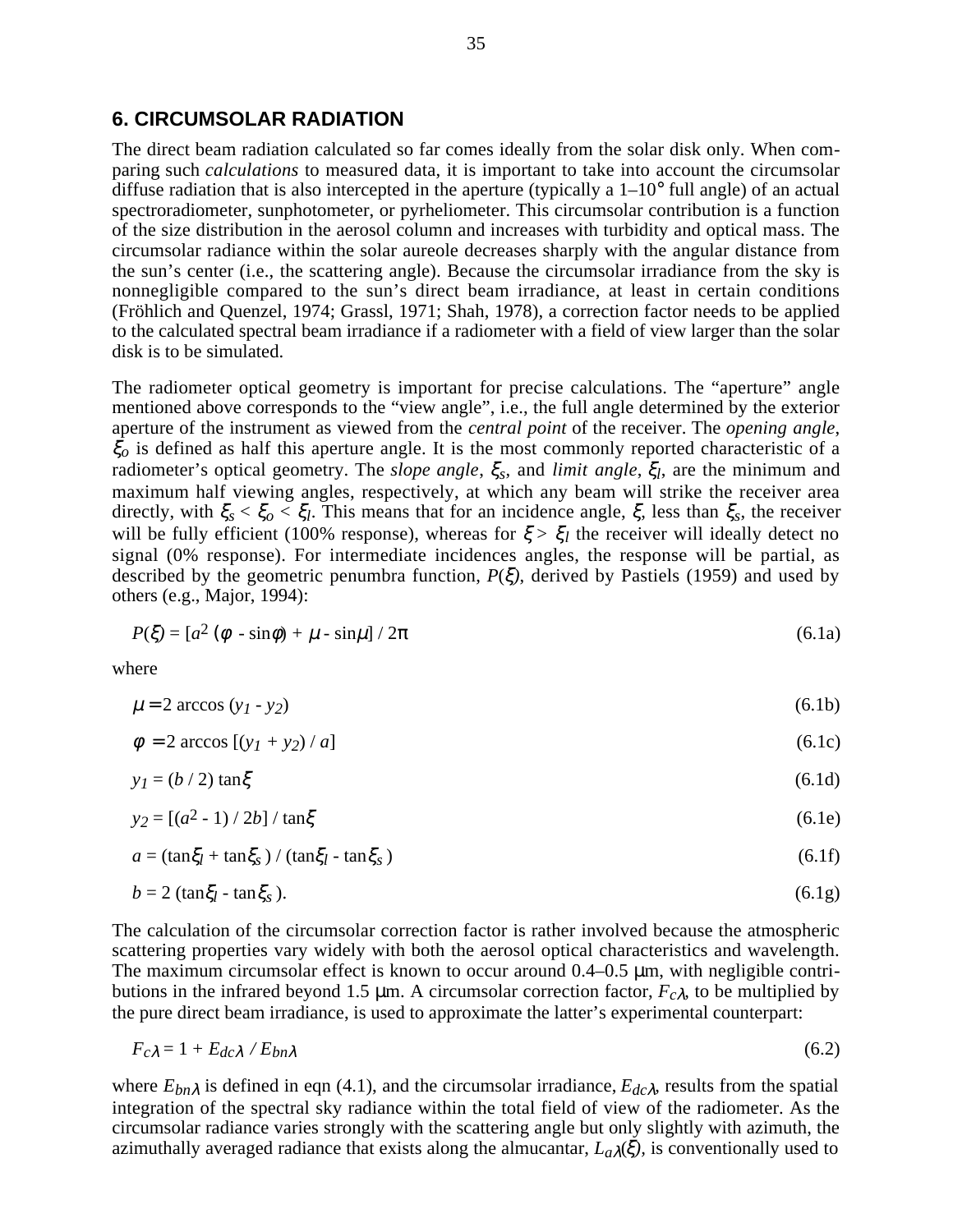avoid a double angle integration over the aureole (Box and Deepak, 1979; 1981). The circumsolar irradiance detected by the radiometer is then (see, e.g., Major, 1994; Putsay, 1980, 1995a)

$$
E_{dc\lambda} = 2\pi \int_{0}^{\xi_I} L_{a\lambda}(\xi) P(\xi) \sin \xi \cos \xi d\xi.
$$
 (6.3)

Because multiple scattering from aerosol particles is only marginal in the aureole, at least for scattering angles below 10° (Box and Deepak, 1978), it will be neglected here, thus symplifying calculations. The conventional single-scattering approximation to the almucantar radiance (Volz, 1987) will be used here, with the addition of two correction terms which explicitly include multiple scattering by *molecules* and backscattering after multiple reflections from the ground (Box and Deepak, 1979; 1981). The almucantar radiance will thus be expressed as:

$$
L_{a\lambda}(\xi) = m_a E_{bn\lambda} \left[ (\tau_{R\lambda} + \tau_{mR\lambda}) F_R(\xi) + \tau_{mg\lambda} F_R(0^{\circ}) + \overline{\omega}_0 \tau_{a\lambda} F_{a\lambda}(\xi) \right]
$$
(6.4a)

where  $m_a$  is calculated in eqn (4.2),  $\tau_{R\lambda}$  in eqn (4.4), and  $\tau_{a\lambda}$  in eqn (4.21).  $F_R(\xi)$  is the phase function for Rayleigh scattering (normalized here to 1), which, according to Lenoble (1993), may be obtained from

$$
F_R(\xi) = [3 / (4 + 2\delta)] [1 + \delta + (1 - \delta) \cos^2 \xi] / 4\pi
$$
 (6.4b)

where  $\delta$  is the depolarization factor that appeared in eqn (4.3).  $F_a\lambda(\xi)$  is the aerosol phase function, also normalized to 1, which describes the forward-peaked scattering pattern of the aerosol particles. This function is specific to each aerosol's size distribution and refractive index and is normally calculated from Mie theory. To simplify calculations in SMARTS2, a library of call-up functions of  $\xi$ , obtained by fitting published discrete data of  $F_{a\lambda}(\xi)$  for  $\xi \le 10^{\circ}$ , is used. The spectral phase functions for the different Shettle and Fenn aerosol models have been fitted from the tabulated data in MODTRAN2. The phase function for Braslau and Dave's aerosol models C and C1 (based on Deirmendjian's *Haze L*) has been fitted from data in Lenoble (1985). Finally, the spectral phase functions for the three SRA aerosols have also been fitted from discrete calculations obtained by Putsay (1995a, 1995b). Examples of such phase functions are shown in Figs. 6.1 and 6.2 for rural and maritime aerosol models, respectively.

The only terms that remain to be evaluated in eqn (6.4a) are  $\bar{\omega}_0$ ,  $\tau_{mR\lambda}$ , and  $\tau_{mg\lambda}$ . The first term is the aerosol single-scattering albedo, which has been discussed in Section 5.1. The second term corresponds to a fictitious optical thickness due to molecular multiple scattering. A fit of the data tabulated by Box and Deepak (1979) gives:

$$
\tau_{mR\lambda} = 1.38 \left( \tau_{R\lambda} + \overline{\omega}_0 \tau_a \lambda \right)^2. \tag{6.4c}
$$

The third term corresponds to augmentation of the radiance by backscattering processes between the ground and the atmosphere. It is simply obtained as (Box and Deepak, 1979):

$$
\tau_{mg\lambda} = \rho_{g\lambda} \left( \tau_{R\lambda} + \tau_{mR\lambda} \right) \tag{6.4d}
$$

where  $\rho_{g\lambda}$  is the zonal ground albedo, discussed in Section 5.4.

The integral in eqn (6.3) cannot be evaluated analytically, so it is approximated numerically using angular intervals of 0.1° and Simpson's rule. The circumsolar correction factors obtained with the method proposed here compare well to existing test cases of the literature (Putsay, 1995b; Tomasi, 1989) for different wavelengths and air masses .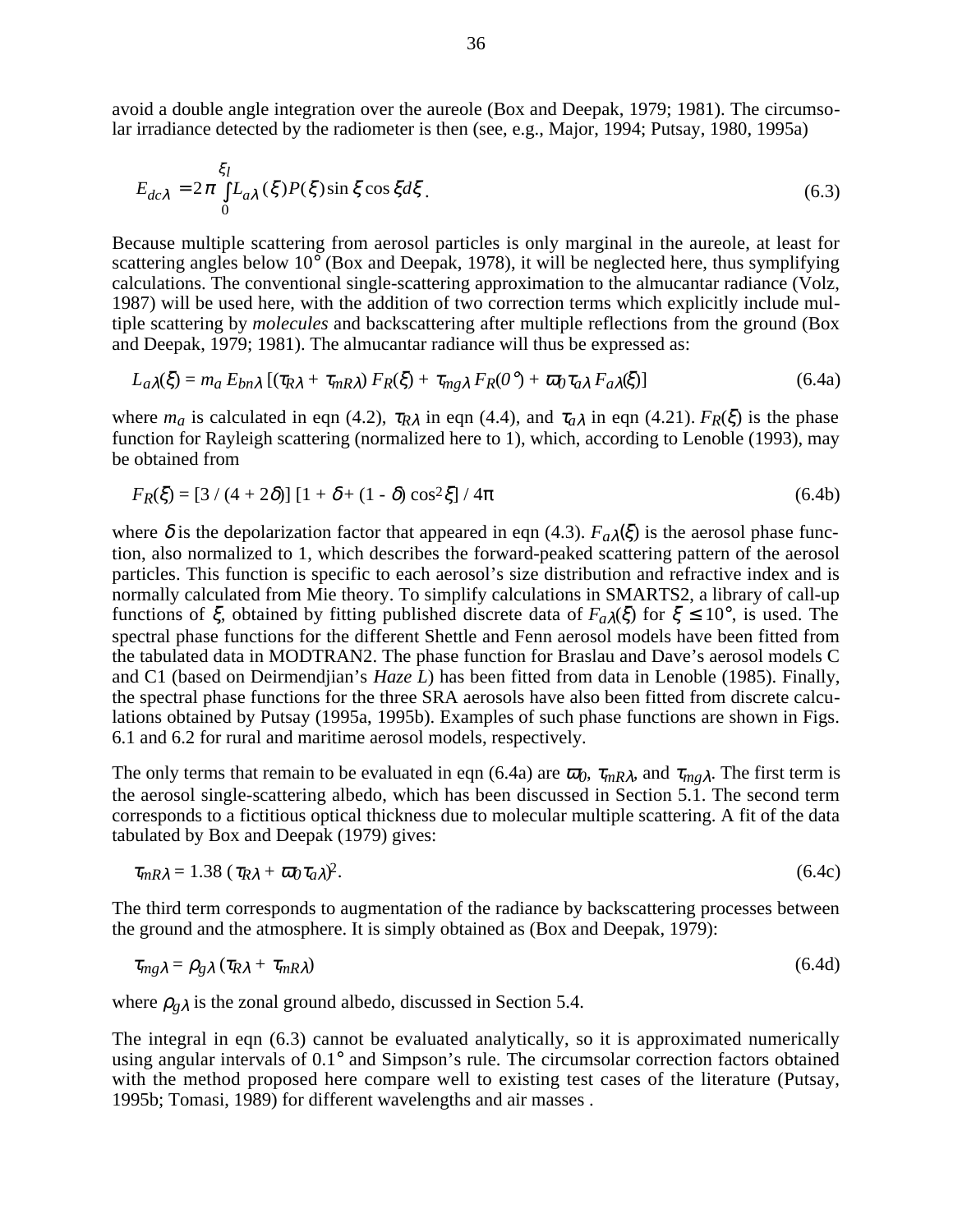

Fig. 6.1. Phase functions for different aerosol models. (a) SRA continental aerosol; (b) Shettle & Fenn's rural aerosol. Symbols indicate original data and continuous lines their least squares fits.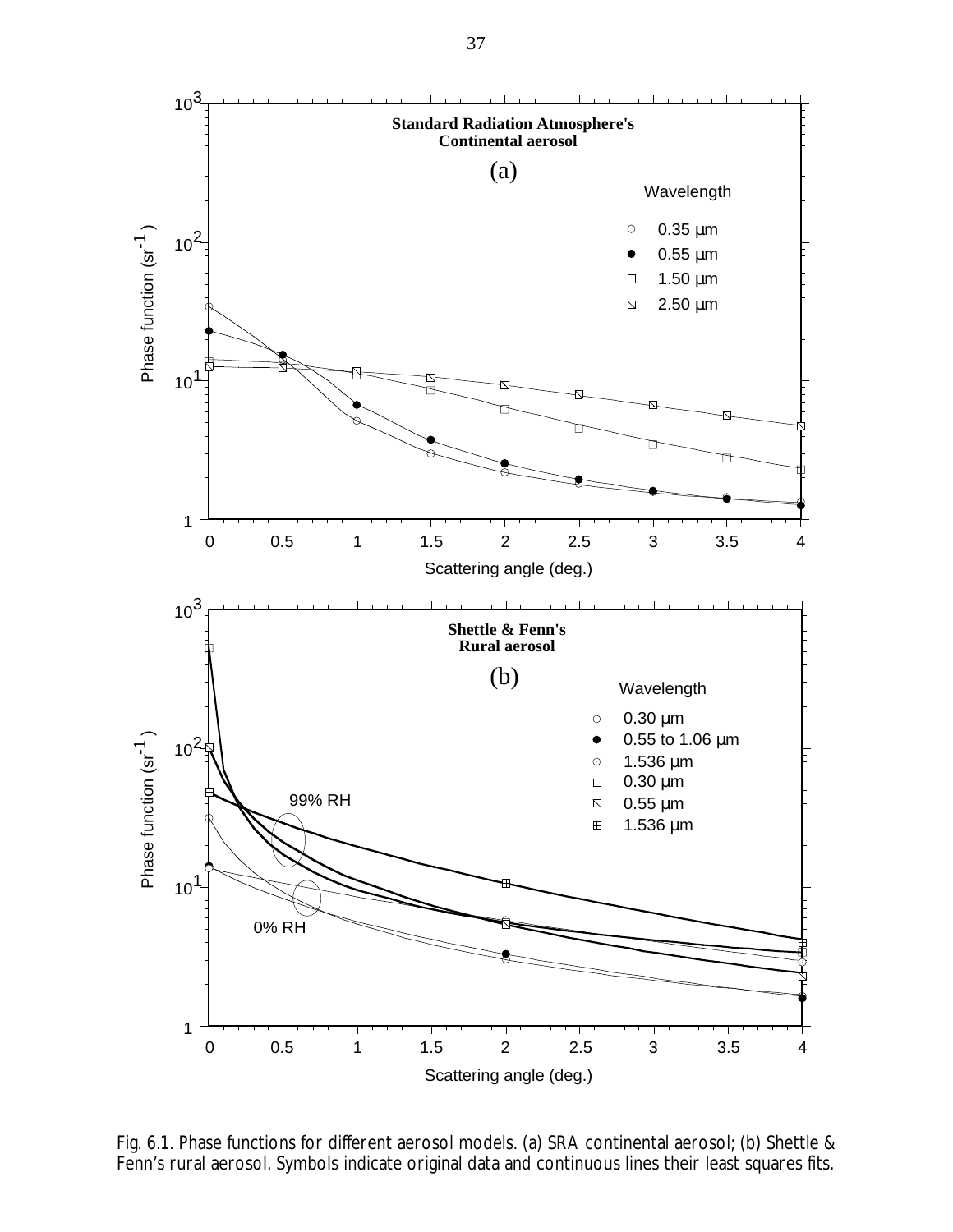

Fig. 6.2. Phase functions for different maritime aerosols.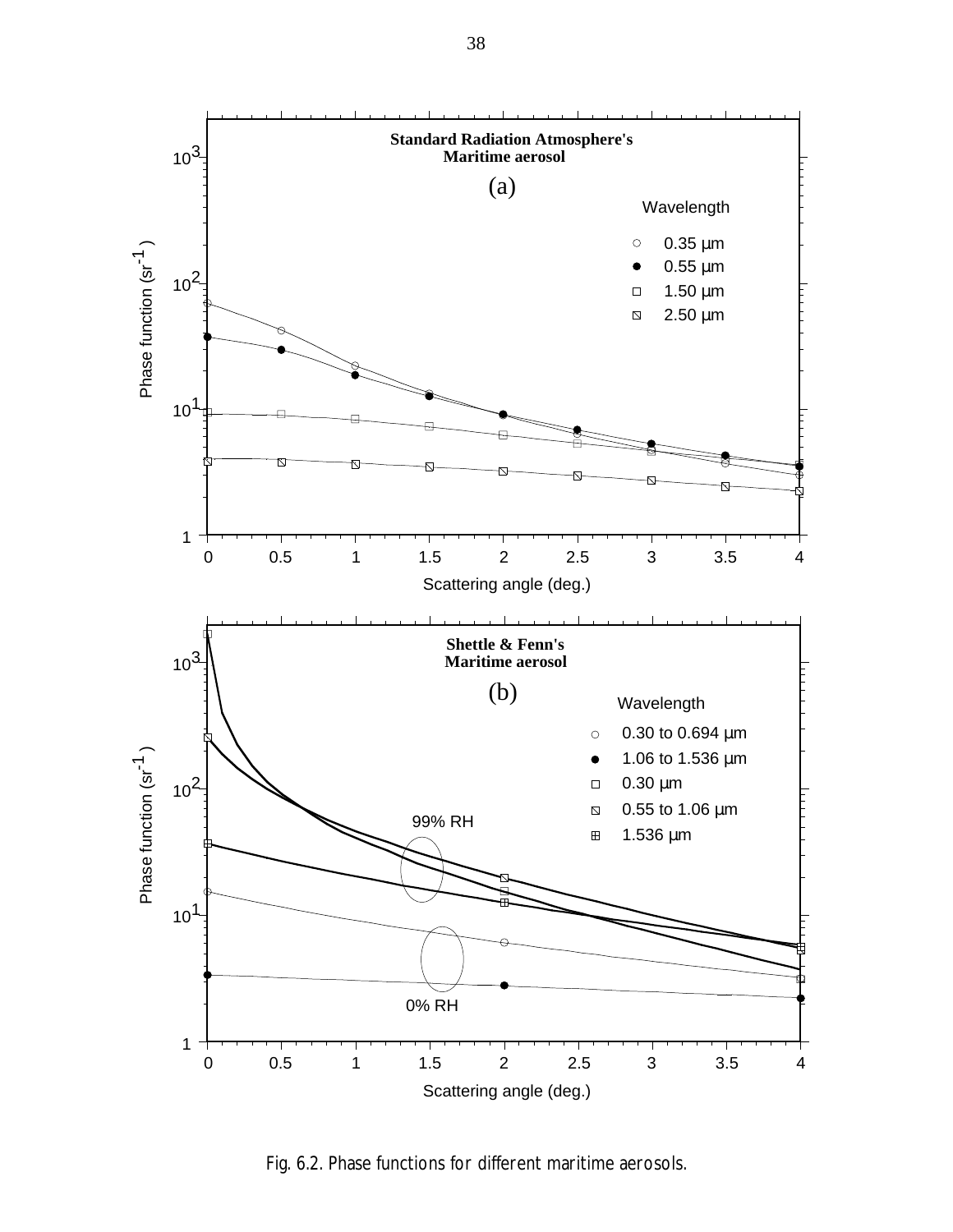As demonstrated by Fig. 6.3, the ratio of circumsolar radiation to beam radiation is highly variable, depending on solar zenith angle, wavelength, humidity, and aerosol optical characteristics. Obviously, the circumsolar contribution also increases with the radiometer's aperture angle. The increased circumsolar contribution from maritime aerosols compared to rural aerosols may be attributed to their steeper forward-peaking phase function (compare Figs. 6.1 and 6.2).



Fig. 6.3. Spectral circumsolar contribution for different atmospheric conditions.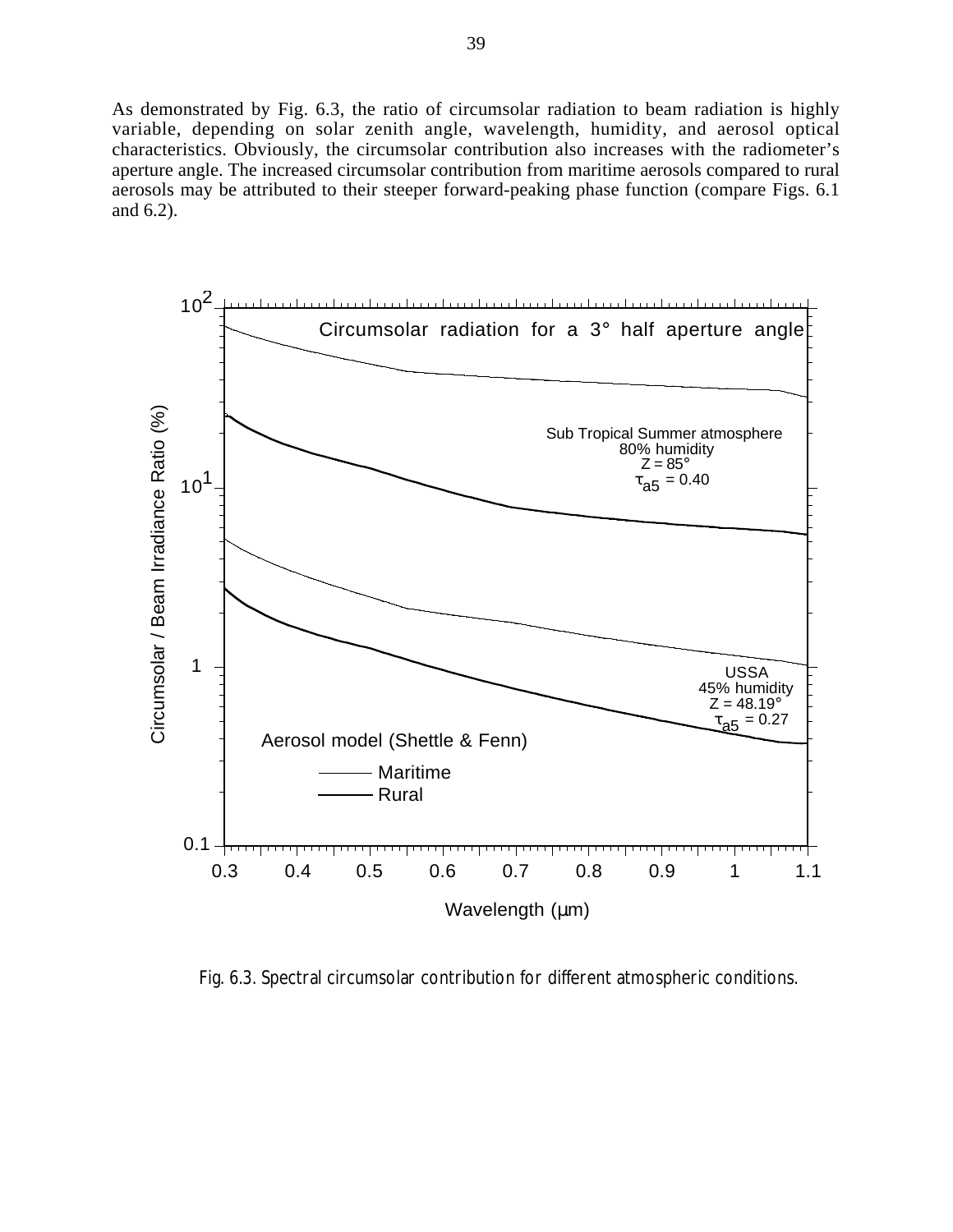### **7. OUTPUT DATA SMOOTHING**

Spectroradiometric instruments are characterized by having different spectral bandpass shapes and widths. The Gaussian and triangular shapes are chosen here as representative (Fig. 7.1). A useful feature of SMARTS2 is a post-processor that scans the raw outputs (transmittances or irradiances) and smooths them to derive new outputs at optional relaxed bandwidths, approximating instrumental transmittance characteristics by a Gaussian or triangular function with a given bandwidth, characterized by its *full width at half maximum* (FWHM). This is similar to the optional postprocessor in MODTRAN2, except that the latter is limited to a triangular function. It is essential to perform such a data smoothing prior to comparing modelled and measured data, as will be shown in Section 8. In the case of Gaussian filtering for example, the weight applied to the irradiance or transmittance at wavelength  $\lambda$  is obtained with an equation form identical to that of a normal distribution with a mean λ*c* and standard deviation σ, except for the normalizing coefficient (1 instead of  $[2\pi]^{-0.5}$ ):

$$
W(\lambda) = \exp\left[-\frac{(\lambda - \lambda_c)^2}{2\sigma^2}\right] \quad (7.1)
$$

where  $\lambda_c$  is the wavelength corresponding to the peak transmittance, and  $\sigma$  = FWHM (8 ln2)<sup>-0.5</sup> is such that  $W(\lambda) = 0.5$  if  $\lambda = \lambda_c + FWHM/2$ . It is stressed that this exercise of simulating a radiometer supposes that it is ideal; in particular, it means that its transmittance is assumed perfectly symmetric around  $\lambda_c$ . For a non ideal instrument, eqn (7.1) would have to be replaced by a more specific function.

The broadened, or smoothed, value of a spectral variable  $X(\lambda)$ , irradiance or transmittance, is finally obtained numerically as:

$$
\overline{X} = \sum_{\lambda_n}^{\lambda_x} W(\lambda) X(\lambda) / \sum_{\lambda_n}^{\lambda_x} W(\lambda) \quad (7.2)
$$





where  $\lambda_n = \lambda_c - \Delta\lambda$  and  $\lambda_x = \lambda_c + \Delta\lambda$ ,  $\Delta\lambda$  being the greatest integer smaller than (or equal to) FWHM/d $\lambda$  + 3, where d $\lambda$  is the wavelength interval of the original spectrum (1 nm below 1700 nm and 5 nm above, with the present extraterrestrial spectrum). For example, for  $\lambda_c = 500$  nm, FWHM = 6.15 nm,  $d\lambda = 1$  nm, the numerical integration in eqn (7.2) would be carried out between  $\lambda_n = 491$  and  $\lambda_x = 509$  nm.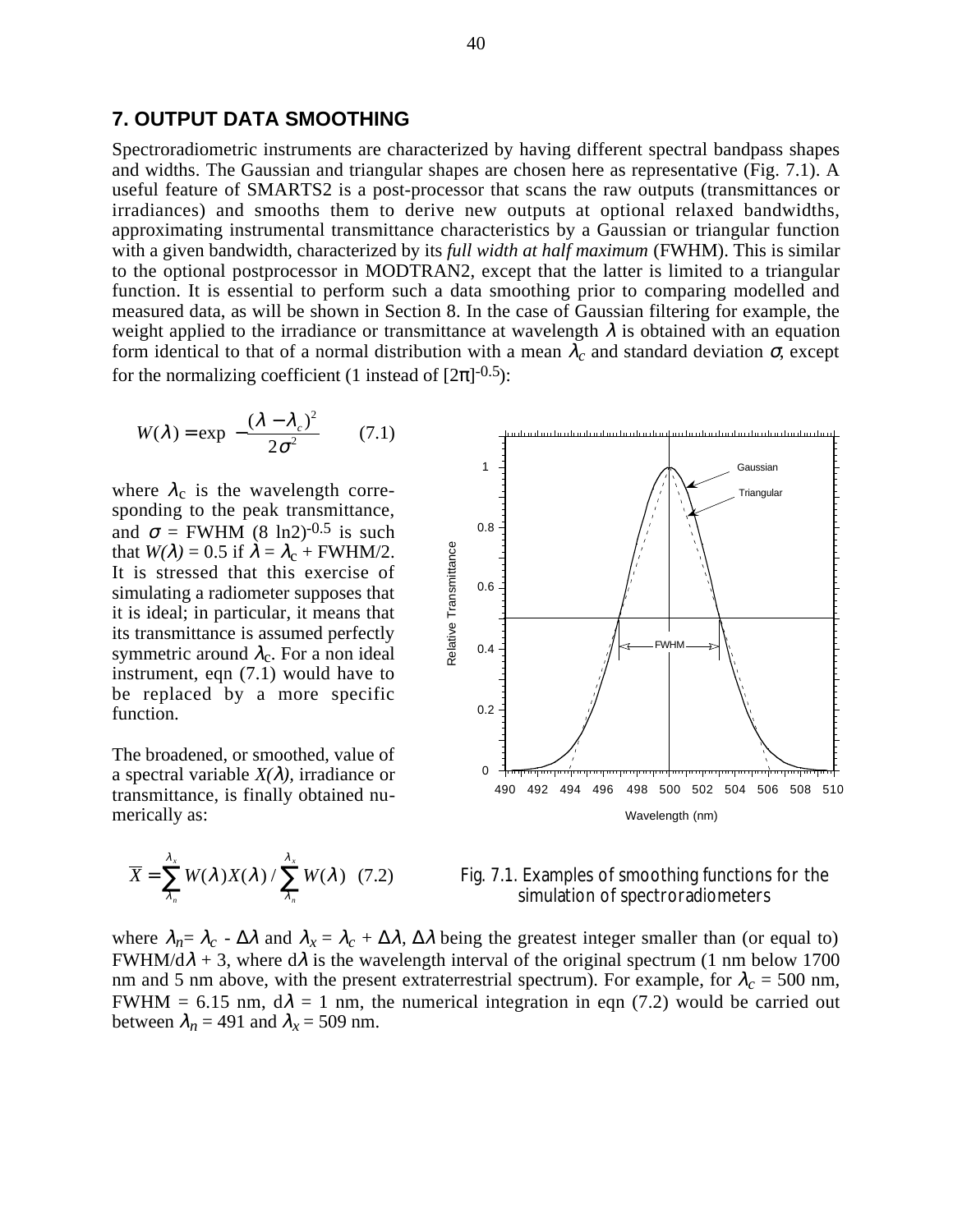# **8. PERFORMANCE ASSESSMENT**

As SMARTS2 is intended to be used in a variety of applications, its accuracy is a critical factor and needs to be assessed under different atmospheric conditions. Incidentally, it must be pointed out that a numerical model cannot be "validated" or "verified"—despite the frequent usage of these terms in this field—because of fundamental reasons critically reviewed by Oreskes et al. (1994). This is why the term "performance assessment" is used extensively here.

The two possible ways to assess the performance of this type of numerical model—by comparison with more rigorous calculations, or with measured data of good quality—now will be successively examined.

## **8.1 Comparison with rigorous codes**

Comparisons of SMARTS2 predictions with those of MODTRAN already appeared in Figs. 4.3– 4.5 in the case of gaseous absorption, but they do not constitute independent tests as the corresponding SMARTS2 transmittance functions are primarily parameterizations of MODTRAN results. Published spectra obtained from rigorous codes are not common, therefore the possible comparisons will be essentially limited to a few data sets.

A comparison between SMARTS2 and the B&D model (Dave et al., 1975) can be made for a 60° zenith angle, an MLS atmosphere, and B&D's aerosol model Haze L, case C1. The beam normal



Fig. 8.1. Direct normal irradiance predicted by SMARTS2 and Dave et al. (1975) for a MidLatitude Summer reference atmosphere.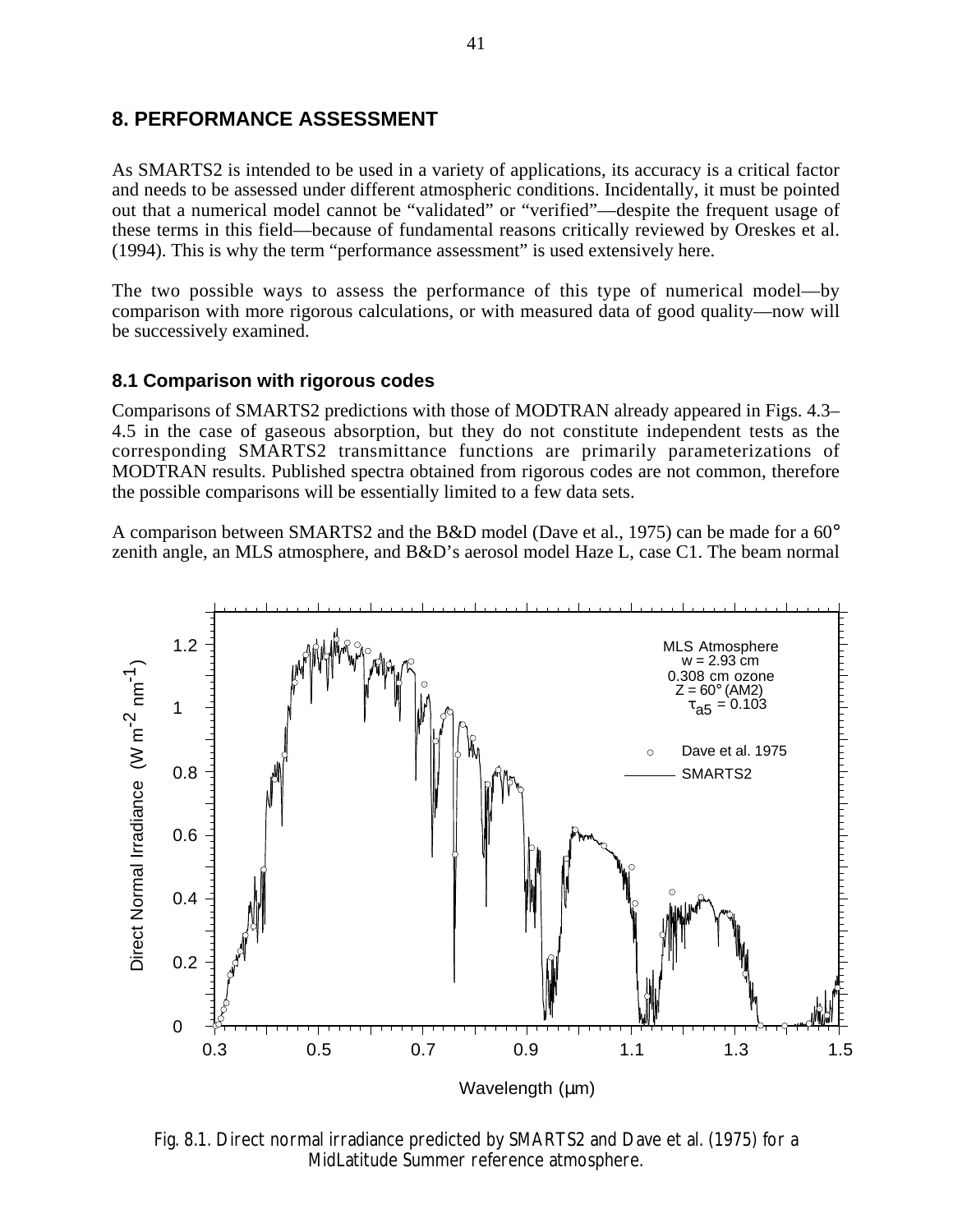

Fig. 8.2. Same as Fig. 8.1, but for diffuse irradiance.

irradiances are compared in Fig. 8.1, and show generally good agreement<sup>11</sup>, although some differences are apparent in limited spectral ranges. In the near IR, these differences are most probably caused by the less detailed or accurate water vapor and mixed gases absorption data that were available in the early '70s when the B&D model was devised. In the visible, the differences in predicted irradiances between about 500 and 700 nm may be caused by differences in handling the aerosol optical characteristics. As mentioned earlier in Section 4.2.6, the aerosol optical thickness of the B&D aerosol model shows significant departure from the Angström equation. This translates into a slight but spectrally broad discrepancy between the transmittance predictions. Whereas inaccuracies in the aerosol transmittance translate into measurable but small (on a relative basis) inaccuracies of the direct normal irradiance, they simultaneously translate into relatively larger inaccuracies on the diffuse irradiance. This is probably the cause of the localized (around 340 and 550 nm) disagreement between the diffuse irradiances predicted by SMARTS2 and B&D for the same atmospheric conditions as above, as apparent in Fig. 8.2. Outside of these problematic bands, the agreement is excellent.

Further comparisons between SMARTS2 and B&D have been carried out in the UV because of the growing importance of this spectral region, and also because simplified models perform generally poorly there, especially with regard to diffuse radiation. The B&D spectral results were extracted from the tabulations provided by Dave and Halpern (1976) for different zenith angles, ozone thicknesses, and ground reflectances. In the present case, global radiation is considered,

 $11$  All the rigorous codes discussed in this section used older tabulations of the extraterrestrial spectrum. Their results have been corrected to match the SMARTS2 extraterrestrial spectrum, so that the remaining variance between the respective terrestrial spectra are only due to differences in modeling the atmospheric processes.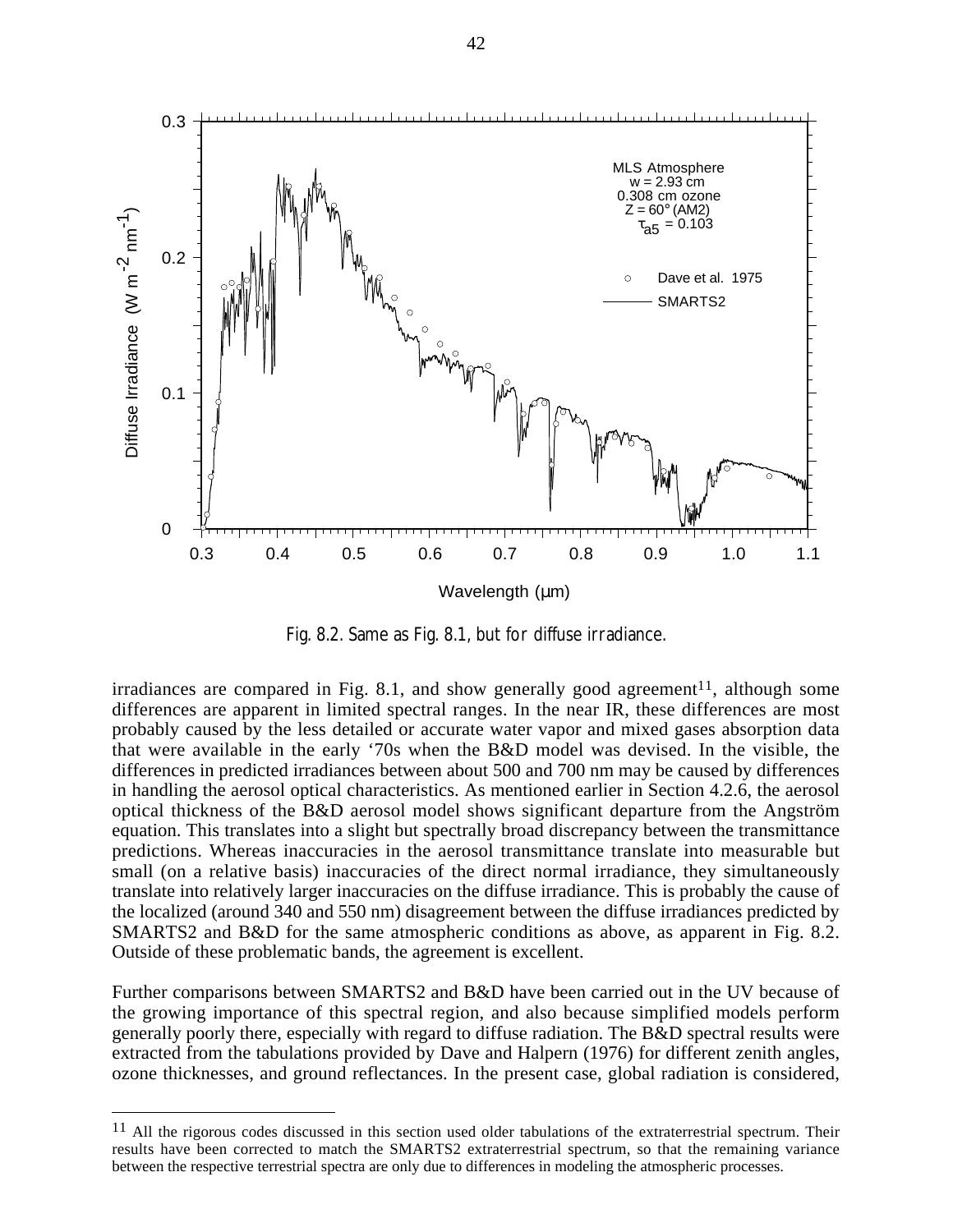representing the maximum possible UV radiation (direct plus diffuse) for simulated cloudless atmospheric conditions. In the UV-B region of the spectrum, global radiation is predominantly diffuse radiation and is controlled by two essential parameters: zenith angle and total ozone thickness. (Surface reflectance may also have a significant effect in certain circumstances, as demonstrated in Section 5.4; it is fixed at a constant 0.3 for this comparison.) Three pairs of (*Z,*  $u<sub>o</sub>$ ) input data are considered, to encompass a wide range of atmospheric conditions: ( $0^{\circ}$ ,  $0.2$  cm), (60°, 0.3 cm), and (80°, 0.45 cm). The comparison between the predictions of SMARTS2 and B&D is illustrated in Fig. 8.3. It is found that SMARTS2 outputs are almost identical to the rigorous predictions, even under the most absorbtive conditions represented by the (80°, 0.45 cm) pair.

The predictions of SMARTS2 and BRITE (a Monte-Carlo code described by Bird and Hulstrom, 1982) were also analyzed. Their predicted direct normal, diffuse, and tilted global irradiances are compared in Figs. 8.4, 8.5, and 8.6, respectively, based on the tabulations of Bird et al. (1983), Hulstrom et al. (1985), and ASTM (1987a, 1987b). The conditions are: U.S. Standard Atmosphere,  $\tau_{a5}$  = 0.27 using the SRA continental aerosol model in SMARTS2 to approximate the preliminary version of S&F rural model internal to BRITE, a constant ground reflectance of 0.2, circumsolar radiation admitted within a 3° opening angle, and  $Z = 48.19$ ° (air mass 1.5). The ASTM /ISO standard spectra (ASTM, 1987a, 1987b; ISO, 1992) are for direct beam irradiance at normal incidence and global irradiance on a 37° tilted surface, as shown in Figs. 8.4 and 8.6.



Fig. 8.3. Global UV irradiance predicted by SMARTS2 and Dave and Halpern (1976).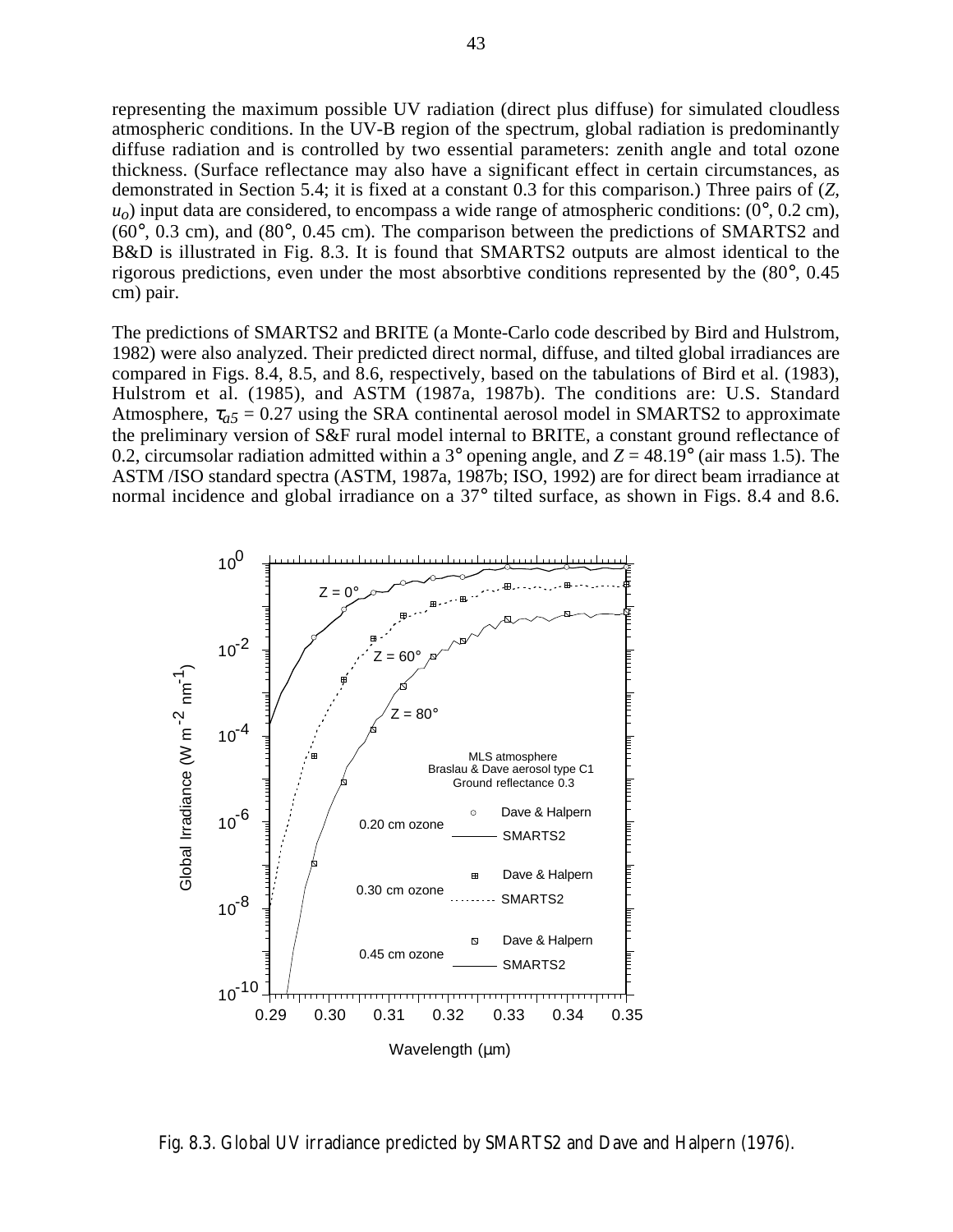(There is no standard spectrum for diffuse irradiance.) It is clear from Figs. 8.4–8.6 that the predictions of SMARTS2 and BRITE are in close agreement, which suggests that SMARTS2 can be used to interpolate within the irradiance standards, to extrapolate these standards to lower wavelengths (they start at 305 nm), or to generate spectra for other "typical" conditions. (BRITE, the basic code behind these standards, is no longer available; therefore, new runs cannot be performed.)

Because the tabulations of Hulstrom et al. (1985) and the ASTM/ISO standards are for an "experimental" direct normal irradiance (with circumsolar radiation), whereas those of Bird et al.



Fig. 8.4. Beam normal irradiance predicted by SMARTS2 and BRITE for the U.S. Standard Atmosphere.

(1983) are for ideal irradiance without the circumsolar contribution, it is possible to obtain the circumsolar contribution alone by simple subtraction, wavelength by wavelength. This provides a way of assessing the performance of the circumsolar algorithm descibed in Section 6. SMARTS2 was run both with the SRA continental aerosol and the S&F rural aerosol, which produced similar results. BRITE's results were obtained for a preliminary rural model of Shettle and Fenn (1975) which did not consider humidity effects. As shown in Fig. 8.7, the agreement between the SMARTS2 and BRITE predictions is close, although the aerosol models used in the two codes are not exactly identical. In this particular case, the circumsolar effect adds about 2.5 % to the beam irradiance at 300 nm, decreasing to 1.2 % at 500 nm, and to about 0.5 % at 1100 nm.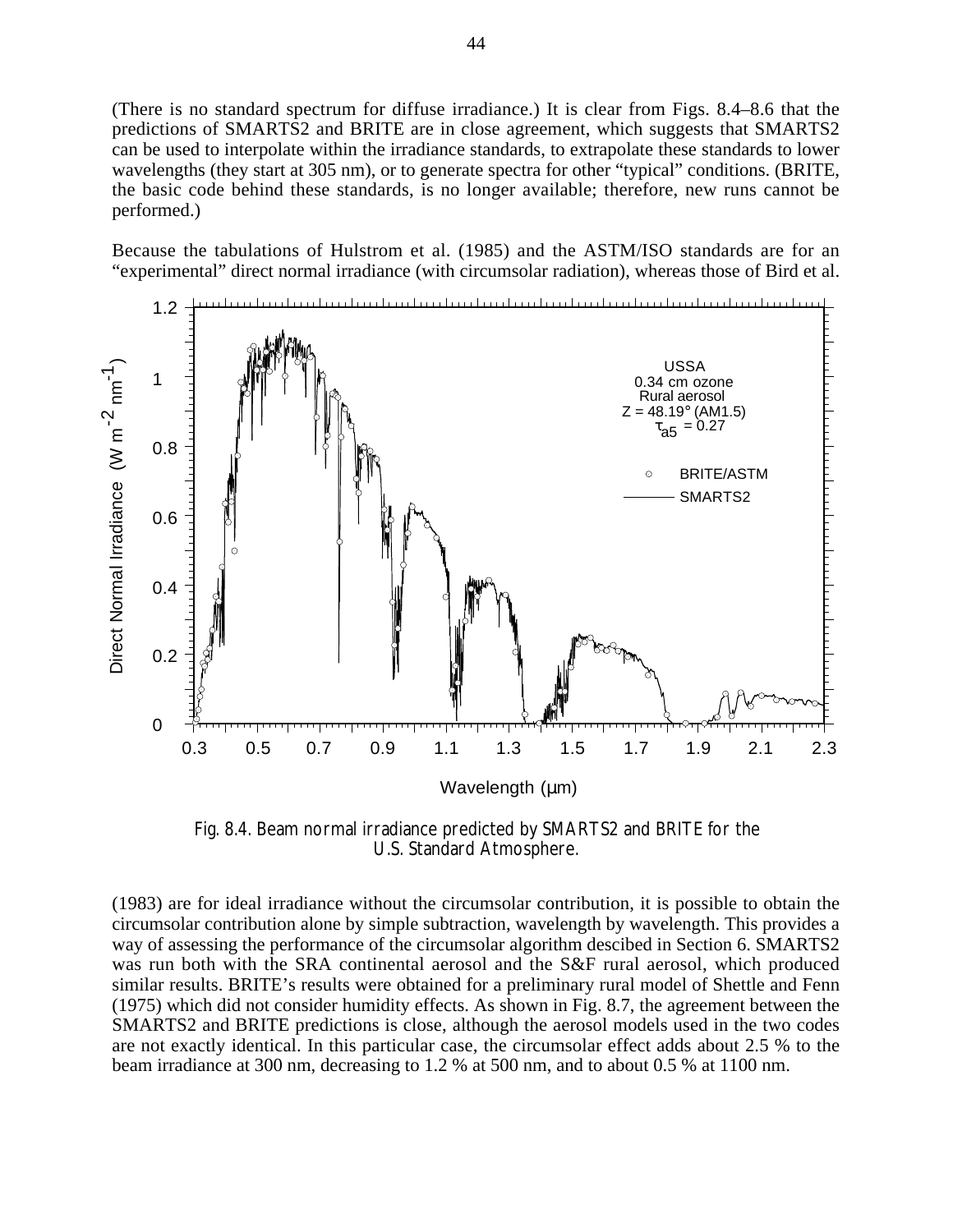

Fig. 8.5. Same as Fig. 8.4, but for diffuse irradiance on a horizontal surface.



Fig. 8.6. Same as Fig. 8.4, but for global irradiance on a tilted surface.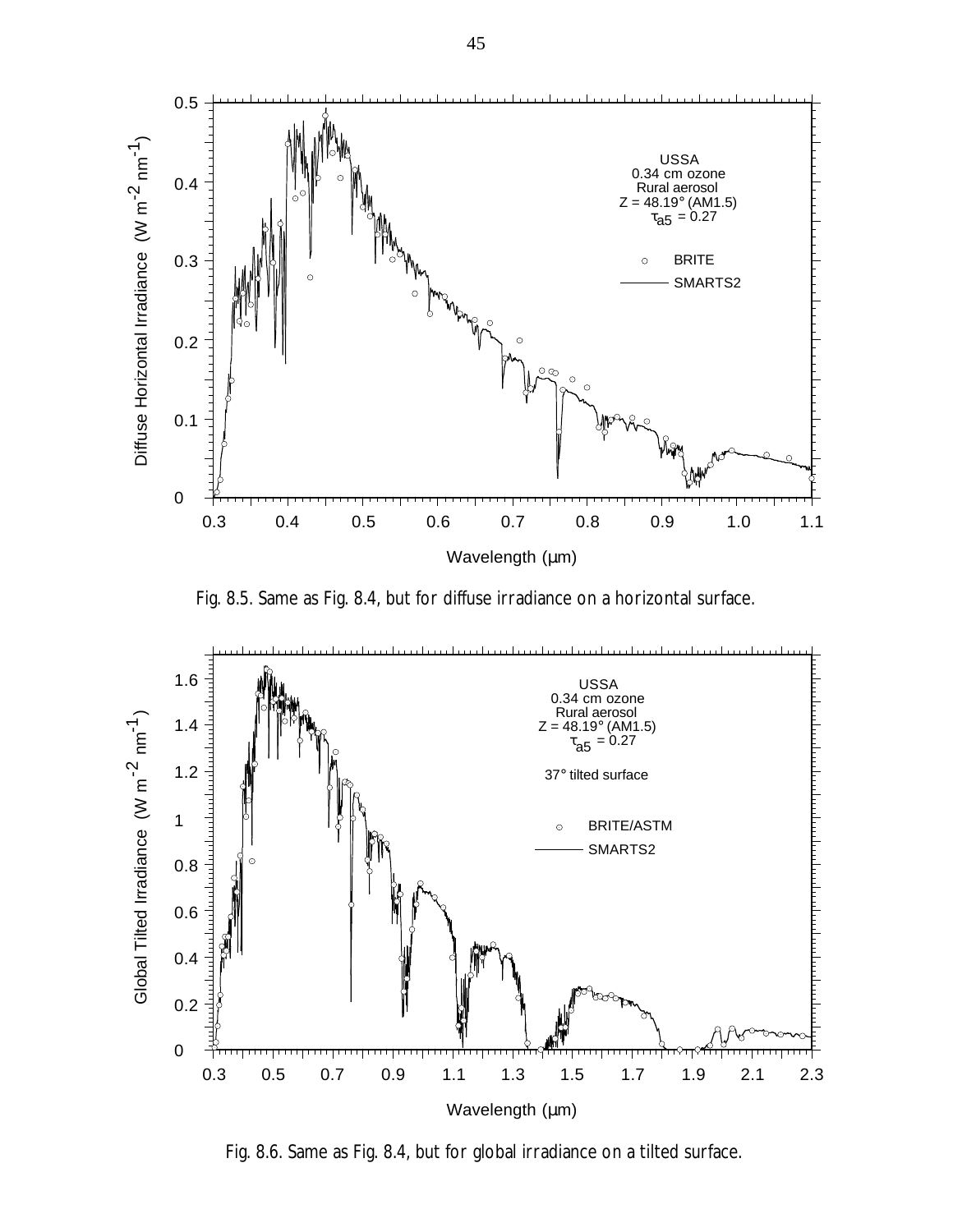

Fig. 8.7. Relative contribution of circumsolar radiation as predicted by SMARTS2 and BRITE for the conditions of the ASTM/ISO standards.

#### **8.2 Comparison with measurements**

Detailed comparison against carefully measured data is the classic way to assess the performance of a model. Some examples of such comparison will be provided here, using cloudless sky measurements in all cases.

First, measurements in the UV band are now routinely carried out at a number of sites worldwide because of their crucial importance in monitoring the variation of ozone in the atmosphere and its effect on the biologically active radiation at ground level. However, measurements in this spectral band are extremely delicate, so that regular calibrations and intercomparisons are necessary to maintain good data quality. Some of these studies (Booth et al., 1993; Gardiner et al., 1993; Koskela, 1994; McKenzie et al., 1993; Seckmeyer et al., 1994; Wang and Lenoble, 1994) show that some instruments may have practical problems that limit their intended operational spectral range, and that simultaneous measurements from different instruments at the same location may differ substantially.

The UV spectra that Bener measured in Switzerland about 25 years ago have been used by some authors to develop empirical UV irradiance models or to test them (e.g., Diffey, 1977; Green et al., 1974; Shettle and Green, 1974). One of Bener's datasets (as reproduced by Diffey, 1977) is compared to SMARTS2 predictions in Fig. 8.8. Considering the uncertainties of these relatively old measurements, and of the corresponding atmospheric and ground reflectance conditions, the agreement appears reasonably good.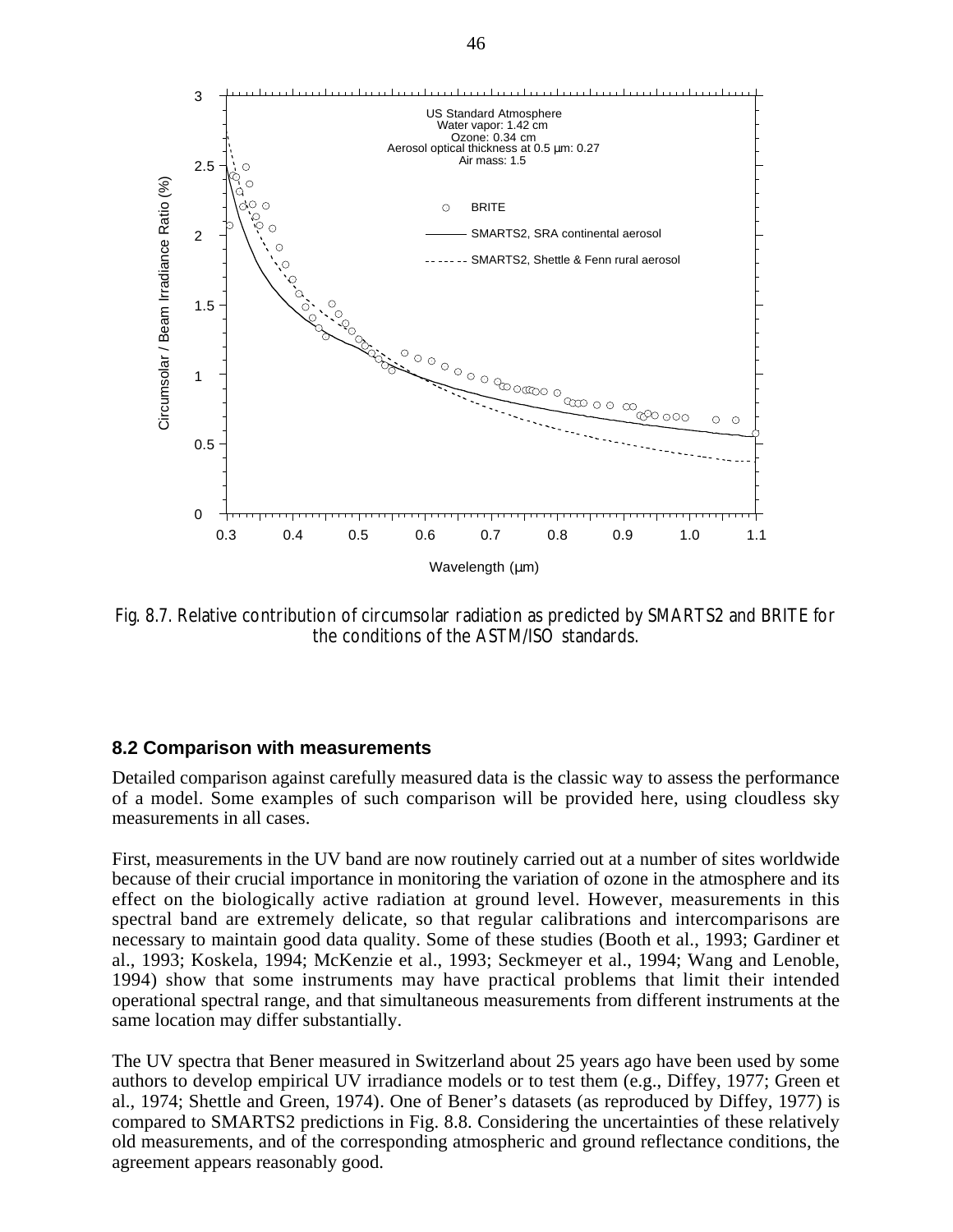Improved control over these conditions can be gained from more recent measurements. Of particular interest here are those that use reliable and well-characterized instruments, such as the Brewer and the Biospherical spectroradiometers. The former is now internationally accepted as a reference instrument for ozone and  $SO_2$  measurements in the UV, as described by Brewer (1973). It has also undergone extensive tests and intercomparisons with other instruments (Koskela, 1994b). The Biospherical instrument is used throughout the National Science Foundation (NSF) network, now covering six sites in Alaska, Antartica, Argentina, and California. It scans both the UV and the visible spectrum and undergoes very frequent calibrations and a variety of post-measurement data processing, as detailed by Booth et al. (1993, 1995).

Figure 8.9 shows a comparison of measured UV data with SMARTS2 predictions for Sodankyla, Finland, during the Spring season when ozone is relatively high. The data were measured with a Brewer Mk II instrument (0.6 nm FWHM, PMT detector), and were obtained from the Finnish Meteorological Institute (Koskela, 1994a). The agreement is excellent from about 300 nm to 325 nm, the upper wavelength limit of this instrument. Below 300 nm, at an irradiance of about 50  $\mu$ W/m<sup>2</sup> nm, the measured data tend to spread. This corresponds to the limit of sensitivity of this single-grating instrument, as the stray light level is reportedly on the order of 100  $\mu$ W/m<sup>2</sup> nm (Koskela, 1994a). Another comparison for the same site—but for the Summer season, with a



Fig. 8.8. Comparison of global UV irradiance predicted by SMARTS2 (continuous lines) to Bener's measurements in Switzerland (symbols).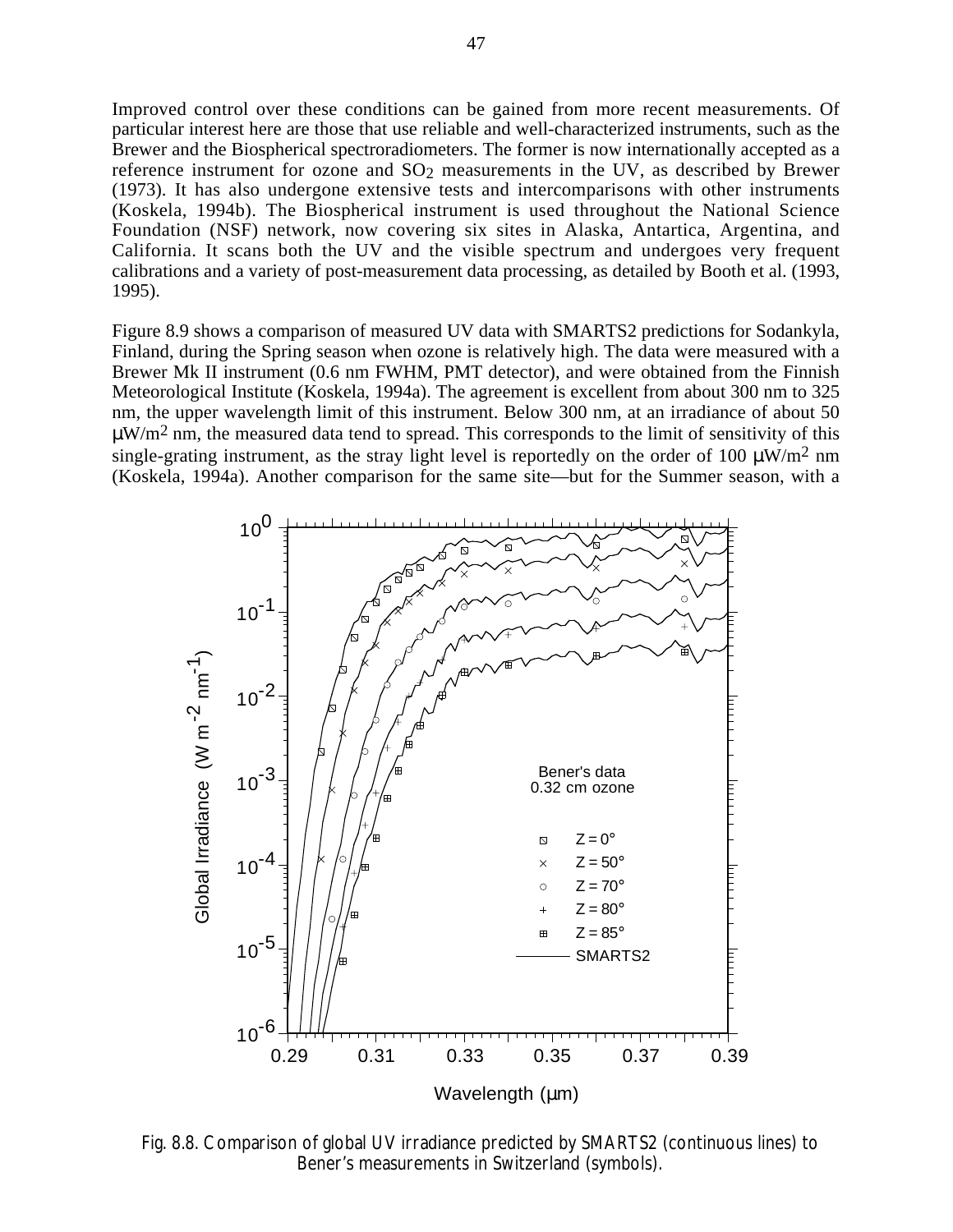lesser amount of ozone and a broader range of zenith angles—appears in Fig. 8.10. It is found that SMARTS2 is able to simulate spectroradiometric scans very accurately in the UV-B even at large zenith angles. (More structure is apparent in the measured data because the wavelength step of the instrument is 0.5 nm, or half the SMARTS2 step.)

A similar simulation, but for a Fall day at Norrköpping, Sweden, appears in Fig. 8.11. The measured data, obtained with an identical Brewer Mk II instrument (Josefsson, 1986), encompass a wide range of zenith angles, up to an extremely large value  $(Z = 89.4^{\circ})$  corresponding to the rising sun. As in Figs. 8.8–8.9, the agreement is consistently good at all zenith angles.



Fig. 8.9. Global irradiance predicted by SMARTS2 compared to actual UV measurements during a cloudless Spring day at Sodankyla, Finland (lat. 67.4°N, long. 26.6°E, alt. 179 m amsl).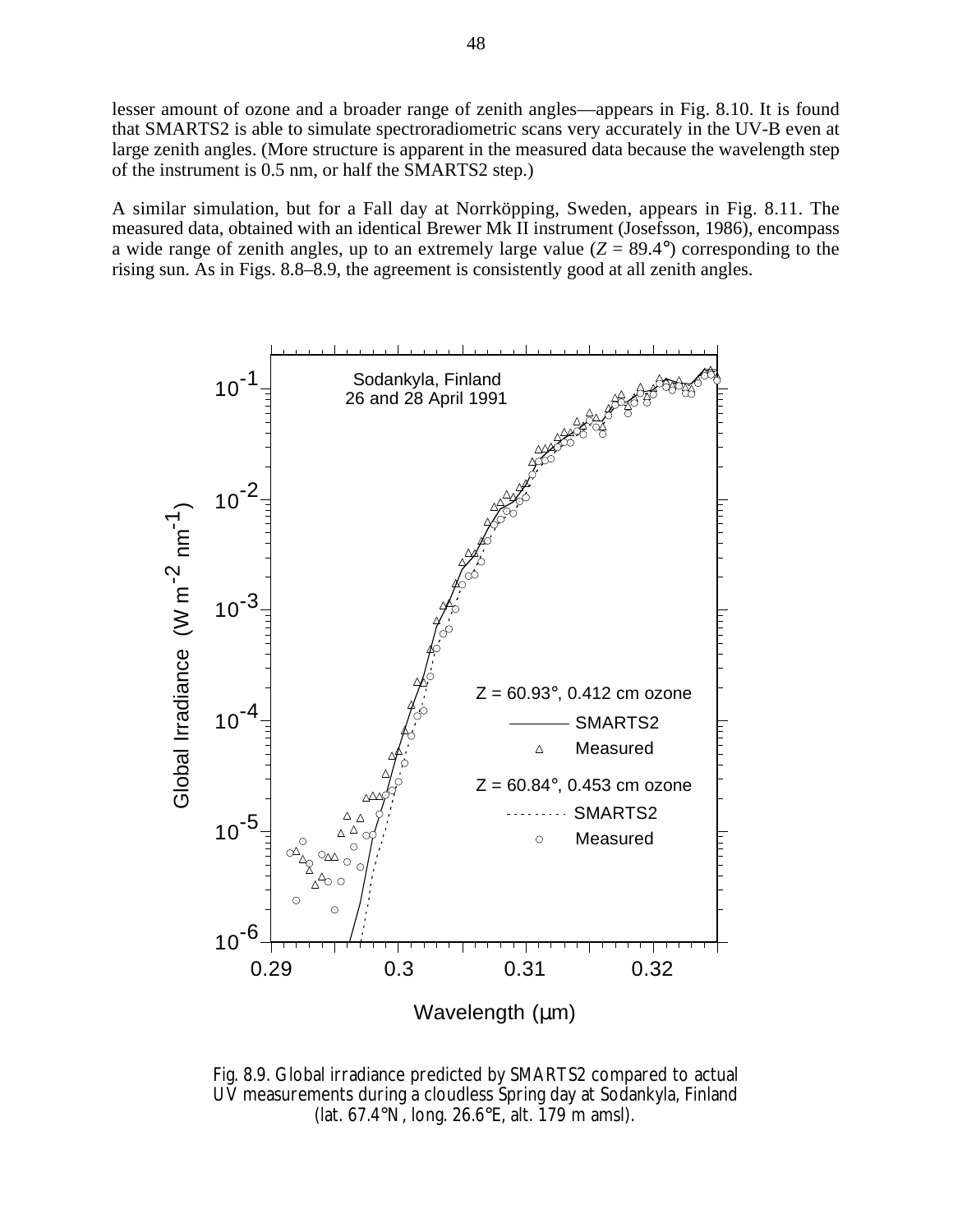Figure 8.12 exemplifies the use of the NSF polar UV data (Booth et al., 1995, and acompanying CD-ROM data discs) for assessing the performance of SMARTS2. Cloudless conditions are rare at Palmer, Antartica, but a few such events could be selected during episodes of very low ozone also called the "ozone hole". Measurements of the total ozone column are provided by satellites (TOMS data). Precipitable water has been estimated from temperature and relative humidity using an empirical function (Gueymard, 1994). The experimental global irradiance was measured with a double-grating Biospherical SUV-100 spectroradiometer, which has a nominal spectral range of 280–700 nm, a FWHM of 0.7 nm, and uses a PMT detector (Booth et al., 1993). The modelled and measured data comparison in the UV-B that appears in Fig. 8.12a shows a good match down to about 300 nm, or an irradiance of about 100  $\mu$ W/m<sup>2</sup> nm. The stray light contamination seems to be of the order of 50  $\mu$ W/m<sup>2</sup> nm in this case. This stray light level is comparable to what has been found on another double-grating instrument (Gardiner et al., 1993).



Fig. 8.10. Same as Fig. 8.9, but for a Summer day.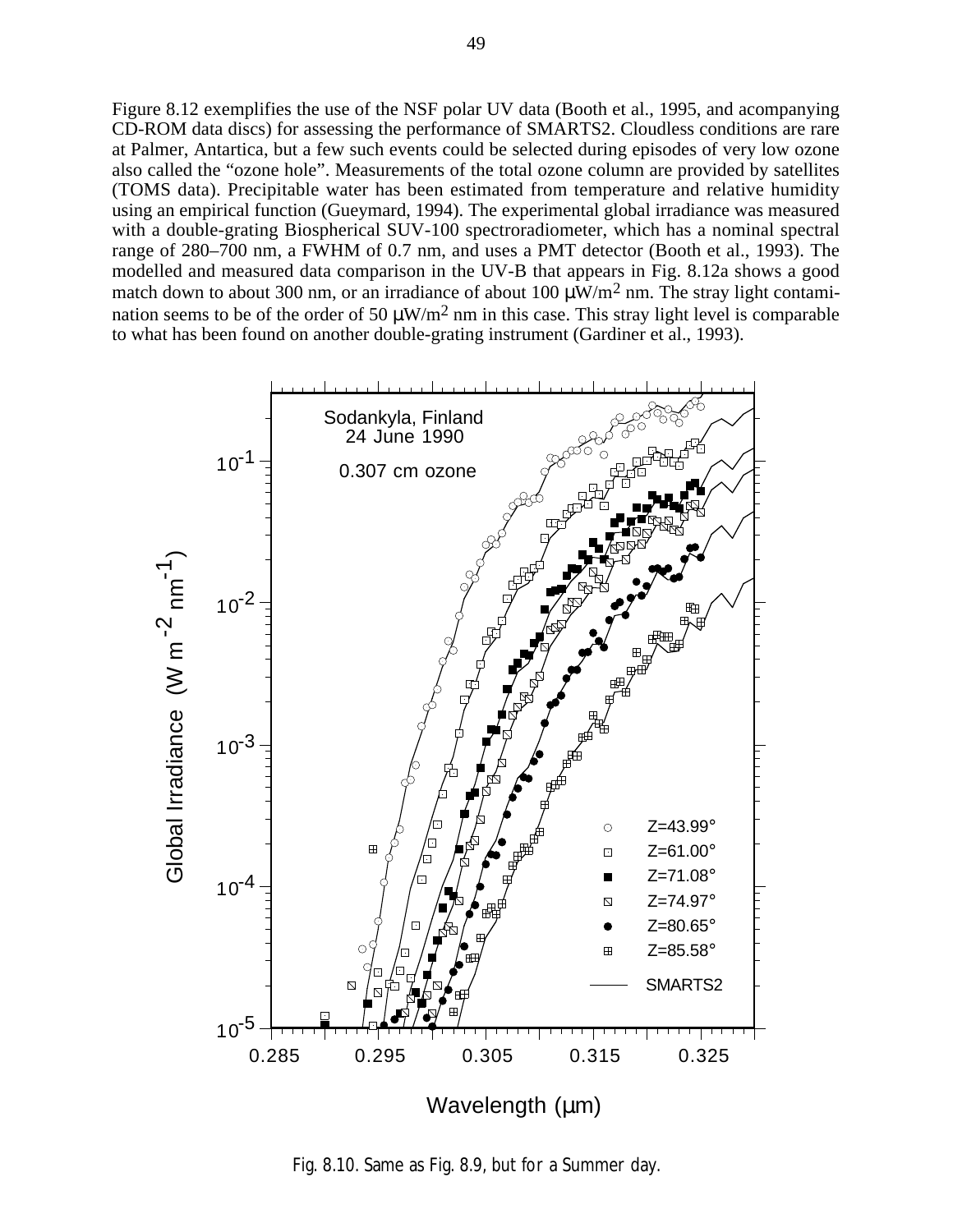

Fig. 8.11. Global irradiance predicted by SMARTS2 compared to actual UV measurements during a cloudless Fall day at Norrköpping, Sweden (lat. 58.58°N, long. 16.15°E, alt. 43 m amsl).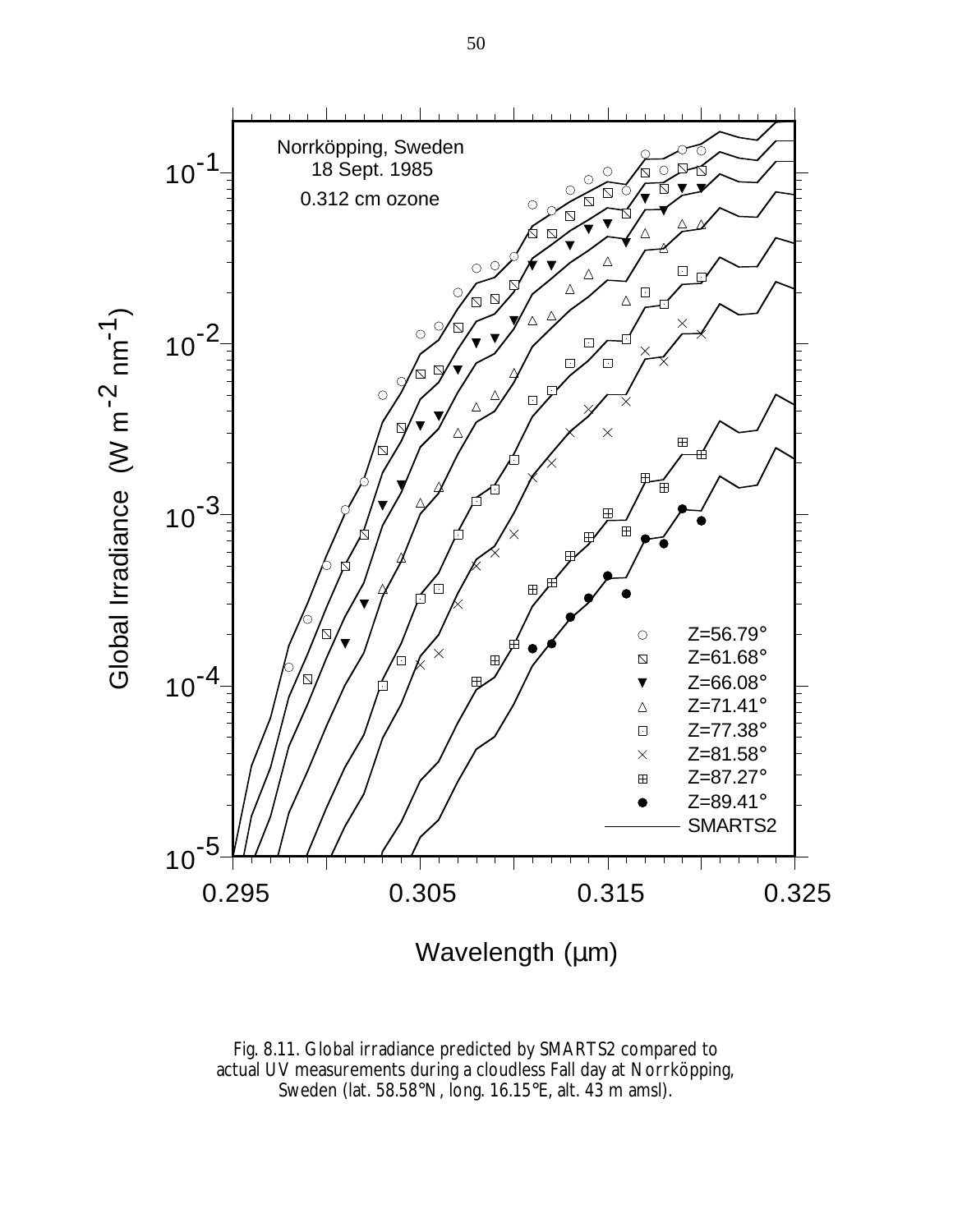

Fig. 8.12. Global irradiance predicted by SMARTS2 compared to actual UV measurements during a cloudless Spring day at Palmer, Antartica (lat. 64.77°S, long. 64.05°W, alt. 13 m amsl). (a) UV-B data; (b) UV and visible data.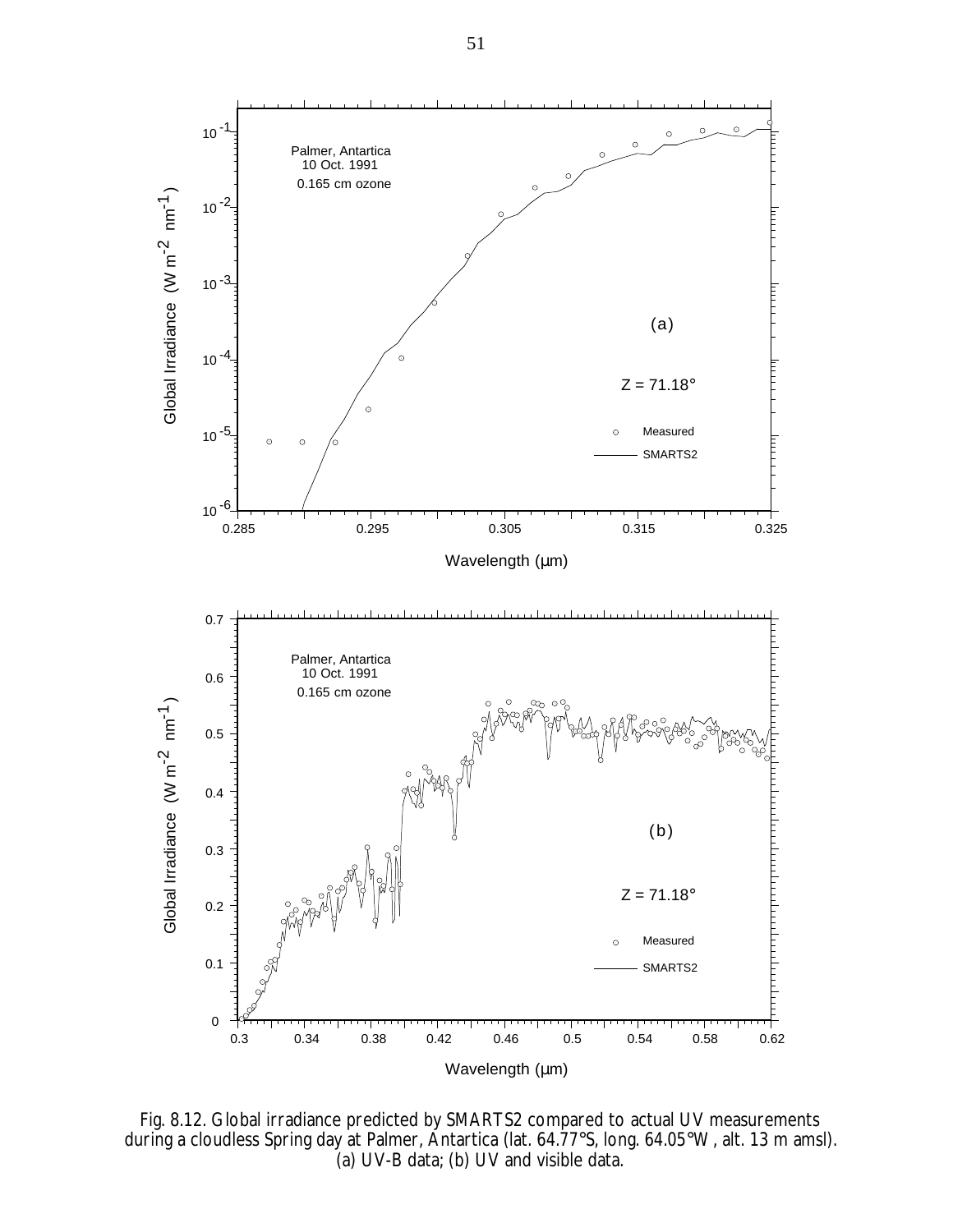Some of the discrepancy between the modelled and measured values may be caused by variations in the spectral ground reflectance from the model value (a constant value of 0.5 was assumed here) or in the spectral optical thickness of the aerosol (assumed here to follow Shettle & Fenn's maritime model with  $\tau_{a5}$  = 0.02). Figure 8.12b shows close overall agreement between modelled values and measured data, with some structure in the difference between them, alternating from match-up to slight over- or under-prediction.

A similar comparison for a different day at Palmer appears in Fig. 8.13, using a different instrument of the same type. The overall agreement between modelled values and measured data is as good as that in Fig. 12, except above about 520 nm where a downward trend of the measured data is very appparent. No particular or exceptional atmospheric condition is likely to explain the magnitude of this difference, if it were to be attributed to a model overprediction. This apparent experimental artifact may be related to the reduced sensitivity of the detector in that band. This problem has been discovered by the manufacturer, leading to a rating decrease from 700 to 620 nm, and to the advice that data beyond 600 nm should be ignored (Booth et al., 1993). It is more than likely that this instrument loses sensitivity at an even lower wavelength than anticipated, because of environmental conditions or other factors. This may significantly restrict the applicability of this instrument, as, by design, it was supposed to provide accurate scans in the Chappuis absorption band (ranging between about 500 and 700 nm with a peak around 600 nm) for supplemental ozone determinations.

Data similar to that in Figs 8.12–8.13, but from a temperate environment, appear in Fig. 8.14. The instrument is similar and is believed to be better maintained and more accurate, because it is the reference Biospherical instrument located at this manufacturer's headquarters in San Diego, approximately 5 km from the Pacific coast. Data from a clear day (August 26, 1993) were selected for this comparison because one of the scans was made for an air mass of exactly 1.2. It happens to be the air mass value chosen for the forthcoming ASTM standard UV spectrum (Zerlaut, 1995). This scan was simulated with SMARTS2, using a MidLatitude Summer atmosphere, a rural aerosol with 25 km visibility, a constant ground albedo of 0.12, and 0.284 atm-cm of ozone (from TOMS data for that day). This comparison in Fig. 8.14 shows excellent agreement over the whole scan. As discussed before, stray light contamination limits the sensitivity of the instrument below about 300 nm, where the noise floor (about 50  $\mu$ W/m<sup>2</sup> nm) is reached. By comparison among Figs. 8.12 to 8.14, it appears that, beyond the apparent better total fit in the last figure, no sensitivity bias appears beyond 550 nm. Furthermore, the peaks and valleys of the spectrum appear to be correctly modelled in SMARTS2.

A broader spectral coverage at lower resolution is available from the data set measured at the Florida Solar Energy Center (FSEC) under the auspices of the National Renewable Energy Laboratory. A temperature-controlled LiCor LI-1800 spectroradiometer sampled the spectrum between 300 and 1100 nm at 2 nm intervals. This instrument uses a silicon detector, with a constant bandwidth (FWHM) of 6.15 nm. Its total uncertainty is better than  $\pm$ 5% between about 420 and 1100 nm, according to Myers (1989). The other experimental conditions are detailed by Riordan et al. (1989) and Riordan et al. (1990).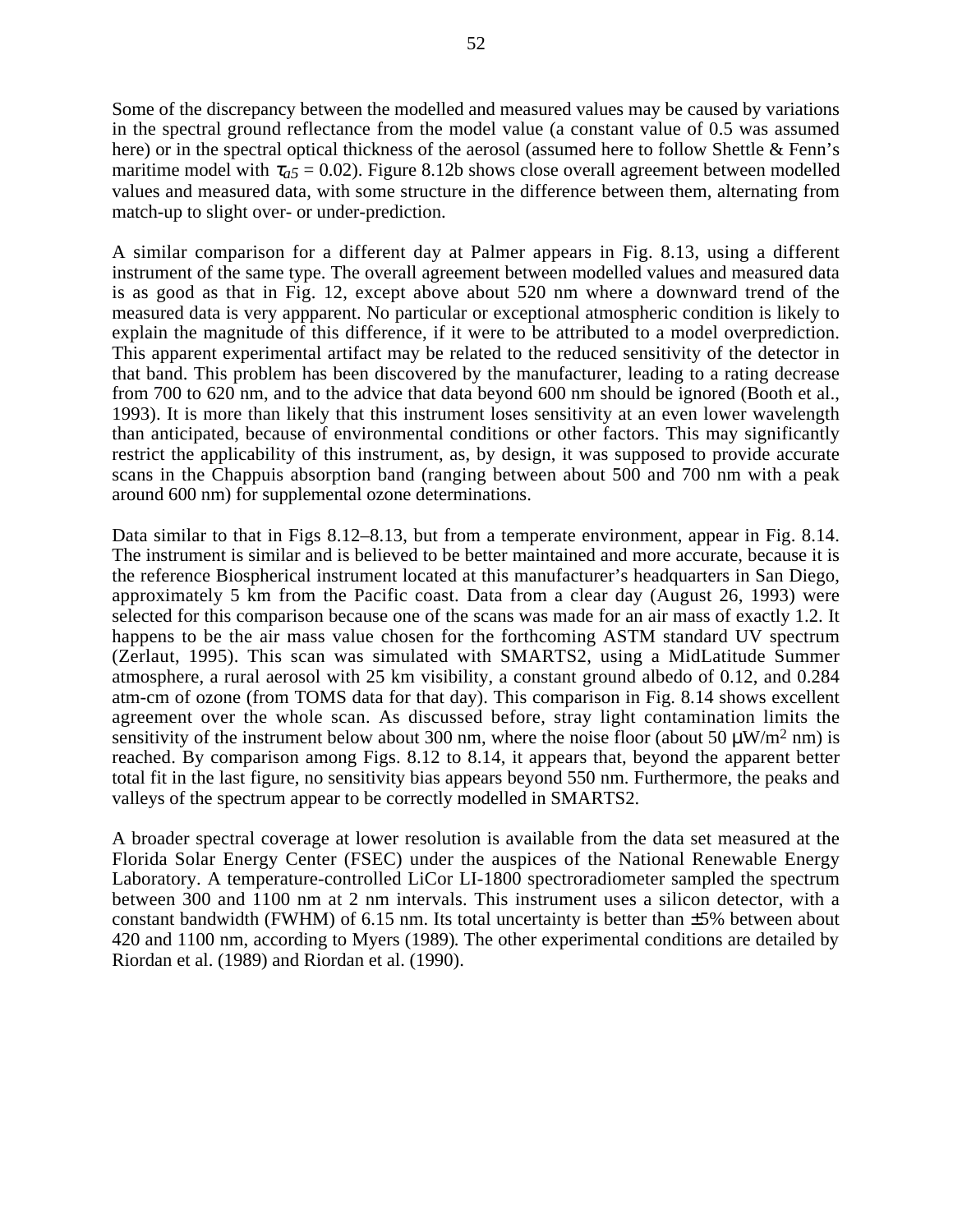

Fig. 8.13. Same as Fig. 8.12, but for a different day. (a) UV-B data; (b) UV and visible data.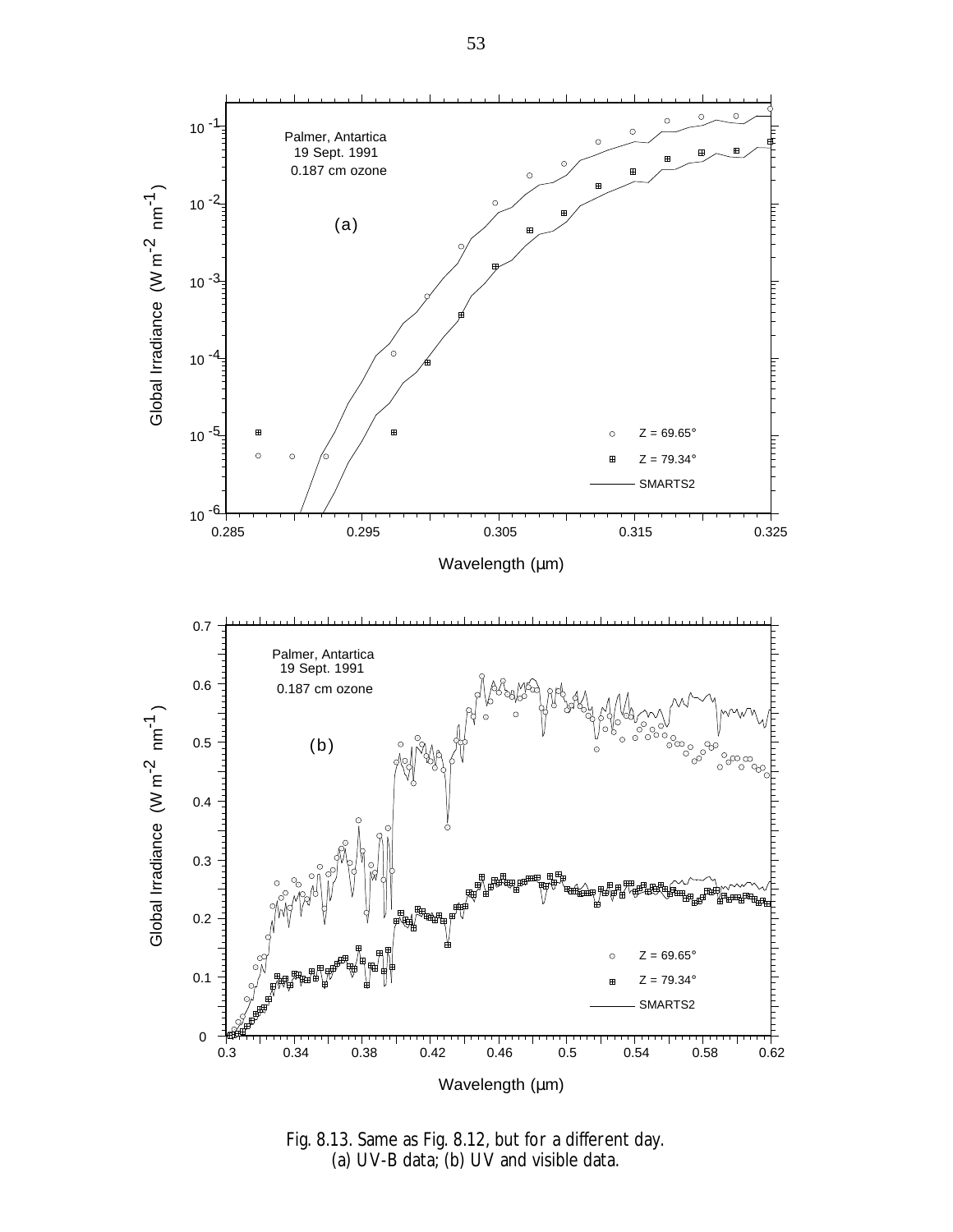

Fig. 8.14. Global irradiance predicted by SMARTS2 compared to actual UV measurements during a cloudless Summer day at San Diego, California (lat. 32.45°N, long. 117.11°W, alt. 9 m amsl). (a) UV-B data; (b) UV and visible data.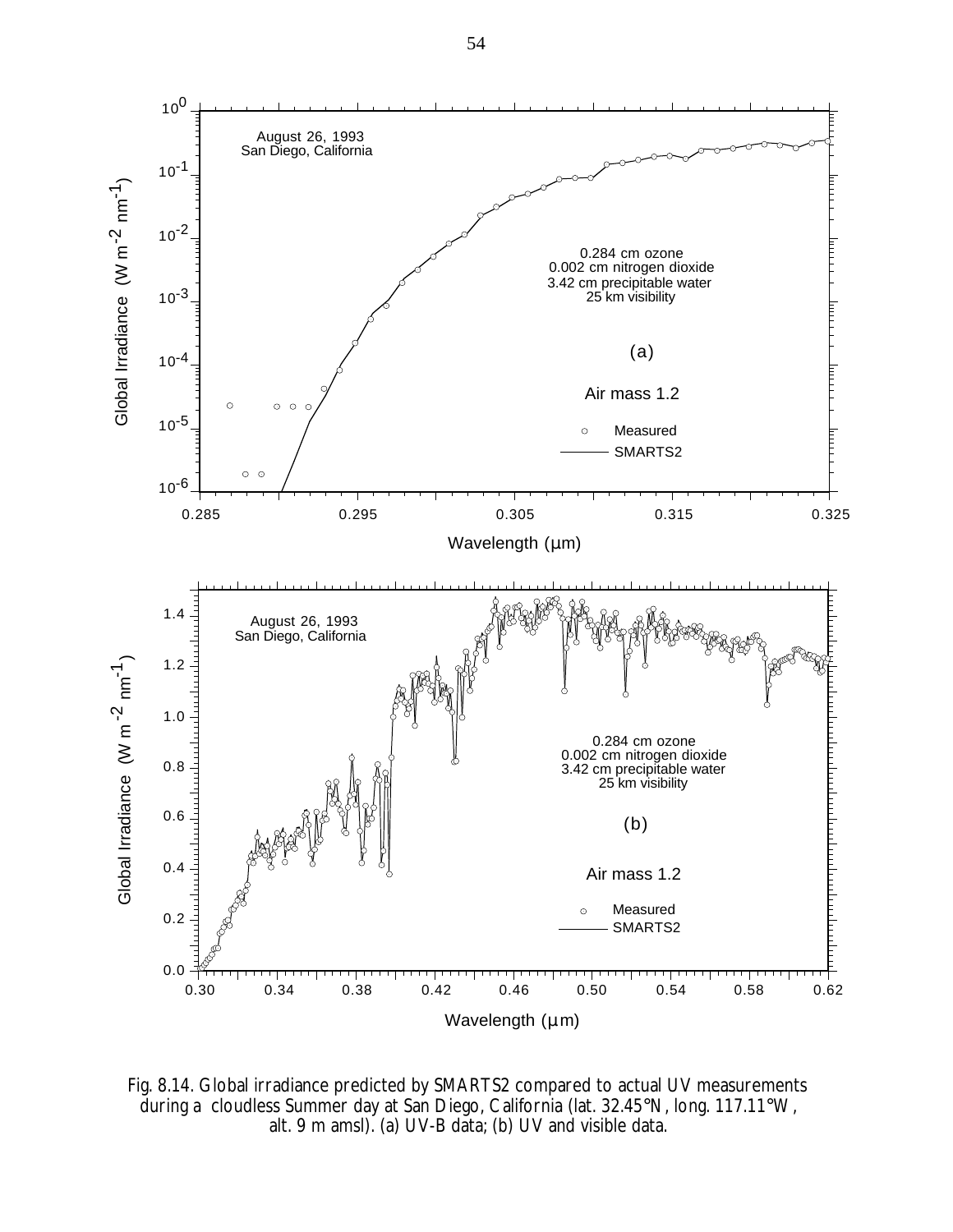Figure 8.15 presents a comparison, in high and low spectral ranges, between measured data and calculated values of beam normal irradiance for summer conditions at an air mass of 1.46. Frequent radiosonde soundings from the nearby Kennedy Space Center provided the needed precipitable water input value,  $w = 4.5$  cm, which is normal for that time of the year and was stable during the whole day (July 9, 1987). Whereas pressure was recorded, all the other atmospheric variables had to be assumed:  $u_n = 0.001$  atm-cm,  $u_0 = 0.3$  atm-cm (seasonal average), and  $\beta =$ 0.087 (see further discussion below). Two different sets of modelled values were plotted: the first set at every other integer wavelength (to approximate the 2 nm step of the measured data), and a second set corrected for the circumsolar contribution and smoothed using the methodologies of Sections 6 and 7 to approximate the instrumental field of view and bandpass. It is clear from Fig. 8.15 that this smoothing proces is essential to make qualitatively and quantitatively correct comparisons. (The circumsolar correction is well within the instrumental error, as it decreases from 3 % at 300 nm, to 1.5 % at 550 nm, and to 1 % at 1100 nm; its importance may thus be considered marginal in this particular case.) It also appears that SMARTS2 closely follows the intricacies of the water vapor absorption features (among others). Some differences are apparent below 430 nm, in the 550–650 nm range, around 900 and 940 nm, and beyond 970 nm, but they may be caused at least in part by instrumental problems, as will be shown below.



Fig. 8.15. Predicted *vs* measured beam normal irradiance at Cape Canaveral, Florida (lat. 28.42°N, long. 80.61°W, alt. 7 m amsl).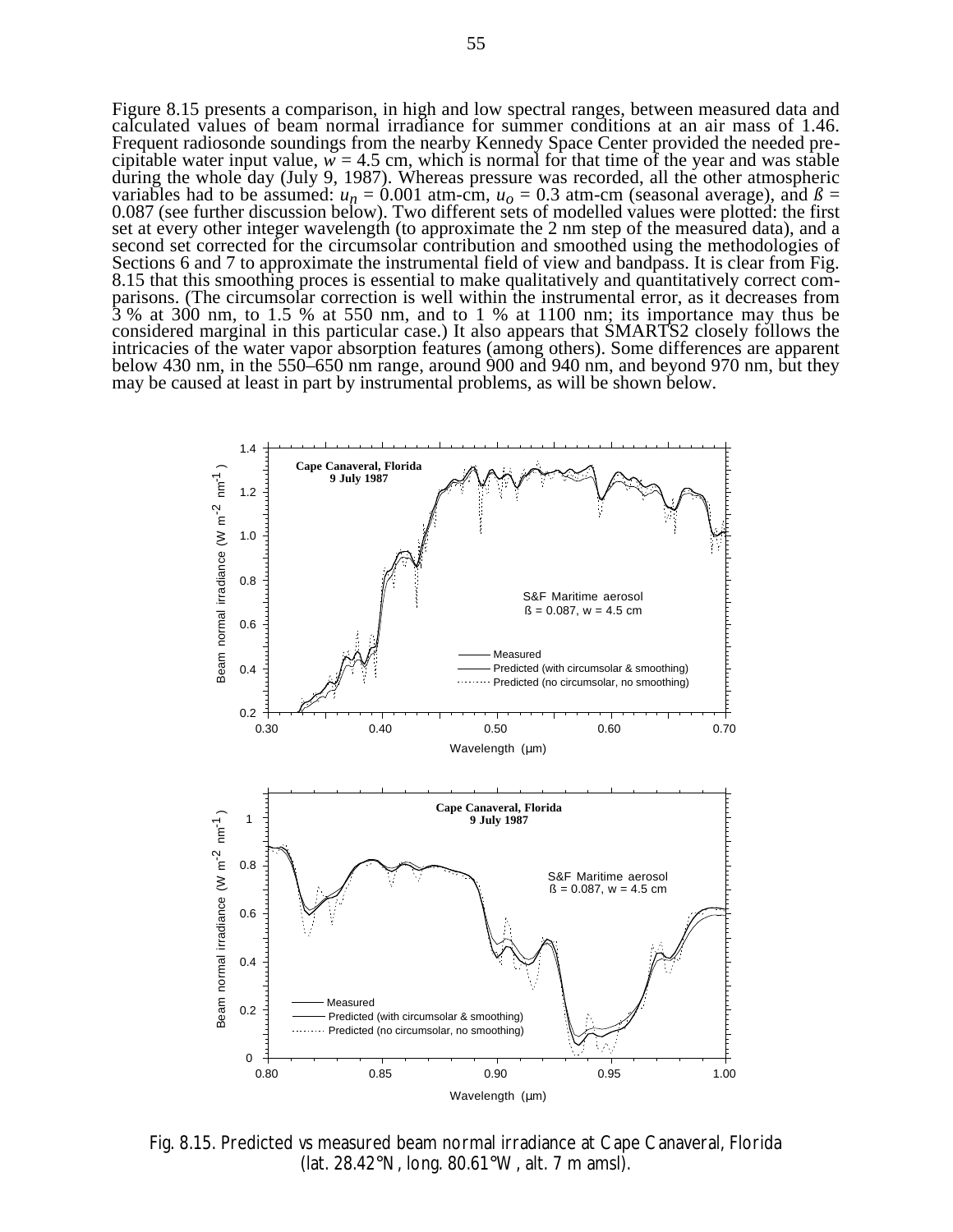Figure 8.16 presents an illustration of the relative difference (in percent of the measured value) between the predictions of the model (including circumsolar correction and output smoothing) and the spectroradiometric data, along the whole spectral range of the instrument. The measurement is from the same summer day as for Fig. 8.15, using the same atmospheric conditions in the model predictions. Lacking discrimination from further atmospheric or meteorological input for this coastal location, the aerosol type is considered to be composed of maritime and rural contributions. Using Shettle & Fenn's maritime and rural models separately, a turbidity value was obtained after a preliminary analysis of the beam normal irradiance at 550 nm, as though ideal visibility observations were available. Turbidity values of  $\beta = 0.087$  for the maritime aerosol, or  $\beta$  = 0.043 for the rural aerosol, produced a perfect match at that wavelength. (Note that no "fine tuning" of the input data was attempted besides this manipulation). The same approach was used for a winter day (January 28, 1988), as shown in Fig. 8.17. There is no way to totally isolate the performance of the model itself. However, if the experimental data were perfectly accurate, if there were no "hidden variables" missing from the model, and if perfect atmospheric input data were available, the curves in Fig. 8.16a and 8.17a would represent the actual performance of the model for the prediction of beam normal irradiance. Although the relative differences appear large in the 940 nm band, especially in summer (Fig. 8.16a), they correspond to only slight absolute differences because of the strong absorption there (Fig. 8.15).

The spikes in the  $O_2$  band around 760 nm and in the H<sub>2</sub>O band around 940 nm presumably correspond to a slight spectral calibration shift of the instrument. This is supported by the fact that the same spikes are also apparent in the instrumental uncertainty curves provided by Myers (1989) for this instrument and in the instrument-to-instrument precision curve of Riordan et al. (1989). Other common patterns are also apparent between the plots displayed in these two references and in Figs. 8.16 and 8.17: a large uncertainty in the  $UV^{12}$ , a decreasing uncertainty with increasing wavelength between 400 and 560 nm, two broad spikes at about 580 and 620 nm, and an increasing uncertainty above 970 nm. Most of these patterns are also apparent when considering the modelled *global normal* irradiance (Figs. 8.16b and 8.17b). Because of the similarity, consistency, and shape of these observed patterns in the experimental uncertainty on one hand, and in the differences between the modelled and measured irradiances on the other hand, it is argued that the latter cannot be explained by either reasonable modeling inconsistencies or estimation errors in the atmospheric conditions. For instance, the previously described patterns are still identifiable when switching from a moderate-*ß* maritime aerosol type to a low- $\beta$  rural aerosol type. (Incidentally, it seems that the former gives a better fit above 550 nm, and the latter a better fit below. It is also possible that the strong and opposite "errors" affecting the direct normal and global irradiances below 500 nm (Fig. 8.17a vs Fig. 8.17b) are caused by an underestimated aerosol optical thickness there, itself due to unusual aerosol conditions characterized by a very large  $\alpha_1$  and a low  $\alpha_2$ .) It is concluded that, in this case, the model performance is within, or close to, the instrumental uncertainty limits.

These findings suggest that a detailed performance assessment of SMARTS2 requires very accurate and well-characterized experimental data, that would include a detailed set of simultaneous atmospheric and ground reflectance conditions. Obviously, the model can be run backwards to study atmospheric conditions (e.g., the aerosol spectral optical thickness) if accurately measured spectral data are available. It can also be used to detect some types of instrumental limitations or diagnose calibration deficienciesif appropriate inputs to the model can be measured or inferred with sufficient accuracy. (Such an application of models for the case of UV radiation has also been pointed out by Seckmeyer et al., 1994, and Wang and Lenoble, 1994.) This is achievable in part because of the relatively high resolution of the model, the sharp absorption bands that are now well-resolved and which can be modelled accurately, and the model's capability to approximate the behavior of spectroradiometers.

 $12$  Riordan et al. point out that "... the uncertainty in the absolute value of the outdoor measurements below 0.4 µm is high because of low spectral irradiance from the calibration lamps that results in a low signal-to-noise ratio for the spectroradiometer calibrations."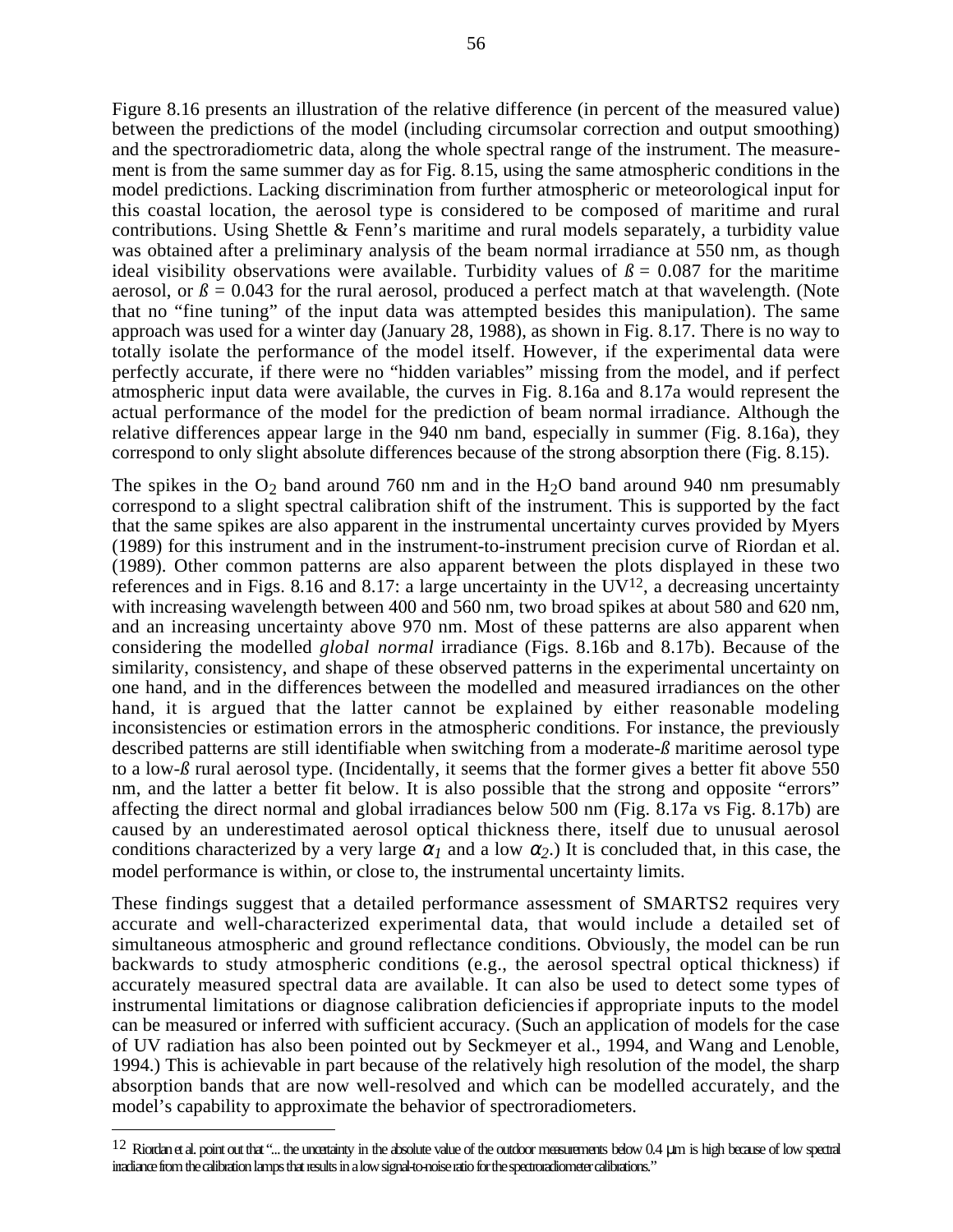

Fig. 8.16. Calculated *vs* measured irradiance (in percent of the measured value) at Cape Canaveral on July 9, 1987. (a) Beam normal irradiance; (b) Global normal irradiance.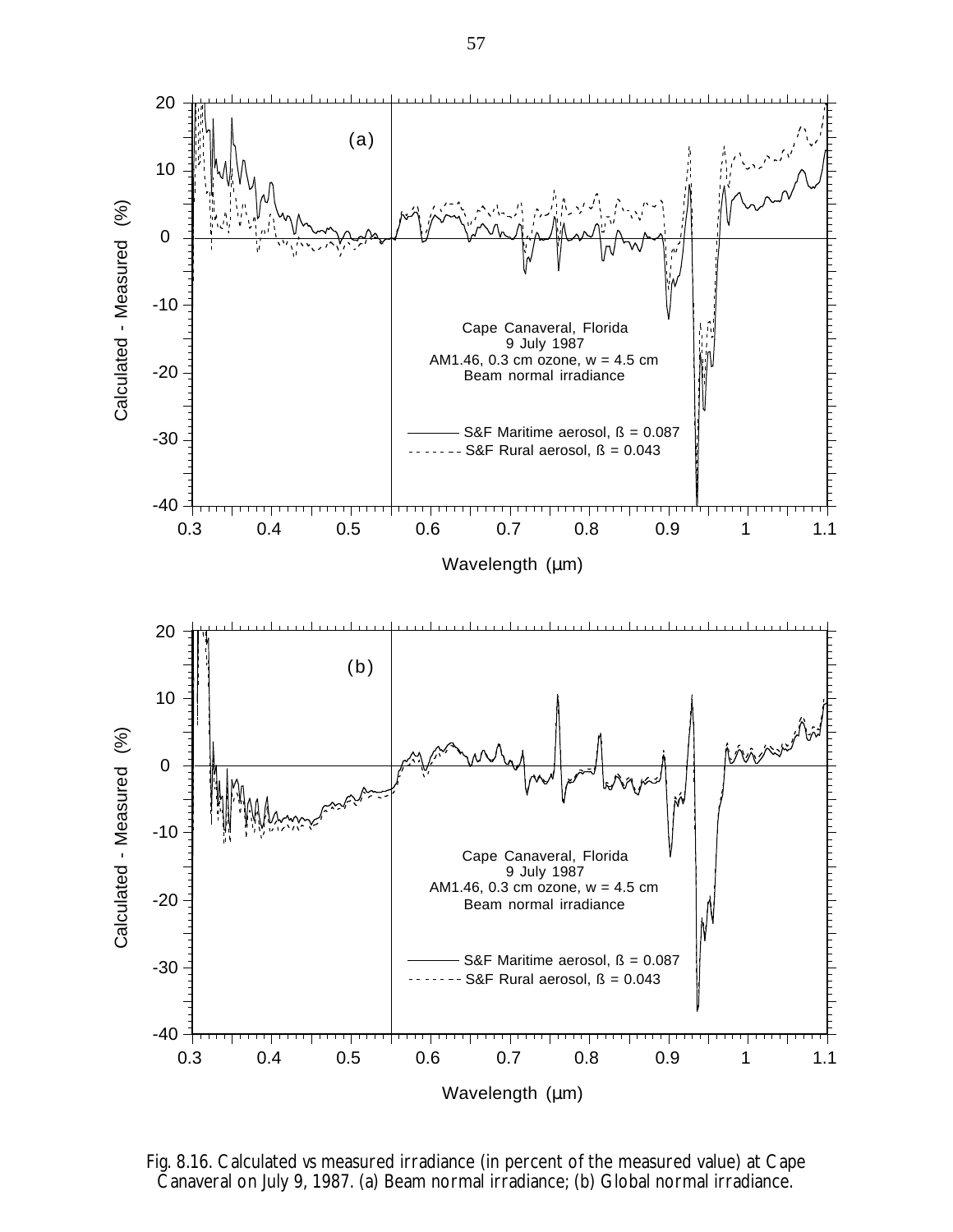

Fig. 8.17. Same as Fig. 8.16, but for Jan. 28, 1988. (a) Beam normal irradiance; (b) Global normal irradiance.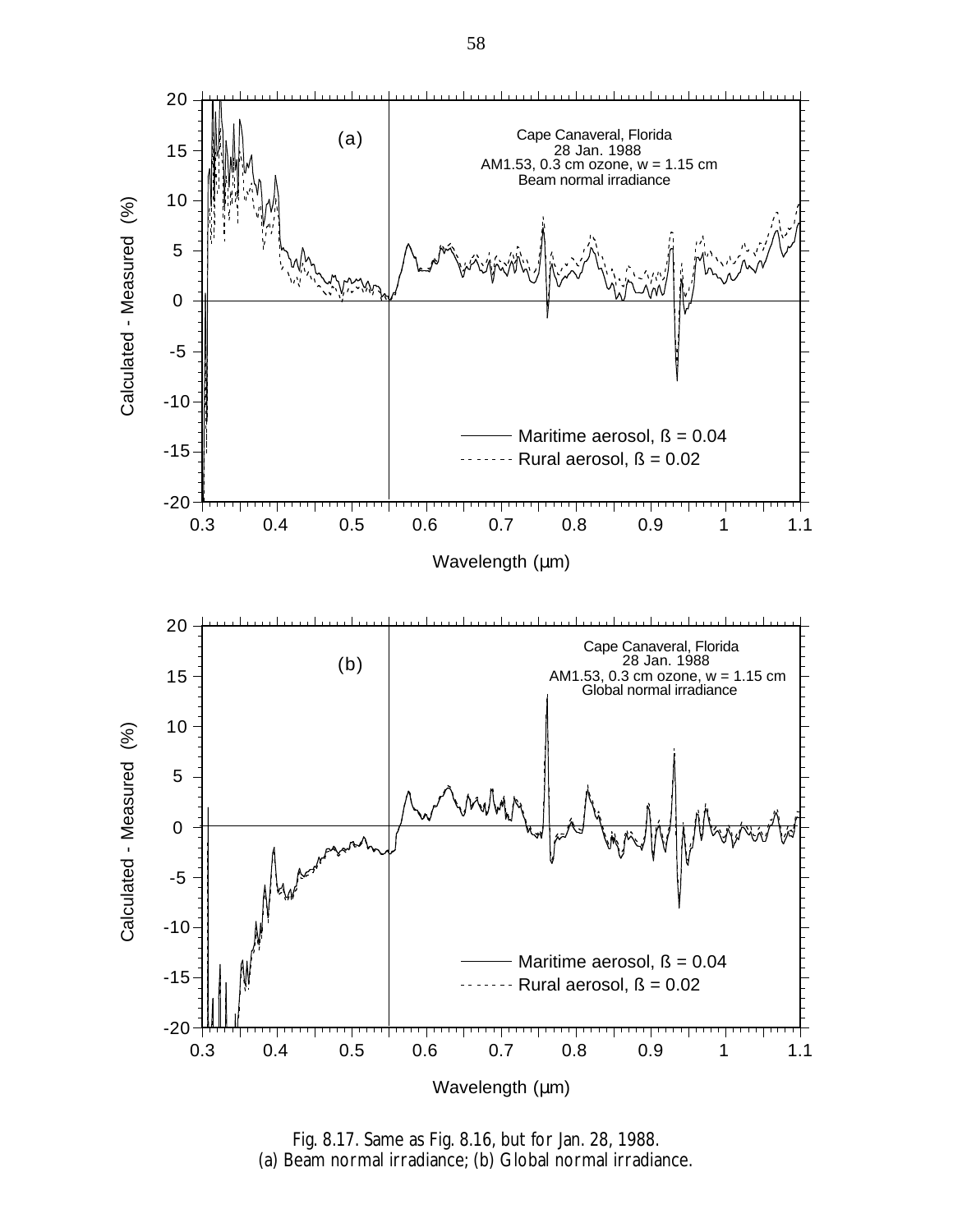## **9. CONCLUSION**

The spectral model presented here closely fits the most recently available extinction data. It can be used to generate terrestrial spectra needed in various sensitivity analyses, to rapidly approximate the predictions of rigorous codes (e.g., MODTRAN2), or to simulate spectroradiometric data from atmospheric data. Its capabilities extend well into the UV region (to 280 nm), where it uses a recently measured extraterrestrial spectrum. An extensive performance assessment, using comparisons with both rigorous codes and measured data in a variety of atmospheric conditions and spectral bands, shows that SMARTS2 performs well and may even be used to detect some instrumental problems if sufficient auxiliary atmospheric variables are available. In the UV, it avoids the modeling flaws of existing simpler spectral models, and its results are shown to remain accurate even at large zenith angles.

Another application of SMARTS2 resides in its capability to generate reference spectra close to the existing standard ASTM/ISO terrestrial spectra, but with higher resolution and flexibility. Future work will be devoted to specific applications of this model, both spectral and broadband.

## **10. ACKNOWLEDGMENTS**

The author is particularly thankful to all the individuals who contributed largely to this work by providing basic data or valuable discussions: Len Abreu, Gail P. Anderson, Rocky Booth, Chris A. Cantrell, James H. Chetwynd, Dominique Daumont, Jean-Jacques Delaunay, Bo-Cai Gao, L. A. Hall, Michael E. van Hoosier, Weine Josefsson, Tapani Koskela, Ross McCluney, Joe Michalsky, Benoit Molineaux, Marian Morys, Maria Putsay, Carol Riordan, Eric P. Shettle, and David E. Soule. The author also wishes to thank Paul Jindra for his help and thorough review of the successive versions of the manuscript.

This work was partially funded by grant DE-FG01-90CE21048 from the Office of Building Technologies, U.S. Department of Energy.

## **11. REFERENCES**

- D. Allard and I. Tombach, The effects of non-standard conditions on visibility measurements, *Atmos. Environ.* **15**, 1847-1857 (1981).
- G. P. Anderson, J. H. Chetwynd, J. M. Theriault, P. Acharya, A. Berk, D. C. Robertson, F. X. Kneizys, M. L. Hoke, L. W. Abreu, and E. P. Shettle, MODTRAN2: Suitability for remote sensing, Proc. Conf. Atmospheric Propagation and Remote Sensing II, A. Kohnle and W.B. Miller eds., Orlando, SPIE, vol. 1968, p. 514-525 (1993).
- G. P. Anderson, S. A. Clough, F. X. Kneizys, J. H. Chetwynd, and E. P. Shettle, *AFGL atmospheric constituent profiles (0–120 km),* Tech. rep. AFGL-TR-86-0110, Air Force Geophysics Lab., Hanscom AFB, MA (1986).
- S. M. Anderson, Laser measurements of ozone absorption cross sections in the Chappuis band, *Geophys. Res. Lett.* **19**, 933-936 (1992).
- S. M. Anderson, Ozone absorption cross section measurements in the Wulf bands, *Geophys. Res. Lett.* **20**, 1579-1582 (1993).
- Anon., *U.S. Standard Atmosphere supplements, 1966,* ESSA/ NASA/ USAF, U.S. Gov. Printing Office, Washington, DC, (1966).
- J. C. Arvesen, R. N. Griffin, and B. D. Pearson, Determination of extraterrestrial solar spectral irradiance from a research aircraft, *Appl. Opt.* **8**, 2215-2232 (1969).
- S. Asano and A. Uchiyama, Application of an extended ESFT method to calculation of solar heating rates by water vapor absorption, *J. Quant. Spectrosc. Radiat.* **38**, 147-158 (1987).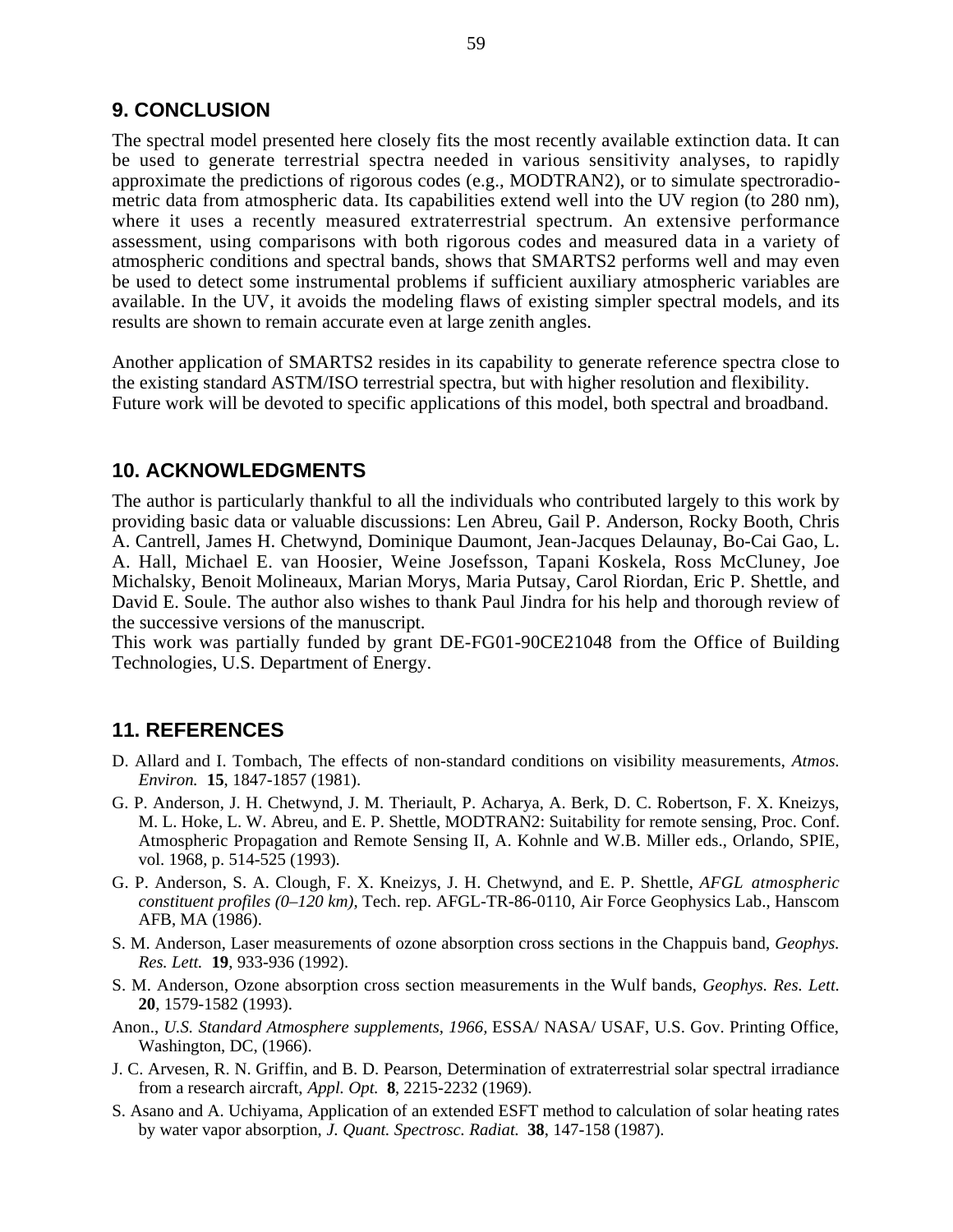- ASTM, *Standard tables for terrestrial direct normal solar spectral irradiance for air mass 1.5,* Standard No. E891-87, American Society for Testing and Materials, Philadelphia, PA (1987a).
- ASTM, *Standard tables for terrestrial solar spectral irradiance at air mass 1.5 for a 37*° *tilted surface,* Standard No. E892-87, American Society for Testing and Materials, Philadelphia, PA (1987b).
- A. Berk, L. S. Bernstein, and D. C. Robertson, *MODTRAN: A moderate resolution model for LOWTRAN7,* Rep. GL-TR-89-0122, Air Force Geophysical Lab., Hanscom, MA (1989).
- R. E. Bird, A simple, solar spectral model for direct-normal and diffuse horizontal irradiance, *Solar Energy* **32**, 461-471 (1984).
- R. E. Bird and R. L. Hulstrom, *Extensive modeled solar spectral data sets with solar cell analysis,* Tech. rep. SERI/TR-215-1598, Solar Energy Research Institute, Golden, CO (1982).
- R. E. Bird, R. L. Hulstrom, and L. J. Lewis, Terrestrial solar spectral data sets, *Solar Energy* **30**, 563-573 (1983).
- R. E. Bird and C. Riordan, Simple solar spectral model for direct and diffuse irradiance on horizontal and tilted planes at the Earth's surface for cloudless atmospheres, *J. Clim. Appl. Meteorol.* **25**, 87-97 (1986).
- M. Blumthaler and W. Ambach, Solar UVB-albedo of various surfaces, *Photochem. Photobiol.* **48**, 85-88 (1988).
- C. R. Booth, T. B. Lucas, T. Mestechkina, J. R. Tusson, D. A. Neuschuler, and J. H. Morrow, *NSF polar programs UV spectroradiometer network 1991-1993 operations report,* Biospherical Instruments Inc., San Diego, CA (1993).
- C. R. Booth, T. B. Lucas, T. Mestechkina, J. R. Tusson, D. A. Neuschuler, and J. H. Morrow, *NSF polar programs UV spectroradiometer network 1993-1994 operations report,* Biospherical Instruments Inc., San Diego, CA (1995).
- D. E. Bowker, R. E. Davis, D. L. Myrick, K. Stacy, and W. T. Jones, *Spectral reflectances of natural targets for use in remote sensing studies,* Ref. Publ. 1139, NASA (1985).
- M. A. Box and A. Deepak, Single and multiple scattering contributions to circumsolar radiation, *Appl. Opt.* **17**, 3794-3797 (1978).
- M. A. Box and A. Deepak, Atmospheric scattering corrections to solar radiometry, *Appl. Opt.* **18**, 1941- 1949 (1979).
- N. Braslau and J. V. Dave, Effect of aerosols on the transfer of solar energy through realistic model atmospheres, *J. Appl. Meteorol.* **30**, 601-619 (1973).
- A. W. Brewer, A replacement for the Dobson spectrophotometer?, *Pure Appl. Geophys.* **106**, 928-937 (1973).
- A. W. Brewer, C. T. McElroy, and J. B. Kerr, Nitrogen dioxide concentrations in the atmosphere, *Nature* **246**, 129-133 (1973).
- D. T. Brine and M. Iqbal, Diffuse and global solar spectral irradiance under cloudless skies, *Solar Energy* **30**, 447-453 (1983).
- G. E. Brueckner, K. L. Edlow, L. E. Floyd, J. L. Lean, and M. E. VanHoosier, The Solar Ultraviolet Spectral Irradiance Monitor (SUSIM) experiment on board the Upper Atmosphere Research Satellite (UARS), *J. Geophys. Res.* **98D**, 10,695-10,711 (1993).
- M. Cacciani, A. di Sarra, G. Fiocco, and A. Amoruso, Absolute determination of the cross sections of ozone in the wavelength region 339-355 nm at temperatures 220-293 K, *J. Geophys. Res.* **94D**, 8485- 8490 (1989).
- B. J. Choudhury and A. T. C. Chang, The solar reflectance of a snow field, *Cold Reg. Sci. Technol.* **1**, 121-128 (1979).
- M. T. Coffey, On the temporal change of stratospheric NO<sub>2</sub>, Geophys. Res. Lett. 15, 331-334 (1988).
- M. T. Coffey, W. G. Mankin, and A. Goldman, Simultaneous spectroscopic determination of the latitudinal, seasonal, and diurnal variability of stratospheric N<sub>2</sub>O, NO, NO<sub>2</sub>, and HNO<sub>3</sub>, *J. Geophys. Res.* **86C**, 7331-7341 (1981).
- K. L. Coulson and D. W. Reynolds, The spectral reflectance of natural surfaces, *J. Appl. Meteorol.* **10**, 1285-1295 (1971).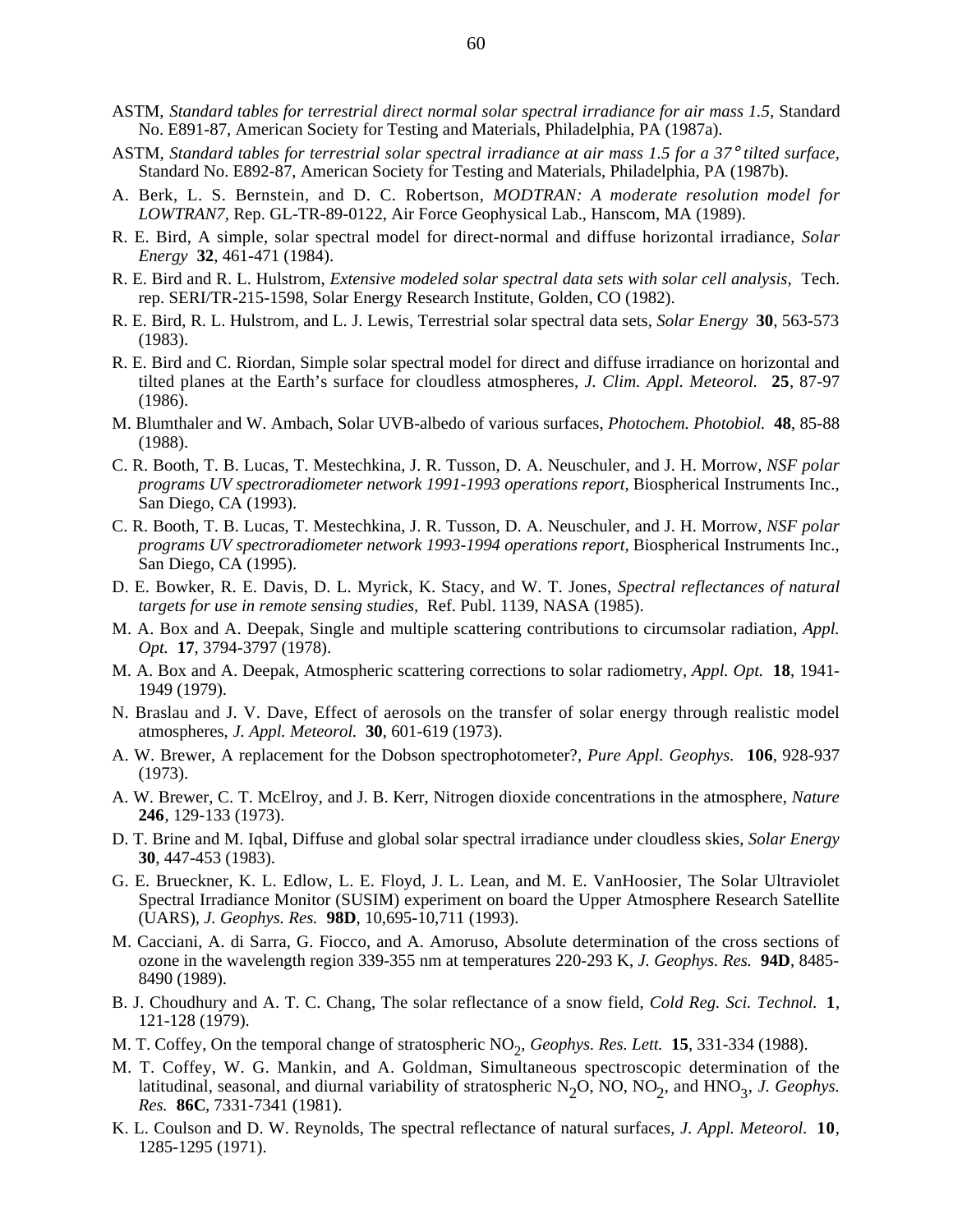- G. A. d'Almeida, P. Koepke, and E. P. Shettle, *Atmospheric aerosols: Global climatology and radiative characteristics,* A. Deepak Publ., Hampton, VA (1991).
- D. Daumont, J. Brion, J. Charbonnier, and J. Malicet, Ozone UV spectroscopy I: Absorption crosssections at room temperature, *J. Atmos. Chem.* **15**, 145-155 (1992).
- J. V. Dave and P. M. Furukawa, Scattered radiation in the ozone absorption bands at selected levels of a terrestrial, Rayleigh atmosphere, *Meteorol. Monogr.* **7** (1966).
- J. V. Dave and P. Halpern, Effects of changes in ozone amount on the ultraviolet radiation received at sea-level of a model atmosphere, *Atmos. Environ.* **10**, 547-555 (1976).
- J. V. Dave, P. Halpern, and N. Braslau, *Spectral distribution of the direct and diffuse solar energy received at sea-level of a model atmosphere,* Tech. rep. G320-3332, IBM Palo Alto Scientific Center (1975).
- J. A. Davidson, C. A. Cantrell, A. H. McDaniel, R. E. Shetter, S. Madronich, and J. G. Calvert, Visibleultraviolet absorption cross sections for NO<sub>2</sub> as a function of temperature, *J. Geophys. Res.* 93D, 7105-7112 (1988).
- A. Deepak, M. A. Box, and G. P. Box, Retrieval of aerosol size distributions from scattering and extinction measurements in the presence of multiple scattering, in *Remote Sensing of Atmospheres and Oceans*, A. Deepak, ed., Academic Press, New York (1980).
- B. L. Diffey, The calculation of the spectral distribution of natural ultraviolet under clear day conditions, *Phys. Med. Biol.* **22**, 309-316 (1977).
- D. D. Doda and A. E. S. Green, Surface reflectance measurements in the ultraviolet from an airborne platform. Part 1, *Appl. Opt.* **19**, 2140-2145 (1980).
- D. D. Doda and A. E. S. Green, Surface reflectance measurements in the ultraviolet from an airborne platform. Part 2, *Appl. Opt.* **20**, 636-642 (1981).
- N. F. Elansky, A. Y. Arabov, A. S. Elokhov, and I. A. Senik, Spatial and temporal variability of the  $NO<sub>2</sub>$ total content based on annual observation data, in *Atmospheric Ozone* (Proc. Quadriennal Ozone Symp.), C.S. Zerefos and A. Ghazi eds., Halkidiki, Greece, D. Reidel Publ., p. 157-162 (1984).
- N. F. Elansky, A. Y. Arabov, O. V. Makarov, V. V. Savastyuk, and I. A. Senik, Measurements of the total column amount of NO<sub>2</sub> at Kislovodsk observatory in 1979-1990, Proc. Conf. Ozone in the troposphere and stratosphere, R.D. Hudson ed., Charlottesville, VA, NASA Conf. Publ. 3266, vol. 2, p. 675-678 (1994).
- A. S. Elokhov and A. N. Gruzdev, Total ozone and total NO2 latitudinal distribution from measurements in the Atlantic ocean in May 1988, Proc. Conf. Ozone in the troposphere and stratosphere, R.D. Hudson ed., Charlottesville, VA, NASA Conf. Publ. 3266, vol. 2, p. 695-698 (1994).
- B. W. Forgan, The effect of spectral albedos on diffuse irradiance, Proc. Solar World Congress, S. V. Szokolay, ed., Pergamon Press, p. 2235-2239 (1983).
- C. Fröhlich and H. Quenzel, Influence of the sun's aureole on the determination of turbidity, in *Observation and measurement of atmospheric pollution*, Special Environmental rep. No. 3, WMO No. 368, World Meteorological Organization, Geneva (1974).
- B. G. Gardiner, A. R. Webb, A. F. Bais, M. Blumthaler, I. Dirmhirn, P. Forster, D. Gillotay, K. Henriksen, M. Huber, P. J. Kirsch, P. C. Simon, T. Svenoe, P. Weihs, and C. S. Zerefos, European intercomparison of ultraviolet spectroradiometers, *Environ. Technol.* **14**, 25-43 (1993).
- D. M. Gates and W. J. Harrop, Infrared transmission of the atmosphere to solar radiation, *Appl. Opt.* **2**, 887-898 (1963).
- J. I. Gordon, *Daytime visibility, a conceptual review,* Rep. AFGL-TR-79-0257, Visibility Lab., UCSD, San Diego, CA (1979).
- J. Gorraiz, H. Horvath, and G. Raimann, Influence of small color differences on the contrast threshold: its application to atmospheric visibility, *Appl. Opt.* **25**, 2537-2545 (1986).
- H. Grassl, Calculated circumsolar radiation as a function of aerosol type, field of view, wavelength, and optical depth, *Appl. Opt.* **10**, 2542-2543 (1971).
- A. E. S. Green, T. Sawada, and E. P. Shettle, The middle ultraviolet reaching the ground, *Photochem. Photobiol.* **19**, 251-259 (1974).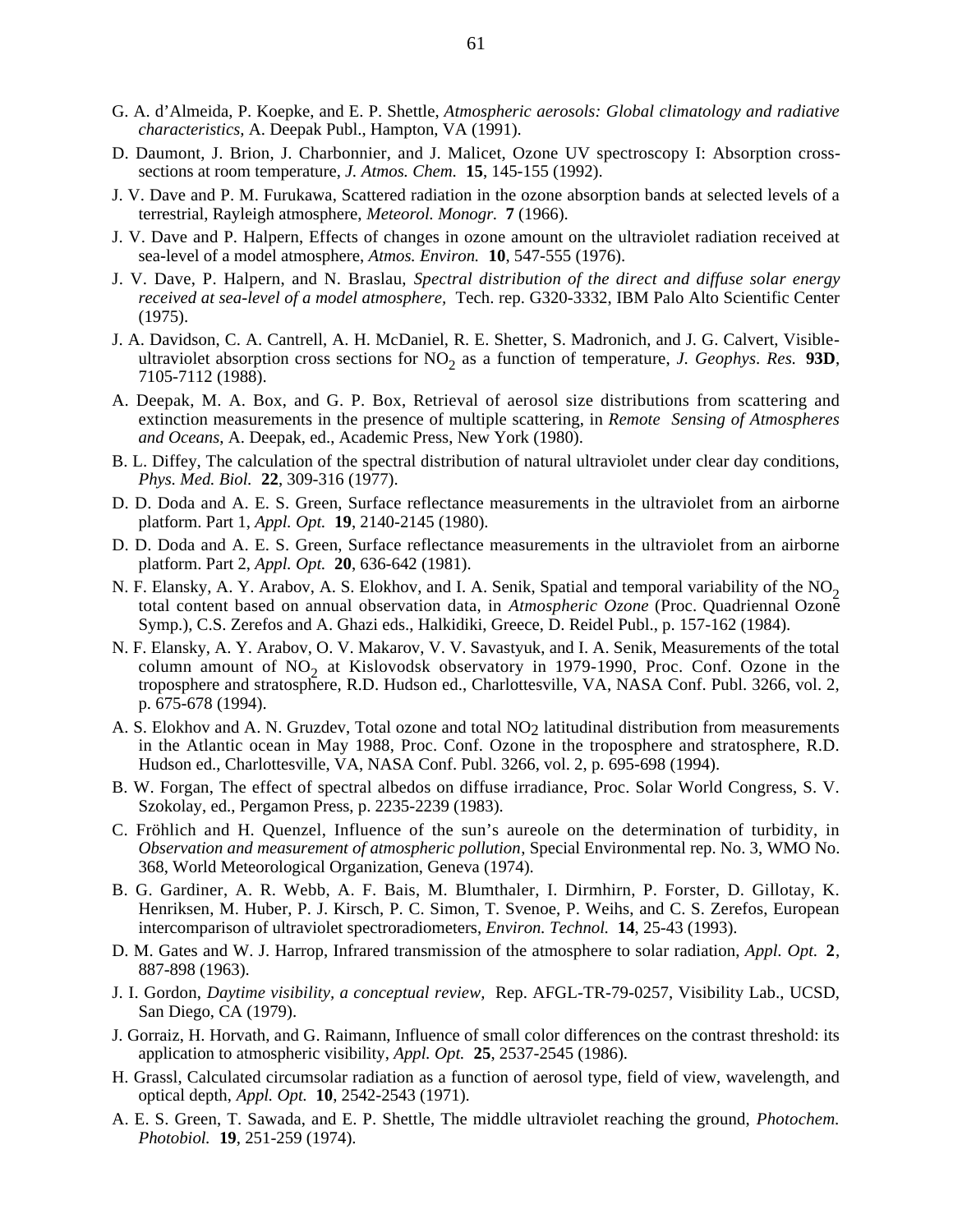- R. O. Green and B. C. Gao, A proposed update to the solar irradiance spectrum used in LOWTRAN and MODTRAN, Proc. AVIRIS Workshop, Summaries of the Fourth Annual JPL Airborne Geoscience Workshop, R. O. Green ed., NASA/JPL Publ. 93-26, vol. 1 (1993).
- C. Gueymard, An anisotropic solar irradiance model for tilted surfaces and its comparison with selected engineering algorithms, *Solar Energy* **38**, 367-386 (1987). Erratum, *Solar Energy* **40**: 175 (1988).
- C. Gueymard, Development and performance assessment of a clear sky spectral radiation model, Proc. 22nd ASES Conf., Solar '93, Washington, DC, American Solar Energy Society, p. 433-438 (1993a).
- C. Gueymard, Mathematically integrable parameterization of clear-sky beam and global irradiances and its use in daily irradiation applications, *Solar Energy* **50**, 385-397 (1993b).
- C. Gueymard, Analysis of monthly average atmospheric precipitable water and turbidity in Canada and Northern United States, *Solar Energy* **53**, 57-71 (1994).
- H. Horvath, On the applicability of the Koschmieder visibility formula, *Atmos. Environ.* **5**, 177-184 (1971).
- H. Horvath, Atmospheric visibility, *Atmos. Environ.* **15**, 1785-1796 (1981).
- R. B. Husar and W. H. White, On the color of the Los Angeles smog, *Atmos. Environ.* **10**, 199-204 (1976).
- IAMAP, *A preliminary cloudless standard atmosphere for radiation computation,* Rep. WCP-112, WMO/TD-No. 24, World Meteorological Organization, Geneva, Switzerland (1986).
- M. Iqbal, *An introduction to solar radiation,* Academic Press, Toronto (1983).
- ISO, *Solar energy—Reference solar spectral irradiance at the ground at different receiving conditions, pt. 1,* International Standard 9845-1, International Organization for Standardization, Geneva (1992).
- P. V. Johnston, J. G. Keys, and R. L. McKenzie, NO<sub>2</sub> column changes induced by volcanic eruptions, Proc. Conf. Ozone in the troposphere and stratosphere, R.D. Hudson ed., Charlottesville, VA, NASA Conf. Publ. 3266, vol. 2, p. 615-618 (1994).
- W. Josefsson, *Solar ultraviolet radiation in Sweden,* Rep. No. 53, Swedish Meteorological and Hydrological Institute, Norrköping, Sweden (1986).
- C. G. Justus and M. V. Paris, A model for solar spectral irradiance and radiance at the bottom and top of a cloudless atmosphere, *J. Clim. Appl. Meteorol.* **24**, 193-205 (1985).
- C. G. Justus and M. V. Paris, *Modeling solar spectral irradiance and radiance at the bottom and top of a cloudless atmosphere,* School of Geophysical Sciences Report, Georgia Institute of Technology, Atlanta (1987).
- F. Kasten, A new table and approximation formula for the relative optical air mass, *Arch. Met. Geoph. Biokl.* **B14**, 206-223 (1965).
- F. Kasten and A. T. Young, Revised optical air mass tables and approximation formula, *Appl. Opt.* **28**, 4735-4738 (1989).
- G. M. Keating, M. C. Pitts, and D. F. Young, Ozone reference models for the middle atmosphere, *Adv. Space Res.* **10**, 317-355 (1990).
- M. Kerker, *The scattering of light and other electromagnetic radiation,* Academic Press, New York (1969).
- R. King and R. O. Buckius, Direct solar transmittance for a clear sky, *Solar Energy* **22**, 297-301 (1979).
- F. X. Kneizys, E. P. Shettle, W. O. Gallery, J. H. Chetwynd Jr., L. W. Abreu, J. E. A. Selby, R. W. Fenn, and R. A. McClatchey, *Atmospheric transmittance/radiance: Computer code LOWTRAN 5,* Rep. AFGL TR-80-0067, Air Force Geophysics Lab., Hanscom AFB, MA (1980).
- P. Koepke and H. Quenzel, Water vapor: spectral transmission at wavelengths between 0.7  $\mu$ m and 1  $\mu$ m, *Appl. Opt.* **17**, 2114-2118 (1978).
- H. Koschmieder, Theorie der horizontalen Sichtweite, *Beitr. Phys. Atmos.* **12**, 33-53 (1924).
- T. Koskela, Finnish Meteorological Institute, Helsinki, Finland, Personal communication (1994a).
- T. Koskela, ed., *The Nordic intercomparison of ultraviolet and total ozone instruments at Izaña from 24 October to 5 November 1993*, Report No. 27, Finnish Meteorological Institute, Helsinki, Finland, (1994b).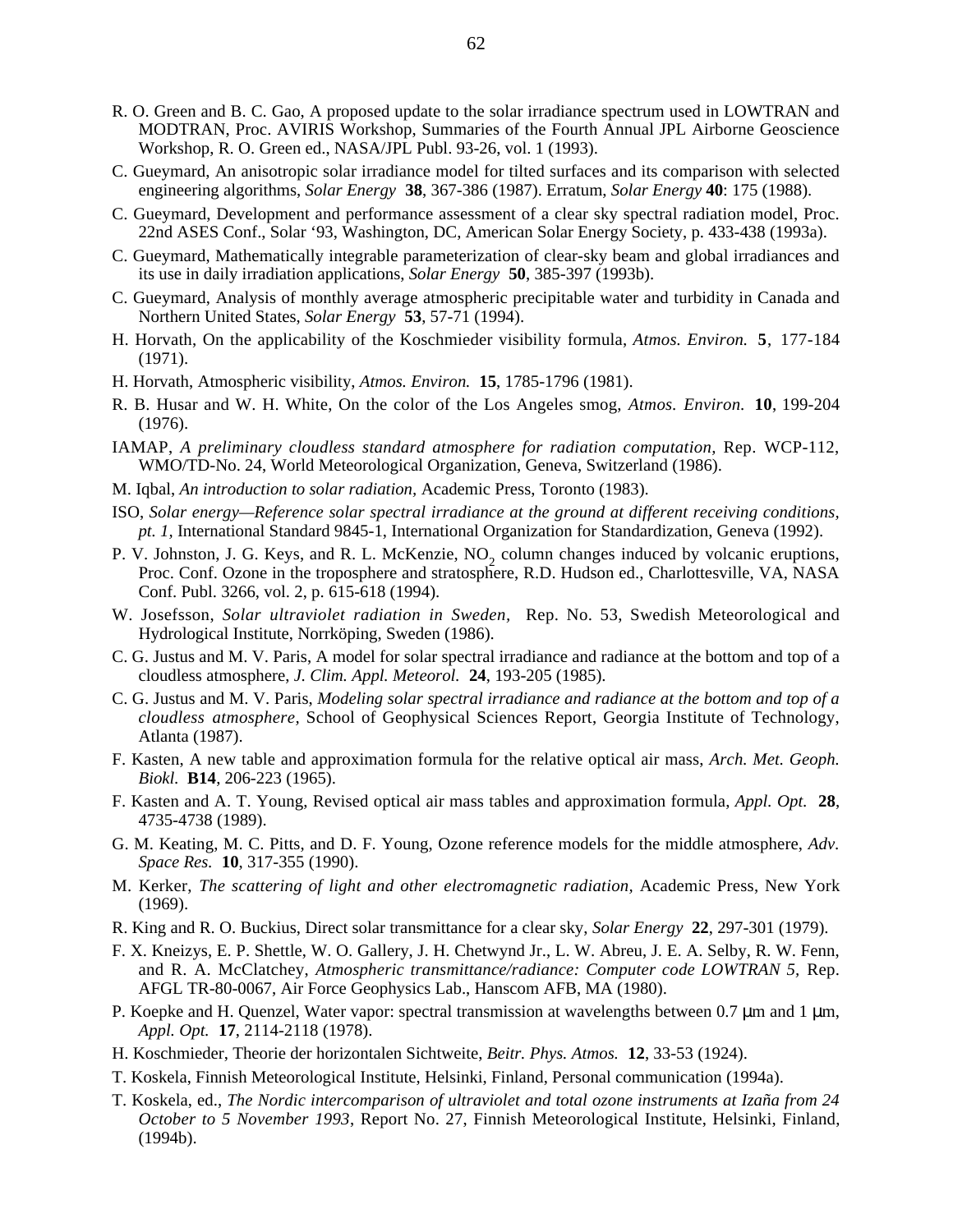- K. Kreher, M. Fiedler, T. Gomer, J. Stutz, and U. Platt, The latitudianl distribution (50°N 50°S) of NO<sub>2</sub> and O3 in October/November 1990, *Geophys. Res. Lett.* **22**, 1217-1220 (1995).
- K. T. Kriebel, *Reflection properties of vegetated surfaces: Tables of measured spectral biconical reflectance factors,* Mitteilung Nr. 29, Meteorologisches Institut, Universität München, Germany (1977).
- E. L. Krinov, *Spectral reflectance properties of natural formations,* Rep. TT-439, translated from russian, National Research Council of Canada, Ottawa (1953).
- B. Leckner, The spectral distribution of solar radiation at the Earth's surface—Elements of a model, *Solar Energy* **20**, 143-150 (1978).
- J. Lenoble, *Radiative transfer in scattering and absorbing atmospheres: Standard computational procedures,* A. Deepak Publ., Hampton, VA (1985).
- J. Lenoble, *Atmospheric radiative transfer*, A. Deepak Publ., Hampton, VA (1993).
- J. London, *Distribution of atmospheric ozone and how it is measured,* in *Air quality meteorology and atmospheric ozone,* J.B. Wheeler et al., eds., ASTM Special Publ. 653, American Society for Testing and Materials, Philadelphia, PA, (1977).
- G. Major, *Circumsolar correction for pyrheliometers and diffusometers*, Rep. WMO/TD-No. 635, World Meteorological Organization, Geneva (1994).
- L. K. Matthews, G. P. Mulholland, and M. Stevens, Measurement and analysis of solar spectral irradiance, Proc. ASME/JSME/JSES Solar Engineering Conf., Honolulu, HI, p. 307-313 (1987).
- E. J. McCartney, *Optics in the atmosphere,* Wiley, New York (1976).
- R. McCluney and C. Gueymard, *SUNSPEC 1.0,* Rep. FSEC-SW-3-93, Florida Solar Energy Center (1993).
- R. L. McKenzie and P. V. Johnston, Southern hemisphere nitrogen dioxide, in *Atmospheric Ozone*, Proc. Quadriennal Ozone Symp., C.S. Zerefos and A. Ghazi, eds., Halkidiki, Greece, D. Reidel Publ., p. 163-167 (1984).
- R. L. McKenzie, M. Kotkamp, G. Seckmeyer, R. Erb, C. R. Roy, H. P. Gies, and S. J. Toomey, First Southern hemisphere intercomparison of measured solar UV spectra, *Geophys. Res. Lett.* **20**, 2223- 2226 (1993).
- J. J. Michalsky, The Astronomical Almanac's algorithm for approximate solar position (1950-2050), *Solar Energy* **40**, 227-235 (1988). Erratum, *Solar Energy* **41**, 113 (1988).
- F. M. Miskolczi, et al., High resolution atmospheric radiance-transmittance code (HARTCODE), in *Meteorology and Environmental Sciences*, World Scientific, Singapore, p. 770 (1990).
- L. T. Molina and M. J. Molina, Absolute absorption cross sections of ozone in the 185- to 350-nm wavelength range, *J Geophys. Res.* **91D**, 14,501-14,508 (1986).
- G. H. Mount, D. W. Rusch, J. F. Noxon, J. M. Zawodny, and C. A. Barth, Measurements of stratospheric NO2 from the solar mesosphere explorer satellite— 1. An overview of the results, *J. Geophys. Res.* **89D**, 1327-1340 (1984).
- D. R. Myers, Estimates of uncertainty for measured spectra in the SERI spectral solar radiation data base, *Solar Energy* **43**, 347-353 (1989).
- S. Nann and A. Bakenfelder, eds., *Narrow-band spectral radiation data acquisition, analysis and modelling*, Report No. IEA-SHCP-17C-1, Zentrum für Sonnenenergie- und Wasserstoff-Forschung, Stuttgart, Germany (1993).
- S. Nann and C. Riordan, Solar spectral irradiance under clear and cloudy skies: Measurements and a semiempirical model, *J. Appl. Meteorol.* **30**, 447-462 (1991).
- Nautical Almanac Office, *The astronomical almanac,* Washington & London (1992).
- M. Nicolet, Solar spectral irradiances with their diversity between 120 and 900 nm, *Planet. Space Sci.* **37**, 1249-1289 (1989).
- J. F. Noxon, Tropospheric NO<sub>2</sub>, *J. Geophys. Res.* **83C**, 3051-3057 (1978).
- J. F. Noxon, Stratospheric NO<sub>2</sub>—2. Global behavior, *J. Geophys. Res.* **84C**, 5067-5076 (1979). Correction, *J. Geophys. Res.*, **85C**: 4560-4561 (1980).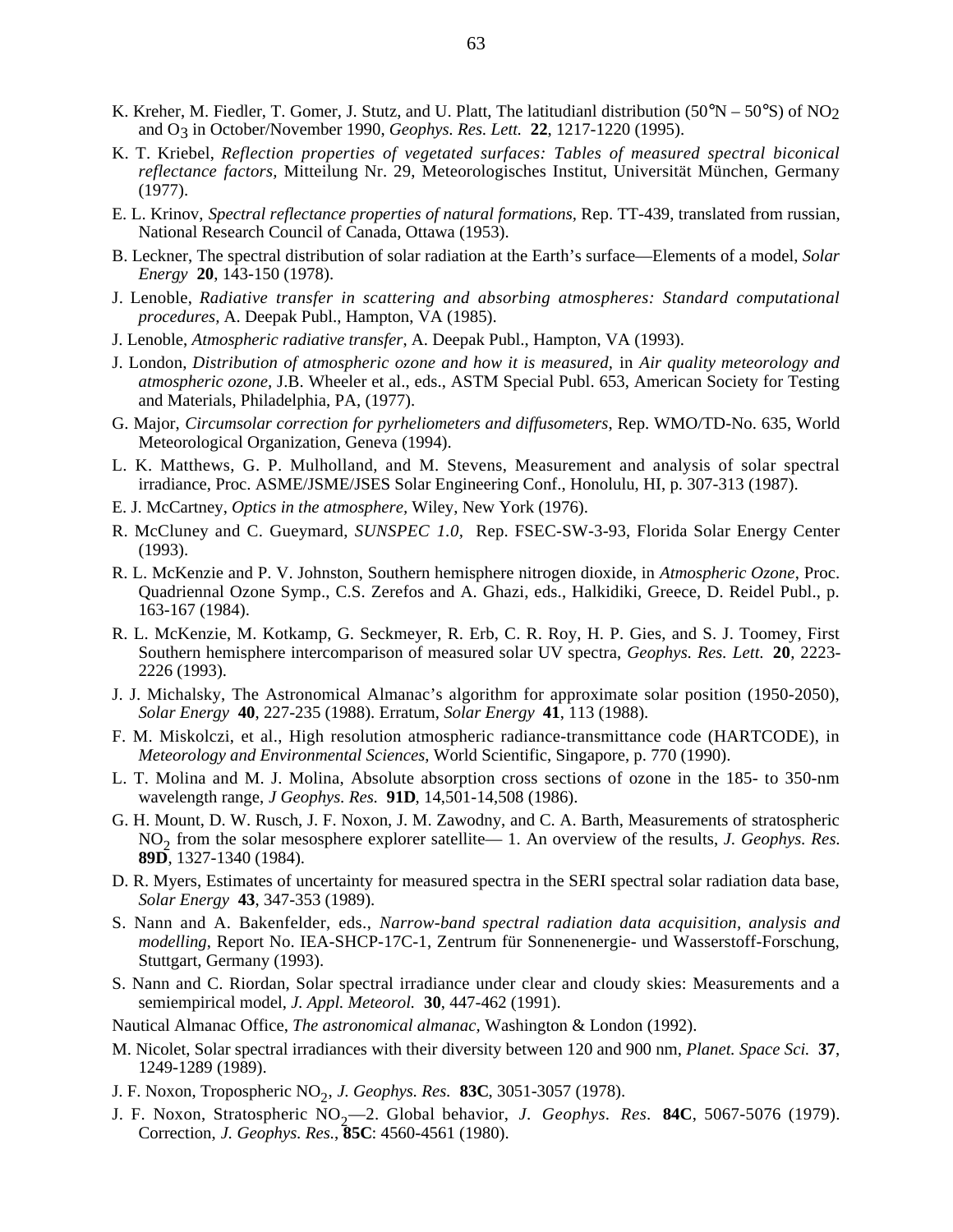- N. Oreskes, K. Shrader-Frechette, and K. Belitz, Verification, validation, and confirmation of numerical models in the Earth sciences, *Science* **263**, 641-646 (1994).
- R. Pastiels, *Contribution à l'étude du problème des méthodes actinométriques*, Publ. A11, Institut Royal Météorologique de Belgique, Uccle, Belgium (1959).
- E. R. Peck and K. Reeder, Dispersion of air, *J. Opt. Soc. Am.* **62**, 958-962 (1972).
- J. H. Pierluissi, C. E. Maragoudakis, and R. Tehrani-Movahed, New LOWTRAN band model for water vapor, *Appl. Opt.* **28**, 3792-3795 (1989).
- J. H. Pierluissi and K. Tomiyama, Numerical methods for the generation of empirical and analytical transmittance functions with applications to atmospheric trace gases, *Appl. Opt.* **19**, 2298-2309 (1980).
- J. H. Pierluissi and C. M. Tsai, Molecular transmittance band model for oxygen in the visible, *Appl. Opt.* **25**, 2458-2460 (1986).
- J. H. Pierluissi and C. M. Tsai, New LOWTRAN models for the uniformly mixed gases, *Appl. Opt.* **26**, 616-618 (1987).
- J. P. Pommereau and F. Goutail,  $O_3$  and  $NO_2$  ground-based measurements by visible spectrometry during Arctic winter and spring 1988, *Geophys. Res. Lett.* **15**, 891-894 (1988).
- M. Putsay, The effect of circumsolar radiation on accuracy of turbidity measurements, *Idójárás* **84**, 261- 267 (1980).
- M. Putsay, Circumsolar radiation calculated for various aerosol models, *Idójárás* **99**, 67-76 (1995a).
- M. Putsay, Spectral tabulations of aerosol phase functions, atmospheric radiance, and circumsolar irradiance, Personal communication (1995b).
- N. M. Reiss and R. A. Eversole, Rectification of prevailing visibility statistics, *Atmos. Environ.* **12**, 945- 950 (1978).
- W. L. Ridgway and A. Arking, Parameterization of near infrared absorption by atmospheric gases, Preprint 6th Conf. Atmos. Radiation, Williamsburg, VA, American Meteorological Society, p. 190- 193 (1986).
- C. Riordan, SPCTRAL2, Fortran computer program printout, Personal communication (1990).
- C. Riordan, D. Myers, M. Rymes, R. Hulstrom, W. Marion, C. Jennings, and C. Whitaker, Spectral solar radiation data base at SERI, *Solar Energy* **42**, 67-79 (1989).
- C. J. Riordan, D. R. Myers, and R. L. Hulstrom, *Spectral data base documentation,* Tech. rep. SERI/TR-215-3513, 2 vols., Solar Energy Research Institute, Golden, CO (1990).
- L. S. Rothman et al., The HITRAN molecular database: Editions of 1991 and 1992, *J. Quant. Spectrosc. Radiat.* **48**, 469-507 (1992).
- A. Sarkissian, Values of air-mass factors predicted with eight radiative transfer models. Personal communication (1995).
- A. Sarkissian, H. K. Roscoe, D. Fish, M. Van Roozendael, M. Gil, H. B. Chen, P. Wang, J. P. Pommereau, and J. Lenoble, Ozone and NO<sub>2</sub> air-mass factors for zenith-sky spectrometers: Intercomparison of calculations with different radiative transfer models, *Geophys. Res. Lett.* **22**, 1113-1116 (1995).
- G. Schauberger, Anisotropic model for the diffuse biologicallly-effective irradiance of solar UV-radiation on inclined surfaces, *Theor. Appl. Climatol.* **46**, 45-51 (1992).
- W. Schneider, G. K. Moortgat, G. S. Tyndall, and J. P. Burrows, Absorption cross-sections of  $NO<sub>2</sub>$  in the UV and visible region (200-700 nm) at 298 K, *J. Photochem. Photobiol.* **40**, 195-217 (1987).
- R. Schroeder and J. A. Davies, Significance of nitrogen dioxide in estimating aerosol optical depth and size distributions, *Atmos. Ocean* **25**, 107-114 (1987).
- G. Seckmeyer, S. Thiel, M. Blumthaler, P. Fabian, S. Gerber, A. Gugg-Helminger, D.-P. Häder, M. Huber, C. Kettner, U. Köhler, P. Köpke, H. Maier, J. Schäfer, P. Suppan, E. Tamm, and E. Thomalla, Intercomparison of spectral-UV-radiation measurement systems, *Appl. Opt.* **33**, 7805-7812 (1994).
- G. M. Shah, Aperture effects on atmospheric turbidity measurements, *Solar Energy* **21**, 527-530 (1978).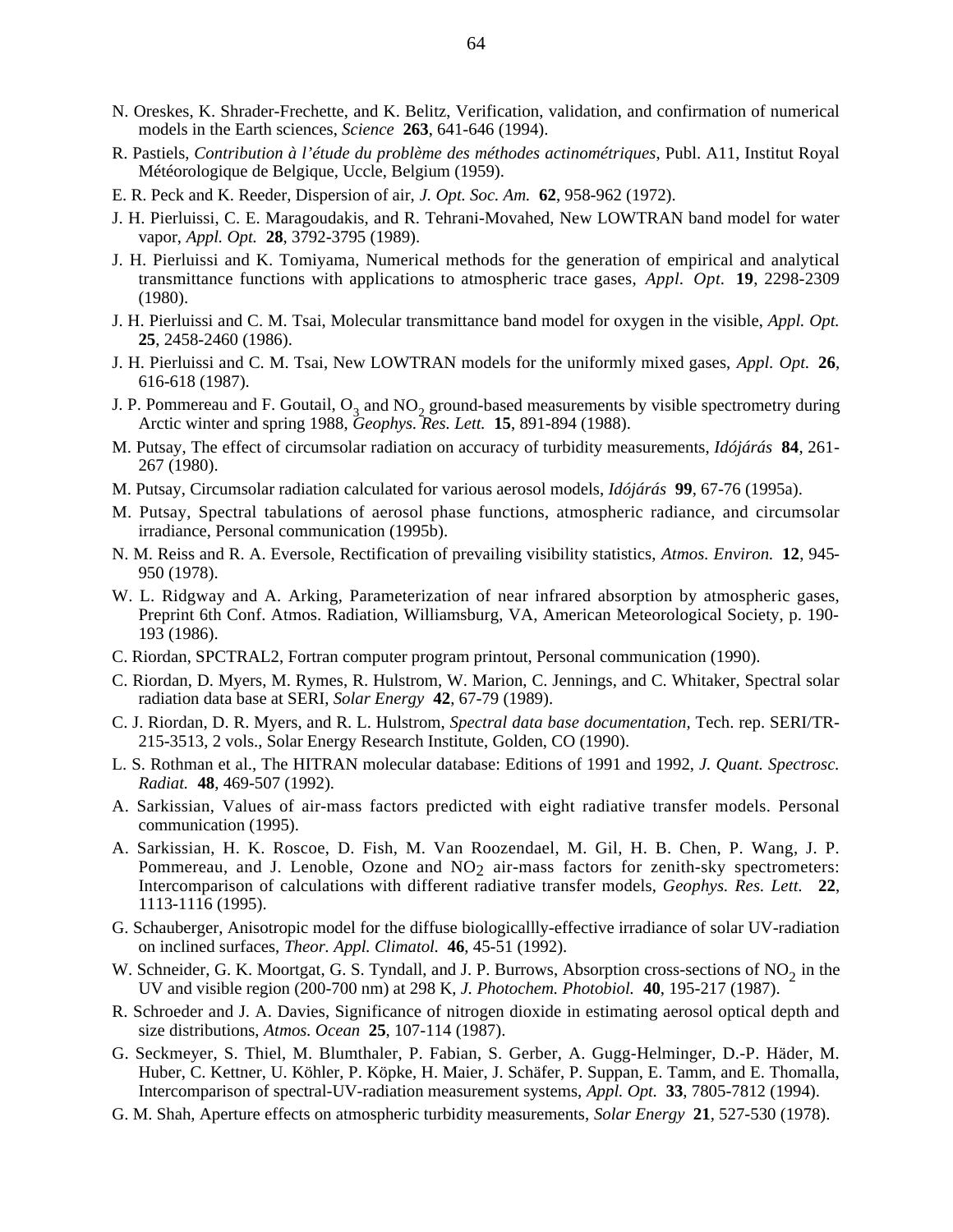- E. P. Shettle, Models of aerosols, clouds and precipitation for atmospheric propagation studies, Proc. Conf. Atmospheric Propagation in the UV, Visible, IR and mm-Wave Region and Related Systems Aspects, Copenhagen, Denmark, AGARD, vol. 454, p. 15.1-15.13 (1989).
- E. P. Shettle and R. W. Fenn, *Models for the aerosols of the lower atmosphere and the effects of humidity variations on their optical properties,* Rep. AFGL-TR-79-0214, Air Force Geophysics Lab., Hanscom, MA (1979).
- E. P. Shettle and A. E. S. Green, Multiple scattering calculation of the middle ultraviolet reaching the ground, *Appl. Opt.* **13**, 1567-1581 (1974).
- A. Skartveit and J. A. Olseth, Some simple formulas for multiple Rayleigh scattered irradiance, *Solar Energy* **41**, 19-20 (1988).
- E. V. P. Smith and D. M. Gottlieb, Solar flux and its variations, *Space Science Rev.* **16**, 771-802 (1974).
- R. C. Smith, Z. Wan, and K. S. Baker, Ozone depletion in Antartica: Modeling its effect on solar UV irradiance under clear-sky conditions, *J. Geophys. Res.* **97C**, 7383-7397 (1992).
- S. Solomon and R. R. Garcia, On the distribution of nitrogen dioxide in the high-latitude stratosphere, *J. Geophys. Res.* **88C**, 5229-5239 (1983).
- G. Song, Z. Xiuji, and Z. Xisochun,  $O_3$ ,  $SO_2$ , NO<sub>2</sub> and UVB measurements in Beijing and baseline station of northwestern part of China, Proc. Conf. Ozone in the troposphere and stratosphere, R.D. Hudson ed., Charlottesville, VA, NASA Conf. Publ. 3266, vol. 2, p. 746-748 (1994).
- P. M. Teillet, Rayleigh optical depth comparisons from various sources, *Appl. Opt.* **29**, 1897-1900 (1990).
- C. Tomasi, Non-selective absorption by atmospheric water vapour at visible and near infrared wavelengths, *Quart. J. Roy. Meteorol. Soc.* **105**, 1027-1040 (1979).
- F. E. Volz, Measurements of the skylight scattering function, *Appl. Opt.* **26**, 4098-4105 (1987).
- P. Wang and J. Lenoble, Comparison between measurements and modeling of UV-B irradiance for clear sky: a case study, *Appl. Opt.* **33**, 3964-3971 (1994).
- C. Wehrli, *Extraterrestrial solar spectrum,* Pub. No. 615, World Radiation Center, Davos, Switzerland (1985).
- M. Weller and U. Leiterer, Experimental data on spectral aerosol optical thickness and its global distribution. *Beitr. Phys. Atmosph.* **61**, 1-9 (1988).
- W. J. Wiscombe and S. G. Warren, A model for the spectral albedo of snow. I: Pure snow, *J. Atmos. Sci.* **37**, 2712-2733 (1980).
- S. C. Wofsy, Temporal and latitudinal variations of stratospheric trace gases: A critical comparison between theory and experiment, *J. Geophys. Res.* **83C**, 364-378 (1978).
- T. Yamanouchi and M. Tanaka, Absorption properties of the near-infrared water vapor bands, *J. Quant. Spectrosc. Radiat.* **34**, 463-472 (1985).
- A. T. Young, *Observational technique and data reduction,* in *Astrophysics, pt. A: Optical and Infrared,* N. Carleton, ed., vol. 12, Academic Press, New York, (1974).
- A. T. Young, On the Rayleigh-scattering optical depth of the atmosphere, *J. Appl. Meteorol.* **20**, 328-330 (1981).
- G. Zerlaut, Chairman of ASTM Subcommittee G3.09 on Solar and Ultraviolet Radiation Measurements Standard, Personal communication (1995).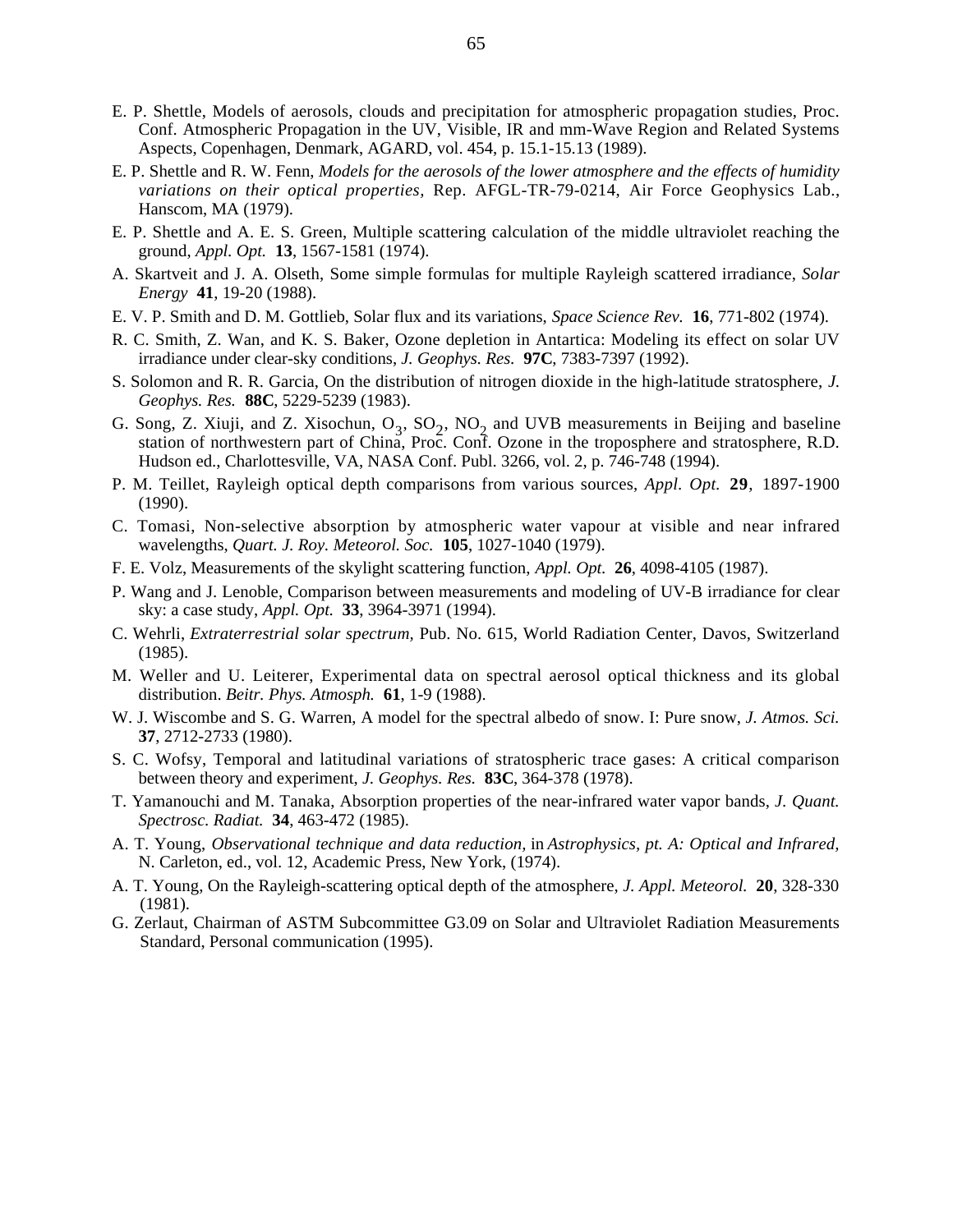# *Extraterrestrial spectrum and absorption coefficients at their reference temperature*

| λ          |                  |                              |                              |                              |                | λ          |                  |                              |                              |                                 |                |
|------------|------------------|------------------------------|------------------------------|------------------------------|----------------|------------|------------------|------------------------------|------------------------------|---------------------------------|----------------|
|            | $E_{0n\lambda}$  | $A_{w\lambda}$               | $A_{\alpha\lambda}$          | $A_{o\lambda}$               | $A_{n\lambda}$ |            | $E_{0n\lambda}$  | $A_{w\lambda}$               | $A_{g\lambda}$               | $A_{o \lambda}$                 | $A_{n\lambda}$ |
| 280        | 0.0906           | $0.00E + 00$                 | $0.00E + 00$                 | $1.05E + 02$                 | 1.46           | 347        | 0.9804           | $0.00E + 00$                 | $0.00E + 00$                 | 6.98E-03                        | 11.85          |
| 281        | 0.1585           | $0.00E + 00$                 | $0.00E + 00$                 | $9.44E + 01$                 | 1.52           | 348        | 0.9314           | $0.00E + 00$                 | $0.00E + 00$                 | 5.06E-03<br>2.43E-03            | 12.15          |
| 282        | 0.2692           | $0.00E + 00$                 | $0.00E + 00$                 | $8.47E + 01$                 | 1.55           | 349<br>350 | 0.8842<br>1.0183 | $0.00E + 00$<br>$0.00E + 00$ | $0.00E + 00$<br>$0.00E + 00$ | 2.04E-03                        | 11.49<br>11.7  |
| 283<br>284 | 0.3222<br>0.3025 | $0.00E + 00$                 | $0.00E + 00$                 | $7.92E + 01$                 | 1.68           | 351        | 1.0191           | $0.00E + 00$                 | $0.00E + 00$                 | 3.42E-03                        | 11.85          |
| 285        | 0.1865           | $0.00E + 00$<br>$0.00E + 00$ | $0.00E + 00$<br>$0.00E + 00$ | $7.12E + 01$<br>$6.35E + 01$ | 1.78<br>1.91   | 352        | 0.9827           | $0.00E + 00$                 | $0.00E + 00$                 | 5.02E-03                        | 11.68          |
| 286        | 0.2546           | $0.00E + 00$                 | $0.00E + 00$                 | $5.77E + 01$                 | 1.94           | 353        | 0.9887           | $0.00E + 00$                 | $0.00E + 00$                 | 2.31E-03                        | 12.35          |
| 287        | 0.3578           | $0.00E + 00$                 | $0.00E + 00$                 | $5.21E + 01$                 | 1.99           | 354        | 1.1280           | $0.00E + 00$                 | $0.00E + 00$                 | 1.10E-03                        | 13.07          |
| 288        | 0.3225           | $0.00E + 00$                 | $0.00E + 00$                 | $4.52E + 01$                 | 2.08           | 355        | 1.1298           | $0.00E + 00$                 | $0.00E + 00$                 | 1.31E-03                        | 12.71          |
| 289        | 0.4028           | $0.00E + 00$                 | $0.00E + 00$                 | $4.05E + 01$                 | 2.21           | 356        | 1.0317           | $0.00E + 00$                 | $0.00E + 00$                 | 1.22E-03                        | 13.17          |
| 290        | 0.5596           | $0.00E + 00$                 | $0.00E + 00$                 | $3.61E + 01$                 | 2.33           | 357<br>358 | 0.8369           | $0.00E + 00$<br>$0.00E + 00$ | $0.00E + 00$<br>$0.00E + 00$ | 1.36E-03                        | 13.48<br>12.85 |
| 291        | 0.6110           | $0.00E + 00$                 | $0.00E + 00$                 | $3.23E + 01$                 | 2.52           | 359        | 0.7555<br>0.8474 | $0.00E + 00$                 | $0.00E + 00$                 | 1.26E-03<br>1.02E-03            | 12.72          |
| 292<br>293 | 0.5675<br>0.5500 | $0.00E + 00$<br>$0.00E + 00$ | $0.00E + 00$<br>$0.00E + 00$ | $2.78E + 01$<br>$2.50E + 01$ | 2.58<br>2.60   | 360        | 1.1151           | $0.00E + 00$                 | $0.00E + 00$                 | 9.62E-04                        | 13.23          |
| 294        | 0.5428           | $0.00E + 00$                 | $0.00E + 00$                 | $2.16E + 01$                 | 2.71           | 361        | 0.8927           | $0.00E + 00$                 | $0.00E + 00$                 | 7.66E-04                        | 13.51          |
| 295        | 0.5453           | $0.00E + 00$                 | $0.00E + 00$                 | $1.92E + 01$                 | 2.83           | 362        | 0.9129           | $0.00E + 00$                 | $0.00E + 00$                 | 5.74E-04                        | 13.5           |
| 296        | 0.5731           | $0.00E + 00$                 | $0.00E + 00$                 | $1.64E + 01$                 | 3.05           | 363        | 1.0740           | $0.00E + 00$                 | $0.00E + 00$                 | 3.37E-04                        | 13.55          |
| 297        | 0.5064           | $0.00E + 00$                 | $0.00E + 00$                 | $1.46E + 01$                 | 3.30           | 364        | 1.0922           | $0.00E + 00$                 | $0.00E + 00$                 | 3.38E-04                        | 14.19          |
| 298        | 0.5286           | $0.00E + 00$                 | $0.00E + 00$                 | $1.25E + 01$                 | 3.31           | 365        | 1.0560           | $0.00E + 00$                 | $0.00E + 00$                 | 3.13E-04                        | 14.5           |
| 299        | 0.5024           | $0.00E + 00$                 | $0.00E + 00$                 | $1.11E + 01$                 | 3.38           | 366        | 1.2973           | $0.00E + 00$                 | $0.00E + 00$                 | $0.00E + 00$                    | 13.98          |
| 300        | 0.4700           | $0.00E + 00$                 | $0.00E + 00$                 | $9.52E + 00$                 | 3.42           | 367<br>368 | 1.2525<br>1.1615 | $0.00E + 00$<br>$0.00E + 00$ | $0.00E + 00$<br>$0.00E + 00$ | $0.00E + 00$<br>$0.00E + 00$    | 14.21<br>14.13 |
| 301        | 0.4693           | $0.00E + 00$                 | $0.00E + 00$                 | $8.29E + 00$<br>$7.29E + 00$ | 3.62           | 369        | 1.2021           | $0.00E + 00$                 | $0.00E + 00$                 | $0.00E + 00$                    | 14.15          |
| 302<br>303 | 0.4466<br>0.6041 | $0.00E + 00$<br>$0.00E + 00$ | $0.00E + 00$<br>$0.00E + 00$ | $6.22E + 00$                 | 3.90<br>4.08   | 370        | 1.2907           | $0.00E + 00$                 | $0.00E + 00$                 | $0.00E + 00$                    | 14.09          |
| 304        | 0.6278           | $0.00E + 00$                 | $0.00E + 00$                 | $5.58E + 00$                 | 4.16           | 371        | 1.1480           | $0.00E + 00$                 | $0.00E + 00$                 | $0.00E + 00$                    | 14.75          |
| 305        | 0.6373           | $0.00E + 00$                 | $0.00E + 00$                 | $4.69E + 00$                 | 4.24           | 372        | 1.0890           | $0.00E + 00$                 | $0.00E + 00$                 | $0.00E + 00$                    | 14.95          |
| 306        | 0.6000           | $0.00E + 00$                 | $0.00E + 00$                 | $4.20E + 00$                 | 4.38           | 373        | 1.0449           | $0.00E + 00$                 | $0.00E + 00$                 | $0.00E + 00$                    | 14.55          |
| 307        | 0.6143           | $0.00E + 00$                 | $0.00E + 00$                 | $3.59E + 00$                 | 4.51           | 374        | 0.9539           | $0.00E + 00$                 | $0.00E + 00$                 | $0.00E + 00$                    | 14.39          |
| 308        | 0.6660           | $0.00E + 00$                 | $0.00E + 00$                 | $3.12E + 00$                 | 4.70           | 375        | 0.9484           | $0.00E + 00$                 | $0.00E + 00$                 | $0.00E + 00$                    | 15.3           |
| 309        | 0.6097           | $0.00E + 00$                 | $0.00E + 00$                 | $2.82E + 00$                 | 4.96           | 376<br>377 | 1.1345<br>1.2004 | $0.00E + 00$<br>$0.00E + 00$ | $0.00E + 00$<br>$0.00E + 00$ | $0.00E + 00$<br>$0.00E + 00$    | 15.4<br>14.54  |
| 310        | 0.5055           | $0.00E + 00$                 | $0.00E + 00$                 | $2.31E + 00$                 | 5.09           | 378        | 1.4325           | $0.00E + 00$                 | $0.00E + 00$                 | $0.00E + 00$                    | 14.55          |
| 311<br>312 | 0.7623<br>0.7005 | $0.00E + 00$<br>$0.00E + 00$ | $0.00E + 00$<br>$0.00E + 00$ | $2.11E + 00$<br>$1.78E + 00$ | 5.30<br>5.47   | 379        | 1.2202           | $0.00E + 00$                 | $0.00E + 00$                 | $0.00E + 00$                    | 15.55          |
| 313        | 0.6974           | $0.00E + 00$                 | $0.00E + 00$                 | $1.53E + 00$                 | 5.49           | 380        | 1.0939           | $0.00E + 00$                 | $0.00E + 00$                 | $0.00E + 00$                    | 15.6           |
| 314        | 0.7428           | $0.00E + 00$                 | $0.00E + 00$                 | $1.39E + 00$                 | 5.71           | 381        | 1.2592           | $0.00E + 00$                 | $0.00E + 00$                 | $0.00E + 00$                    | 15.23          |
| 315        | 0.6868           | $0.00E + 00$                 | $0.00E + 00$                 | $1.12E + 00$                 | 5.88           | 382        | 0.9514           | $0.00E + 00$                 | $0.00E + 00$                 | $0.00E + 00$                    | 14.93          |
| 316        | 0.5852           | $0.00E + 00$                 | $0.00E + 00$                 | $1.05E + 00$                 | 6.06           | 383        | 0.7072           | $0.00E + 00$                 | $0.00E + 00$                 | $0.00E + 00$                    | 15.3           |
| 317        | 0.7612           | $0.00E + 00$                 | $0.00E + 00$                 | 8.52E-01                     | 6.40           | 384        | 0.7826           | $0.00E + 00$                 | $0.00E + 00$                 | $0.00E + 00$                    | 15.7           |
| 318        | 0.7193           | $0.00E + 00$                 | $0.00E + 00$                 | 8.11E-01                     | 6.51           | 385<br>386 | 1.0801<br>0.9598 | $0.00E + 00$<br>$0.00E + 00$ | $0.00E + 00$<br>$0.00E + 00$ | $0.00E + 00$<br>$0.00E + 00$    | 15.44<br>15.35 |
| 319<br>320 | 0.7069<br>0.7952 | $0.00E + 00$<br>$0.00E + 00$ | $0.00E + 00$<br>$0.00E + 00$ | 5.82E-01<br>6.59E-01         | 6.65<br>6.86   | 387        | 0.9969           | $0.00E + 00$                 | $0.00E + 00$                 | $0.00E + 00$                    | 15.7           |
| 321        | 0.7724           | $0.00E + 00$                 | $0.00E + 00$                 | 4.01E-01                     | 6.94           | 388        | 0.9929           | $0.00E + 00$                 | $0.00E + 00$                 | $0.00E + 00$                    | 15.86          |
| 322        | 0.7576           | $0.00E + 00$                 | $0.00E + 00$                 | 4.59E-01                     | 7.22           | 389        | 1.0789           | $0.00E + 00$                 | $0.00E + 00$                 | $0.00E + 00$                    | 15.97          |
| 323        | 0.6528           | $0.00E + 00$                 | $0.00E + 00$                 | 4.06E-01                     | 7.33           | 390        | 1.2447           | $0.00E + 00$                 | $0.00E + 00$                 | $0.00E + 00$                    | 15.97          |
| 324        | 0.7345           | $0.00E + 00$                 | $0.00E + 00$                 | 2.22E-01                     | 7.55           | 391        | 1.3312           | $0.00E + 00$                 | $0.00E + 00$                 | $0.00E + 00$                    | 16.25          |
| 325        | 0.8291           | $0.00E + 00$                 | $0.00E + 00$                 | 3.41E-01                     | 7.80           | 392        | 1.2405           | $0.00E + 00$                 | $0.00E + 00$                 | $0.00E + 00$                    | 15.82          |
| 326        | 0.9792           | $0.00E + 00$                 | $0.00E + 00$                 | 2.14E-01                     | 7.98           | 393<br>394 | 0.6884<br>0.7939 | $0.00E + 00$<br>$0.00E + 00$ | $0.00E + 00$<br>$0.00E + 00$ | $0.00E + 00$<br>$0.00E+00$ 15.5 | 15.25          |
| 327        | 0.9993           | $0.00E + 00$                 | $0.00E + 00$                 | 1.55E-01                     | 8.11           | 395        | 1.2850           | $0.00E + 00$                 | $0.00E + 00$                 | $0.00E + 00$                    | 16.11          |
| 328<br>329 | 0.9315<br>0.9684 | $0.00E + 00$<br>$0.00E + 00$ | $0.00E + 00$<br>$0.00E + 00$ | 2.41E-01<br>1.03E-01         | 8.28<br>8.49   | 396        | 1.2319           | $0.00E + 00$                 | $0.00E + 00$                 | $0.00E + 00$                    | 15.68          |
| 330        | 1.1286           | $0.00E + 00$                 | $0.00E + 00$                 | 1.01E-01                     | 8.55           | 397        | 0.6265           | $0.00E + 00$                 | $0.00E + 00$                 | $0.00E + 00$                    | 16.1           |
| 331        | 0.9718           | $0.00E + 00$                 | $0.00E + 00$                 | 1.54E-01                     | 8.75           | 398        | 1.3783           | $0.00E + 00$                 | $0.00E + 00$                 | $0.00E + 00$                    | 16.4           |
| 332        | 1.0013           | $0.00E + 00$                 | $0.00E + 00$                 | 7.16E-02                     | 9.30           | 399        | 1.6672           | $0.00E + 00$                 | $0.00E + 00$                 | $0.00E + 00$                    | 16.43          |
| 333        | 0.9760           | $0.00E + 00$                 | $0.00E + 00$                 | 5.39E-02                     | 9.25           | 400        | 1.7163           | $0.00E + 00$                 | $0.00E + 00$                 | $0.00E + 00$                    | 16.88          |
| 334        | 0.9487           | $0.00E + 00$                 | $0.00E + 00$                 | 9.91E-02                     | 9.23           | 401        | 1.7519           | $0.00E + 00$                 | $0.00E + 00$                 | $0.00E + 00$                    | 16.1           |
| 335        | 1.0110           | $0.00E + 00$                 | $0.00E + 00$                 | 3.67E-02                     | 9.43           | 402<br>403 | 1.8012<br>1.7126 | $0.00E + 00$<br>$0.00E + 00$ | $0.00E + 00$<br>$0.00E + 00$ | $0.00E + 00$<br>$0.00E + 00$    | 15.25<br>15.55 |
| 336        | 0.9065           | $0.00E + 00$                 | $0.00E + 00$                 | 2.85E-02                     | 9.57           | 404        | 1.7622           | $0.00E + 00$                 | $0.00E + 00$                 | $0.00E + 00$                    | 16.2           |
| 337<br>338 | 0.8107<br>0.9240 | $0.00E + 00$<br>$0.00E + 00$ | $0.00E + 00$<br>$0.00E + 00$ | 6.23E-02<br>3.92E-02         | 9.61<br>10.30  | 405        | 1.6983           | $0.00E + 00$                 | $0.00E + 00$                 | $0.00E + 00$                    | 15.7           |
| 339        | 0.9737           | $0.00E + 00$                 | $0.00E + 00$                 | 1.66E-02                     | 10.43          | 406        | 1.6068           | $0.00E + 00$                 | $0.00E + 00$                 | $0.00E + 00$                    | 14.75          |
| 340        | 1.0457           | $0.00E + 00$                 | $0.00E + 00$                 | 3.07E-02                     | 10.61          | 407        | 1.6164           | $0.00E + 00$                 | $0.00E + 00$                 | 5.57E-05                        | 15.5           |
| 341        | 0.9405           | $0.00E + 00$                 | $0.00E + 00$                 | 1.77E-02                     | 10.72          | 408        | 1.6861           | $0.00E + 00$                 | $0.00E + 00$                 | 1.30E-04                        | 16.64          |
| 342        | 1.0010           | $0.00E + 00$                 | $0.00E + 00$                 | 7.60E-03                     | 10.28          | 409        | 1.8466           | $0.00E + 00$                 | $0.00E + 00$                 | 1.86E-04                        | 16.45          |
| 343        | 1.0420           | $0.00E + 00$                 | $0.00E + 00$                 | 9.41E-03                     | 10.49          | 410        | 1.5299           | $0.00E + 00$                 | $0.00E + 00$                 | 2.26E-04                        | 16.22          |
| 344        | 0.8328           | $0.00E + 00$                 | $0.00E + 00$                 | 2.39E-02                     | 10.81          | 411<br>412 | 1.7390<br>1.8454 | $0.00E + 00$<br>$0.00E + 00$ | $0.00E + 00$<br>$0.00E + 00$ | 2.46E-04<br>2.28E-04            | 15.33<br>16.2  |
| 345<br>346 | 0.9194<br>0.9292 | $0.00E + 00$<br>$0.00E + 00$ | $0.00E + 00$<br>$0.00E + 00$ | 1.20E-02<br>5.62E-03         | 11.19<br>11.59 | 413        | 1.7370           | $0.00E + 00$                 | $0.00E + 00$                 | 2.02E-04                        | 16.5           |
|            |                  |                              |                              |                              |                |            |                  |                              |                              |                                 |                |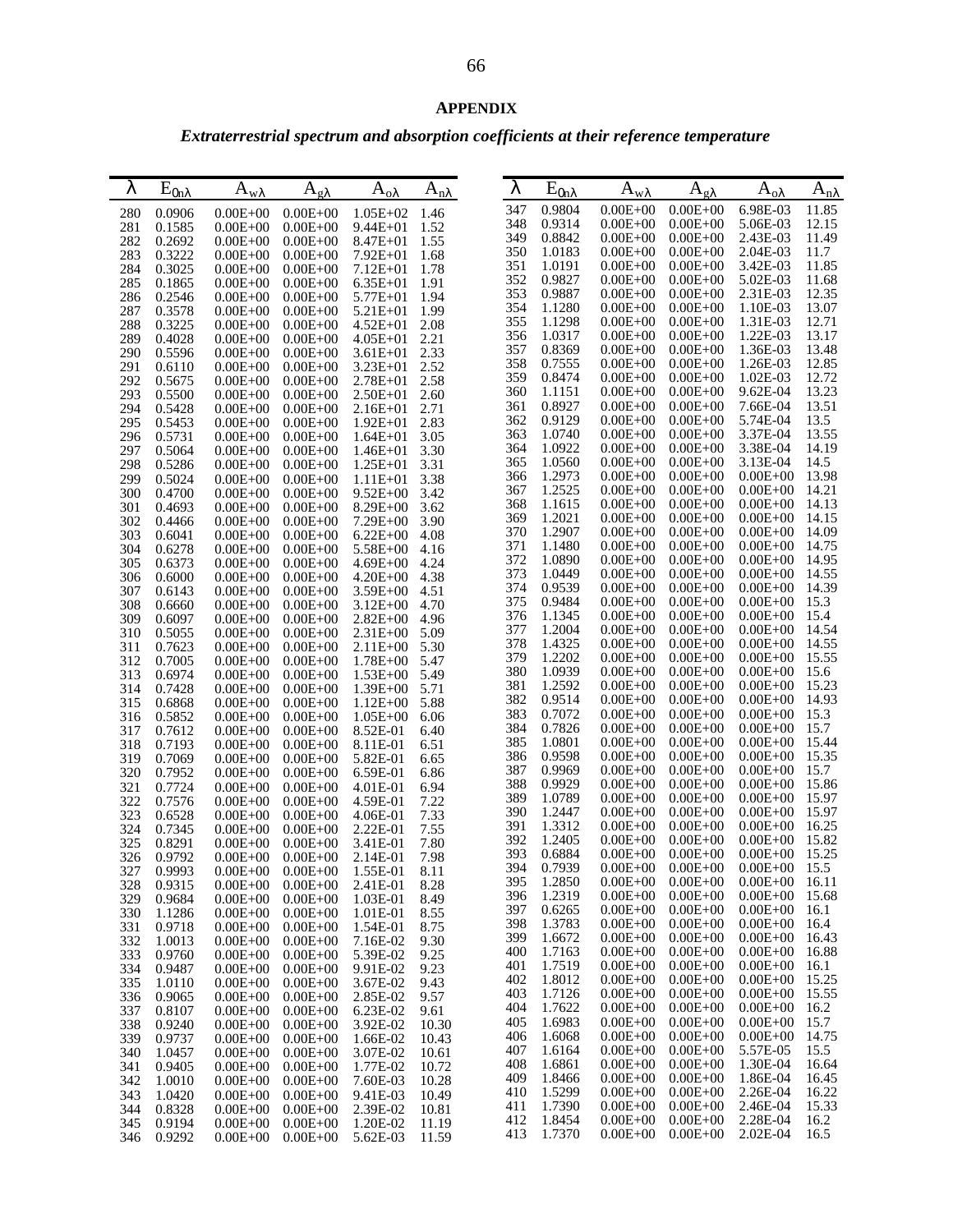| 414 | 1.8192 | $0.00E + 00$ | $0.00E + 00$ | 2.12E-04   | 15.39 | 489 | 1.8816 | 7.08E-06     | $0.00E + 00$ | 1.95E-02 | 8.5    |
|-----|--------|--------------|--------------|------------|-------|-----|--------|--------------|--------------|----------|--------|
| 415 | 1.7688 | $0.00E + 00$ | $0.00E + 00$ | 2.68E-04   | 14.3  | 490 | 2.0807 | 1.54E-06     | $0.00E + 00$ | 2.04E-02 | 7.07   |
| 416 | 1.8414 | $0.00E + 00$ | $0.00E + 00$ | 3.39E-04   | 14.3  | 491 | 2.0092 | 1.52E-06     | $0.00E + 00$ | 2.11E-02 | 6.45   |
|     |        |              |              |            |       |     |        |              |              |          |        |
| 417 | 1.8174 | $0.00E + 00$ | $0.00E + 00$ | 3.96E-04   | 14.92 | 492 | 1.8427 | $0.00E + 00$ | $0.00E + 00$ | 2.14E-02 | 6.55   |
| 418 | 1.6966 | $0.00E + 00$ | $0.00E + 00$ | 4.26E-04   | 15.21 | 493 | 2.0118 | $0.00E + 00$ | $0.00E + 00$ | 2.17E-02 | 7.21   |
| 419 | 1.7613 | $0.00E + 00$ | $0.00E + 00$ | 4.32E-04   | 15.7  | 494 | 1.9566 | $0.00E + 00$ | $0.00E + 00$ | 2.21E-02 | 7.69   |
|     |        |              |              |            |       |     |        |              |              |          |        |
| 420 | 1.6368 | $0.00E + 00$ | $0.00E + 00$ | 4.32E-04   | 15.82 | 495 | 2.0698 | $0.00E + 00$ | $0.00E + 00$ | 2.26E-02 | 7.57   |
| 421 | 1.9260 | $0.00E + 00$ | $0.00E + 00$ | 4.60E-04   | 15.8  | 496 | 1.9730 | $0.00E + 00$ | $0.00E + 00$ | 2.36E-02 | $\tau$ |
| 422 | 1.7856 | $0.00E + 00$ | $0.00E + 00$ | 5.41E-04   | 15.72 | 497 | 2.0205 | $0.00E + 00$ | $0.00E + 00$ | 2.50E-02 | 5.8    |
|     |        |              |              |            |       |     |        |              |              |          |        |
| 423 | 1.6634 | $0.00E + 00$ | $0.00E + 00$ | 6.79E-04   | 15.97 | 498 | 1.9077 | $0.00E + 00$ | $0.00E + 00$ | 2.68E-02 | 4.95   |
| 424 | 1.7371 | $0.00E + 00$ | $0.00E + 00$ | 8.62E-04   | 15.5  | 499 | 1.9531 | $0.00E + 00$ | $0.00E + 00$ | 2.90E-02 | 4.5    |
| 425 | 1.6739 | $0.00E + 00$ | $0.00E + 00$ | 1.04E-03   | 13.9  | 500 | 1.9189 | 3.54E-06     | $0.00E + 00$ | 3.15E-02 | 4.62   |
|     |        |              |              |            |       |     |        |              |              |          |        |
| 426 | 1.7277 | $0.00E + 00$ | $0.00E + 00$ | 1.15E-03   | 13.7  | 501 | 1.8556 | 9.17E-06     | $0.00E + 00$ | 3.42E-02 | 5.16   |
| 427 | 1.5874 | $0.00E + 00$ | $0.00E + 00$ | 1.15E-03   | 14.9  | 502 | 1.8362 | 7.39E-05     | $0.00E + 00$ | 3.68E-02 | 5.89   |
| 428 | 1.6876 | $0.00E + 00$ | $0.00E + 00$ | 1.08E-03   | 14.15 | 503 | 1.9477 | 1.78E-04     | $0.00E + 00$ | 3.91E-02 | 6      |
|     |        |              |              |            |       |     |        |              |              |          |        |
| 429 | 1.5558 | $0.00E + 00$ | $0.00E + 00$ | 1.02E-03   | 13.4  | 504 | 1.8371 | 1.16E-03     | $0.00E + 00$ | 4.08E-02 | 6.58   |
| 430 | 1.2480 | $0.00E + 00$ | $0.00E + 00$ | $1.02E-03$ | 14.65 | 505 | 1.9688 | 1.75E-04     | $0.00E + 00$ | 4.19E-02 | 6.1    |
| 431 | 1.2880 | $0.00E + 00$ | $0.00E + 00$ | 1.10E-03   | 14.1  | 506 | 2.0302 | 3.07E-04     | $0.00E + 00$ | 4.22E-02 | 5.5    |
|     |        |              |              |            |       |     |        |              |              |          |        |
| 432 | 1.8042 | $0.00E + 00$ | $0.00E + 00$ | 1.28E-03   | 13.4  | 507 | 1.9238 | 3.92E-04     | $0.00E + 00$ | 4.19E-02 | 5.17   |
| 433 | 1.8187 | $0.00E + 00$ | $0.00E + 00$ | 1.44E-03   | 14.45 | 508 | 1.8567 | 2.86E-04     | $0.00E + 00$ | 4.13E-02 | 5.5    |
| 434 | 1.5185 | $0.00E + 00$ | $0.00E + 00$ | 1.50E-03   | 15.46 | 509 | 1.9665 | 1.63E-04     | $0.00E + 00$ | 4.04E-02 | 5.98   |
|     |        |              |              |            |       |     |        |              |              |          |        |
| 435 | 1.7717 | $0.00E + 00$ | $0.00E + 00$ | 1.50E-03   | 15.08 | 510 | 1.9029 | 9.72E-05     | $0.00E + 00$ | 3.99E-02 | 5.85   |
| 436 | 1.9054 | $0.00E + 00$ | $0.00E + 00$ | 1.51E-03   | 13.4  | 511 | 1.9373 | 2.98E-05     | $0.00E + 00$ | 3.96E-02 | 5.61   |
| 437 | 1.8774 | $0.00E + 00$ | $0.00E + 00$ | 1.60E-03   | 12.16 | 512 | 1.9960 | 8.12E-06     | $0.00E + 00$ | 4.01E-02 |        |
|     |        |              |              |            |       |     |        |              |              |          | 5.3    |
| 438 | 1.6579 | $0.00E + 00$ | $0.00E + 00$ | 1.81E-03   | 14.05 | 513 | 1.8645 | 5.35E-06     | $0.00E + 00$ | 4.10E-02 | 4.61   |
| 439 | 1.7325 | $0.00E + 00$ | $0.00E + 00$ | 2.16E-03   | 14.5  | 514 | 1.8237 | $0.00E + 00$ | $0.00E + 00$ | 4.20E-02 | 4.12   |
|     |        |              |              |            |       |     |        |              |              |          |        |
| 440 | 1.8014 | $0.00E + 00$ | $0.00E + 00$ | 2.60E-03   | 12.3  | 515 | 1.8804 | $0.00E + 00$ | $0.00E + 00$ | 4.29E-02 | 3.8    |
| 441 | 1.8649 | 3.10E-06     | $0.00E + 00$ | 3.01E-03   | 11.15 | 516 | 1.8695 | $0.00E + 00$ | $0.00E + 00$ | 4.38E-02 | 3.59   |
| 442 | 1.9707 | 2.48E-05     | $0.00E + 00$ | 3.31E-03   | 11.5  | 517 | 1.5183 | $0.00E + 00$ | $0.00E + 00$ | 4.47E-02 | 3.7    |
|     |        |              |              |            |       |     |        |              |              |          |        |
| 443 | 1.9266 | 1.59E-04     | $0.00E + 00$ | 3.51E-03   | 12.4  | 518 | 1.7289 | $0.00E + 00$ | $0.00E + 00$ | 4.55E-02 | 4.2    |
| 444 | 1.9971 | 4.46E-05     | $0.00E + 00$ | 3.52E-03   | 13.95 | 519 | 1.7665 | $0.00E + 00$ | $0.00E + 00$ | 4.64E-02 | 4.28   |
| 445 | 1.9760 | 5.90E-05     | $0.00E + 00$ | 3.36E-03   | 13.1  | 520 | 1.8684 | $0.00E + 00$ | $0.00E + 00$ | 4.74E-02 | 4.05   |
|     |        |              |              |            |       |     |        |              |              |          |        |
| 446 | 1.8228 | 5.84E-05     | $0.00E + 00$ | 3.16E-03   | 12.3  | 521 | 1.8384 | $0.00E + 00$ | $0.00E + 00$ | 4.89E-02 | 3.73   |
| 447 | 2.0043 | 1.19E-05     | $0.00E + 00$ | 3.06E-03   | 13.9  | 522 | 1.9206 | $0.00E + 00$ | $0.00E + 00$ | 5.05E-02 | 3.68   |
| 448 | 2.0397 | 2.79E-06     | $0.00E + 00$ | 3.14E-03   | 13.45 | 523 | 1.7997 | $0.00E + 00$ | $0.00E + 00$ | 5.25E-02 | 3.75   |
|     |        |              |              |            |       |     |        |              |              |          |        |
| 449 | 2.0130 | $0.00E + 00$ | $0.00E + 00$ | 3.43E-03   | 11.79 | 524 | 1.9088 | 9.81E-06     | $0.00E + 00$ | 5.49E-02 | 4.3    |
| 450 | 2.0902 | $0.00E + 00$ | $0.00E + 00$ | 3.77E-03   | 11.7  | 525 | 1.9470 | 1.26E-05     | $0.00E + 00$ | 5.75E-02 | 4.77   |
| 451 | 2.1812 | $0.00E + 00$ | $0.00E + 00$ | 4.01E-03   | 11.71 | 526 | 1.8630 | 9.63E-07     | $0.00E + 00$ | 6.01E-02 | 4.52   |
|     |        |              |              |            |       |     |        |              |              |          |        |
| 452 | 2.0721 | $0.00E + 00$ | $0.00E + 00$ | 4.10E-03   | 11.9  | 527 | 1.6928 | 9.51E-06     | $0.00E + 00$ | 6.28E-02 | 4.17   |
| 453 | 1.8733 | $0.00E + 00$ | $0.00E + 00$ | 4.08E-03   | 11.21 | 528 | 1.8548 | 9.39E-07     | $0.00E + 00$ | 6.54E-02 | 3.89   |
| 454 | 2.0484 | $0.00E + 00$ | $0.00E + 00$ | 4.10E-03   | 11.2  | 529 | 1.9819 | 4.48E-06     | $0.00E + 00$ | 6.79E-02 | 3.62   |
|     |        |              |              |            |       |     |        |              |              |          |        |
| 455 | 1.9586 | $0.00E + 00$ | $0.00E + 00$ | 4.29E-03   | 10.91 | 530 | 1.8887 | 2.48E-06     | $0.00E + 00$ | 7.01E-02 | 3.6    |
| 456 | 2.1017 | $0.00E + 00$ | $0.00E + 00$ | 4.73E-03   | 10.51 | 531 | 2.0090 | 2.45E-06     | $0.00E + 00$ | 7.20E-02 | 3.53   |
| 457 | 2.1161 | $0.00E + 00$ | $0.00E + 00$ | 5.43E-03   | 11.77 | 532 | 1.9100 | $0.00E + 00$ | $0.00E + 00$ | 7.34E-02 | 3.45   |
|     |        |              |              |            |       |     |        |              |              |          |        |
| 458 | 2.0026 | $0.00E + 00$ | $0.00E + 00$ | 6.30E-03   | 11.49 | 533 | 1.8172 | $0.00E + 00$ | $0.00E + 00$ | 7.43E-02 | 3.06   |
| 459 | 2.0615 | $0.00E + 00$ | $0.00E + 00$ | 7.20E-03   | 11.3  | 534 | 1.8898 | $0.00E + 00$ | $0.00E + 00$ | 7.48E-02 | 2.6    |
| 460 | 2.0216 | $0.00E + 00$ | $0.00E + 00$ | 8.07E-03   | 11.47 | 535 | 1.9271 | $0.00E + 00$ | $0.00E + 00$ | 7.49E-02 | 2.29   |
|     |        |              |              |            |       |     |        |              |              |          |        |
| 461 | 2.1087 | $0.00E + 00$ | $0.00E + 00$ | 8.71E-03   | 10.72 | 536 | 1.9720 | $0.00E + 00$ | $0.00E + 00$ | 7.47E-02 | 2.21   |
| 462 | 2.0854 | $0.00E + 00$ | $0.00E + 00$ | 9.00E-03   | 11.5  | 537 | 1.8126 | $0.00E + 00$ | $0.00E + 00$ | 7.47E-02 | 2.35   |
| 463 | 2.1247 | $0.00E + 00$ | $0.00E + 00$ | 8.93E-03   | 11.75 | 538 | 1.9208 | 2.26E-06     | $0.00E + 00$ | 7.51E-02 | 2.7    |
|     |        |              |              |            |       |     |        |              |              |          |        |
| 464 | 2.0229 | $0.00E + 00$ | $0.00E + 00$ | 8.49E-03   | 10.3  | 539 | 1.8649 | 6.10E-06     | $0.00E + 00$ | 7.58E-02 | 2.59   |
| 465 | 1.9781 | $0.00E + 00$ | $0.00E + 00$ | 7.96E-03   | 9.1   | 540 | 1.7989 | 4.50E-05     | $0.00E + 00$ | 7.69E-02 | 2.3    |
| 466 | 2.0527 | $0.00E + 00$ | $0.00E + 00$ | 7.72E-03   | 9.86  | 541 | 1.8084 | 2.00E-04     | $0.00E + 00$ | 7.82E-02 | 2.65   |
|     |        |              |              |            |       |     |        |              |              |          |        |
| 467 | 1.9384 | 2.12E-06     | $0.00E + 00$ | 7.97E-03   | 10.15 | 542 | 1.8804 | 2.12E-04     | $0.00E + 00$ | 7.98E-02 | 3.09   |
| 468 | 2.0119 | 2.09E-06     | $0.00E + 00$ | 8.46E-03   | 9.21  | 543 | 1.8233 | 5.20E-05     | $0.00E + 00$ | 8.14E-02 | 3.1    |
| 469 | 2.0479 | 9.03E-06     | $0.00E + 00$ | 8.94E-03   | 8.65  | 544 | 1.9406 | 1.53E-04     | $0.00E + 00$ | 8.29E-02 | 3.03   |
|     |        |              |              |            |       |     |        |              |              |          |        |
| 470 | 1.9206 | 3.34E-05     | $0.00E + 00$ | 9.39E-03   | 8.62  | 545 | 1.9016 | 9.74E-05     | $0.00E + 00$ | 8.42E-02 | 3      |
| 471 | 1.9660 | 1.30E-05     | $0.00E + 00$ | 9.63E-03   | 8.78  | 546 | 1.8810 | 2.25E-04     | $0.00E + 00$ | 8.52E-02 | 2.74   |
| 472 | 2.1111 | 1.28E-05     | $0.00E + 00$ | 9.74E-03   | 9.15  | 547 | 1.8872 | 9.10E-05     | $0.00E + 00$ | 8.63E-02 | 2.88   |
|     |        |              |              |            |       |     |        |              |              |          |        |
| 473 | 1.9776 | 1.27E-05     | $0.00E + 00$ | 9.76E-03   | 10.6  | 548 | 1.8342 | 3.83E-05     | $0.00E + 00$ | 8.72E-02 | 2.88   |
| 474 | 2.0550 | 1.92E-06     | $0.00E + 00$ | 1.01E-02   | 10.95 | 549 | 1.8952 | 1.80E-05     | $0.00E + 00$ | 8.79E-02 | 2.7    |
| 475 | 2.0880 | $0.00E + 00$ | $0.00E + 00$ | 1.08E-02   | 9.78  | 550 | 1.8806 | 1.78E-05     | $0.00E + 00$ | 8.86E-02 | 2.34   |
|     |        |              |              |            |       |     |        |              |              |          |        |
| 476 | 1.9900 | $0.00E + 00$ | $0.00E + 00$ | 1.20E-02   | 8.82  | 551 | 1.8495 | 7.48E-06     | $0.00E + 00$ | 8.95E-02 | 2.15   |
| 477 | 2.0469 | $0.00E + 00$ | $0.00E + 00$ | 1.35E-02   | 8.42  | 552 | 1.8885 | 1.94E-06     | $0.00E + 00$ | 9.05E-02 | 2.29   |
|     | 2.1053 | $0.00E + 00$ | $0.00E + 00$ | 1.52E-02   | 8.59  | 553 | 1.8338 | 1.92E-06     | $0.00E + 00$ | 9.15E-02 |        |
| 478 |        |              |              |            |       |     |        |              |              |          | 2.27   |
| 479 | 2.0673 | $0.00E + 00$ | $0.00E + 00$ | 1.69E-02   | 9.21  | 554 | 1.8868 | $0.00E + 00$ | $0.00E + 00$ | 9.28E-02 | 1.95   |
| 480 | 2.1149 | $0.00E + 00$ | $0.00E + 00$ | 1.86E-02   | 8.85  | 555 | 1.8961 | $0.00E + 00$ | $0.00E + 00$ | 9.42E-02 | 1.6    |
|     | 2.0670 | $0.00E + 00$ | $0.00E + 00$ | 1.99E-02   | 8.21  | 556 |        | $0.00E + 00$ | $0.00E + 00$ | 9.59E-02 |        |
| 481 |        |              |              |            |       |     | 1.8525 |              |              |          | 1.48   |
| 482 | 2.0998 | $0.00E + 00$ | $0.00E + 00$ | 2.08E-02   | 7.11  | 557 | 1.7988 | $0.00E + 00$ | $0.00E + 00$ | 9.79E-02 | 1.47   |
| 483 | 2.0276 | $0.00E + 00$ | $0.00E + 00$ | 2.09E-02   | 6.64  | 558 | 1.8301 | $0.00E + 00$ | $0.00E + 00$ | 1.00E-01 | 1.41   |
|     |        |              |              |            |       |     |        |              |              |          |        |
| 484 | 2.0091 | $0.00E + 00$ | $0.00E + 00$ | 2.04E-02   | 6.89  | 559 | 1.7430 | $0.00E + 00$ | $0.00E + 00$ | 1.03E-01 | 1.33   |
| 485 | 1.9786 | 1.49E-05     | $0.00E + 00$ | 1.96E-02   | 7.04  | 560 | 1.8020 | $0.00E + 00$ | $0.00E + 00$ | 1.05E-01 | 1.4    |
| 486 | 1.5715 | 1.09E-05     | $0.00E + 00$ | 1.90E-02   | 6.9   | 561 | 1.8708 | $0.00E + 00$ | $0.00E + 00$ | 1.08E-01 | 1.53   |
|     |        |              |              |            |       |     |        |              |              |          |        |
| 487 | 1.7982 | 7.25E-06     | $0.00E + 00$ | 1.87E-02   | 7.35  | 562 | 1.8133 | $0.00E + 00$ | $0.00E + 00$ | 1.10E-01 | 1.7    |
| 488 | 1.9913 | 4.10E-06     | $0.00E + 00$ | 1.88E-02   | 8.92  | 563 | 1.8822 | 6.18E-07     | $0.00E + 00$ | 1.13E-01 | 2.12   |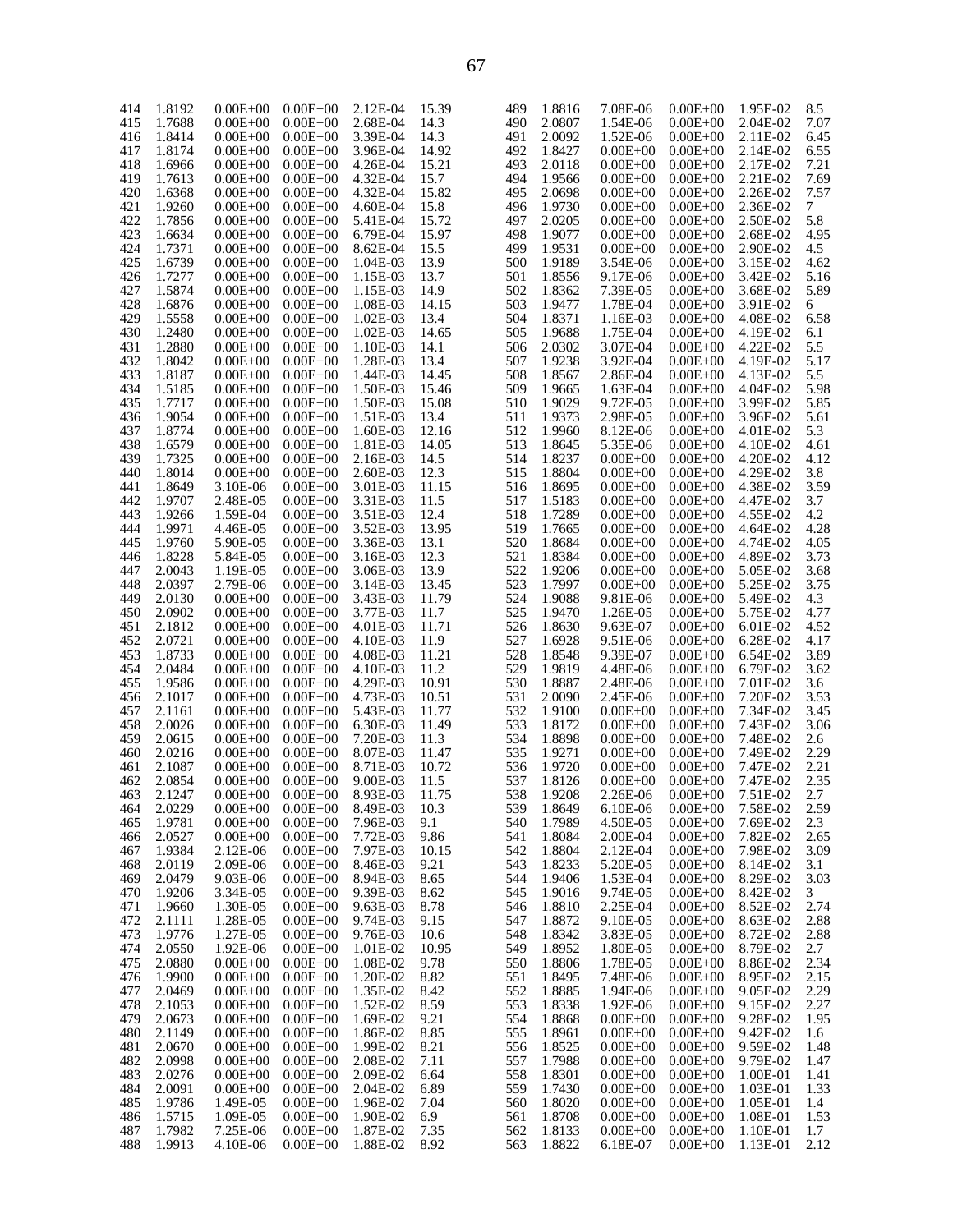| 564 | 1.8421 | 6.11E-07     | $0.00E + 00$ | 1.15E-01 | 2.29  | 639 | 1.6530 | 2.83E-05     | $0.00E + 00$ | 8.03E-02   | 0.335            |
|-----|--------|--------------|--------------|----------|-------|-----|--------|--------------|--------------|------------|------------------|
| 565 | 1.8486 | 6.04E-07     | $0.00E + 00$ | 1.17E-01 | 1.98  | 640 | 1.6094 | 2.36E-05     | $0.00E + 00$ | 7.87E-02   | 0.332            |
| 566 | 1.8005 | 1.67E-06     | $0.00E + 00$ | 1.18E-01 | 1.54  | 641 | 1.5836 | 3.27E-05     | $0.00E + 00$ | 7.71E-02   | 0.331            |
| 567 | 1.8636 | 8.42E-06     | $0.00E + 00$ | 1.20E-01 | 1.6   | 642 | 1.6121 | 2.33E-05     | $0.00E + 00$ | 7.56E-02   | 0.33             |
|     |        | 1.30E-04     | $0.00E + 00$ | 1.21E-01 | 1.69  | 643 | 1.6142 | 5.36E-05     | $0.00E + 00$ | 7.42E-02   | 0.329            |
| 568 | 1.8500 |              |              |          |       |     |        |              |              |            |                  |
| 569 | 1.8270 | 7.06E-04     | $0.00E + 00$ | 1.23E-01 | 1.68  | 644 | 1.5963 | 5.63E-05     | $0.00E + 00$ | 7.29E-02   | 0.328            |
| 570 | 1.8170 | 3.95E-04     | $0.00E + 00$ | 1.25E-01 | 1.9   | 645 | 1.6200 | 1.33E-04     | $0.00E + 00$ | 7.16E-02   | 0.327            |
| 571 | 1.7441 | 6.40E-05     | $0.00E + 00$ | 1.26E-01 | 1.94  | 646 | 1.6159 | 7.13E-04     | $0.00E + 00$ | 7.03E-02   | 0.326            |
| 572 | 1.8649 | 3.01E-04     | $0.00E + 00$ | 1.27E-01 | 1.75  | 647 | 1.5812 | 1.95E-03     | $0.00E + 00$ | 6.91E-02   | 0.325            |
| 573 | 1.8449 | 2.24E-04     | $0.00E + 00$ | 1.28E-01 | 1.42  | 648 | 1.5619 | 3.21E-03     | $0.00E + 00$ | 6.79E-02   | 0.324            |
|     |        |              |              |          |       |     |        |              |              |            |                  |
| 574 | 1.8773 | 1.82E-04     | $0.00E + 00$ | 1.28E-01 | 1.15  | 649 | 1.5600 | 2.64E-03     | $0.00E + 00$ | 6.69E-02   | 0.323            |
| 575 | 1.8130 | 1.98E-04     | $0.00E + 00$ | 1.28E-01 | 0.95  | 650 | 1.5189 | 9.60E-04     | $0.00E + 00$ | 6.57E-02   | 0.322            |
| 576 | 1.7948 | 1.38E-04     | $0.00E + 00$ | 1.27E-01 | 0.8   | 651 | 1.5944 | 5.85E-04     | $0.00E + 00$ | 6.47E-02   | 0.317            |
| 577 | 1.8453 | 1.03E-04     | $0.00E + 00$ | 1.26E-01 | 0.8   | 652 | 1.595  | 3.52E-03     | $0.00E + 00$ | 6.36E-02   | 0.312            |
| 578 | 1.7619 | 3.63E-05     | $0.00E + 00$ | 1.25E-01 | 0.99  | 653 | 1.6077 | 6.57E-04     | $0.00E + 00$ | 6.25E-02   | 0.307            |
|     |        |              |              |          |       |     |        |              |              |            |                  |
| 579 | 1.8634 | 1.39E-05     | $0.00E + 00$ | 1.24E-01 | 1.1   | 654 | 1.5962 | 5.71E-04     | $0.00E + 00$ | 6.14E-02   | 0.302            |
| 580 | 1.8369 | 9.45E-06     | $0.00E + 00$ | 1.23E-01 | 1.02  | 655 | 1.4982 | 1.48E-03     | $0.00E + 00$ | 6.03E-02   | 0.297            |
| 581 | 1.8292 | 5.66E-06     | $0.00E + 00$ | 1.22E-01 | 0.85  | 656 | 1.3960 | 9.80E-04     | $0.00E + 00$ | 5.92E-02   | 0.292            |
| 582 | 1.8632 | 9.29E-06     | $0.00E + 00$ | 1.21E-01 | 0.78  | 657 | 1.4362 | 9.52E-04     | $0.00E + 00$ | 5.81E-02   | 0.287            |
| 583 | 1.8502 | 9.21E-06     | $0.00E + 00$ | 1.20E-01 | 0.82  | 658 | 1.5382 | 4.90E-04     | $0.00E + 00$ | 5.70E-02   | 0.282            |
|     | 1.8741 | 2.06E-05     | $0.00E + 00$ | 1.19E-01 | 1     | 659 | 1.5509 | 2.81E-04     | $0.00E + 00$ | 5.60E-02   | 0.277            |
| 584 |        |              |              |          |       |     |        |              |              |            |                  |
| 585 | 1.8252 | 3.15E-05     | $0.00E + 00$ | 1.18E-01 | 1.15  | 660 | 1.5576 | 2.16E-04     | $0.00E + 00$ | 5.50E-02   | 0.272            |
| 586 | 1.7757 | 8.46E-05     | $0.00E + 00$ | 1.18E-01 | 1.13  | 661 | 1.5702 | 5.96E-05     | $0.00E + 00$ | 5.40E-02   | 0.267            |
| 587 | 1.8393 | 2.94E-04     | $0.00E + 00$ | 1.18E-01 | 1.01  | 662 | 1.5664 | 1.35E-05     | $0.00E + 00$ | 5.31E-02   | 0.262            |
| 588 | 1.8024 | $1.62E-03$   | $0.00E + 00$ | 1.18E-01 | 0.93  | 663 | 1.5700 | 2.45E-05     | $0.00E + 00$ | 5.21E-02   | 0.257            |
| 589 | 1.6172 | 5.64E-03     | $0.00E + 00$ | 1.18E-01 | 1     | 664 | 1.5661 | 1.33E-05     | $0.00E + 00$ | 5.11E-02   | 0.252            |
|     |        |              |              |          |       |     |        |              |              |            |                  |
| 590 | 1.7497 | 5.39E-03     | $0.00E + 00$ | 1.19E-01 | 1.04  | 665 | 1.5728 | 8.72E-06     | $0.00E + 00$ | 5.00E-02   | 0.247            |
| 591 | 1.8083 | 3.09E-03     | $0.00E + 00$ | 1.20E-01 | 1.28  | 666 | 1.5674 | 4.91E-06     | $0.00E + 00$ | 4.89E-02   | 0.242            |
| 592 | 1.8002 | 4.72E-03     | $0.00E + 00$ | 1.21E-01 | 1.38  | 667 | 1.5591 | 3.81E-06     | $0.00E + 00$ | 4.77E-02   | 0.237            |
| 593 | 1.8331 | 2.69E-03     | $0.00E + 00$ | 1.23E-01 | 1.21  | 668 | 1.5642 | $0.00E + 00$ | $0.00E + 00$ | 4.66E-02   | 0.232            |
| 594 | 1.7942 | 3.13E-03     | $0.00E + 00$ | 1.25E-01 | 0.92  | 669 | 1.5589 | 2.16E-07     | $0.00E + 00$ | 4.55E-02   | 0.227            |
|     |        |              |              |          |       |     |        |              |              |            |                  |
| 595 | 1.7812 | 4.27E-03     | $0.00E + 00$ | 1.28E-01 | 0.72  | 670 | 1.5610 | $0.00E + 00$ | $0.00E + 00$ | 4.45E-02   | 0.222            |
| 596 | 1.7898 | 1.56E-03     | $0.00E + 00$ | 1.30E-01 | 0.67  | 671 | 1.5394 | $0.00E + 00$ | $0.00E + 00$ | 4.34E-02   | 0.217            |
| 597 | 1.7968 | 1.79E-03     | $0.00E + 00$ | 1.33E-01 | 0.66  | 672 | 1.5061 | $0.00E + 00$ | $0.00E + 00$ | 4.24E-02   | 0.212            |
| 598 | 1.8060 | 1.20E-03     | $0.00E + 00$ | 1.35E-01 | 0.68  | 673 | 1.5157 | $0.00E + 00$ | $0.00E + 00$ | 4.13E-02   | 0.207            |
| 599 | 1.7855 | 8.20E-04     | $0.00E + 00$ | 1.37E-01 | 0.79  | 674 | 1.5150 | $0.00E + 00$ | $0.00E + 00$ | 4.04E-02   | 0.202            |
| 600 | 1.7762 | 3.47E-04     | $0.00E + 00$ | 1.38E-01 | 0.83  | 675 | 1.5150 | $0.00E + 00$ | $0.00E + 00$ | 3.96E-02   | 0.201            |
|     |        |              |              |          |       |     |        |              |              |            |                  |
| 601 | 1.7435 | 1.01E-04     | $0.00E + 00$ | 1.39E-01 | 0.8   | 676 | 1.5140 | $0.00E + 00$ | $0.00E + 00$ | 3.87E-02   | 0.198            |
| 602 | 1.7192 | 5.49E-05     | $0.00E + 00$ | 1.39E-01 | 0.68  | 677 | 1.5110 | $0.00E + 00$ | $0.00E + 00$ | 3.78E-02   | 0.195            |
| 603 | 1.7809 | 1.35E-05     | $0.00E + 00$ | 1.39E-01 | 0.49  | 678 | 1.5070 | $0.00E + 00$ | $0.00E + 00$ | 3.70E-02   | 0.192            |
| 604 | 1.7734 | 3.29E-06     | $0.00E + 00$ | 1.39E-01 | 0.39  | 679 | 1.5040 | $0.00E + 00$ | $0.00E + 00$ | $3.62E-02$ | 0.189            |
| 605 | 1.7750 | $0.00E + 00$ | $0.00E + 00$ | 1.37E-01 | 0.378 | 680 | 1.5010 | 1.97E-07     | $0.00E + 00$ | 3.56E-02   | 0.186            |
|     |        |              |              |          |       |     |        |              |              |            |                  |
| 606 | 1.7640 | $0.00E + 00$ | $0.00E + 00$ | 1.36E-01 | 0.375 | 681 | 1.4980 | 1.81E-06     | $0.00E + 00$ | 3.50E-02   | 0.183            |
| 607 | 1.7620 | $0.00E + 00$ | $0.00E + 00$ | 1.34E-01 | 0.395 | 682 | 1.4940 | 4.42E-06     | $0.00E + 00$ | 3.44E-02   | 0.18             |
| 608 | 1.7610 | $0.00E + 00$ | $0.00E + 00$ | 1.32E-01 | 0.413 | 683 | 1.4910 | 5.44E-06     | $0.00E + 00$ | 3.39E-02   | 0.177            |
| 609 | 1.7239 | $0.00E + 00$ | $0.00E + 00$ | 1.30E-01 | 0.419 | 684 | 1.4880 | 1.33E-05     | $0.00E + 00$ | 3.34E-02   | 0.174            |
| 610 | 1.7520 | $0.00E + 00$ | $0.00E + 00$ | 1.27E-01 | 0.47  | 685 | 1.4850 | 7.70E-06     | $0.00E + 00$ | 3.28E-02   | 0.171            |
| 611 | 1.7296 | $0.00E + 00$ | $0.00E + 00$ | 1.25E-01 | 0.67  | 686 | 1.4783 | 1.32E-05     | 7.51E-08     | 3.21E-02   | 0.168            |
|     |        |              |              |          |       |     |        |              |              |            |                  |
| 612 | 1.7025 | $0.00E + 00$ | $0.00E + 00$ | 1.22E-01 | 0.835 | 687 | 1.4414 | 3.55E-05     | 1.43E-02     | 3.14E-02   | 0.165            |
| 613 | 1.7223 | $0.00E + 00$ | $0.00E + 00$ | 1.20E-01 | 0.75  | 688 | 1.4220 | 7.56E-06     | 7.07E-03     | 3.05E-02   | 0.162            |
| 614 | 1.6523 | $0.00E + 00$ | $0.00E + 00$ | 1.18E-01 | 0.66  | 689 | 1.4430 | 1.45E-05     | 5.68E-03     | 2.97E-02   | 0.159            |
| 615 | 1.7196 | $0.00E + 00$ | $0.00E + 00$ | 1.16E-01 | 0.66  | 690 | 1.4740 | 3.07E-05     | 3.86E-03     | 2.88E-02   | 0.156            |
| 616 | 1.6232 | $0.00E + 00$ | $0.00E + 00$ | 1.14E-01 | 0.741 | 691 | 1.4719 | 1.20E-04     | 2.02E-03     | 2.80E-02   | 0.153            |
|     | 1.6366 |              |              | 1.12E-01 |       | 692 | 1.4612 |              |              |            |                  |
| 617 |        | $0.00E + 00$ | $0.00E + 00$ |          | 0.68  |     |        | 7.34E-04     | 6.80E-04     | 2.72E-02   | 0.15             |
| 618 | 1.7068 | $0.00E + 00$ | $0.00E + 00$ | 1.11E-01 | 0.54  | 693 | 1.4610 | 3.79E-03     | 1.94E-04     | 2.65E-02   | 0.147            |
| 619 | 1.6832 | $0.00E + 00$ | $0.00E + 00$ | 1.09E-01 | 0.56  | 694 | 1.4600 | 7.05E-03     | 4.00E-05     | 2.58E-02   | 0.144            |
| 620 | 1.7050 | $0.00E + 00$ | $0.00E + 00$ | 1.08E-01 | 0.589 | 695 | 1.4590 | 4.75E-03     | 1.98E-06     | 2.50E-02   | 0.141            |
| 621 | 1.7162 | $0.00E + 00$ | $0.00E + 00$ | 1.07E-01 | 0.52  | 696 | 1.4500 | 5.54E-03     | 4.28E-07     | 2.43E-02   | 0.138            |
| 622 | 1.7006 | $0.00E + 00$ | $0.00E + 00$ | 1.05E-01 | 0.495 | 697 | 1.4410 | 8.79E-04     | 1.07E-08     | 2.36E-02   | 0.135            |
|     |        |              |              |          |       |     |        |              |              |            |                  |
| 623 | 1.6628 | $0.00E + 00$ | $0.00E + 00$ | 1.04E-01 | 0.472 | 698 | 1.4320 | 9.06E-04     | $0.00E + 00$ | 2.30E-02   | 0.132            |
| 624 | 1.6236 | $0.00E + 00$ | $0.00E + 00$ | 1.03E-01 | 0.45  | 699 | 1.4230 | 3.60E-03     | $0.00E + 00$ | 2.24E-02   | 0.129            |
| 625 | 1.6353 | 9.42E-07     | $0.00E + 00$ | 1.01E-01 | 0.432 | 700 | 1.4140 | 3.87E-03     | $0.00E + 00$ | 2.18E-02   | 0.126            |
| 626 | 1.7009 | 1.51E-05     | $0.00E + 00$ | 1.00E-01 | 0.42  | 701 | 1.4300 | 4.32E-03     | $0.00E + 00$ | 2.13E-02   | $\boldsymbol{0}$ |
| 627 | 1.6982 | 1.29E-04     | $0.00E + 00$ | 9.87E-02 | 0.416 | 702 | 1.4375 | 3.21E-03     | $0.00E + 00$ | 2.09E-02   | $\boldsymbol{0}$ |
| 628 | 1.6607 | 3.36E-04     | 4.53E-04     | 9.73E-02 | 0.395 | 703 | 1.4369 | 3.91E-03     | $0.00E + 00$ | 2.05E-02   | $\boldsymbol{0}$ |
|     |        |              |              |          |       |     |        |              |              |            |                  |
| 629 | 1.6580 | 2.30E-04     | 6.06E-05     | 9.58E-02 | 0.387 | 704 | 1.4348 | 2.00E-03     | $0.00E + 00$ | 2.01E-02   | $\boldsymbol{0}$ |
| 630 | 1.6444 | 9.55E-05     | 1.08E-04     | 9.43E-02 | 0.379 | 705 | 1.4258 | 2.16E-03     | $0.00E + 00$ | 1.97E-02   | $\boldsymbol{0}$ |
| 631 | 1.6276 | 2.28E-05     | 2.27E-05     | 9.29E-02 | 0.371 | 706 | 1.4139 | 1.77E-03     | $0.00E + 00$ | 1.94E-02   | $\boldsymbol{0}$ |
| 632 | 1.6706 | 2.63E-04     | 6.17E-06     | 9.15E-02 | 0.362 | 707 | 1.4035 | 1.41E-03     | $0.00E + 00$ | 1.91E-02   | $\boldsymbol{0}$ |
| 633 | 1.6648 | 1.25E-04     | 8.78E-07     | 9.00E-02 | 0.355 | 708 | 1.3987 | 1.42E-03     | $0.00E + 00$ | 1.89E-02   | $\boldsymbol{0}$ |
| 634 | 1.6340 | 6.27E-05     | 7.51E-08     | 8.84E-02 | 0.35  | 709 | 1.4051 | 6.94E-04     | $0.00E + 00$ | 1.86E-02   | $\boldsymbol{0}$ |
|     |        |              |              |          |       |     |        |              |              |            |                  |
| 635 | 1.6236 | 8.93E-05     | 1.07E-08     | 8.68E-02 | 0.347 | 710 | 1.4129 | 1.02E-03     | $0.00E + 00$ | 1.84E-02   | $\boldsymbol{0}$ |
| 636 | 1.6257 | 6.20E-05     | $0.00E + 00$ | 8.53E-02 | 0.344 | 711 | 1.4109 | 7.85E-04     | $0.00E + 00$ | 1.82E-02   | $\boldsymbol{0}$ |
| 637 | 1.6606 | 6.48E-05     | $0.00E + 00$ | 8.36E-02 | 0.341 | 712 | 1.4034 | 4.94E-04     | $0.00E + 00$ | 1.80E-02   | $\boldsymbol{0}$ |
| 638 | 1.6550 | 1.97E-05     | $0.00E + 00$ | 8.20E-02 | 0.338 | 713 | 1.3944 | 8.01E-04     | $0.00E + 00$ | 1.79E-02   | $\boldsymbol{0}$ |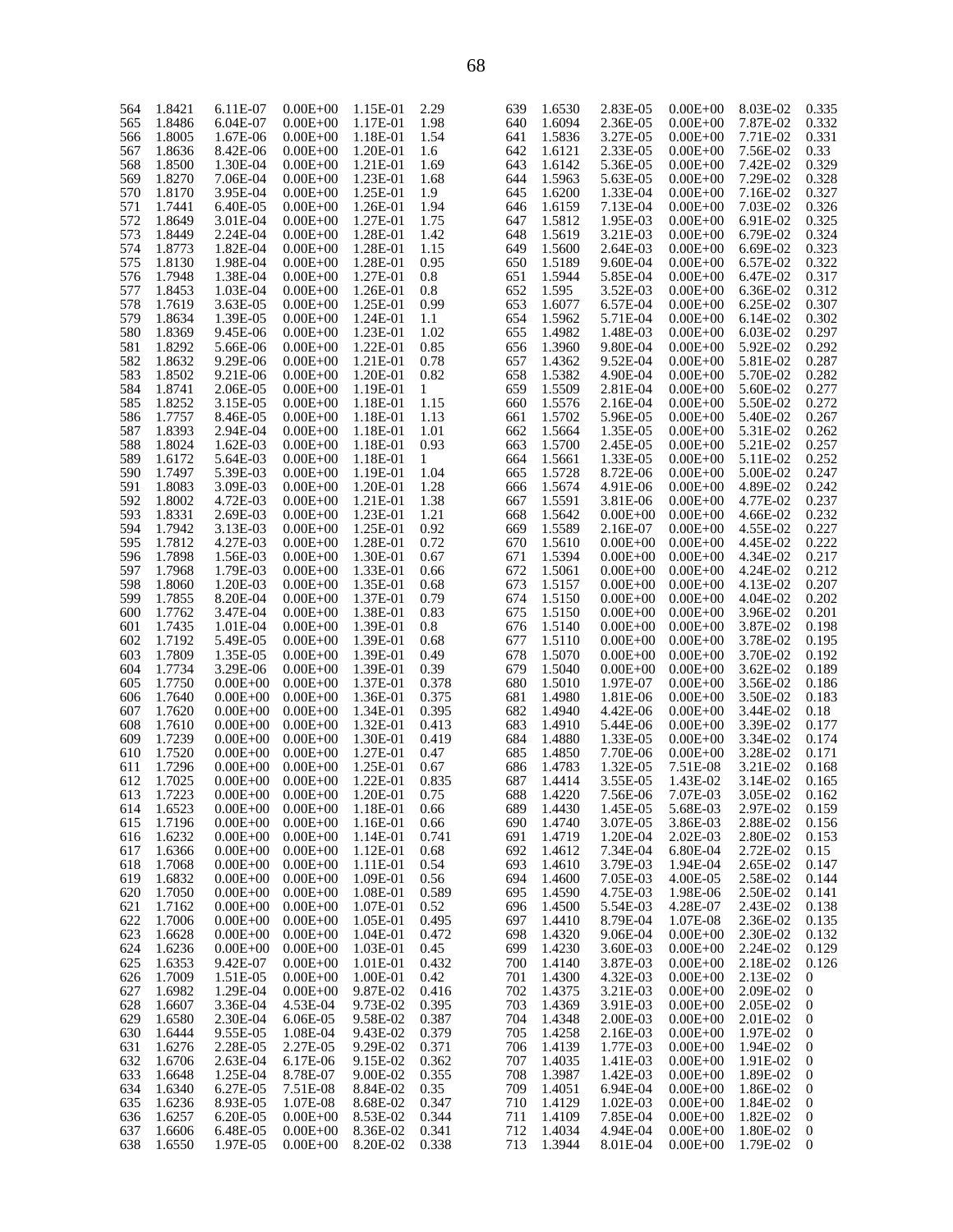| 714 | 1.3855 | 7.57E-04     | $0.00E + 00$ | 1.78E-02 | $\boldsymbol{0}$ | 7                        |
|-----|--------|--------------|--------------|----------|------------------|--------------------------|
| 715 | 1.3780 | 1.80E-03     | $0.00E + 00$ | 1.77E-02 | 0                | 7                        |
| 716 | 1.3706 | 2.20E-03     | $0.00E + 00$ | 1.75E-02 | 0                | 7                        |
| 717 | 1.3645 | 2.03E-02     | $0.00E + 00$ | 1.71E-02 | 0                | 7                        |
| 718 | 1.3571 | 3.55E-02     | $0.00E + 00$ | 1.67E-02 | 0                | 7                        |
| 719 | 1.3455 | 6.52E-02     | $0.00E + 00$ | 1.61E-02 | 0                | 7                        |
| 720 | 1.3395 | 4.68E-02     | $0.00E + 00$ | 1.56E-02 | 0                | 7                        |
| 721 |        |              |              |          |                  |                          |
|     | 1.3473 | 2.29E-02     | $0.00E + 00$ | 1.50E-02 | 0                | 7                        |
| 722 | 1.3592 | 3.76E-03     | $0.00E + 00$ | 1.45E-02 | 0                | $\overline{\mathcal{L}}$ |
| 723 | 1.3655 | 1.23E-02     | $0.00E + 00$ | 1.41E-02 | 0                | 7                        |
| 724 | 1.3678 | 3.78E-02     | $0.00E + 00$ | 1.37E-02 | 0                | 7                        |
| 725 | 1.3645 | 3.03E-02     | $0.00E + 00$ | 1.33E-02 | 0                | 8                        |
| 726 | 1.3558 | 2.19E-02     | $0.00E + 00$ | 1.30E-02 | 0                | 8                        |
| 727 | 1.3444 | 2.29E-02     | $0.00E + 00$ | 1.27E-02 | 0                | 8                        |
| 728 | 1.3357 | 2.99E-02     | $0.00E + 00$ | 1.23E-02 | 0                | 8                        |
| 729 | 1.3325 | 2.02E-02     | $0.00E + 00$ | 1.19E-02 | 0                | 8                        |
| 730 | 1.3320 | 1.39E-02     | $0.00E + 00$ | 1.16E-02 | 0                | 8                        |
| 731 | 1.3302 | 1.84E-02     | $0.00E + 00$ | 1.14E-02 | 0                | 8                        |
|     |        |              |              |          |                  |                          |
| 732 | 1.3270 | 1.00E-02     | $0.00E + 00$ | 1.12E-02 | 0                | 8                        |
| 733 | 1.3252 | 3.66E-03     | $0.00E + 00$ | 1.10E-02 | 0                | 8                        |
| 734 | 1.3248 | 3.22E-03     | $0.00E + 00$ | 1.09E-02 | 0                | 8                        |
| 735 | 1.3270 | 2.86E-03     | $0.00E + 00$ | 1.08E-02 | 0                | 8                        |
| 736 | 1.3252 | 3.81E-03     | $0.00E + 00$ | 1.08E-02 | 0                | 8                        |
| 737 | 1.3140 | 2.94E-03     | $0.00E + 00$ | 1.07E-02 | 0                | 8                        |
| 738 | 1.3001 | 1.46E-03     | $0.00E + 00$ | 1.06E-02 | 0                | 8                        |
| 739 | 1.2903 | 1.52E-03     | $0.00E + 00$ | 1.07E-02 | 0                | 8                        |
| 740 | 1.2832 | 8.61E-04     | $0.00E + 00$ | 1.07E-02 | 0                | 8                        |
| 741 | 1.2761 | 4.72E-04     | $0.00E + 00$ | 1.08E-02 | 0                | 8                        |
| 742 | 1.2717 | 2.11E-04     | $0.00E + 00$ | 1.09E-02 | 0                | 8                        |
|     |        |              |              |          |                  |                          |
| 743 | 1.2713 | 1.55E-04     | $0.00E + 00$ | 1.11E-02 | 0                | 8                        |
| 744 | 1.2723 | 5.79E-05     | $0.00E + 00$ | 1.12E-02 | 0                | 8                        |
| 745 | 1.2732 | 1.21E-05     | $0.00E + 00$ | 1.14E-02 | 0                | 8                        |
| 746 | 1.2755 | 1.08E-05     | $0.00E + 00$ | 1.15E-02 | 0                | 8                        |
| 747 | 1.2778 | 4.62E-06     | $0.00E + 00$ | 1.15E-02 | 0                | 8                        |
| 748 | 1.2787 | 2.34E-06     | $0.00E + 00$ | 1.13E-02 | 0                | 8                        |
| 749 | 1.2783 | 1.19E-06     | $0.00E + 00$ | 1.11E-02 | 0                | 8                        |
| 750 | 1.2740 | 7.33E-07     | $0.00E + 00$ | 1.06E-02 | 0                | 8                        |
| 751 | 1.2683 | 1.18E-06     | $0.00E + 00$ | 1.01E-02 | 0                | 8                        |
| 752 | 1.2653 | 3.69E-07     | $0.00E + 00$ | 9.54E-03 | 0                | 8                        |
| 753 | 1.2650 | 1.16E-07     | $0.00E + 00$ | 8.99E-03 | 0                | 8                        |
| 754 |        |              |              |          |                  | 8                        |
|     | 1.2646 | 3.65E-07     | $0.00E + 00$ | 8.47E-03 | 0                |                          |
| 755 | 1.2629 | 1.57E-06     | $0.00E + 00$ | 8.03E-03 | 0                | 8                        |
| 756 | 1.2613 | 9.31E-09     | $0.00E + 00$ | 7.63E-03 | 0                | 8                        |
| 757 | 1.2570 | $0.00E + 00$ | $0.00E + 00$ | 7.31E-03 | 0                | 8                        |
| 758 | 1.2501 | $0.00E + 00$ | 1.07E-08     | 7.05E-03 | 0                | 8                        |
| 759 | 1.2432 | $0.00E + 00$ | 5.97E-05     | 6.85E-03 | 0                | 8                        |
| 760 | 1.2389 | $0.00E + 00$ | 1.97E-01     | 6.67E-03 | 0                | 8                        |
| 761 | 1.2386 | $0.00E + 00$ | 3.38E-01     | 6.54E-03 | 0                | 8                        |
| 762 | 1.2370 | $0.00E + 00$ | 3.97E-02     | 6.69E-03 | 0                | 8                        |
| 763 | 1.2315 | $0.00E + 00$ | 1.31E-01     | 7.02E-03 | 0                | 8                        |
| 764 | 1.2246 | $0.00E + 00$ | 7.30E-02     | 6.94E-03 | 0                | 8                        |
| 765 | 1.2205 | $0.00E + 00$ | 3.77E-02     | 6.86E-03 | 0                | 8                        |
| 766 | 1.2176 | $0.00E + 00$ | 1.54E-02     | 6.78E-03 | 0                | 8                        |
|     |        |              |              |          |                  |                          |
| 767 | 1.2121 | $0.00E + 00$ | 5.11E-03     | 6.70E-03 | 0                | 8                        |
| 768 | 1.2053 | $0.00E + 00$ | 9.81E-04     | 6.73E-03 | 0                | 8                        |
| 769 | 1.2020 | $0.00E + 00$ | 4.19E-04     | 6.75E-03 | 0                | 8                        |
| 770 | 1.2040 | $0.00E + 00$ | 8.48E-05     | 6.77E-03 | 0                | 8                        |
| 771 | 1.2050 | $0.00E + 00$ | 1.40E-05     | 6.90E-03 | 0                | 8                        |
| 772 | 1.2070 | $0.00E + 00$ | 4.20E-06     | 7.06E-03 | 0                | 8                        |
| 773 | 1.2090 | 5.29E-08     | 2.37E-06     | 7.25E-03 | 0                | 8                        |
| 774 | 1.1990 | 8.53E-08     | 8.78E-07     | 7.52E-03 | 0                | 8                        |
| 775 | 1.1890 | 8.49E-08     | 2.57E-07     | 7.85E-03 | 0                | 8                        |
| 776 | 1.1930 | 8.44E-08     | 3.66E-08     | 8.13E-03 | 0                | 8                        |
| 777 | 1.1970 | 5.18E-08     | 1.07E-08     | 8.31E-03 | 0                | 8                        |
|     |        |              |              |          |                  |                          |
| 778 | 1.1920 | 3.56E-07     | $0.00E + 00$ | 8.43E-03 | $\boldsymbol{0}$ | 8                        |
| 779 | 1.1900 | 4.62E-07     | $0.00E + 00$ | 8.47E-03 | 0                | 8                        |
| 780 | 1.1906 | 2.37E-07     | $0.00E + 00$ | 8.38E-03 | 0                | 8                        |
| 781 | 1.1891 | 2.31E-07     | $0.00E + 00$ | 8.15E-03 | 0                | 8                        |
| 782 | 1.1863 | 4.55E-07     | $0.00E + 00$ | 7.88E-03 | $\boldsymbol{0}$ | 8                        |
| 783 | 1.1861 | 4.53E-07     | $0.00E + 00$ | 7.50E-03 | 0                | 8                        |
| 784 | 1.1858 | 4.51E-07     | $0.00E + 00$ | 7.09E-03 | 0                | 8                        |
| 785 | 1.1843 | 1.40E-05     | $0.00E + 00$ | 6.67E-03 | 0                | 8                        |
| 786 | 1.1815 | 3.14E-05     | $0.00E + 00$ | 6.34E-03 | 0                | 8                        |
| 787 | 1.1780 | 3.48E-04     | $0.00E + 00$ | 6.09E-03 | 0                | 8                        |
| 788 | 1.1760 | 6.03E-04     | $0.00E + 00$ | 5.83E-03 | 0                | 8                        |
|     |        |              |              |          |                  |                          |

| 789 | 1.1750 | 1.09E-03             | $0.00E + 00$                 | 5.57E-03             | 0              |
|-----|--------|----------------------|------------------------------|----------------------|----------------|
| 790 | 1.1670 | 2.34E-03             | $0.00E + 00$                 | 5.37E-03             | 0              |
| 791 | 1.1590 | 1.17E-03             | $0.00E + 00$                 | 5.16E-03             | 0              |
| 792 | 1.1580 | 1.04E-03             | $0.00E + 00$                 | 4.93E-03             | 0              |
|     |        |                      |                              |                      |                |
| 793 | 1.1570 | 1.21E-03             | $0.00E + 00$                 | 4.74E-03             | 0              |
| 794 | 1.1560 | 8.13E-05             | $0.00E + 00$                 | 4.55E-03             | 0              |
| 795 | 1.1550 | 2.69E-04             | $0.00E + 00$                 | 4.39E-03             | 0              |
| 796 | 1.1540 | 2.03E-03             | $0.00E + 00$                 | 4.29E-03             | 0              |
| 797 | 1.1530 | 1.74E-03             | $0.00E + 00$                 | 4.22E-03             | $\overline{0}$ |
| 798 | 1.1440 | 4.10E-04             | $0.00E + 00$                 | 4.17E-03             | 0              |
| 799 | 1.1360 | 6.68E-04             | $0.00E + 00$                 | 4.09E-03             | 0              |
| 800 | 1.1390 | 1.16E-03             | $0.00E + 00$                 | 4.00E-03             | 0              |
| 801 | 1.1430 | 1.43E-03             | $0.00E + 00$                 | 3.97E-03             | $\overline{0}$ |
| 802 | 1.1360 | 1.25E-03             | $0.00E + 00$                 | 3.96E-03             | 0              |
| 803 | 1.1300 | 1.57E-03             | $0.00E + 00$                 | 3.95E-03             | 0              |
| 804 | 1.1230 | 1.32E-03             | $0.00E + 00$                 | 3.96E-03             | 0              |
| 805 | 1.1160 | 7.69E-04             | $0.00E + 00$                 | 4.02E-03             | $\overline{0}$ |
| 806 |        |                      |                              |                      | 0              |
|     | 1.1180 | 2.75E-04             | $0.00E + 00$                 | 4.10E-03             |                |
| 807 | 1.1210 | 3.92E-04             | $0.00E + 00$                 | 4.22E-03             | 0              |
| 808 | 1.1160 | 3.15E-04             | $0.00E + 00$                 | 4.40E-03             | 0              |
| 809 | 1.1100 | 7.23E-04             | $0.00E + 00$                 | 4.61E-03             | $\overline{0}$ |
| 810 | 1.1050 | 1.36E-03             | $0.00E + 00$                 | 4.82E-03             | 0              |
| 811 | 1.1030 | 1.59E-03             | $0.00E + 00$                 | 5.01E-03             | 0              |
| 812 | 1.1010 | 3.76E-03             | $0.00E + 00$                 | 5.21E-03             | 0              |
| 813 | 1.1100 | 6.09E-03             | $0.00E + 00$                 | 5.40E-03             | $\overline{0}$ |
| 814 | 1.1200 | 1.88E-02             | $0.00E + 00$                 | 5.56E-03             | 0              |
| 815 | 1.1050 | 2.07E-02             | $0.00E + 00$                 | 5.68E-03             | 0              |
| 816 | 1.0900 | 3.63E-02             | $0.00E + 00$                 | 5.73E-03             | 0              |
| 817 | 1.0880 | 3.71E-02             | $0.00E + 00$                 | 5.71E-03             | $\overline{0}$ |
| 818 | 1.0860 | 3.91E-02             | $0.00E + 00$                 | 5.61E-03             | 0              |
| 819 | 1.0820 | 2.01E-02             | $0.00E + 00$                 | 5.45E-03             | 0              |
| 820 | 1.0790 | 2.52E-02             | $0.00E + 00$                 | 5.23E-03             | 0              |
| 821 | 1.0710 | 3.12E-03             | $0.00E + 00$                 | 4.94E-03             | $\overline{0}$ |
| 822 | 1.0630 | 6.34E-03             | $0.00E + 00$                 | 4.61E-03             | 0              |
| 823 | 1.0720 | 9.27E-02             | $0.00E + 00$                 | 4.28E-03             | 0              |
| 824 | 1.0820 | 1.17E-02             | $0.00E + 00$                 | 3.95E-03             | 0              |
| 825 | 1.0800 | 5.09E-03             | $0.00E + 00$                 | 3.65E-03             | $\overline{0}$ |
| 826 | 1.0780 | 1.15E-02             | $0.00E + 00$                 | 3.37E-03             | 0              |
| 827 | 1.0740 | 4.50E-03             | $0.00E + 00$                 | 3.10E-03             | 0              |
| 828 | 1.0700 | 2.80E-02             | $0.00E + 00$                 | 2.88E-03             | 0              |
| 829 | 1.0565 | 1.22E-02             | $0.00E + 00$                 | 2.69E-03             | 0              |
| 830 | 1.0430 |                      |                              | 2.53E-03             | 0              |
| 831 | 1.0500 | 1.06E-02             | $0.00E + 00$                 | 2.38E-03             |                |
| 832 | 1.0570 | 9.80E-03<br>1.46E-02 | $0.00E + 00$<br>$0.00E + 00$ |                      | 0              |
| 833 | 1.0475 |                      |                              | 2.28E-03<br>2.19E-03 | 0              |
|     |        | 3.37E-03             | $0.00E + 00$                 |                      | 0              |
| 834 | 1.0380 | 6.28E-03             | $0.00E + 00$                 | 2.11E-03             | 0              |
| 835 | 1.0335 | 1.07E-03             | $0.00E + 00$                 | 2.07E-03             | 0              |
| 836 | 1.0290 | 3.58E-03             | $0.00E + 00$                 | 2.04E-03             | 0              |
| 837 | 1.0385 | 1.02E-03             | $0.00E + 00$                 | 2.02E-03             | 0              |
| 838 | 1.0480 | 1.51E-03             | $0.00E + 00$                 | 2.00E-03             | 0              |
| 839 | 1.0375 | 7.70E-04             | $0.00E + 00$                 | 2.00E-03             | 0              |
| 840 | 1.0270 | 5.08E-04             | $0.00E + 00$                 | 2.01E-03             | 0              |
| 841 | 1.0285 | 8.81E-04             | $0.00E + 00$                 | 2.03E-03             | 0              |
| 842 | 1.030  | 4.69E-04             | $0.00E + 00$                 | 2.07E-03             | 0              |
| 843 | 1.015  | 1.44E-04             | $0.00E + 00$                 | 2.12E-03             | 0              |
| 844 | 1.000  | 3.37E-04             | $0.00E + 00$                 | 2.19E-03             | 0              |
| 845 | 1.005  | 9.55E-05             | $0.00E + 00$                 | 2.29E-03             | 0              |
| 846 | 1.010  | 6.46E-05             | $0.00E + 00$                 | 2.42E-03             | 0              |
| 847 | 1.011  | 8.30E-06             | $0.00E + 00$                 | 2.57E-03             | 0              |
| 848 | 1.012  | 8.08E-05             | $0.00E + 00$                 | 2.75E-03             | 0              |
| 849 | 0.994  | 8.10E-05             | $0.00E + 00$                 | 2.97E-03             | 0              |
| 850 | 0.976  | 7.72E-05             | $0.00E + 00$                 | 3.22E-03             | 0              |
| 851 | 0.971  | 1.52E-04             | $0.00E + 00$                 | 3.46E-03             | 0              |
| 852 | 0.966  | 1.57E-04             | $0.00E + 00$                 | 3.67E-03             | 0              |
| 853 | 0.921  | 3.11E-05             | $0.00E + 00$                 | 3.79E-03             | 0              |
| 854 | 0.876  | 1.13E-04             | $0.00E + 00$                 | 3.80E-03             | 0              |
| 855 | 0.912  | 1.81E-05             | $0.00E + 00$                 | 3.73E-03             | 0              |
| 856 | 0.948  | 4.66E-05             | $0.00E + 00$                 | 3.62E-03             | 0              |
| 857 | 0.971  | 1.20E-05             | $0.00E + 00$                 | 3.49E-03             | 0              |
| 858 | 0.994  | 1.75E-05             | $0.00E + 00$                 | 3.34E-03             | 0              |
| 859 | 0.981  | 7.29E-06             | $0.00E + 00$                 | 3.16E-03             | 0              |
| 860 | 0.968  | 1.55E-07             | $0.00E + 00$                 | 2.93E-03             | 0              |
| 861 | 0.9765 | 2.21E-06             | $0.00E + 00$                 | 2.69E-03             | 0              |
| 862 | 0.985  | 3.54E-08             | 3.66E-08                     | 2.47E-03             | 0              |
| 863 | 0.953  | 2.18E-07             | 7.51E-08                     | 2.27E-03             | 0              |
|     |        |                      |                              |                      |                |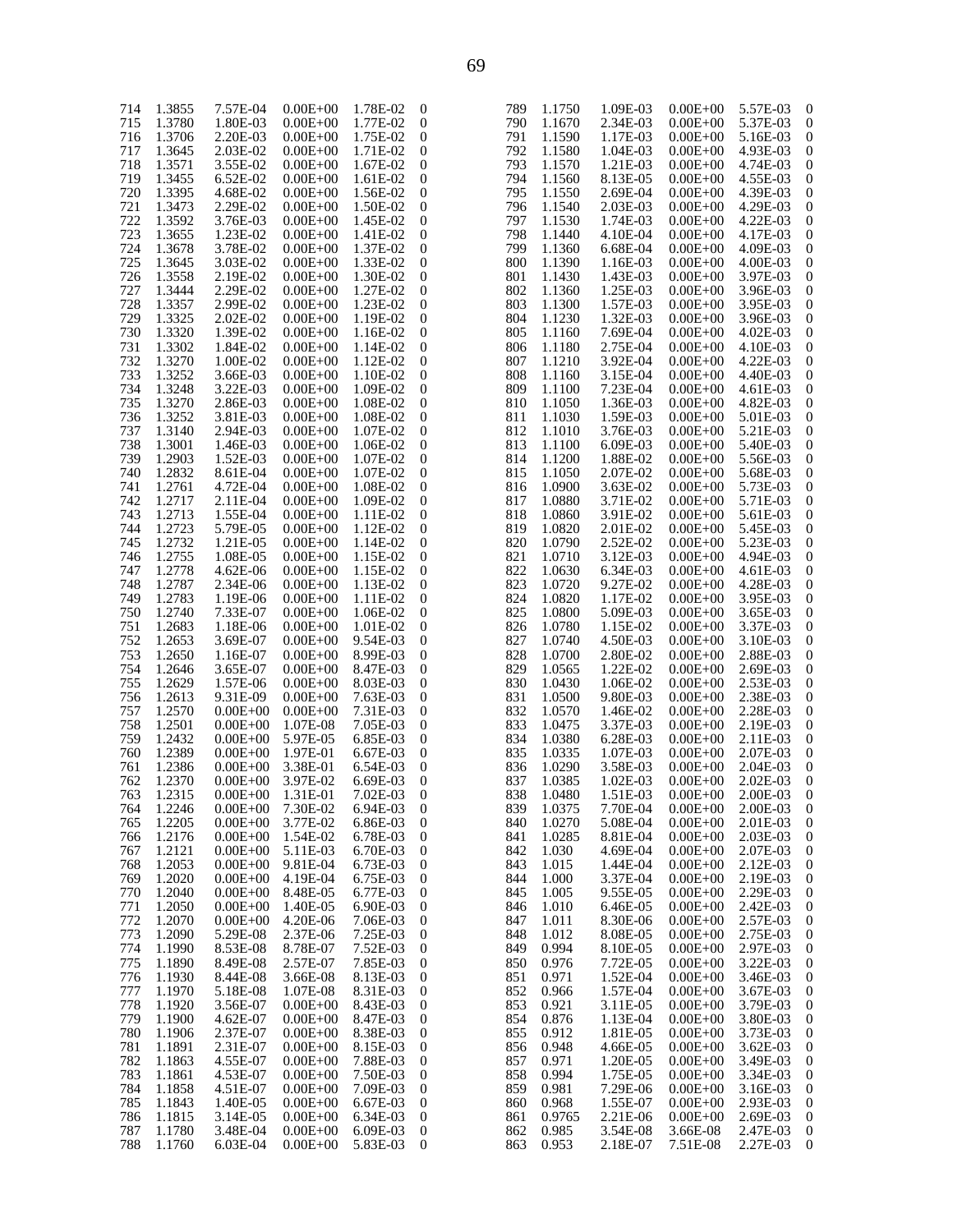| 864 | 0.921  | 3.49E-07     | 1.07E-08     | 2.08E-03 | $\mathbf{0}$     | 939  | 0.8245 | 2.70E-01 | $0.00E + 00$ | 6.91E-04 | 0 |
|-----|--------|--------------|--------------|----------|------------------|------|--------|----------|--------------|----------|---|
| 865 | 0.904  | 3.50E-08     | 1.07E-08     | 1.89E-03 | $\mathbf{0}$     | 940  | 0.821  | 1.67E-01 | $0.00E + 00$ | 7.80E-04 | 0 |
|     |        |              |              |          |                  |      |        |          |              |          |   |
| 866 | 0.887  | 3.49E-08     | 3.66E-08     | 1.73E-03 | $\mathbf{0}$     | 941  | 0.8135 | 2.59E-01 | $0.00E + 00$ | 8.79E-04 | 0 |
| 867 | 0.9245 | 3.47E-08     | 3.66E-08     | 1.60E-03 | $\mathbf{0}$     | 942  | 0.806  | 2.15E-01 | $0.00E + 00$ | 9.73E-04 | 0 |
|     |        |              |              |          |                  |      |        |          |              |          |   |
| 868 | 0.962  | 8.37E-08     | 1.07E-08     | 1.49E-03 | $\mathbf{0}$     | 943  | 0.814  | 5.55E-01 | $0.00E + 00$ | 1.05E-03 | 0 |
| 869 | 0.961  | 3.45E-08     | 1.07E-08     | 1.40E-03 | $\mathbf{0}$     | 944  | 0.822  | 6.33E-01 | $0.00E + 00$ | 1.09E-03 | 0 |
|     |        |              |              |          | $\mathbf{0}$     | 945  |        |          |              |          |   |
| 870 | 0.96   | 3.43E-08     | $0.00E + 00$ | 1.33E-03 |                  |      | 0.8195 | 2.78E-01 | $0.00E + 00$ | 1.08E-03 | 0 |
| 871 | 0.9565 | 2.21E-07     | $0.00E + 00$ | 1.27E-03 | $\mathbf{0}$     | 946  | 0.817  | 8.44E-01 | $0.00E + 00$ | 1.03E-03 | 0 |
|     |        |              |              |          | $\mathbf{0}$     | 947  |        |          |              |          | 0 |
| 872 | 0.953  | 5.61E-08     | $0.00E + 00$ | 1.20E-03 |                  |      | 0.809  | 3.00E-01 | $0.00E + 00$ | 9.39E-04 |   |
| 873 | 0.9545 | 5.59E-08     | $0.00E + 00$ | 1.14E-03 | $\mathbf{0}$     | 948  | 0.801  | 4.73E-01 | $0.00E + 00$ | 8.41E-04 | 0 |
| 874 | 0.956  | 5.57E-08     | $0.00E + 00$ | 1.10E-03 | $\mathbf{0}$     | 949  | 0.802  | 1.48E-01 | $0.00E + 00$ | 7.38E-04 | 0 |
|     |        |              |              |          |                  |      |        |          |              |          |   |
| 875 | 0.957  | 4.70E-07     | $0.00E + 00$ | 1.07E-03 | $\mathbf{0}$     | 950  | 0.803  | 9.85E-01 | $0.00E + 00$ | 6.53E-04 | 0 |
| 876 | 0.958  | 1.60E-06     | $0.00E + 00$ | 1.05E-03 | $\mathbf{0}$     | 951  | 0.7995 | 1.52E-01 | $0.00E + 00$ | 5.76E-04 | 0 |
|     |        |              |              |          |                  |      |        |          |              |          |   |
| 877 | 0.946  | 4.51E-07     | $0.00E + 00$ | 1.04E-03 | $\mathbf{0}$     | 952  | 0.796  | 5.06E-01 | $0.00E + 00$ | 5.20E-04 | 0 |
| 878 | 0.934  | 4.79E-06     | $0.00E + 00$ | 1.03E-03 | $\mathbf{0}$     | 953  | 0.7905 | 2.95E-01 | $0.00E + 00$ | 4.54E-04 | 0 |
|     |        |              |              |          |                  |      |        |          |              |          |   |
| 879 | 0.9345 | 3.64E-06     | $0.00E + 00$ | 1.04E-03 | $\mathbf{0}$     | 954  | 0.785  | 1.97E-01 | $0.00E + 00$ | 4.11E-04 | 0 |
| 880 | 0.935  | 2.74E-06     | $0.00E + 00$ | 1.06E-03 | $\mathbf{0}$     | 955  | 0.792  | 3.16E-01 | $0.00E + 00$ | 4.04E-04 | 0 |
| 881 | 0.929  | 2.03E-05     | $0.00E + 00$ | 1.07E-03 | $\mathbf{0}$     | 956  | 0.799  | 2.83E-01 | $0.00E + 00$ | 3.86E-04 | 0 |
|     |        |              |              |          |                  |      |        |          |              |          |   |
| 882 | 0.923  | 3.38E-05     | $0.00E + 00$ | 1.10E-03 | $\mathbf{0}$     | 957  | 0.7975 | 4.03E-01 | $0.00E + 00$ | 3.67E-04 | 0 |
| 883 | 0.93   | 1.33E-05     | $0.00E + 00$ | 1.14E-03 | $\mathbf{0}$     | 958  | 0.796  | 1.52E-01 | $0.00E + 00$ | 3.42E-04 | 0 |
|     |        |              |              |          |                  |      |        |          |              |          |   |
| 884 | 0.937  | 2.18E-05     | $0.00E + 00$ | 1.18E-03 | $\mathbf{0}$     | 959  | 0.794  | 2.59E-01 | $0.00E + 00$ | 3.12E-04 | 0 |
| 885 | 0.9295 | 1.52E-05     | $0.00E + 00$ | 1.23E-03 | $\mathbf{0}$     | 960  | 0.792  | 1.75E-01 | $0.00E + 00$ | 2.86E-04 | 0 |
|     | 0.922  | 1.76E-04     | $0.00E + 00$ | 1.28E-03 | $\mathbf{0}$     | 961  | 0.7915 | 1.32E-01 | $0.00E + 00$ | 2.66E-04 | 0 |
| 886 |        |              |              |          |                  |      |        |          |              |          |   |
| 887 | 0.923  | 5.11E-05     | $0.00E + 00$ | 1.31E-03 | $\mathbf{0}$     | 962  | 0.791  | 1.37E-01 | $0.00E + 00$ | 2.51E-04 | 0 |
| 888 | 0.924  | 1.86E-04     | $0.00E + 00$ | 1.34E-03 | $\mathbf{0}$     | 963  | 0.7895 | 9.46E-02 | $0.00E + 00$ | 2.39E-04 | 0 |
|     |        |              |              |          |                  |      |        |          |              |          |   |
| 889 | 0.922  | 1.14E-05     | $0.00E + 00$ | 1.35E-03 | $\mathbf{0}$     | 964  | 0.788  | 1.34E-01 | $0.00E + 00$ | 2.31E-04 | 0 |
| 890 | 0.92   | $2.02E-04$   | $0.00E + 00$ | 1.35E-03 | $\mathbf{0}$     | 965  | 0.784  | 9.60E-02 | $0.00E + 00$ | 2.23E-04 | 0 |
|     |        |              |              |          |                  |      |        |          |              |          |   |
| 891 | 0.9155 | 8.93E-05     | $0.00E + 00$ | 1.34E-03 | $\mathbf{0}$     | 966  | 0.78   | 7.35E-02 | $0.00E + 00$ | 2.12E-04 | 0 |
| 892 | 0.911  | 4.38E-04     | $0.00E + 00$ | 1.34E-03 | $\mathbf{0}$     | 967  | 0.789  | 8.71E-02 | $0.00E + 00$ | 1.92E-04 | 0 |
| 893 | 0.9125 | 1.48E-03     | $0.00E + 00$ | 1.37E-03 | $\mathbf{0}$     | 968  | 0.798  | 1.65E-02 | $0.00E + 00$ | 1.75E-04 | 0 |
|     |        |              |              |          |                  |      |        |          |              |          |   |
| 894 | 0.914  | 3.37E-03     | $0.00E + 00$ | 1.43E-03 | $\mathbf{0}$     | 969  | 0.7905 | 1.20E-02 | $0.00E + 00$ | 1.63E-04 | 0 |
| 895 | 0.9165 | 8.76E-03     | $0.00E + 00$ | 1.50E-03 | $\mathbf{0}$     | 970  | 0.783  | 2.27E-02 | $0.00E + 00$ | 1.47E-04 | 0 |
|     |        |              |              |          |                  |      |        |          |              |          |   |
| 896 | 0.919  | 2.06E-02     | $0.00E + 00$ | 1.58E-03 | $\mathbf{0}$     | 971  | 0.783  | 7.08E-03 | $0.00E + 00$ | 1.35E-04 | 0 |
| 897 | 0.9065 | 4.68E-02     | $0.00E + 00$ | 1.64E-03 | $\mathbf{0}$     | 972  | 0.783  | 1.32E-02 | $0.00E + 00$ | 1.25E-04 | 0 |
|     |        |              |              |          |                  |      |        |          |              |          |   |
| 898 | 0.894  | 3.58E-02     | $0.00E + 00$ | 1.66E-03 | $\mathbf{0}$     | 973  | 0.775  | 2.77E-02 | $0.00E + 00$ | 1.17E-04 | 0 |
| 899 | 0.8915 | 1.07E-01     | $0.00E + 00$ | 1.65E-03 | $\mathbf{0}$     | 974  | 0.767  | 4.03E-02 | $0.00E + 00$ | 1.13E-04 | 0 |
| 900 | 0.889  | 3.29E-02     | $0.00E + 00$ | 1.60E-03 | $\mathbf{0}$     | 975  | 0.775  | 4.12E-02 | $0.00E + 00$ | 1.08E-04 | 0 |
|     |        |              |              |          |                  |      |        |          |              |          |   |
| 901 | 0.89   | 6.65E-02     | $0.00E + 00$ | 1.53E-03 | $\mathbf{0}$     | 976  | 0.783  | 4.57E-02 | $0.00E + 00$ | 1.06E-04 | 0 |
| 902 | 0.891  | 4.97E-02     | $0.00E + 00$ | 1.45E-03 | $\mathbf{0}$     | 977  | 0.782  | 1.79E-02 | $0.00E + 00$ | 1.03E-04 | 0 |
|     |        |              |              |          |                  |      |        |          |              |          |   |
| 903 | 0.886  | 4.38E-02     | $0.00E + 00$ | 1.36E-03 | $\mathbf{0}$     | 978  | 0.781  | 2.61E-02 | $0.00E + 00$ | 1.02E-04 | 0 |
| 904 | 0.881  | 7.32E-03     | $0.00E + 00$ | 1.28E-03 | $\mathbf{0}$     | 979  | 0.7765 | 1.68E-02 | $0.00E + 00$ | 1.00E-04 | 0 |
|     |        |              |              |          |                  |      |        |          |              |          |   |
| 905 | 0.881  | 8.47E-03     | $0.00E + 00$ | 1.18E-03 | $\mathbf{0}$     | 980  | 0.772  | 2.81E-02 | $0.00E + 00$ | 9.96E-05 | 0 |
| 906 | 0.881  | 1.32E-02     | $0.00E + 00$ | 1.08E-03 | $\mathbf{0}$     | 981  | 0.773  | 4.36E-03 | $0.00E + 00$ | 1.03E-04 | 0 |
| 907 | 0.8675 | 6.50E-02     | $0.00E + 00$ | 9.87E-04 | $\mathbf{0}$     | 982  | 0.774  | 7.40E-03 | $0.00E + 00$ | 1.09E-04 | 0 |
|     |        |              |              |          |                  |      |        |          |              |          |   |
| 908 | 0.854  | 5.03E-02     | $0.00E + 00$ | 9.18E-04 | $\mathbf{0}$     | 983  | 0.775  | 1.11E-02 | $0.00E + 00$ | 1.18E-04 | 0 |
| 909 | 0.8595 | 2.93E-02     | $0.00E + 00$ | 8.51E-04 | $\mathbf{0}$     | 984  | 0.776  | 1.95E-03 | $0.00E + 00$ | 1.35E-04 | 0 |
|     |        |              |              |          |                  |      |        |          |              |          |   |
| 910 | 0.865  | 5.23E-02     | $0.00E + 00$ | 7.85E-04 | $\mathbf{0}$     | 985  | 0.767  | 6.71E-03 | $0.00E + 00$ | 1.60E-04 | 0 |
| 911 | 0.869  | 4.08E-02     | $0.00E + 00$ | 7.22E-04 | $\boldsymbol{0}$ | 986  | 0.758  | 5.00E-04 | $0.00E + 00$ | 1.94E-04 | 0 |
| 912 |        |              |              |          | $\theta$         | 987  |        |          |              |          | 0 |
|     | 0.873  | 3.60E-02     | $0.00E + 00$ | 6.69E-04 |                  |      | 0.7625 | 1.18E-03 | $0.00E + 00$ | 2.35E-04 |   |
| 913 | 0.869  | 5.61E-02     | $0.00E + 00$ | 6.25E-04 | $\theta$         | 988  | 0.767  | 8.84E-04 | $0.00E + 00$ | 2.81E-04 | 0 |
| 914 | 0.865  | 6.49E-02     | $0.00E + 00$ | 5.77E-04 | $\mathbf{0}$     | 989  | 0.765  | 9.85E-05 | $0.00E + 00$ | 3.39E-04 | 0 |
|     |        |              |              |          |                  |      |        |          |              |          |   |
| 915 | 0.8625 | 3.59E-02     | $0.00E + 00$ | 5.42E-04 | $\boldsymbol{0}$ | 990  | 0.763  | 9.78E-04 | $0.00E + 00$ | 4.98E-04 | 0 |
| 916 | 0.86   | 9.20E-02     | $0.00E + 00$ | 5.22E-04 | $\boldsymbol{0}$ | 991  | 0.7585 | 1.42E-04 | $0.00E + 00$ | 7.88E-04 | 0 |
| 917 | 0.8605 | 2.14E-02     | $0.00E + 00$ | 5.01E-04 | 0                | 992  | 0.754  | 8.64E-05 | $0.00E + 00$ | 7.35E-04 | 0 |
|     |        |              |              |          |                  |      |        |          |              |          |   |
| 918 | 0.861  | 6.60E-02     | $0.00E + 00$ | 4.82E-04 | $\boldsymbol{0}$ | 993  | 0.755  | 5.26E-04 | $0.00E + 00$ | 5.99E-04 | 0 |
| 919 | 0.848  | 2.06E-02     | $0.00E + 00$ | 4.67E-04 | 0                | 994  | 0.756  | 4.45E-05 | $0.00E + 00$ | 5.89E-04 | 0 |
|     |        |              |              |          |                  |      |        |          |              |          |   |
| 920 | 0.835  | 1.51E-02     | $0.00E + 00$ | 4.53E-04 | $\mathbf{0}$     | 995  | 0.7495 | 1.49E-05 | $0.00E + 00$ | 5.58E-04 | 0 |
| 921 | 0.8315 | 7.47E-03     | $0.00E + 00$ | 4.46E-04 | 0                | 996  | 0.743  | 5.82E-05 | $0.00E + 00$ | 4.59E-04 | 0 |
| 922 | 0.828  |              |              | 4.43E-04 | $\boldsymbol{0}$ | 997  | 0.743  | 3.32E-05 | $0.00E + 00$ |          | 0 |
|     |        | 1.98E-02     | $0.00E + 00$ |          |                  |      |        |          |              | 3.67E-04 |   |
| 923 | 0.831  | 8.24E-03     | $0.00E + 00$ | 4.39E-04 | 0                | 998  | 0.743  | 4.32E-05 | $0.00E + 00$ | 3.06E-04 | 0 |
| 924 | 0.834  | 1.86E-02     | $0.00E + 00$ | 4.37E-04 | $\mathbf{0}$     | 999  | 0.742  | 3.95E-05 | $0.00E + 00$ | 2.53E-04 | 0 |
|     |        |              |              |          |                  |      |        |          |              |          |   |
| 925 | 0.8365 | 2.19E-02     | $0.00E + 00$ | 4.40E-04 | 0                | 1000 | 0.741  | 1.23E-04 | $0.00E + 00$ | 2.06E-04 | 0 |
| 926 | 0.839  | 1.78E-02     | $0.00E + 00$ | 4.42E-04 | $\boldsymbol{0}$ | 1001 | 0.7378 | 2.53E-05 | $0.00E + 00$ | 1.93E-04 | 0 |
|     |        |              |              |          |                  |      |        |          |              |          |   |
| 927 | 0.842  | 9.63E-03     | $0.00E + 00$ | 4.41E-04 | 0                | 1002 | 0.7346 | 6.45E-04 | $0.00E + 00$ | 1.63E-04 | 0 |
| 928 | 0.845  | 6.34E-02     | $0.00E + 00$ | 4.38E-04 | $\boldsymbol{0}$ | 1003 | 0.7314 | 4.00E-05 | $0.00E + 00$ | 1.49E-04 | 0 |
| 929 | 0.8425 | 8.74E-02     | $0.00E + 00$ | 4.41E-04 | 0                | 1004 | 0.7282 | 1.48E-04 | $0.00E + 00$ | 1.38E-04 | 0 |
|     |        |              |              |          |                  |      |        |          |              |          |   |
| 930 | 0.84   | 1.91E-01     | $0.00E + 00$ | 4.43E-04 | $\mathbf 0$      | 1005 | 0.725  | 1.25E-05 | $0.00E + 00$ | 1.14E-04 | 0 |
| 931 | 0.844  | 2.44E-01     | $0.00E + 00$ | 4.48E-04 | 0                | 1006 | 0.7246 | 7.62E-05 | $0.00E + 00$ | 1.17E-04 | 0 |
|     |        |              |              |          |                  |      |        |          |              |          |   |
| 932 | 0.848  | 5.04E-01     | $0.00E + 00$ | 4.46E-04 | $\mathbf 0$      | 1007 | 0.7242 | 3.55E-05 | $0.00E + 00$ | 1.01E-04 | 0 |
| 933 | 0.8415 | 6.11E-01     | $0.00E + 00$ | 4.37E-04 | 0                | 1008 | 0.7238 | 1.08E-04 | $0.00E + 00$ | 9.07E-05 | 0 |
| 934 | 0.835  | $1.21E + 00$ | $0.00E + 00$ | 4.40E-04 | $\mathbf 0$      | 1009 | 0.7234 | 2.16E-04 | $0.00E + 00$ | 9.21E-05 | 0 |
|     |        |              |              |          |                  |      |        |          |              |          |   |
| 935 | 0.8275 | 7.26E-01     | $0.00E + 00$ | 4.59E-04 | $\mathbf 0$      | 1010 | 0.723  | 3.04E-04 | $0.00E + 00$ | 8.02E-05 | 0 |
| 936 | 0.82   | $1.16E + 00$ | $0.00E + 00$ | 4.93E-04 | $\mathbf 0$      | 1011 | 0.7228 | 2.73E-05 | $0.00E + 00$ | 7.31E-05 | 0 |
| 937 | 0.824  | $1.00E + 00$ | $0.00E + 00$ | 5.45E-04 | $\mathbf 0$      | 1012 | 0.7226 | 9.85E-05 | $0.00E + 00$ | 7.41E-05 | 0 |
|     |        |              |              |          |                  |      |        |          |              |          |   |
| 938 | 0.828  | 8.21E-01     | $0.00E + 00$ | 6.15E-04 | $\boldsymbol{0}$ | 1013 | 0.7224 | 1.51E-05 | $0.00E + 00$ | 6.86E-05 | 0 |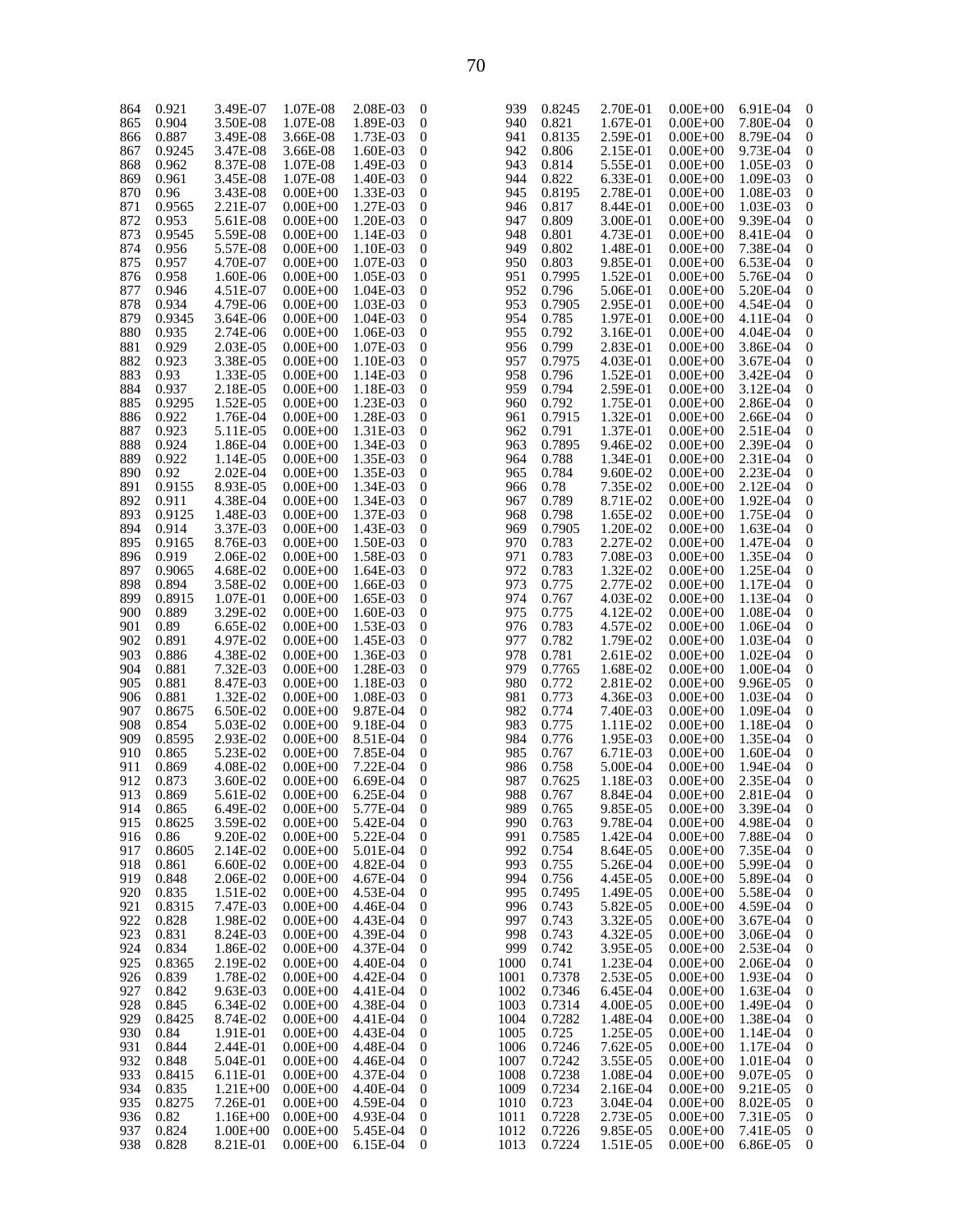|      |        |          |              |               |                  |      |        | 2.19E-03     |              |                    |                         |
|------|--------|----------|--------------|---------------|------------------|------|--------|--------------|--------------|--------------------|-------------------------|
| 1014 | 0.7222 | 1.41E-05 | $0.00E + 00$ | 6.30E-05      | $\mathbf{0}$     | 1089 | 0.6124 |              | $0.00E + 00$ | 1.72E-05           | $\mathbf{0}$            |
| 1015 | 0.722  | 2.24E-05 | $0.00E + 00$ | $6.02E-05$    | $\boldsymbol{0}$ | 1090 | 0.612  | 4.00E-03     | $0.00E + 00$ | 1.28E-05           | $\mathbf{0}$            |
| 1016 | 0.7208 | 2.59E-05 | $0.00E + 00$ | $6.02E - 0.5$ | $\boldsymbol{0}$ | 1091 | 0.6094 | 1.06E-03     | $0.00E + 00$ | 1.01E-05           | $\boldsymbol{0}$        |
| 1017 | 0.7196 | 3.23E-05 | $0.00E + 00$ | 5.59E-05      | $\mathbf{0}$     | 1092 | 0.6068 | 9.01E-04     | $0.00E + 00$ | $0.00E + 00$       | $\boldsymbol{0}$        |
|      |        |          |              |               |                  |      |        |              |              |                    |                         |
| 1018 | 0.7184 | 7.50E-06 | $0.00E + 00$ | 5.16E-05      | $\mathbf{0}$     | 1093 | 0.6042 | 1.06E-02     | $0.00E + 00$ | $0.00E + 00$       | $\overline{0}$          |
| 1019 | 0.7172 | 1.38E-04 | $0.00E + 00$ | 5.09E-05      | $\mathbf{0}$     | 1094 | 0.6016 | 1.61E-03     | $0.00E + 00$ | $0.00E + 00$ 0     |                         |
| 1020 | 0.716  | 1.79E-05 | $0.00E + 00$ | 4.91E-05      | $\mathbf{0}$     | 1095 | 0.599  | 7.02E-03     | $0.00E + 00$ | $0.00E + 00$       | $\overline{\mathbf{0}}$ |
|      |        |          |              |               |                  |      |        |              |              |                    |                         |
| 1021 | 0.7178 | 4.90E-06 | $0.00E + 00$ | 4.42E-05      | $\mathbf{0}$     | 1096 | 0.6008 | 1.25E-02     | $0.00E + 00$ | $0.00E + 00$       | $\overline{\mathbf{0}}$ |
| 1022 | 0.7196 | 3.21E-05 | $0.00E + 00$ | 4.07E-05      | $\mathbf{0}$     | 1097 | 0.6026 | 6.31E-04     | $0.00E + 00$ | $0.00E + 00$       | $\bf{0}$                |
| 1023 | 0.7214 | 4.19E-05 | $0.00E + 00$ | 3.92E-05      | $\mathbf{0}$     | 1098 | 0.6044 | 1.20E-02     | $0.00E + 00$ | $0.00E + 00$ 0     |                         |
|      |        |          |              |               |                  |      |        |              |              |                    |                         |
| 1024 | 0.7232 | 2.29E-04 | $0.00E + 00$ | 3.88E-05      | $\mathbf{0}$     | 1099 | 0.6062 | 1.01E-02     | $0.00E + 00$ | $0.00E + 00$       | $\overline{\mathbf{0}}$ |
| 1025 | 0.725  | 7.42E-06 | $0.00E + 00$ | 3.71E-05      | $\mathbf{0}$     | 1100 | 0.608  | 2.23E-02     | $0.00E + 00$ | $0.00E + 00$       | $\overline{\mathbf{0}}$ |
| 1026 | 0.72   | 2.21E-05 | $0.00E + 00$ | 3.59E-05      | $\mathbf{0}$     | 1101 | 0.6066 | 1.74E-02     | $0.00E + 00$ | $0.00E + 00$       | $\bf{0}$                |
|      |        |          |              |               |                  |      |        |              |              |                    |                         |
| 1027 | 0.715  | 2.09E-05 | $0.00E + 00$ | 3.61E-05      | $\mathbf{0}$     | 1102 | 0.6052 | 2.32E-02     | $0.00E + 00$ | $0.00E + 00$ 0     |                         |
| 1028 | 0.71   | 2.43E-05 | $0.00E + 00$ | 3.77E-05      | $\mathbf{0}$     | 1103 | 0.6038 | 2.65E-02     | $0.00E + 00$ | $0.00E + 00$       | $\overline{\mathbf{0}}$ |
| 1029 | 0.705  | 2.92E-05 | $0.00E + 00$ | 3.78E-05      | $\mathbf{0}$     | 1104 | 0.6024 | 2.48E-02     | $0.00E + 00$ | $0.00E + 00$ 0     |                         |
|      |        |          |              |               |                  |      |        |              |              |                    |                         |
| 1030 | 0.7    | 2.34E-06 | $0.00E + 00$ | 3.81E-05      | $\mathbf{0}$     | 1105 | 0.601  | 1.62E-02     | $0.00E + 00$ | $0.00E + 00$       | $\bf{0}$                |
| 1031 | 0.699  | 9.56E-06 | $0.00E + 00$ | 3.81E-05      | $\mathbf{0}$     | 1106 | 0.6012 | 6.10E-02     | $0.00E + 00$ | $0.00E + 00$ 0     |                         |
| 1032 | 0.698  | 1.93E-06 | $0.00E + 00$ | 3.89E-05      | $\mathbf{0}$     | 1107 | 0.6014 | 1.90E-02     | $0.00E + 00$ | $0.00E + 00$       | $\overline{\mathbf{0}}$ |
|      |        |          |              |               |                  |      |        |              |              |                    |                         |
| 1033 | 0.697  | 2.33E-06 | $0.00E + 00$ | 4.01E-05      | $\mathbf{0}$     | 1108 | 0.6016 | 5.22E-02     | $0.00E + 00$ | $0.00E + 00$       | $\overline{\mathbf{0}}$ |
| 1034 | 0.696  | 6.74E-07 | $0.00E + 00$ | 4.23E-05      | $\mathbf{0}$     | 1109 | 0.6018 | 5.34E-02     | $0.00E + 00$ | $0.00E + 00$       | $\bf{0}$                |
| 1035 | 0.695  | 1.31E-07 | $0.00E + 00$ | 4.52E-05      | $\mathbf{0}$     | 1110 | 0.602  | 2.07E-02     | $0.00E + 00$ | $0.00E + 00$ 0     |                         |
| 1036 | 0.6918 | 1.56E-06 | $0.00E + 00$ | 4.75E-05      | $\mathbf{0}$     | 1111 | 0.5992 | 1.55E-01     | $0.00E + 00$ | $0.00E + 00$       | $\overline{\mathbf{0}}$ |
|      |        |          |              |               |                  |      |        |              |              |                    |                         |
| 1037 | 0.6886 | 1.31E-07 | 2.19E-06     | 5.05E-05      | $\mathbf{0}$     | 1112 | 0.5964 | 5.91E-02     | $0.00E + 00$ | $0.00E + 00$       | $\overline{\mathbf{0}}$ |
| 1038 | 0.6854 | 1.30E-07 | 3.09E-07     | 5.25E-05      | $\mathbf{0}$     | 1113 | 0.5936 | 2.55E-01     | $0.00E + 00$ | $0.00E + 00$       | $\bf{0}$                |
| 1039 | 0.6822 | 4.49E-07 | 8.23E-07     | 5.59E-05      | $\mathbf{0}$     | 1114 | 0.5908 | 1.96E-01     | $0.00E + 00$ | $0.00E + 00$ 0     |                         |
|      |        |          |              |               |                  |      |        |              |              |                    |                         |
| 1040 | 0.679  | 1.30E-07 | 8.23E-07     | 6.13E-05      | $\mathbf{0}$     | 1115 | 0.588  | 3.85E-01     | $0.00E + 00$ | $0.00E + 00$       | $\bf{0}$                |
| 1041 | 0.6804 | 4.47E-07 | 3.09E-07     | 6.73E-05      | $\mathbf{0}$     | 1116 | 0.586  | 4.64E-01     | $0.00E + 00$ | $0.00E + 00$ 0     |                         |
| 1042 | 0.6818 | 1.29E-07 | $0.00E + 00$ | 7.39E-05      | $\mathbf{0}$     | 1117 | 0.584  | $1.45E + 00$ | $0.00E + 00$ | $0.00E + 00$       | $\overline{\mathbf{0}}$ |
|      |        |          |              |               |                  |      |        |              |              |                    |                         |
| 1043 | 0.6832 | 1.29E-07 | $0.00E + 00$ | 8.39E-05      | $\mathbf{0}$     | 1118 | 0.582  | 5.11E-01     | $0.00E + 00$ | $0.00E + 00$ 0     |                         |
| 1044 | 0.6846 | 1.29E-07 | $0.00E + 00$ | 1.02E-04      | $\mathbf{0}$     | 1119 | 0.58   | $1.06E + 00$ | $0.00E + 00$ | $0.00E + 00$       | $\bf{0}$                |
| 1045 | 0.686  | 1.29E-07 | $0.00E + 00$ | 1.44E-04      | $\mathbf{0}$     | 1120 | 0.578  | 7.94E-01     | $0.00E + 00$ | $0.00E + 00$ 0     |                         |
|      |        | 1.28E-07 |              | 1.88E-04      | $\mathbf{0}$     | 1121 | 0.576  | 7.03E-01     | $0.00E + 00$ |                    |                         |
| 1046 | 0.6824 |          | $0.00E + 00$ |               |                  |      |        |              |              | $0.00E + 00$       | $\overline{\mathbf{0}}$ |
| 1047 | 0.6788 | 1.28E-07 | $0.00E + 00$ | 1.56E-04      | $\mathbf{0}$     | 1122 | 0.574  | $1.70E + 00$ | $0.00E + 00$ | $0.00E + 00$ 0     |                         |
| 1048 | 0.6752 | 1.28E-07 | $0.00E + 00$ | 1.38E-04      | $\mathbf{0}$     | 1123 | 0.572  | $1.30E + 00$ | $0.00E + 00$ | $0.00E + 00$       | $\overline{\mathbf{0}}$ |
| 1049 | 0.6716 | 1.28E-07 | 4.84E-06     | 1.39E-04      | $\mathbf{0}$     | 1124 | 0.57   | $1.47E + 00$ | $0.00E + 00$ | $0.00E + 00$       | $\overline{\mathbf{0}}$ |
|      |        |          |              |               |                  |      |        |              |              |                    |                         |
| 1050 | 0.668  | 1.27E-07 | 6.91E-06     | 1.34E-04      | $\mathbf{0}$     | 1125 | 0.568  | 9.31E-01     | $0.00E + 00$ | $0.00E + 00$       | $\bf{0}$                |
| 1051 | 0.6662 | 1.27E-07 | 8.23E-07     | 1.18E-04      | $\mathbf{0}$     | 1126 | 0.5674 | 2.25E+00     | $0.00E + 00$ | $0.00E + 00$ 0     |                         |
| 1052 | 0.6644 | 1.27E-07 | 3.01E-06     | 9.58E-05      | $\mathbf{0}$     | 1127 | 0.5668 | 7.11E-01     | $0.00E + 00$ | $0.00E + 00$       | $\bf{0}$                |
|      |        |          |              |               |                  |      |        |              |              |                    |                         |
| 1053 | 0.6626 | 1.27E-07 | 2.19E-06     | 8.42E-05      | $\mathbf{0}$     | 1128 | 0.5662 | $1.30E + 00$ | $0.00E + 00$ | $0.00E + 00$       | $\overline{\mathbf{0}}$ |
| 1054 | 0.6608 | 1.26E-07 | 8.23E-07     | 7.32E-05      | $\mathbf{0}$     | 1129 | 0.5656 | $1.23E + 00$ | $0.00E + 00$ | $0.00E + 00$       | $\bf{0}$                |
| 1055 | 0.659  | 4.36E-07 | 3.09E-07     | 7.02E-05      | $\mathbf{0}$     | 1130 | 0.565  | $1.64E + 00$ | $0.00E + 00$ | $0.00E + 00$ 0     |                         |
|      |        |          |              | 6.07E-05      |                  |      |        |              |              |                    |                         |
| 1056 | 0.6572 | 6.50E-07 | $0.00E + 00$ |               | $\mathbf{0}$     | 1131 | 0.5644 | 1.66E-01     | $0.00E + 00$ | $0.00E + 00$       | $\bf{0}$                |
| 1057 | 0.6554 | 4.35E-07 | $0.00E + 00$ | 6.06E-05      | $\mathbf{0}$     | 1132 | 0.5638 | 3.15E-01     | $0.00E + 00$ | $0.00E + 00$ 0     |                         |
| 1058 | 0.6536 | 4.34E-07 | $0.00E + 00$ | 5.33E-05      | $\mathbf{0}$     | 1133 | 0.5632 | 8.06E-01     | $0.00E + 00$ | $0.00E + 00$       | $\overline{\mathbf{0}}$ |
| 1059 | 0.6518 | 1.18E-06 | 3.09E-07     | 5.13E-05      | $\mathbf{0}$     | 1134 | 0.5626 | $2.93E+00$   | $0.00E + 00$ | $0.00E + 00$ 0     |                         |
|      |        |          |              |               |                  |      |        |              |              |                    |                         |
| 1060 | 0.65   | 4.33E-07 | 3.09E-07     | 4.98E-05      | $\mathbf{0}$     | 1135 | 0.562  | $5.83E + 00$ | $0.00E + 00$ | $0.00E + 00$       | $\bf{0}$                |
| 1061 | 0.6496 | 8.94E-07 | 3.09E-07     | 4.63E-05      | $\mathbf{0}$     | 1136 | 0.5608 | $1.03E + 00$ | $0.00E + 00$ | $0.00E + 00$       | $\overline{\mathbf{0}}$ |
| 1062 | 0.6492 | 5.18E-06 | 3.09E-07     | 4.90E-05      | $\boldsymbol{0}$ | 1137 | 0.5596 | 1.71E-01     | $0.00E + 00$ | $0.00E + 00$ 0     |                         |
|      |        |          |              |               |                  |      |        |              |              |                    |                         |
| 1063 | 0.6488 | 7.04E-06 | 2.19E-06     | 5.03E-05      | $\mathbf{0}$     | 1138 | 0.5584 | 4.05E-01     | $0.00E + 00$ | $0.00E{+}00\quad0$ |                         |
| 1064 | 0.6484 | 2.57E-07 | 5.85E-06     | 5.33E-05      | $\mathbf{0}$     | 1139 | 0.5572 | 2.13E-01     | $0.00E + 00$ | $0.00E + 00$ 0     |                         |
| 1065 | 0.648  | 2.67E-05 | 5.85E-06     | 6.20E-05      | $\boldsymbol{0}$ | 1140 | 0.556  | 2.64E-01     | $0.00E + 00$ | $0.00E + 00$ 0     |                         |
| 1066 | 0.6464 | 1.49E-06 | 6.91E-06     | 6.05E-05      | $\boldsymbol{0}$ | 1141 | 0.5556 | 5.22E-01     | $0.00E + 00$ | $0.00E + 00$ 0     |                         |
|      |        |          |              |               |                  |      |        |              |              |                    |                         |
| 1067 | 0.6448 | 1.15E-05 | 2.19E-06     | 5.16E-05      | $\boldsymbol{0}$ | 1142 | 0.5552 | 4.18E-01     | $0.00E + 00$ | $0.00E + 00$ 0     |                         |
| 1068 | 0.6432 | 3.16E-05 | 2.14E-05     | 4.83E-05      | $\boldsymbol{0}$ | 1143 | 0.5548 | 1.26E-01     | $0.00E + 00$ | $0.00E + 00$ 0     |                         |
| 1069 | 0.6416 | 5.68E-05 | 3.89E-06     | 4.96E-05      | $\boldsymbol{0}$ | 1144 | 0.5544 | $1.23E + 00$ | $0.00E + 00$ | $0.00E + 00$ 0     |                         |
|      |        |          |              |               |                  |      |        |              |              |                    |                         |
| 1070 | 0.64   | 1.89E-04 | 8.23E-07     | 4.54E-05      | $\mathbf{0}$     | 1145 | 0.554  | 7.73E-01     | $0.00E + 00$ | $0.00E + 00$ 0     |                         |
| 1071 | 0.6382 | 1.31E-05 | 8.23E-07     | 3.85E-05      | $\mathbf{0}$     | 1146 | 0.5518 | 7.76E-01     | $0.00E + 00$ | $0.00E + 00$ 0     |                         |
| 1072 | 0.6364 | 1.78E-04 | 1.46E-06     | 3.38E-05      | $\boldsymbol{0}$ | 1147 | 0.5496 | $2.03E + 00$ | $0.00E + 00$ | $0.00E + 00$ 0     |                         |
|      |        |          |              |               |                  |      |        |              |              |                    |                         |
| 1073 | 0.6346 | 1.40E-04 | 8.23E-07     | 3.00E-05      | $\boldsymbol{0}$ | 1148 | 0.5474 | 2.31E-01     | $0.00E + 00$ | $0.00E + 00$ 0     |                         |
| 1074 | 0.6328 | 8.31E-06 | 3.09E-07     | 2.86E-05      | $\boldsymbol{0}$ | 1149 | 0.5452 | 4.60E-01     | $0.00E + 00$ | $0.00E + 00$ 0     |                         |
| 1075 | 0.631  | 1.08E-03 | 3.09E-07     | 2.85E-05      | $\boldsymbol{0}$ | 1150 | 0.543  | 9.44E-01     | $0.00E + 00$ | $0.00E + 00$ 0     |                         |
|      |        | 6.50E-05 |              |               |                  |      | 0.5448 |              | $0.00E + 00$ |                    |                         |
| 1076 | 0.629  |          | $0.00E + 00$ | 2.57E-05      | $\boldsymbol{0}$ | 1151 |        | 4.45E-01     |              | $0.00E + 00$ 0     |                         |
| 1077 | 0.627  | 5.63E-04 | $0.00E + 00$ | 2.61E-05      | $\boldsymbol{0}$ | 1152 | 0.5466 | 3.55E-01     | $0.00E + 00$ | $0.00E + 00$ 0     |                         |
| 1078 | 0.625  | 8.58E-04 | $0.00E + 00$ | 2.34E-05      | $\boldsymbol{0}$ | 1153 | 0.5484 | 4.19E-01     | $0.00E + 00$ | $0.00E + 00$ 0     |                         |
| 1079 | 0.623  | 3.52E-05 | $0.00E + 00$ | 2.28E-05      |                  | 1154 | 0.5502 | 6.20E-01     | $0.00E + 00$ | $0.00E + 00$ 0     |                         |
|      |        |          |              |               | $\mathbf{0}$     |      |        |              |              |                    |                         |
| 1080 | 0.621  | 1.59E-03 | $0.00E + 00$ | 2.05E-05      | $\boldsymbol{0}$ | 1155 | 0.552  | 1.56E-01     | $0.00E + 00$ | $0.00E + 00$ 0     |                         |
| 1081 | 0.6196 | 1.41E-03 | $0.00E + 00$ | 1.85E-05      | $\boldsymbol{0}$ | 1156 | 0.5492 | 2.33E-01     | $0.00E + 00$ | $0.00E + 00$ 0     |                         |
| 1082 | 0.6182 | 4.49E-04 | $0.00E + 00$ | 1.86E-05      | $\boldsymbol{0}$ | 1157 | 0.5464 | 1.34E-01     | $0.00E + 00$ | $0.00E + 00$ 0     |                         |
|      |        |          |              |               |                  |      |        |              |              |                    |                         |
| 1083 | 0.6168 | 1.82E-04 | $0.00E + 00$ | 1.89E-05      | $\boldsymbol{0}$ | 1158 | 0.5436 | 1.66E-01     | $0.00E + 00$ | $0.00E + 00$ 0     |                         |
| 1084 | 0.6154 | 2.05E-03 | $0.00E + 00$ | 1.89E-05      | $\boldsymbol{0}$ | 1159 | 0.5408 | 1.23E-01     | $0.00E + 00$ | $0.00E + 00$ 0     |                         |
| 1085 | 0.614  | 8.82E-04 | $0.00E + 00$ | 1.87E-05      | $\boldsymbol{0}$ | 1160 | 0.538  | 1.64E-01     | $0.00E + 00$ | $0.00E + 00$ 0     |                         |
|      |        |          |              |               |                  |      |        |              |              |                    |                         |
| 1086 | 0.6136 | 6.46E-03 | $0.00E + 00$ | 2.10E-05      | $\mathbf{0}$     | 1161 | 0.536  | 7.06E-02     | $0.00E + 00$ | $0.00E + 00$ 0     |                         |
| 1087 | 0.6132 | 1.59E-03 | $0.00E + 00$ | 2.00E-05      | $\mathbf{0}$     | 1162 | 0.534  | 7.16E-02     | $0.00E + 00$ | $0.00E + 00$ 0     |                         |
| 1088 | 0.6128 | 5.91E-04 | $0.00E + 00$ | 1.94E-05      | $\mathbf{0}$     | 1163 | 0.532  | 1.49E-02     | $0.00E + 00$ | $0.00E + 00$ 0     |                         |
|      |        |          |              |               |                  |      |        |              |              |                    |                         |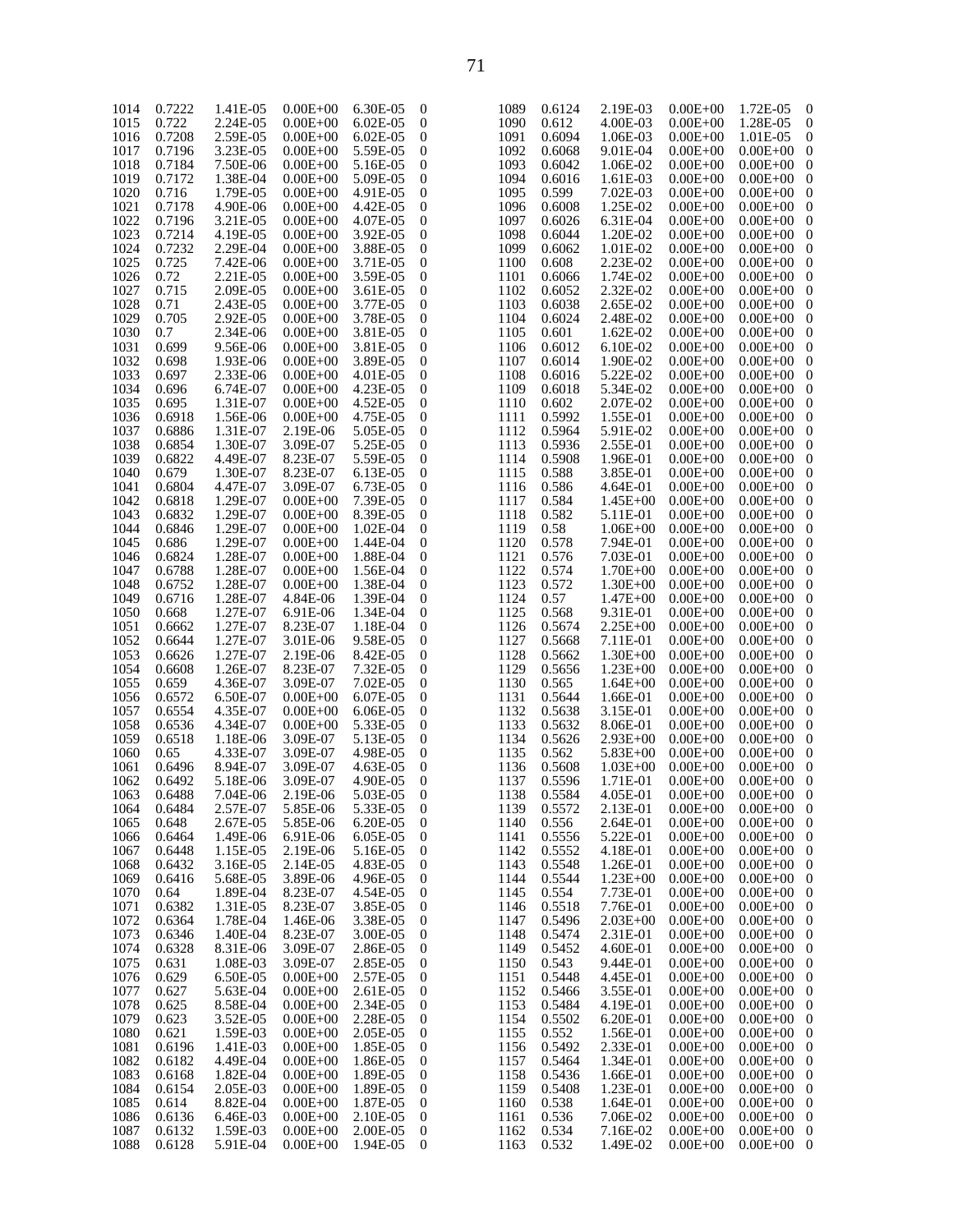| 1164 | 0.53   | 3.53E-02 | $0.00E + 00$ | $0.00E + 00$ | 0 | 1239 | €                           |
|------|--------|----------|--------------|--------------|---|------|-----------------------------|
| 1165 | 0.528  | 4.92E-02 | $0.00E + 00$ | $0.00E + 00$ | 0 | 1240 | 0                           |
| 1166 | 0.5286 | 5.07E-02 | $0.00E + 00$ | $0.00E + 00$ | 0 | 1241 | 0                           |
| 1167 | 0.5292 | 3.17E-02 | $0.00E + 00$ | $0.00E + 00$ | 0 | 1242 | C                           |
|      |        |          |              |              |   |      |                             |
| 1168 | 0.5298 | 2.74E-02 | $0.00E + 00$ | $0.00E + 00$ | 0 | 1243 | 0                           |
| 1169 | 0.5304 | 2.02E-02 | $0.00E + 00$ | $0.00E + 00$ | 0 | 1244 | C                           |
| 1170 | 0.531  | 1.15E-02 | $0.00E + 00$ | $0.00E + 00$ | 0 | 1245 | 0                           |
| 1171 | 0.5294 | 1.51E-02 | $0.00E + 00$ | $0.00E + 00$ | 0 | 1246 | C                           |
| 1172 | 0.5278 | 1.38E-02 | $0.00E + 00$ | $0.00E + 00$ | 0 | 1247 | C                           |
| 1173 | 0.5262 | 1.13E-02 | $0.00E + 00$ | $0.00E + 00$ | 0 | 1248 | C                           |
| 1174 | 0.5246 | 8.15E-02 | $0.00E + 00$ | $0.00E + 00$ | 0 | 1249 | €                           |
| 1175 | 0.523  | 1.03E-02 | $0.00E + 00$ | $0.00E + 00$ | 0 | 1250 | C                           |
| 1176 | 0.5208 | 3.94E-03 | $0.00E + 00$ | $0.00E + 00$ | 0 | 1251 | C                           |
| 1177 | 0.5186 | 6.91E-03 | $0.00E + 00$ | $0.00E + 00$ | 0 | 1252 | C                           |
|      | 0.5164 | 5.50E-02 |              |              |   | 1253 |                             |
| 1178 |        |          | $0.00E + 00$ | $0.00E + 00$ | 0 |      | C                           |
| 1179 | 0.5142 | 4.72E-03 | $0.00E + 00$ | $0.00E + 00$ | 0 | 1254 | C                           |
| 1180 | 0.512  | 1.46E-02 | $0.00E + 00$ | $0.00E + 00$ | 0 | 1255 | C                           |
| 1181 | 0.5114 | 9.63E-03 | $0.00E + 00$ | $0.00E + 00$ | 0 | 1256 | C                           |
| 1182 | 0.5108 | 1.08E-01 | $0.00E + 00$ | $0.00E + 00$ | 0 | 1257 | C                           |
| 1183 | 0.5102 | 7.12E-03 | $0.00E + 00$ | $0.00E + 00$ | 0 | 1258 | C                           |
| 1184 | 0.5096 | 2.13E-02 | $0.00E + 00$ | $0.00E + 00$ | 0 | 1259 | 0                           |
| 1185 | 0.509  | 2.92E-02 | $0.00E + 00$ | $0.00E + 00$ | 0 | 1260 | C                           |
| 1186 | 0.5088 | 3.96E-03 | $0.00E + 00$ | $0.00E + 00$ | 0 | 1261 | C                           |
| 1187 | 0.5086 | 1.01E-02 | $0.00E + 00$ | $0.00E + 00$ | 0 | 1262 | C                           |
| 1188 | 0.5084 | 8.06E-02 | $0.00E + 00$ | $0.00E + 00$ | 0 | 1263 | C                           |
|      |        | 1.30E-02 |              |              |   |      |                             |
| 1189 | 0.5082 |          | $0.00E + 00$ | $0.00E + 00$ | 0 | 1264 | C                           |
| 1190 | 0.508  | 4.82E-03 | $0.00E + 00$ | $0.00E + 00$ | 0 | 1265 | C                           |
| 1191 | 0.506  | 1.16E-02 | $0.00E + 00$ | $0.00E + 00$ | 0 | 1266 | C                           |
| 1192 | 0.504  | 4.16E-03 | $0.00E + 00$ | $0.00E + 00$ | 0 | 1267 | 0                           |
| 1193 | 0.502  | 8.74E-03 | $0.00E + 00$ | $0.00E + 00$ | 0 | 1268 | C                           |
| 1194 | 0.5    | 4.97E-03 | $0.00E + 00$ | $0.00E + 00$ | 0 | 1269 | C                           |
| 1195 | 0.498  | 9.11E-03 | $0.00E + 00$ | $0.00E + 00$ | 0 | 1270 | C                           |
| 1196 | 0.4968 | 1.33E-02 | $0.00E + 00$ | $0.00E + 00$ | 0 | 1271 | C                           |
| 1197 | 0.4956 | 2.60E-03 | $0.00E + 00$ | $0.00E + 00$ | 0 | 1272 | C                           |
| 1198 | 0.4944 | 9.16E-03 | $0.00E + 00$ | $0.00E + 00$ | 0 | 1273 | C                           |
| 1199 | 0.4932 | 3.28E-02 | $0.00E + 00$ | $0.00E + 00$ | 0 | 1274 | C                           |
| 1200 | 0.492  | 7.12E-03 | $0.00E + 00$ | $0.00E + 00$ | 0 | 1275 |                             |
|      |        |          |              |              |   |      | C                           |
| 1201 | 0.4914 | 1.22E-02 | $0.00E + 00$ | $0.00E + 00$ | 0 | 1276 | C                           |
| 1202 | 0.4908 | 1.28E-02 | $0.00E + 00$ | $0.00E + 00$ | 0 | 1277 | C                           |
| 1203 | 0.4902 | 7.47E-03 | 6.12E-05     | $0.00E + 00$ | 0 | 1278 | C                           |
| 1204 | 0.4896 | 3.78E-02 | 9.30E-04     | $0.00E + 00$ | 0 | 1279 | 0                           |
| 1205 | 0.489  | 8.89E-03 | 3.95E-04     | $0.00E + 00$ | 0 | 1280 | C                           |
| 1206 | 0.488  | 1.09E-03 | 1.04E-04     | $0.00E + 00$ | 0 | 1281 | C                           |
| 1207 | 0.487  | 1.11E-02 | 2.56E-04     | $0.00E + 00$ | 0 | 1282 | C                           |
| 1208 | 0.486  | 7.38E-03 | 3.01E-04     | $0.00E + 00$ | 0 | 1283 | C                           |
| 1209 | 0.485  | 7.29E-03 | 1.58E-04     | $0.00E + 00$ | 0 | 1284 | C                           |
| 1210 | 0.484  | 4.18E-03 | 7.84E-05     | $0.00E + 00$ | 0 | 1285 | C                           |
| 1211 | 0.486  | 8.19E-03 | 3.80E-05     | $0.00E + 00$ | 0 | 1286 | C                           |
| 1212 | 0.488  | 1.19E-02 | 1.99E-05     | $0.00E + 00$ | 0 | 1287 | 0                           |
| 1213 | 0.49   | 1.86E-03 | 5.85E-06     |              |   | 1288 | $\mathcal{L}_{\mathcal{L}}$ |
|      |        |          |              | $0.00E + 00$ | 0 |      |                             |
| 1214 | 0.492  | 8.35E-03 | 2.19E-06     | $0.00E + 00$ | 0 | 1289 | (                           |
| 1215 | 0.494  | 9.73E-03 | 8.23E-07     | $0.00E + 00$ | 0 | 1290 | C                           |
| 1216 | 0.4902 | 1.96E-03 | 3.09E-07     | $0.00E + 00$ | 0 | 1291 | 0                           |
| 1217 | 0.4864 | 3.43E-03 | $0.00E + 00$ | $0.00E + 00$ | 0 | 1292 | C                           |
| 1218 | 0.4826 | 1.86E-03 | 1.45E-04     | $0.00E + 00$ | 0 | 1293 | C                           |
| 1219 | 0.4788 | 2.16E-03 | 5.31E-04     | $0.00E + 00$ | 0 | 1294 | C                           |
| 1220 | 0.475  | 2.41E-03 | 1.64E-04     | $0.00E + 00$ | 0 | 1295 | C                           |
| 1221 | 0.4748 | 1.75E-03 | 5.71E-05     | $0.00E + 00$ | 0 | 1296 | 0                           |
| 1222 | 0.4746 | 2.56E-03 | 1.64E-04     | $0.00E + 00$ | 0 | 1297 | C                           |
| 1223 | 0.4744 | 2.57E-03 | 1.69E-04     | $0.00E + 00$ | 0 | 1298 | C                           |
| 1224 | 0.4742 | 2.89E-03 | 8.97E-05     | $0.00E + 00$ | 0 | 1299 | 0                           |
| 1225 | 0.474  | 1.44E-03 | 3.62E-05     | $0.00E + 00$ | 0 | 1300 | C                           |
| 1226 | 0.4744 | 9.47E-04 | 2.45E-05     | $0.00E + 00$ |   | 1301 |                             |
|      |        |          |              |              | 0 |      | C                           |
| 1227 | 0.4748 | 3.82E-03 | 1.84E-05     | $0.00E + 00$ | 0 | 1302 | C                           |
| 1228 | 0.4752 | 5.92E-04 | 9.18E-06     | $0.00E + 00$ | 0 | 1303 | C                           |
| 1229 | 0.4756 | 7.54E-04 | 2.19E-06     | $0.00E + 00$ | 0 | 1304 | C                           |
| 1230 | 0.476  | 1.28E-03 | 3.01E-06     | $0.00E + 00$ | 0 | 1305 | C                           |
| 1231 | 0.4744 | 1.20E-04 | 3.01E-06     | $0.00E + 00$ | 0 | 1306 | 0                           |
| 1232 | 0.4728 | 1.48E-04 | 2.19E-06     | $0.00E + 00$ | 0 | 1307 | 0                           |
| 1233 | 0.4712 | 1.83E-03 | 1.46E-06     | $0.00E + 00$ | 0 | 1308 | C                           |
| 1234 | 0.4696 | 1.39E-05 | 3.01E-06     | $0.00E + 00$ | 0 | 1309 | 0                           |
| 1235 | 0.468  | 9.84E-05 | 2.19E-06     | $0.00E + 00$ | 0 | 1310 | C                           |
| 1236 | 0.4676 | 2.67E-05 | 3.09E-07     | $0.00E + 00$ | 0 | 1311 | 0                           |
| 1237 | 0.4672 | 2.45E-04 | 8.23E-07     | $0.00E + 00$ | 0 | 1312 | 0                           |
| 1238 | 0.4668 | 2.03E-05 | 8.23E-07     | $0.00E + 00$ | 0 | 1313 | 0                           |
|      |        |          |              |              |   |      |                             |

| 1239                 | 0.4664           | 2.03E-05             | 3.09E-07                     | $0.00E + 00$                 | 0                                |
|----------------------|------------------|----------------------|------------------------------|------------------------------|----------------------------------|
| 1240                 | 0.466            | 4.91E-06             | 3.09E-07                     | $0.00E + 00$                 | 0                                |
| 1241                 | 0.4634           | 1.09E-04             | 3.09E-07                     | $0.00E + 00$                 | $\boldsymbol{0}$                 |
| 1242                 | 0.4608           | 7.21E-06             | $0.00E + 00$                 | $0.00E + 00$                 | 0                                |
| 1243<br>1244         | 0.4582<br>0.4556 | 3.01E-06             | 3.09E-07                     | $0.00E + 00$                 | $\mathbf{0}$<br>$\mathbf{0}$     |
| 1245                 | 0.453            | 2.02E-05<br>3.44E-06 | 3.09E-07<br>1.46E-06         | $0.00E + 00$<br>$0.00E + 00$ | $\mathbf{0}$                     |
| 1246                 | 0.4546           | 3.00E-06             | $0.00E + 00$                 | $0.00E + 00$                 | $\boldsymbol{0}$                 |
| 1247                 | 0.4562           | 7.19E-06             | 3.89E-06                     | $0.00E + 00$                 | $\mathbf{0}$                     |
| 1248                 | 0.4578           | 3.12E-05             | 1.04E-05                     | $0.00E + 00$                 | $\mathbf{0}$                     |
| 1249                 | 0.4594           | 3.89E-06             | 4.84E-06                     | $0.00E + 00$                 | $\mathbf{0}$                     |
| 1250                 | 0.461            | 5.42E-06             | 1.56E-05                     | $0.00E + 00$                 | $\boldsymbol{0}$                 |
| 1251                 | 0.459            | 4.37E-06             | 5.92E-05                     | $0.00E + 00$                 | $\mathbf{0}$                     |
| 1252                 | 0.457            | 9.14E-06             | 8.23E-07                     | $0.00E + 00$                 | $\mathbf{0}$                     |
| 1253                 | 0.455            | 4.88E-06             | 1.09E-04                     | $0.00E + 00$                 | $\mathbf{0}$                     |
| 1254                 | 0.453            | 3.87E-05             | 1.89E-04                     | $0.00E + 00$                 | $\boldsymbol{0}$                 |
| 1255<br>1256         | 0.451<br>0.4472  | 1.63E-05<br>9.12E-06 | 8.23E-07<br>2.95E-04         | $0.00E + 00$<br>$0.00E + 00$ | $\mathbf{0}$<br>$\mathbf{0}$     |
| 1257                 | 0.4434           | 5.96E-06             | 3.88E-04                     | $0.00E + 00$                 | $\mathbf{0}$                     |
| 1258                 | 0.4396           | 2.64E-05             | 2.61E-05                     | $0.00E + 00$                 | $\boldsymbol{0}$                 |
| 1259                 | 0.4358           | 6.53E-06             | 6.70E-04                     | $0.00E + 00$                 | $\mathbf{0}$                     |
| 1260                 | 0.432            | 2.53E-05             | 4.28E-04                     | $0.00E + 00$                 | $\mathbf{0}$                     |
| 1261                 | 0.4308           | 2.52E-05             | 1.62E-03                     | $0.00E + 00$                 | $\mathbf{0}$                     |
| 1262                 | 0.4296           | 7.76E-06             | 2.68E-03                     | $0.00E + 00$                 | $\boldsymbol{0}$                 |
| 1263                 | 0.4284           | 3.72E-05             | 2.35E-03                     | $0.00E + 00$                 | $\mathbf{0}$                     |
| 1264                 | 0.4272           | 3.59E-05             | 4.82E-03                     | $0.00E + 00$                 | $\mathbf{0}$                     |
| 1265                 | 0.426            | 1.20E-05             | 2.42E-03                     | $0.00E + 00$                 | $\mathbf{0}$                     |
| 1266                 | 0.4262           | 5.37E-06             | 3.68E-03                     | $0.00E + 00$                 | $\boldsymbol{0}$                 |
| 1267<br>1268         | 0.4264<br>0.4266 | 5.12E-05<br>2.20E-05 | 2.64E-03<br>4.23E-03         | $0.00E + 00$<br>$0.00E + 00$ | $\mathbf{0}$<br>$\mathbf{0}$     |
| 1269                 | 0.4268           | 1.80E-05             | 2.63E-02                     | $0.00E + 00$                 | $\mathbf{0}$                     |
| 1270                 | 0.427            | 1.28E-05             | 2.66E-03                     | $0.00E + 00$                 | $\boldsymbol{0}$                 |
| 1271                 | 0.4298           | 9.11E-05             | 1.22E-03                     | $0.00E + 00$                 | $\mathbf{0}$                     |
| 1272                 | 0.4326           | 5.42E-05             | 1.28E-03                     | $0.00E + 00$                 | $\mathbf{0}$                     |
| 1273                 | 0.4354           | 4.11E-05             | 1.48E-03                     | $0.00E + 00$                 | $\mathbf{0}$                     |
| 1274                 | 0.4382           | 9.89E-05             | 1.27E-03                     | $0.00E + 00$                 | $\boldsymbol{0}$                 |
| 1275<br>1276         | 0.441<br>0.4376  | 1.71E-05<br>6.37E-05 | 1.18E-03<br>8.83E-04         | $0.00E + 00$<br>$0.00E + 00$ | $\mathbf{0}$<br>$\mathbf{0}$     |
| 1277                 | 0.4342           | 3.63E-04             | 4.69E-04                     | $0.00E + 00$                 | $\mathbf{0}$                     |
| 1278                 | 0.4308           | 1.20E-05             | 3.63E-04                     | $0.00E + 00$                 | $\boldsymbol{0}$                 |
| 1279                 | 0.4274           | 2.12E-04             | 1.98E-04                     | $0.00E + 00$                 | $\mathbf{0}$                     |
| 1280                 | 0.424            | 2.57E-04             | 2.07E-04                     | $0.00E + 00$                 | $\boldsymbol{0}$                 |
| 1281                 | 0.4244           | 2.76E-04             | 6.75E-05                     | $0.00E + 00$                 | $\mathbf{0}$                     |
| 1282<br>1283         | 0.4248<br>0.4252 | 3.19E-05             | 4.54E-05                     | $0.00E + 00$<br>$0.00E + 00$ | $\boldsymbol{0}$<br>$\mathbf{0}$ |
| 1284                 | 0.4256           | 5.71E-05<br>2.86E-04 | 6.96E-05<br>1.99E-05         | $0.00E + 00$                 | 0                                |
| 1285                 | 0.426            | 1.81E-04             | 3.27E-05                     | $0.00E + 00$                 | $\mathbf{0}$                     |
| 1286                 | 0.427            | 1.20E-04             | 8.23E-07                     | $0.00E + 00$                 | 0                                |
| 1287                 | 0.428            | 4.80E-04             | 3.10E-05                     | $0.00E + 00$                 | $\mathbf{0}$                     |
| 1288                 | 0.429            | 5.76E-04             | 3.09E-07                     | $0.00E + 00$                 | 0                                |
| 1289                 | 0.43             | 1.91E-03             | 1.84E-05                     | $0.00E + 00$                 | $\boldsymbol{0}$                 |
| 1290                 | 0.431            | 4.63E-04             | 4.84E-06                     | $0.00E + 00$                 | 0                                |
| 1291<br>1292         | 0.4302<br>0.4294 | 2.11E-04<br>2.55E-03 | 1.99E-05<br>3.89E-06         | $0.00E + 00$<br>$0.00E + 00$ | 0<br>0                           |
| 1293                 | 0.4286           | 1.01E-03             | 3.89E-06                     | $0.00E + 00$                 | 0                                |
| 1294                 | 0.4278           | 1.39E-03             | 3.89E-06                     | $0.00E + 00$                 | $\boldsymbol{0}$                 |
| 1295                 | 0.427            | 1.62E-03             | 5.85E-06                     | $0.00E + 00$                 | 0                                |
| 1296                 | 0.427            | 3.03E-03             | 3.89E-06                     | $0.00E + 00$                 | 0                                |
| 1297                 | 0.427            | 6.18E-03             | 1.46E-06                     | $0.00E + 00$                 | 0                                |
| 1298                 | 0.427            | 2.24E-03             | 8.23E-07                     | $0.00E + 00$                 | $\boldsymbol{0}$                 |
| 1299                 | 0.427            | 6.45E-04             | 3.09E-07                     | $0.00E + 00$                 | 0                                |
| 1300<br>1301         | 0.427<br>0.4252  | 1.21E-02<br>8.44E-03 | 3.09E-07<br>$0.00E + 00$     | $0.00E + 00$<br>$0.00E + 00$ | 0<br>0                           |
| 1302                 | 0.4234           | 2.22E-03             | $0.00E + 00$                 | $0.00E + 00$                 | 0                                |
| 1303                 | 0.4216           | 1.65E-02             | $0.00E + 00$                 | $0.00E + 00$                 | 0                                |
| 1304                 | 0.4198           | 3.67E-02             | $0.00E + 00$                 | $0.00E + 00$                 | 0                                |
| 1305                 | 0.418            | 3.88E-03             | $0.00E + 00$                 | $0.00E + 00$                 | 0                                |
| 1306                 | 0.4162           | 3.33E-03             | $0.00E + 00$                 | $0.00E + 00$                 | 0                                |
| 1307                 | 0.4144           | 3.53E-02             | $0.00E + 00$                 | $0.00E + 00$                 | 0                                |
| 1308                 | 0.4126           | 1.67E-02             | $0.00E + 00$                 | $0.00E + 00$                 | 0                                |
| 1309<br>1310         | 0.4108<br>0.409  | 3.00E-03<br>4.03E-02 | $0.00E + 00$<br>$0.00E + 00$ | $0.00E + 00$<br>$0.00E + 00$ | 0<br>0                           |
|                      |                  |                      |                              |                              |                                  |
|                      |                  |                      |                              |                              |                                  |
| 1311<br>1312<br>1313 | 0.4084<br>0.4078 | 1.95E-02<br>1.59E-02 | $0.00E + 00$<br>3.09E-07     | $0.00E + 00$<br>$0.00E + 00$ | 0<br>0                           |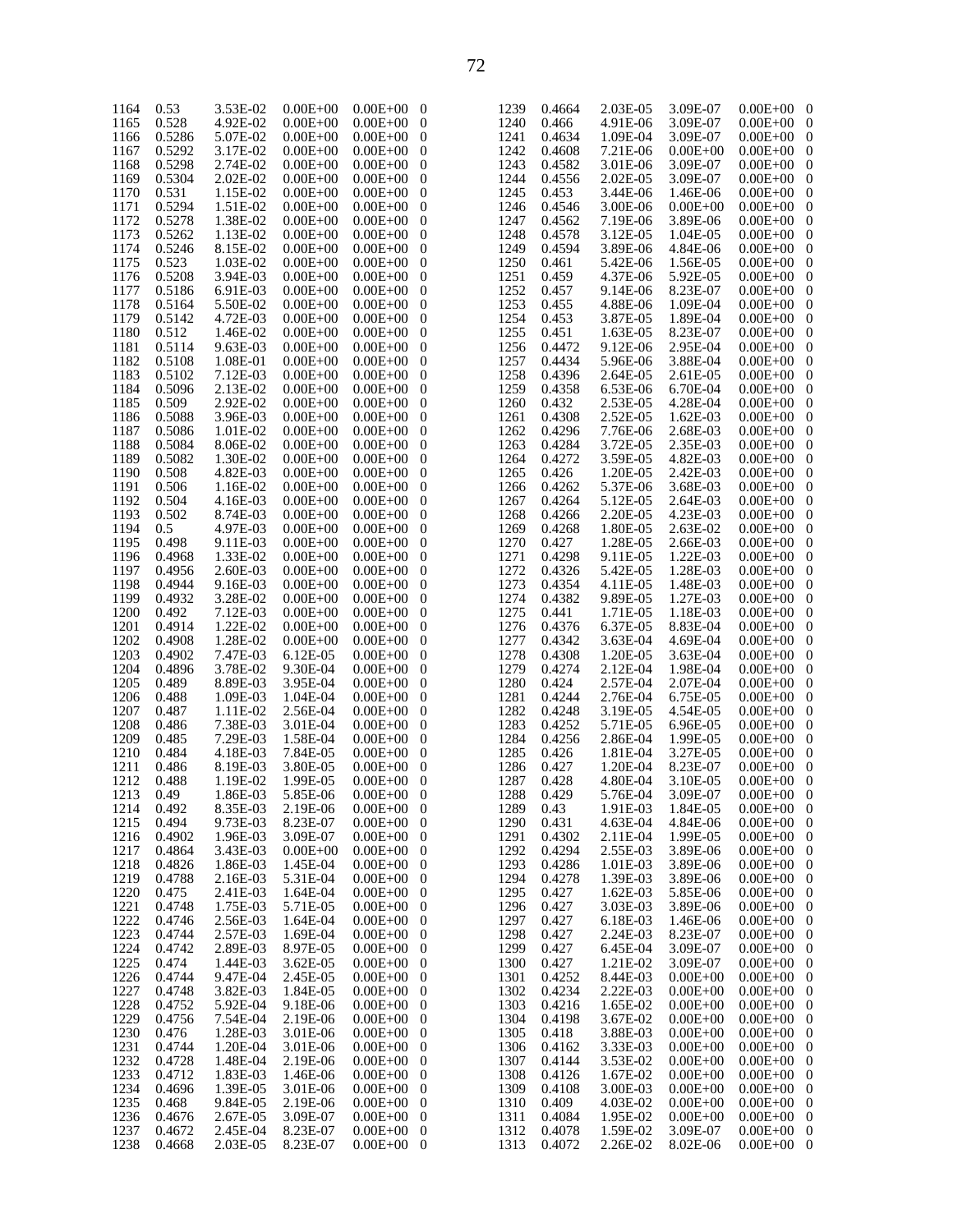| 1314 | 0.4066 | 5.93E-02           | 3.98E-05     | $0.00E + 00$   | $\overline{\phantom{0}}$ | 1389        | 0.355  | $7.99E + 00$      | $0.00E + 00$ | $0.00E + 00$ 0   |                  |
|------|--------|--------------------|--------------|----------------|--------------------------|-------------|--------|-------------------|--------------|------------------|------------------|
|      |        | 3.88E-02           | 5.31E-05     | $0.00E + 00$   | $\overline{0}$           | 1390        | 0.354  | $9.07E + 00$      |              | $0.00E + 00$     |                  |
| 1315 | 0.406  |                    |              |                |                          |             |        |                   | $0.00E + 00$ |                  | $\mathbf 0$      |
| 1316 | 0.4062 | 1.61E-02           | 2.29E-05     | $0.00E + 00$   | $\overline{0}$           | 1391        | 0.3538 | $8.55E + 00$      | $0.00E + 00$ | $0.00E + 00$     | 0                |
| 1317 | 0.4064 | 3.32E-02           | 6.91E-06     | $0.00E + 00$   | $\overline{0}$           | 1392        | 0.3536 | $2.09E + 01$      | $0.00E + 00$ | $0.00E + 00$     | $\mathbf 0$      |
| 1318 | 0.4066 | 1.38E-02           | 1.99E-05     | $0.00E + 00$   | $\overline{0}$           | 1393        | 0.3534 | $1.62E + 01$      | $0.00E + 00$ | $0.00E + 00$     | 0                |
| 1319 | 0.4068 | 6.69E-02           | 2.45E-05     | $0.00E + 00$   | $\overline{0}$           | 1394        | 0.3532 | $1.02E + 01$      | $0.00E + 00$ | $0.00E + 00$     | $\mathbf 0$      |
| 1320 | 0.407  | 9.65E-02           | 2.14E-05     | $0.00E + 00$   | $\overline{0}$           | 1395        | 0.353  | $3.75E + 01$      | $0.00E + 00$ | $0.00E + 00$     | 0                |
|      |        |                    |              |                |                          |             |        |                   |              |                  |                  |
| 1321 | 0.406  | 3.99E-02           | 1.42E-05     | $0.00E + 00$   | $\overline{0}$           | 1396        | 0.3522 | $5.20E + 01$      | $0.00E + 00$ | $0.00E + 00$     | $\mathbf 0$      |
| 1322 | 0.405  | 3.05E-02           | 6.91E-06     | $0.00E + 00$   | $\overline{0}$           | 1397        | 0.3514 | $1.89E + 01$      | $0.00E + 00$ | $0.00E + 00$     | 0                |
| 1323 | 0.404  | 1.14E-01           | 2.19E-06     | $0.00E + 00$   | $\overline{0}$           | 1398        | 0.3506 | $5.14E + 00$      | $0.00E + 00$ | $0.00E + 00$     | $\mathbf 0$      |
| 1324 | 0.403  | 7.62E-02           | 8.23E-07     | $0.00E + 00$   | $\overline{0}$           | 1399        | 0.3498 | $6.88E + 00$      | $0.00E + 00$ | $0.00E + 00$     | 0                |
| 1325 | 0.402  | 2.17E-02           | 3.09E-07     | $0.00E + 00$   | $\overline{0}$           | 1400        | 0.349  | $4.72E + 01$      | $0.00E + 00$ | $0.00E + 00$     | $\mathbf 0$      |
| 1326 | 0.4008 | 4.76E-02           | $0.00E + 00$ | $0.00E + 00$   | $\overline{0}$           | 1401        | 0.3484 | $5.27E + 01$      | $0.00E + 00$ | $0.00E + 00$     |                  |
|      |        |                    |              |                |                          |             |        |                   |              |                  | 0                |
| 1327 | 0.3996 | $6.52E-02$         | $0.00E + 00$ | $0.00E + 00$   | $\overline{0}$           | 1402        | 0.3478 | $7.20E + 00$      | $0.00E + 00$ | $0.00E + 00$     | $\mathbf 0$      |
| 1328 | 0.3984 | 1.11E-01           | $0.00E + 00$ | $0.00E + 00$   | $\overline{0}$           | 1403        | 0.3472 | $4.78E + 00$      | $0.00E + 00$ | $0.00E + 00$     | 0                |
| 1329 | 0.3972 | 2.24E-01           | $0.00E + 00$ | $0.00E + 00$   | $\overline{0}$           | 1404        | 0.3466 | $1.06E + 01$      | $0.00E + 00$ | $0.00E + 00$     | $\mathbf 0$      |
| 1330 | 0.396  | 1.06E-01           | $0.00E + 00$ | $0.00E + 00$   | $\overline{0}$           | 1405        | 0.346  | $3.46E + 01$      | $0.00E + 00$ | $0.00E + 00$     | 0                |
| 1331 | 0.3952 | 3.08E-01           | $0.00E + 00$ | $0.00E + 00$   | $\overline{0}$           | 1406        | 0.3454 | $5.10E + 00$      | $0.00E + 00$ | $0.00E + 00$     | $\mathbf 0$      |
| 1332 | 0.3944 | 4.19E-01           | $0.00E + 00$ | $0.00E + 00$   | $\overline{0}$           | 1407        | 0.3448 | $2.01E + 01$      | $0.00E + 00$ | $0.00E + 00$     |                  |
|      |        |                    |              |                |                          |             |        |                   |              |                  | 0                |
| 1333 | 0.3936 | 1.51E-01           | $0.00E + 00$ | $0.00E + 00$   | $\overline{0}$           | 1408        | 0.3442 | $5.14E + 00$      | $0.00E + 00$ | $0.00E + 00$     | $\mathbf 0$      |
| 1334 | 0.3928 | 2.83E-01           | $0.00E + 00$ | $0.00E + 00$   | $\overline{0}$           | 1409        | 0.3436 | $1.26E + 01$      | $0.00E + 00$ | $0.00E + 00$     | 0                |
| 1335 | 0.392  | 1.10E-01           | 3.09E-07     | $0.00E + 00$   | $\overline{0}$           | 1410        | 0.343  | $1.06E + 01$      | $0.00E + 00$ | $0.00E + 00$     | $\mathbf 0$      |
| 1336 | 0.3916 | 2.63E-01           | 3.01E-06     | $0.00E + 00$   | $\overline{0}$           | 1411        | 0.3426 | $5.14E + 00$      | $0.00E + 00$ | $0.00E + 00$     | 0                |
| 1337 | 0.3912 | 2.63E-01           | 9.18E-06     | $0.00E + 00$   | $\overline{0}$           | 1412        | 0.3422 | $5.32E + 00$      | $0.00E + 00$ | $0.00E + 00$     | $\mathbf 0$      |
| 1338 | 0.3908 | 2.25E-01           | 1.56E-05     | $0.00E + 00$   | $\overline{0}$           | 1413        | 0.3418 | $2.35E+00$        | $0.00E + 00$ | $0.00E + 00$     | 0                |
|      |        |                    |              |                |                          |             |        |                   |              |                  |                  |
| 1339 | 0.3904 | 2.10E-01           | 1.16E-05     | $0.00E + 00$   | $\overline{0}$           | 1414        | 0.3414 | $1.12E + 01$      | $0.00E + 00$ | $0.00E + 00$     | $\mathbf 0$      |
| 1340 | 0.39   | 2.96E-01           | 2.19E-06     | $0.00E + 00$   | $\overline{0}$           | 1415        | 0.341  | $1.29E + 01$      | $0.00E + 00$ | $0.00E + 00$     | 0                |
| 1341 | 0.3894 | 2.72E-01           | 3.89E-06     | $0.00E + 00$   | $\overline{0}$           | 1416        | 0.3408 | $1.70E + 00$      | $0.00E + 00$ | $0.00E + 00$     | $\mathbf 0$      |
| 1342 | 0.3888 | 2.05E-01           | 1.04E-05     | $0.00E + 00$   | $\overline{0}$           | 1417        | 0.3406 | $1.88E + 00$      | $0.00E + 00$ | $0.00E + 00$     | 0                |
| 1343 | 0.3882 | 3.95E-01           | 1.04E-05     | $0.00E + 00$   | $\overline{0}$           | 1418        | 0.3404 | $2.80E + 00$      | $0.00E + 00$ | $0.00E + 00$     | $\mathbf 0$      |
| 1344 | 0.3876 | $1.02E + 00$       | 5.85E-06     | $0.00E + 00$   | $\overline{0}$           | 1419        | 0.3402 | $1.07E + 01$      | $0.00E + 00$ | $0.00E + 00$     | 0                |
|      |        |                    |              |                |                          |             |        |                   |              |                  |                  |
| 1345 | 0.387  | $6.04E-01$         | 3.89E-06     | $0.00E + 00$   | $\overline{0}$           | 1420        | 0.34   | $4.70E + 00$      | $0.00E + 00$ | $0.00E + 00$     | $\mathbf 0$      |
| 1346 | 0.3856 | $1.18E + 00$       | 1.46E-06     | $0.00E + 00$   | $\overline{0}$           | 1421        | 0.341  | $3.21E + 00$      | $0.00E + 00$ | $0.00E + 00$     | 0                |
| 1347 | 0.3842 | $1.19E + 00$       | 8.23E-07     | $0.00E + 00$   | $\overline{0}$           | 1422        | 0.342  | $1.43E + 00$      | $0.00E + 00$ | $0.00E + 00$     | $\mathbf 0$      |
| 1348 | 0.3828 | $4.46E + 00$       | 3.09E-07     | $0.00E + 00$   | $\overline{0}$           | 1423        | 0.343  | $3.51E + 00$      | $0.00E + 00$ | $0.00E + 00$     | 0                |
| 1349 | 0.3814 | $1.92E + 00$       | $0.00E + 00$ | $0.00E + 00$   | $\overline{0}$           | 1424        | 0.344  | $3.51E + 00$      | $0.00E + 00$ | $0.00E + 00$     | $\mathbf 0$      |
| 1350 | 0.38   | $3.27E + 00$       | $0.00E + 00$ | $0.00E + 00$   | $\overline{0}$           | 1425        | 0.345  | $2.32E + 00$      | $0.00E + 00$ | $0.00E + 00$     | 0                |
|      |        |                    |              |                |                          |             |        |                   |              |                  |                  |
| 1351 | 0.379  | $4.29E + 00$       | 3.09E-07     | $0.00E + 00$   | $\overline{0}$           | 1426        | 0.343  | $2.28E + 00$      | $0.00E + 00$ | $0.00E + 00$     | $\mathbf 0$      |
| 1352 | 0.378  | $6.75E + 00$       | $0.00E + 00$ | $0.00E + 00$   | $\overline{0}$           | 1427        | 0.341  | $1.30E + 00$      | $0.00E + 00$ | $0.00E + 00$     | 0                |
| 1353 | 0.377  | $1.34E + 01$       | 3.09E-07     | $0.00E + 00$   | $\overline{0}$           | 1428        | 0.339  | $4.26E + 00$      | $0.00E + 00$ | $0.00E + 00$     | $\mathbf 0$      |
| 1354 | 0.376  | $1.28E + 01$       | $0.00E + 00$ | $0.00E + 00$   | $\overline{0}$           | 1429        | 0.337  | $1.85E + 00$      | 3.09E-07     | $0.00E + 00$     | 0                |
| 1355 | 0.375  | $3.11E + 01$       | $0.00E + 00$ | $0.00E + 00$   | $\overline{0}$           | 1430        | 0.335  | $1.21E + 00$      | 5.85E-06     | $0.00E + 00$     | $\mathbf 0$      |
| 1356 | 0.3744 | $1.66E + 01$       | $0.00E + 00$ | $0.00E + 00$   | $\overline{0}$           | 1431        | 0.3338 | $1.18E + 00$      | 2.54E-02     | $0.00E + 00$     | 0                |
|      | 0.3738 |                    | $0.00E + 00$ |                |                          |             | 0.3326 | $5.23E + 00$      | 3.50E-02     | $0.00E + 00$     |                  |
| 1357 |        | $1.57E + 01$       |              | $0.00E + 00$   | $\overline{0}$           | 1432        |        |                   |              |                  | $\mathbf 0$      |
| 1358 | 0.3732 | $2.98E + 01$       | $0.00E + 00$ | $0.00E + 00$   | $\overline{0}$           | 1433        | 0.3314 | $1.66E + 00$      | 1.72E-02     | $0.00E + 00$     | 0                |
| 1359 | 0.3726 | $3.65E + 01$       | $0.00E + 00$ | $0.00E + 00$   | $\overline{0}$           | 1434        | 0.3302 | $2.74E + 00$      | 3.65E-03     | $0.00E + 00$     | $\mathbf 0$      |
| 1360 | 0.372  | $2.31E + 01$       | $0.00E + 00$ | $0.00E + 00$   | $\overline{0}$           | 1435        | 0.329  | $2.29E + 00$      | 6.83E-03     | $0.00E + 00$     | $\boldsymbol{0}$ |
| 1361 | 0.3704 | $6.07E + 01$       | $0.00E + 00$ | $0.00E + 00$   | $\bf{0}$                 | 1436        | 0.3282 | $1.57E + 00$      | 1.02E-02     | $0.00E + 00$     | $\mathbf 0$      |
| 1362 | 0.3688 | $1.49E + 02$       | $0.00E + 00$ | $0.00E + 00$ 0 |                          | 1437        | 0.3274 | $1.96E + 00$      | 8.68E-03     | $0.00E + 00 = 0$ |                  |
| 1363 | 0.3672 | 2.55E+01  0.00E+00 |              | $0.00E + 00$ 0 |                          | 1438 0.3266 |        | 3.93E+00 6.57E-03 |              | $0.00E + 00$ 0   |                  |
|      |        |                    |              | $0.00E + 00$ 0 |                          |             |        |                   |              | $0.00E + 00$ 0   |                  |
| 1364 | 0.3656 | $2.67E + 01$       | $0.00E + 00$ |                |                          | 1439        | 0.3258 | $1.01E + 00$      | 8.52E-03     |                  |                  |
| 1365 | 0.364  | $9.13E + 01$       | $0.00E + 00$ | $0.00E + 00$ 0 |                          | 1440        | 0.325  | $1.47E + 00$      | 6.55E-03     | $0.00E + 00$     | $\mathbf 0$      |
| 1366 | 0.3638 | $1.66E + 01$       | $0.00E + 00$ | $0.00E + 00$ 0 |                          | 1441        | 0.3234 | $1.56E + 00$      | 3.88E-03     | $0.00E + 00$     | $\boldsymbol{0}$ |
| 1367 | 0.3636 | $2.48E + 01$       | $0.00E + 00$ | $0.00E + 00$ 0 |                          | 1442        | 0.3218 | $2.01E + 00$      | 2.36E-03     | $0.00E + 00$     | $\mathbf 0$      |
| 1368 | 0.3634 | $9.50E + 01$       | $0.00E + 00$ | $0.00E + 00$ 0 |                          | 1443        | 0.3202 | $1.92E + 00$      | 1.17E-03     | $0.00E + 00$     | $\boldsymbol{0}$ |
| 1369 | 0.3632 | $2.89E + 01$       | 3.09E-07     | $0.00E + 00$ 0 |                          | 1444        | 0.3186 | 8.21E-01          | 1.59E-03     | $0.00E + 00$     | $\mathbf 0$      |
| 1370 | 0.363  | $3.52E + 01$       | 3.09E-07     | $0.00E + 00$ 0 |                          | 1445        | 0.317  | $1.35E + 00$      | 7.39E-04     | $0.00E + 00$     | $\boldsymbol{0}$ |
|      |        |                    |              |                |                          |             |        |                   |              |                  |                  |
| 1371 | 0.363  | $5.18E + 01$       | 3.09E-07     | $0.00E + 00$ 0 |                          | 1446        | 0.318  | $3.68E + 00$      | 6.62E-04     | $0.00E + 00$     | $\mathbf 0$      |
| 1372 | 0.363  | $2.91E+01$         | 3.09E-07     | $0.00E + 00$ 0 |                          | 1447        | 0.319  | $1.45E + 00$      | 3.56E-04     | $0.00E + 00$     | $\boldsymbol{0}$ |
| 1373 | 0.363  | $1.53E + 01$       | $0.00E + 00$ | $0.00E + 00$ 0 |                          | 1448        | 0.32   | 4.32E-01          | 2.40E-04     | $0.00E + 00$     | $\mathbf 0$      |
| 1374 | 0.363  | $1.21E + 01$       | 3.09E-07     | $0.00E + 00$ 0 |                          | 1449        | 0.321  | 4.44E-01          | 1.19E-04     | $0.00E + 00$     | $\boldsymbol{0}$ |
| 1375 | 0.363  | $1.27E + 01$       | 3.09E-07     | $0.00E + 00$ 0 |                          | 1450        | 0.322  | $2.22E + 00$      | 6.96E-05     | $0.00E + 00$     | $\mathbf 0$      |
| 1376 | 0.3622 | $1.20E + 01$       | 3.09E-07     | $0.00E + 00$ 0 |                          | 1451        | 0.3188 | $4.60E + 00$      | 4.54E-05     | $0.00E + 00$     | $\boldsymbol{0}$ |
| 1377 | 0.3614 | $1.26E + 01$       | 3.09E-07     | $0.00E + 00$ 0 |                          | 1452        | 0.3156 | $1.13E + 00$      | 2.45E-05     | $0.00E + 00$     | $\mathbf 0$      |
|      |        |                    |              |                |                          |             |        |                   |              |                  |                  |
| 1378 | 0.3606 | $6.50E + 00$       | $0.00E + 00$ | $0.00E + 00$ 0 |                          | 1453        | 0.3124 | 6.89E-01          | 1.42E-05     | $0.00E + 00$     | $\boldsymbol{0}$ |
| 1379 | 0.3598 | $1.83E + 01$       | $0.00E + 00$ | $0.00E + 00$ 0 |                          | 1454        | 0.3092 | 2.66E-01          | 8.02E-06     | $0.00E + 00$     | $\mathbf 0$      |
| 1380 | 0.359  | $1.62E + 01$       | $0.00E + 00$ | $0.00E + 00$ 0 |                          | 1455        | 0.306  | 8.77E-01          | 4.84E-06     | $0.00E + 00$     | $\boldsymbol{0}$ |
| 1381 | 0.359  | $5.03E + 01$       | $0.00E + 00$ | $0.00E + 00$ 0 |                          | 1456        | 0.308  | 6.64E-01          | 3.01E-06     | $0.00E + 00$     | $\mathbf 0$      |
| 1382 | 0.359  | $3.13E + 01$       | $0.00E + 00$ | $0.00E + 00$ 0 |                          | 1457        | 0.31   | 3.65E-01          | 1.46E-06     | $0.00E + 00$     | $\boldsymbol{0}$ |
| 1383 | 0.359  | $6.73E + 01$       | $0.00E + 00$ | $0.00E + 00$ 0 |                          | 1458        | 0.312  | 3.42E-01          | 8.23E-07     | $0.00E + 00$     | $\mathbf 0$      |
| 1384 | 0.359  | $3.31E + 01$       | $0.00E + 00$ | $0.00E + 00$ 0 |                          | 1459        | 0.314  | 1.55E-01          | 3.09E-07     | $0.00E + 00$     | $\boldsymbol{0}$ |
|      |        |                    |              |                |                          |             |        |                   |              |                  |                  |
| 1385 | 0.359  | $4.00E + 01$       | $0.00E + 00$ | $0.00E + 00$ 0 |                          | 1460        | 0.316  | 8.67E-01          | 3.09E-07     | $0.00E + 00$     | $\mathbf 0$      |
| 1386 | 0.358  | $2.34E + 01$       | $0.00E + 00$ | $0.00E + 00$ 0 |                          | 1461        | 0.315  | 4.93E-01          | $0.00E + 00$ | $0.00E + 00$     | $\boldsymbol{0}$ |
| 1387 | 0.357  | $8.81E + 00$       | $0.00E + 00$ | $0.00E + 00$ 0 |                          | 1462        | 0.314  | 3.15E-01          | $0.00E + 00$ | $0.00E + 00$     | $\mathbf 0$      |
| 1388 | 0.356  | $2.65E+01$         | $0.00E + 00$ | $0.00E + 00$ 0 |                          | 1463        | 0.313  | $1.45E + 00$      | $0.00E + 00$ | $0.00E + 00$ 0   |                  |

| 1391         | 0.3538           | 8.55E+00                     | $0.00E + 00$                 | $0.00E + 00$                 | 0                     |
|--------------|------------------|------------------------------|------------------------------|------------------------------|-----------------------|
| 1392         | 0.3536           | $2.09E + 01$                 | $0.00E + 00$                 | $0.00E{+}00$                 | 0                     |
| 1393         | 0.3534           | $1.62E + 01$                 | $0.00E + 00$                 | $0.00E{+}00$                 | 0                     |
| 1394<br>1395 | 0.3532           | $1.02E + 01$<br>3.75E+01     | $0.00E + 00$                 | $0.00E{+}00$<br>$0.00E + 00$ | 0<br>$\boldsymbol{0}$ |
| 1396         | 0.353<br>0.3522  | $5.20E + 01$                 | $0.00E + 00$<br>$0.00E + 00$ | $0.00E + 00$                 | 0                     |
| 1397         | 0.3514           | $1.89E + 01$                 | $0.00E + 00$                 | $0.00E + 00$                 | $\boldsymbol{0}$      |
| 1398         | 0.3506           | 5.14E+00                     | $0.00E + 00$                 | $0.00E{+}00$                 | 0                     |
| 1399         | 0.3498           | $6.88E + 00$                 | $0.00E + 00$                 | $0.00E + 00$                 | $\boldsymbol{0}$      |
| 1400         | 0.349            | $4.72E + 01$                 | $0.00E + 00$                 | $0.00E + 00$                 | 0                     |
| 1401         | 0.3484           | 5.27E+01                     | $0.00E + 00$                 | $0.00E + 00$                 | $\boldsymbol{0}$      |
| 1402         | 0.3478           | $7.20E + 00$                 | $0.00E + 00$                 | $0.00E + 00$                 | 0                     |
| 1403         | 0.3472           | $4.78E + 00$                 | $0.00E + 00$                 | $0.00E + 00$                 | $\boldsymbol{0}$      |
| 1404         | 0.3466           | $1.06E + 01$                 | $0.00E + 00$                 | $0.00E + 00$                 | 0                     |
| 1405<br>1406 | 0.346<br>0.3454  | 3.46E+01<br>$5.10E + 00$     | $0.00E + 00$<br>$0.00E + 00$ | $0.00E + 00$<br>$0.00E{+}00$ | $\boldsymbol{0}$<br>0 |
| 1407         | 0.3448           | $2.01E + 01$                 | $0.00E + 00$                 | $0.00E + 00$                 | $\boldsymbol{0}$      |
| 1408         | 0.3442           | $5.14E + 00$                 | $0.00E + 00$                 | $0.00E + 00$                 | 0                     |
| 1409         | 0.3436           | $1.26E + 01$                 | $0.00E + 00$                 | $0.00E + 00$                 | $\boldsymbol{0}$      |
| 1410         | 0.343            | $1.06E + 01$                 | $0.00E + 00$                 | $0.00E{+}00$                 | 0                     |
| 1411         | 0.3426           | 5.14E+00                     | $0.00E + 00$                 | $0.00E + 00$                 | $\boldsymbol{0}$      |
| 1412         | 0.3422           | $5.32E + 00$                 | $0.00E + 00$                 | $0.00E + 00$                 | 0                     |
| 1413         | 0.3418           | $2.35E + 00$                 | $0.00E + 00$                 | $0.00E + 00$                 | $\boldsymbol{0}$      |
| 1414         | 0.3414           | $1.12E + 01$                 | $0.00E + 00$                 | $0.00E{+}00$                 | 0                     |
| 1415<br>1416 | 0.341<br>0.3408  | $1.29E + 01$<br>$1.70E + 00$ | $0.00E + 00$<br>$0.00E + 00$ | $0.00E + 00$<br>$0.00E + 00$ | $\boldsymbol{0}$<br>0 |
| 1417         | 0.3406           | $1.88E + 00$                 | $0.00E + 00$                 | $0.00E + 00$                 | $\boldsymbol{0}$      |
| 1418         | 0.3404           | $2.80E + 00$                 | $0.00E + 00$                 | $0.00E{+}00$                 | 0                     |
| 1419         | 0.3402           | $1.07E + 01$                 | $0.00E + 00$                 | $0.00E + 00$                 | $\boldsymbol{0}$      |
| 1420         | 0.34             | 4.70E+00                     | $0.00E + 00$                 | $0.00E + 00$                 | 0                     |
| 1421         | 0.341            | $3.21E + 00$                 | $0.00E + 00$                 | $0.00E + 00$                 | $\boldsymbol{0}$      |
| 1422         | 0.342            | $1.43E + 00$                 | $0.00E + 00$                 | $0.00E + 00$                 | 0                     |
| 1423         | 0.343            | 3.51E+00                     | $0.00E + 00$                 | $0.00E + 00$                 | $\boldsymbol{0}$      |
| 1424         | 0.344            | $3.51E + 00$                 | $0.00E + 00$                 | $0.00E + 00$                 | 0                     |
| 1425<br>1426 | 0.345<br>0.343   | $2.32E + 00$<br>$2.28E + 00$ | $0.00E + 00$<br>$0.00E + 00$ | $0.00E{+}00$<br>$0.00E{+}00$ | $\boldsymbol{0}$<br>0 |
| 1427         | 0.341            | $1.30E + 00$                 | $0.00E + 00$                 | $0.00E + 00$                 | $\boldsymbol{0}$      |
| 1428         | 0.339            | $4.26E + 00$                 | $0.00E + 00$                 | $0.00E + 00$                 | 0                     |
| 1429         | 0.337            | $1.85E + 00$                 | 3.09E-07                     | $0.00E{+}00$                 | 0                     |
| 1430         | 0.335            | $1.21E + 00$                 | 5.85E-06                     | $0.00E + 00$                 | 0                     |
| 1431         | 0.3338           | $1.18E + 00$                 | 2.54E-02                     | $0.00E + 00$                 | 0                     |
| 1432         | 0.3326           | $5.23E + 00$                 | 3.50E-02                     | $0.00E + 00$                 | 0                     |
| 1433<br>1434 | 0.3314<br>0.3302 | $1.66E + 00$<br>$2.74E + 00$ | 1.72E-02<br>3.65E-03         | $0.00E{+}00$<br>$0.00E + 00$ | 0<br>0                |
| 1435         | 0.329            | $2.29E + 00$                 | 6.83E-03                     | $0.00E + 00$                 | 0                     |
| 1436         | 0.3282           | $1.57E + 00$                 | 1.02E-02                     | $0.00E + 00$                 | 0                     |
| 1437         | 0.3274           | $1.96E + 00$                 | 8.68E-03                     | $0.00E{+}00$                 | $\boldsymbol{0}$      |
| 1438         | 0.3266           | $3.93E + 00$                 | 6.57E-03                     | $0.00E + 00$                 | 0                     |
| 1439         | 0.3258           | $1.01E + 00$                 | 8.52E-03                     | $0.00E + 00$                 | $\boldsymbol{0}$      |
| 1440         | 0.325            | $1.47E + 00$                 | 6.55E-03                     | $0.00E{+}00$                 | 0                     |
| 1441         | 0.3234           | $1.56E + 00$                 | 3.88E-03                     | $0.00E + 00$                 | 0                     |
| 1442<br>1443 | 0.3218<br>0.3202 | $2.01E + 00$<br>$1.92E + 00$ | 2.36E-03<br>1.17E-03         | $0.00E + 00$<br>$0.00E{+}00$ | 0<br>0                |
| 1444         | 0.3186           | 8.21E-01                     | 1.59E-03                     | $0.00E + 00$                 | 0                     |
| 1445         | 0.317            | $1.35E + 00$                 | 7.39E-04                     | $0.00E + 00$                 | 0                     |
| 1446         | 0.318            | $3.68E + 00$                 | $6.62E-04$                   | $0.00E{+}00$                 | 0                     |
| 1447         | 0.319            | $1.45E + 00$                 | 3.56E-04                     | $0.00E{+}00$                 | 0                     |
| 1448         | 0.32             | 4.32E-01                     | 2.40E-04                     | $0.00E + 00$                 | 0                     |
| 1449         | 0.321            | 4.44E-01                     | 1.19E-04                     | $0.00E + 00$                 | 0                     |
| 1450         | 0.322            | $2.22E + 00$                 | 6.96E-05                     | $0.00E{+}00$                 | 0                     |
| 1451         | 0.3188           | $4.60E + 00$                 | 4.54E-05                     | $0.00E{+}00$                 | 0                     |
| 1452<br>1453 | 0.3156<br>0.3124 | $1.13E + 00$<br>6.89E-01     | 2.45E-05<br>1.42E-05         | $0.00E{+}00$<br>$0.00E + 00$ | 0<br>0                |
| 1454         | 0.3092           | 2.66E-01                     | 8.02E-06                     | $0.00E + 00$                 | 0                     |
| 1455         | 0.306            | 8.77E-01                     | 4.84E-06                     | $0.00E{+}00$                 | 0                     |
| 1456         | 0.308            | 6.64E-01                     | 3.01E-06                     | $0.00E{+}00$                 | 0                     |
| 1457         | 0.31             | 3.65E-01                     | 1.46E-06                     | $0.00E{+}00$                 | 0                     |
| 1458         | 0.312            | 3.42E-01                     | 8.23E-07                     | $0.00E{+}00$                 | 0                     |
| 1459         | 0.314            | 1.55E-01                     | 3.09E-07                     | $0.00E{+}00$                 | 0                     |
| 1460         | 0.316            | 8.67E-01                     | 3.09E-07                     | $0.00E{+}00$                 | 0                     |
| 1461         | 0.315            | 4.93E-01                     | $0.00E + 00$                 | $0.00E{+}00$                 | 0                     |
| 1462         | 0.314            | 3.15E-01                     | $0.00E + 00$                 | $0.00E + 00$                 | 0                     |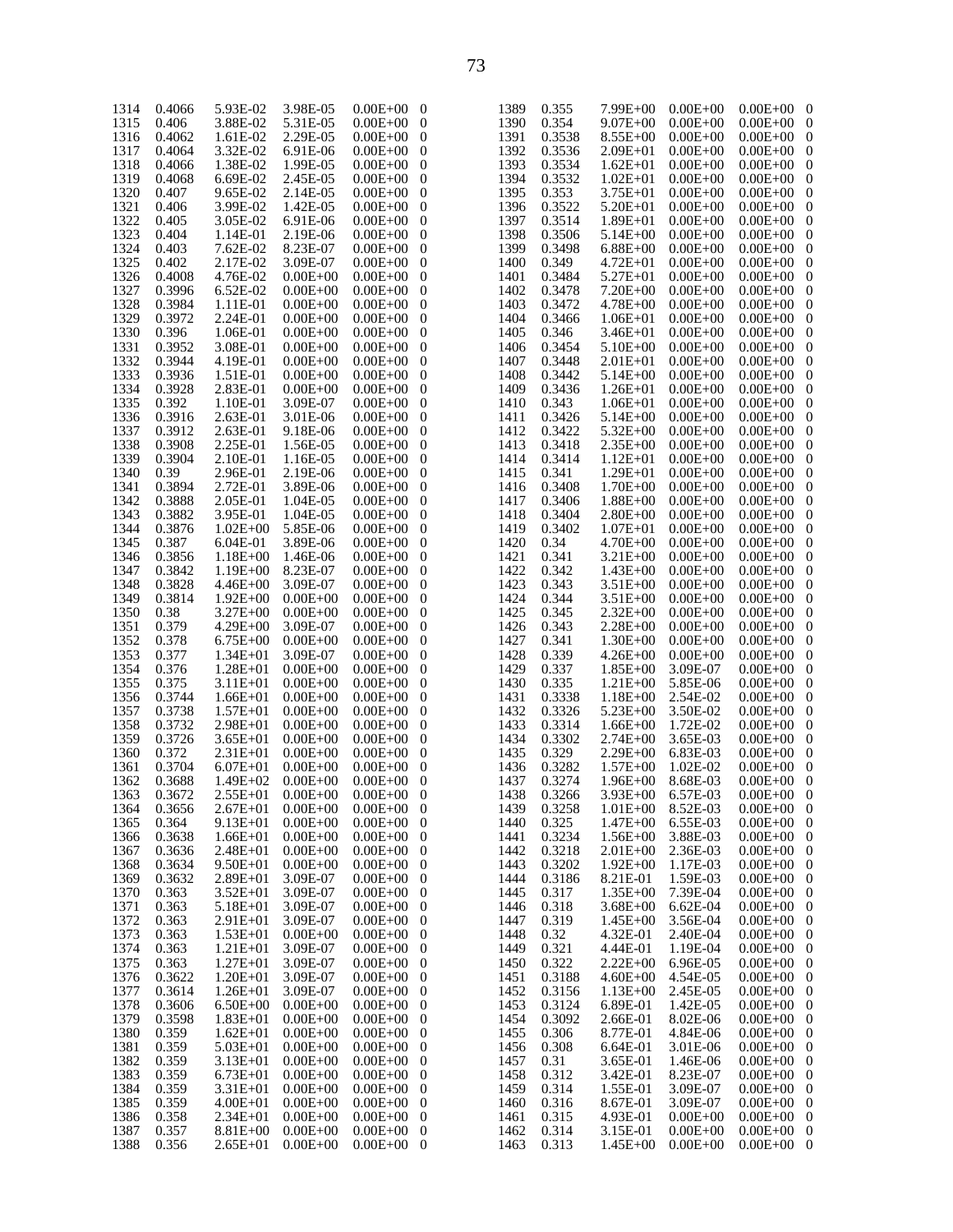| 1465<br>0.311<br>7.58E-01<br>$0.00E + 00$<br>0.311<br>1466<br>$1.06E + 00$<br>$0.00E + 00$<br>0.311<br>1467<br>1.99E+00<br>$0.00E + 00$<br>0.311<br>1468<br>6.82E-01<br>$0.00E + 00$ | $0.00E + 00$<br>$0.00E + 00$<br>0      |
|--------------------------------------------------------------------------------------------------------------------------------------------------------------------------------------|----------------------------------------|
|                                                                                                                                                                                      | $0.00E + 00$<br>0                      |
|                                                                                                                                                                                      | $0.00E + 00$<br>0                      |
|                                                                                                                                                                                      | $0.00E + 00$<br>0                      |
|                                                                                                                                                                                      | $0.00E + 00$<br>0                      |
| 0.311<br>1469<br>4.68E-01<br>$0.00E + 00$                                                                                                                                            | $0.00E + 00$<br>0                      |
| 0.311<br>1470<br>$1.88E + 00$<br>$0.00E + 00$                                                                                                                                        | $0.00E + 00$<br>0                      |
| 1471<br>0.3102<br>$2.87E + 00$<br>2.77E-05                                                                                                                                           | $0.00E + 00$<br>0                      |
| 1472<br>0.3094<br>$1.63E + 00$<br>1.61E-04                                                                                                                                           | $0.00E + 00$<br>0                      |
| 1473<br>0.3086<br>8.14E-01<br>1.06E-04                                                                                                                                               | $0.00E + 00$<br>0                      |
| 1474<br>0.3078<br>5.52E-01<br>4.92E-05                                                                                                                                               | $0.00E + 00$<br>0                      |
| 1475<br>0.307<br>1.01E-01<br>8.02E-06                                                                                                                                                | $0.00E + 00$<br>0                      |
| 1476<br>0.3062<br>9.16E-01<br>2.94E-05<br>1477<br>0.3054                                                                                                                             | $0.00E + 00$<br>0<br>$0.00E + 00$      |
| 5.31E-05<br>$1.01E + 00$<br>1478<br>3.27E-05<br>$1.06E + 00$                                                                                                                         | 0                                      |
| 0.3046<br>1479<br>4.92E-05<br>0.3038<br>3.74E-01                                                                                                                                     | $0.00E + 00$<br>0<br>$0.00E + 00$<br>0 |
| 1480<br>0.303<br>2.77E-05<br>$1.05E + 00$                                                                                                                                            | $0.00E + 00$<br>0                      |
| 0.3022<br>1481<br>4.92E-01<br>1.99E-05                                                                                                                                               | $0.00E + 00$<br>0                      |
| 0.3014<br>1482<br>$1.04E + 00$<br>1.16E-05                                                                                                                                           | $0.00E + 00$<br>0                      |
| 1483<br>0.3006<br>1.76E-01<br>4.84E-06                                                                                                                                               | $0.00E + 00$<br>0                      |
| 1484<br>0.2998<br>2.66E-01<br>3.01E-06                                                                                                                                               | $0.00E + 00$<br>0                      |
| 1485<br>0.299<br>2.94E-01<br>3.01E-06                                                                                                                                                | $0.00E + 00$<br>0                      |
| 1486<br>0.3<br>2.89E-01<br>1.46E-06                                                                                                                                                  | $0.00E + 00$<br>0                      |
| 1487<br>0.301<br>9.36E-01<br>1.46E-06                                                                                                                                                | $0.00E + 00$<br>0                      |
| 1488<br>0.302<br>3.63E-01<br>3.09E-07                                                                                                                                                | $0.00E + 00$<br>0                      |
| 0.303<br>1489<br>1.04E-01<br>3.09E-07                                                                                                                                                | $0.00E + 00$<br>0                      |
| 1490<br>0.304<br>1.21E-01<br>3.09E-07                                                                                                                                                | $0.00E + 00$<br>0                      |
| 1491<br>9.17E-02<br>0.3034<br>$0.00E + 00$                                                                                                                                           | $0.00E + 00$<br>0                      |
| 1492<br>0.3028<br>1.41E-01<br>3.09E-07                                                                                                                                               | $0.00E + 00$<br>0                      |
| 1493<br>0.3022<br>9.31E-02<br>2.19E-06                                                                                                                                               | $0.00E + 00$<br>0                      |
| 1494<br>0.3016<br>3.01E-06<br>5.47E-02                                                                                                                                               | $0.00E + 00$<br>0                      |
| 1495<br>0.301<br>1.02E-01<br>3.01E-06                                                                                                                                                | $0.00E + 00$<br>0                      |
| 1496<br>0.3002<br>1.21E-01<br>8.23E-07                                                                                                                                               | $0.00E + 00$<br>0                      |
| 0.2994<br>1497<br>3.86E-02<br>9.18E-06                                                                                                                                               | $0.00E + 00$<br>0                      |
| 1498<br>0.2986<br>7.56E-02<br>4.84E-06                                                                                                                                               | $0.00E + 00$<br>0                      |
| 1499<br>0.2978<br>8.23E-07<br>3.80E-02                                                                                                                                               | $0.00E + 00$<br>0                      |
| 1500<br>0.297<br>1.57E-02<br>3.09E-07                                                                                                                                                | $0.00E + 00$<br>0                      |
| 1501<br>0.2968<br>7.18E-03<br>3.09E-07                                                                                                                                               | $0.00E + 00$<br>0                      |
| 0.2966<br>1502<br>2.37E-02<br>3.09E-07                                                                                                                                               | $0.00E + 00$<br>0                      |
| 1503<br>0.2964<br>5.66E-02<br>$0.00E + 00$<br>1504<br>0.2962<br>1.22E-01                                                                                                             | $0.00E + 00$<br>0                      |
| $0.00E + 00$<br>1505<br>0.296                                                                                                                                                        | $0.00E + 00$<br>0                      |
| 5.77E-02<br>$0.00E + 00$<br>1506<br>0.2952<br>4.69E-03<br>$0.00E + 00$                                                                                                               | $0.00E + 00$<br>0<br>$0.00E + 00$<br>0 |
| 1507<br>0.2944<br>8.66E-03<br>$0.00E + 00$                                                                                                                                           | $0.00E + 00$<br>0                      |
| 1508<br>0.2936<br>1.76E-02<br>$0.00E + 00$                                                                                                                                           | $0.00E + 00$<br>0                      |
|                                                                                                                                                                                      |                                        |
|                                                                                                                                                                                      |                                        |
| 1509<br>0.2928<br>7.08E-02<br>$0.00E + 00$                                                                                                                                           | $0.00E + 00$<br>0                      |
| 1510<br>0.292<br>4.02E-03<br>$0.00E + 00$                                                                                                                                            | $0.00E + 00$<br>0                      |
| 1511<br>0.292<br>5.51E-03<br>$0.00E + 00$                                                                                                                                            | $0.00E + 00$<br>0                      |
| 0.292<br>1512<br>5.44E-03<br>$0.00E + 00$                                                                                                                                            | $0.00E + 00$<br>0                      |
| 1513<br>0.292<br>1.30E-02<br>$0.00E + 00$                                                                                                                                            | $0.00E + 00$<br>0                      |
| 1514<br>0.292<br>2.07E-02<br>$0.00E + 00$<br>0.292<br>3.80E-03<br>$0.00E + 00$                                                                                                       | $0.00E + 00$<br>0<br>$0.00E + 00$<br>0 |
| 1515<br>1516<br>0.2912<br>6.26E-03<br>$0.00E + 00$                                                                                                                                   | $0.00E + 00$<br>0                      |
| 1517<br>0.2904<br>8.91E-03<br>$0.00E + 00$                                                                                                                                           | $0.00E + 00$<br>0                      |
| 1518<br>0.2896<br>8.83E-03<br>$0.00E + 00$                                                                                                                                           | $0.00E + 00$<br>0                      |
| 1519<br>0.2888<br>9.94E-03<br>$0.00E + 00$                                                                                                                                           | $0.00E + 00$<br>0                      |
| 1520<br>0.288<br>4.05E-03<br>$0.00E + 00$                                                                                                                                            | $0.00E + 00$<br>0                      |
| 1521<br>0.2888<br>7.66E-04<br>$0.00E + 00$                                                                                                                                           | $0.00E + 00$<br>0                      |
| 1522<br>0.2896<br>2.38E-03<br>$0.00E + 00$                                                                                                                                           | $0.00E + 00$<br>0                      |
| 1523<br>0.2904<br>6.01E-04<br>3.09E-07                                                                                                                                               | $0.00E + 00$<br>0                      |
| 1524<br>0.2912<br>1.34E-03<br>1.46E-06                                                                                                                                               | $0.00E + 00$<br>0                      |
| 1525<br>0.292<br>2.97E-03<br>6.91E-06                                                                                                                                                | $0.00E + 00$<br>0                      |
| 1526<br>0.2904<br>2.77E-03<br>1.16E-05                                                                                                                                               | $0.00E + 00$<br>0                      |
| 1527<br>3.03E-03<br>0.2888<br>1.29E-05                                                                                                                                               | $0.00E + 00$<br>0                      |
| 1528<br>0.2872<br>7.01E-04<br>1.16E-05                                                                                                                                               | $0.00E + 00$<br>0                      |
| 1529<br>0.2856<br>1.58E-03<br>8.02E-06                                                                                                                                               | $0.00E + 00$<br>0                      |
| 1530<br>0.284<br>2.33E-03<br>2.14E-05                                                                                                                                                | $0.00E + 00$<br>0                      |
| 1531<br>0.2826<br>2.47E-03<br>4.92E-05                                                                                                                                               | $0.00E + 00$<br>0                      |
| 1532<br>0.2812<br>3.55E-04<br>1.39E-04                                                                                                                                               | $0.00E + 00$<br>0                      |
| 1533<br>0.2798<br>1.04E-04<br>3.08E-04                                                                                                                                               | $0.00E + 00$<br>0                      |
| 1534<br>0.2784<br>2.97E-04<br>5.04E-04                                                                                                                                               | $0.00E + 00$<br>0                      |
| 1535<br>0.277<br>9.33E-04<br>5.63E-04                                                                                                                                                | $0.00E + 00$<br>0                      |
| 1536<br>0.2772<br>3.37E-04<br>3.18E-04<br>1537<br>0.2774<br>8.18E-04<br>1.81E-04                                                                                                     | $0.00E + 00$<br>0<br>$0.00E + 00$<br>0 |

| 1539 | 0.2778 | 3.66E-04 | 1.95E-04     | $0.00E + 00$ | 0 |
|------|--------|----------|--------------|--------------|---|
| 1540 | 0.278  | 8.26E-05 | 3.77E-04     | $0.00E + 00$ | 0 |
| 1541 | 0.2778 | 1.53E-04 | 2.98E-04     | $0.00E + 00$ | 0 |
| 1542 | 0.2776 | 5.29E-04 | 2.10E-04     | $0.00E + 00$ | 0 |
| 1543 | 0.2774 | 1.70E-04 | 1.66E-04     | $0.00E + 00$ | 0 |
| 1544 | 0.2772 | 6.19E-04 | 6.96E-05     | $0.00E + 00$ | 0 |
| 1545 | 0.277  |          |              | $0.00E + 00$ |   |
|      |        | 8.44E-05 | 3.62E-05     |              | 0 |
| 1546 | 0.2768 | 3.06E-04 | 2.14E-05     | $0.00E + 00$ | 0 |
| 1547 | 0.2766 | 1.19E-04 | 4.84E-06     | $0.00E + 00$ | 0 |
| 1548 | 0.2764 | 1.12E-04 | 1.46E-06     | $0.00E + 00$ | 0 |
| 1549 | 0.2762 | 4.82E-05 | 3.09E-07     | $0.00E + 00$ | 0 |
| 1550 | 0.276  | 8.07E-05 | 3.09E-07     | $0.00E + 00$ | 0 |
| 1551 | 0.2758 | 1.16E-04 | $0.00E + 00$ | $0.00E + 00$ | 0 |
| 1552 | 0.2756 | 3.48E-04 | $0.00E + 00$ | $0.00E + 00$ | 0 |
| 1553 | 0.2754 | 7.36E-05 | $0.00E + 00$ | $0.00E + 00$ | 0 |
| 1554 | 0.2752 | 1.21E-04 | $0.00E + 00$ | $0.00E + 00$ | 0 |
| 1555 | 0.275  | 7.01E-05 | $0.00E + 00$ | $0.00E + 00$ | 0 |
| 1556 | 0.2746 | 9.18E-05 | $0.00E + 00$ | $0.00E + 00$ | 0 |
| 1557 | 0.2742 | 7.18E-05 | $0.00E + 00$ | $0.00E + 00$ | 0 |
| 1558 | 0.2738 | 7.35E-05 | 3.09E-07     | $0.00E + 00$ | 0 |
| 1559 | 0.2734 | 8.61E-05 | 3.09E-07     | $0.00E + 00$ | 0 |
| 1560 | 0.273  | 9.18E-05 | 3.09E-07     | $0.00E + 00$ | 0 |
| 1561 | 0.2718 | 8.43E-05 | 3.09E-07     | $0.00E + 00$ | 0 |
| 1562 | 0.2706 | 1.83E-04 | 3.09E-07     | $0.00E + 00$ | 0 |
| 1563 | 0.2694 | 1.39E-04 | $0.00E + 00$ | $0.00E + 00$ | 0 |
| 1564 | 0.2682 | 1.55E-04 | $0.00E + 00$ | $0.00E + 00$ | 0 |
| 1565 | 0.267  | 8.06E-05 | 8.23E-07     | $0.00E + 00$ | 0 |
|      |        |          | 4.84E-06     |              |   |
| 1566 | 0.2664 | 1.18E-04 | 3.62E-05     | $0.00E + 00$ | 0 |
| 1567 | 0.2658 | 8.61E-05 |              | $0.00E + 00$ | 0 |
| 1568 | 0.2652 | 1.23E-04 | 2.37E-04     | $0.00E + 00$ | 0 |
| 1569 | 0.2646 | 5.87E-05 | 1.03E-03     | $0.00E + 00$ | 0 |
| 1570 | 0.264  | 7.01E-05 | 3.29E-03     | $0.00E + 00$ | 0 |
| 1571 | 0.2638 | 7.35E-05 | 6.78E-03     | $0.00E + 00$ | 0 |
| 1572 | 0.2636 | 6.50E-05 | 6.03E-03     | $0.00E + 00$ | 0 |
| 1573 | 0.2634 | 7.18E-05 | 5.88E-03     | $0.00E + 00$ | 0 |
| 1574 | 0.2632 | 7.52E-05 | 3.59E-03     | $0.00E + 00$ | 0 |
| 1575 | 0.263  | 6.02E-05 | 7.79E-04     | $0.00E + 00$ | 0 |
| 1576 | 0.2622 | 9.37E-05 | 1.63E-03     | $0.00E + 00$ | 0 |
| 1577 | 0.2614 | 6.18E-05 | 3.75E-03     | $0.00E + 00$ | 0 |
| 1578 | 0.2606 | 5.55E-05 | 3.13E-03     | $0.00E + 00$ | 0 |
| 1579 | 0.2598 | 1.27E-04 | 3.82E-03     | $0.00E + 00$ | 0 |
| 1580 | 0.259  | 5.86E-05 | 2.48E-03     | $0.00E + 00$ | 0 |
| 1581 | 0.2584 | 6.50E-05 | 1.99E-03     | $0.00E + 00$ | 0 |
| 1582 | 0.2578 | 7.00E-05 | 1.31E-03     | $0.00E + 00$ | 0 |
| 1583 | 0.2572 | 1.99E-04 | 7.70E-04     | $0.00E + 00$ | 0 |
| 1584 | 0.2566 | 5.55E-05 | 3.98E-04     | $0.00E + 00$ | 0 |
| 1585 | 0.256  | 7.00E-05 | 1.83E-04     | $0.00E + 00$ | 0 |
| 1586 | 0.2548 | 1.65E-04 | 6.54E-05     | $0.00E + 00$ | 0 |
| 1587 | 0.2536 | 2.19E-04 | 3.45E-05     | $0.00E + 00$ | 0 |
| 1588 | 0.2524 | 6.02E-05 | 9.18E-06     | $0.00E + 00$ | 0 |
| 1589 | 0.2512 | 5.55E-05 | 6.91E-06     | $0.00E + 00$ | 0 |
| 1590 | 0.25   | 1.18E-04 | 3.01E-06     | $0.00E + 00$ | 0 |
| 1591 | 0.2502 | 9.36E-05 | 1.46E-06     | $0.00E + 00$ | 0 |
| 1592 | 0.2504 | 2.33E-04 | 8.23E-07     | $0.00E + 00$ | 0 |
| 1593 | 0.2506 | 8.41E-05 | 8.23E-07     | $0.00E + 00$ | 0 |
| 1594 | 0.2508 | 1.80E-04 | 1.46E-06     | $0.00E + 00$ | 0 |
| 1595 | 0.251  | 1.02E-04 | 3.01E-06     | $0.00E + 00$ | 0 |
| 1596 | 0.2512 | 1.45E-04 | 8.02E-06     | $0.00E + 00$ | 0 |
| 1597 | 0.2514 | 2.79E-04 | 3.80E-05     | $0.00E + 00$ | 0 |
| 1598 | 0.2516 | 9.35E-05 | 2.22E-04     | $0.00E + 00$ | 0 |
| 1599 | 0.2518 | 9.16E-05 | 1.09E-03     | $0.00E + 00$ | 0 |
| 1600 | 0.252  | 5.85E-05 | 2.60E-03     | $0.00E + 00$ | 0 |
| 1601 | 0.251  | 9.94E-05 | 4.87E-03     | $0.00E + 00$ | 0 |
| 1602 | 0.25   | 1.70E-04 | 5.34E-03     | $0.00E + 00$ | 0 |
| 1603 | 0.249  | 6.33E-05 | 5.90E-03     | $0.00E + 00$ | 0 |
| 1604 | 0.248  | 6.99E-05 | 4.70E-03     | $0.00E + 00$ | 0 |
| 1605 | 0.247  | 6.01E-05 | 1.73E-03     | $0.00E + 00$ | 0 |
| 1606 | 0.2474 | 6.66E-05 | 8.93E-04     | $0.00E + 00$ | 0 |
| 1607 | 0.2478 | 6.33E-05 | 2.12E-03     | $0.00E + 00$ | 0 |
| 1608 | 0.2482 | 1.48E-04 | 3.73E-03     | $0.00E + 00$ | 0 |
| 1609 | 0.2486 | 8.41E-05 | 4.31E-03     | $0.00E + 00$ | 0 |
| 1610 | 0.249  | 8.59E-05 | 2.86E-03     | $0.00E + 00$ | 0 |
| 1611 | 0.2488 | 1.14E-04 | 2.55E-03     | $0.00E + 00$ | 0 |
| 1612 | 0.2486 | 6.33E-05 | 1.94E-03     | $0.00E + 00$ | 0 |
| 1613 | 0.2484 | 1.36E-04 | 1.24E-03     | $0.00E + 00$ | 0 |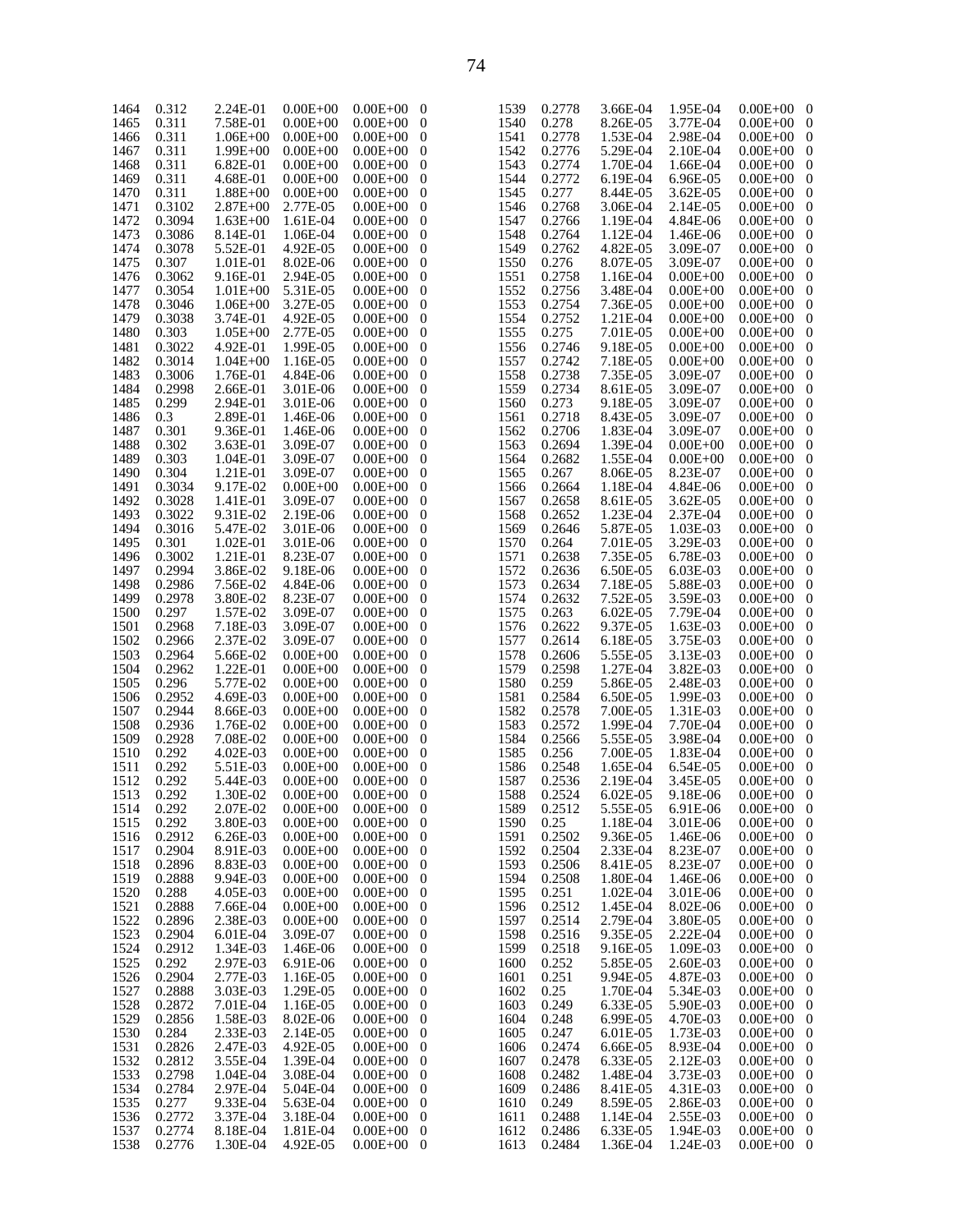| 1614 | 0.2482 | 9.54E-05 | 7.00E-04 | $0.00E + 00$ | $\boldsymbol{0}$ | 1689 | 0.223  | 2.57E-04     | 4.92E-05     | $0.00E + 00$       | $\bf{0}$         |
|------|--------|----------|----------|--------------|------------------|------|--------|--------------|--------------|--------------------|------------------|
| 1615 | 0.248  | 7.51E-05 | 4.43E-04 | $0.00E + 00$ | $\mathbf{0}$     | 1690 | 0.223  | 5.53E-04     | 9.20E-05     | $0.00E + 00$       | $\boldsymbol{0}$ |
| 1616 | 0.2474 | 8.96E-05 | 2.62E-04 | $0.00E + 00$ | $\mathbf{0}$     | 1691 | 0.222  | 3.59E-03     | 4.92E-04     | $0.00E + 00$       | $\boldsymbol{0}$ |
|      |        |          |          |              |                  |      |        |              |              |                    |                  |
| 1617 | 0.2468 | 1.45E-04 | 1.72E-04 | $0.00E + 00$ | $\mathbf{0}$     | 1692 | 0.221  | 9.17E-04     | 1.50E-04     | $0.00E + 00$       | $\boldsymbol{0}$ |
| 1618 | 0.2462 | 6.99E-05 | 1.39E-04 | $0.00E + 00$ | $\mathbf{0}$     | 1693 | 0.22   | 1.33E-04     | 3.98E-05     | $0.00E + 00$       | $\boldsymbol{0}$ |
|      |        |          |          |              |                  |      |        |              |              |                    |                  |
| 1619 | 0.2456 | 1.80E-04 | 8.97E-05 | $0.00E + 00$ | $\mathbf{0}$     | 1694 | 0.219  | 6.63E-04     | 5.11E-04     | $0.00E + 00$       | $\mathbf{0}$     |
| 1620 | 0.245  | 6.65E-05 | 5.11E-05 | $0.00E + 00$ | $\mathbf{0}$     | 1695 | 0.218  | 1.38E-04     | 1.45E-04     | $0.00E + 00$       | $\boldsymbol{0}$ |
|      | 0.2458 |          | 5.31E-05 | $0.00E + 00$ | $\mathbf{0}$     |      |        | 2.69E-04     |              |                    | $\mathbf{0}$     |
| 1621 |        | 6.65E-05 |          |              |                  | 1696 | 0.2186 |              | 1.04E-05     | $0.00E + 00$       |                  |
| 1622 | 0.2466 | 7.16E-05 | 4.16E-05 | $0.00E + 00$ | $\mathbf 0$      | 1697 | 0.2192 | 8.13E-03     | 3.88E-04     | $0.00E + 00$       | $\boldsymbol{0}$ |
| 1623 | 0.2474 | 6.99E-05 | 2.45E-05 | $0.00E + 00$ | $\boldsymbol{0}$ | 1698 | 0.2198 | 1.72E-04     | 1.69E-04     | $0.00E + 00$       | $\mathbf{0}$     |
|      |        |          |          |              |                  |      |        |              |              |                    |                  |
| 1624 | 0.2482 | 7.16E-05 | 6.75E-05 | $0.00E + 00$ | $\mathbf 0$      | 1699 | 0.2204 | 5.66E-04     | 5.92E-05     | $0.00E + 00$       | $\boldsymbol{0}$ |
| 1625 | 0.249  | 1.25E-04 | 1.56E-05 | $0.00E + 00$ | $\boldsymbol{0}$ | 1700 | 0.221  | 8.41E-04     | 2.72E-04     | $0.00E + 00$       | $\mathbf{0}$     |
|      |        |          |          |              |                  |      |        |              |              |                    |                  |
| 1626 | 0.2484 | 7.16E-05 | 8.29E-05 | $0.00E + 00$ | $\mathbf 0$      | 1702 | 0.219  | 1.45E-04     | 1.98E-04     | $0.00E + 00$       | $\boldsymbol{0}$ |
| 1627 | 0.2478 | 6.82E-05 | 6.12E-05 | $0.00E + 00$ | $\boldsymbol{0}$ | 1705 | 0.216  | 2.20E-03     | 3.93E-04     | $0.00E + 00$       | $\mathbf{0}$     |
|      | 0.2472 |          |          |              |                  |      |        |              |              |                    |                  |
| 1628 |        | 7.16E-05 | 1.21E-04 | $0.00E + 00$ | $\mathbf 0$      | 1710 | 0.207  | 2.25E-03     | 2.74E-04     | $0.00E + 00$       | $\boldsymbol{0}$ |
| 1629 | 0.2466 | 6.99E-05 | 7.40E-05 | $0.00E + 00$ | $\boldsymbol{0}$ | 1715 | 0.216  | 3.38E-03     | 7.67E-05     | $0.00E + 00$       | $\mathbf{0}$     |
| 1630 | 0.246  | 7.16E-05 | 1.02E-04 | $0.00E + 00$ | $\mathbf 0$      | 1720 | 0.209  | 2.60E-03     | 1.09E-04     | $0.00E + 00$       | $\boldsymbol{0}$ |
|      |        |          |          |              |                  |      |        |              |              |                    |                  |
| 1631 | 0.2452 | 7.50E-05 | 2.40E-04 | $0.00E + 00$ | $\boldsymbol{0}$ | 1725 | 0.2    | 5.67E-03     | 3.23E-04     | $0.00E + 00$       | $\mathbf{0}$     |
| 1632 | 0.2444 | 1.83E-04 | 5.51E-05 | $0.00E + 00$ | $\mathbf 0$      | 1730 | 0.194  | 6.07E-03     | 2.38E-04     | $0.00E + 00$       | $\boldsymbol{0}$ |
|      |        |          |          |              |                  |      |        |              |              |                    |                  |
| 1633 | 0.2436 | 1.52E-04 | 4.09E-04 | $0.00E + 00$ | $\boldsymbol{0}$ | 1735 | 0.193  | 9.18E-03     | 9.36E-05     | $0.00E + 00$       | $\mathbf{0}$     |
| 1634 | 0.2428 | 7.68E-05 | 8.97E-05 | $0.00E + 00$ | $\mathbf 0$      | 1740 | 0.195  | 9.86E-03     | 8.04E-05     | $0.00E + 00$       | $\boldsymbol{0}$ |
| 1635 | 0.242  | 1.55E-04 | 4.73E-04 | $0.00E + 00$ | $\boldsymbol{0}$ | 1745 | 0.189  | 1.76E-02     | 3.87E-05     | $0.00E + 00$       | $\mathbf{0}$     |
|      |        |          |          |              |                  |      |        |              |              |                    |                  |
| 1636 | 0.2408 | 7.68E-05 | 2.46E-04 | $0.00E + 00$ | $\mathbf 0$      | 1750 | 0.191  | 1.01E-02     | 2.09E-05     | $0.00E + 00$       | $\boldsymbol{0}$ |
| 1637 | 0.2396 | 1.01E-04 | 1.06E-04 | $0.00E + 00$ | $\boldsymbol{0}$ | 1755 | 0.193  | 2.11E-02     | 1.50E-05     | $0.00E + 00$       | $\mathbf{0}$     |
|      |        |          |          |              |                  |      |        |              |              |                    |                  |
| 1638 | 0.2384 | 7.67E-05 | 1.30E-03 | $0.00E + 00$ | $\mathbf 0$      | 1760 | 0.188  | 1.35E-02     | 1.73E-05     | $0.00E + 00$       | $\boldsymbol{0}$ |
| 1639 | 0.2372 | 1.50E-04 | 1.89E-04 | $0.00E + 00$ | $\boldsymbol{0}$ | 1765 | 0.186  | 4.87E-02     | 4.32E-05     | $0.00E + 00$       | $\mathbf{0}$     |
|      | 0.236  | 3.22E-04 | 1.66E-03 |              |                  |      |        | 3.33E-02     |              | $0.00E + 00$       |                  |
| 1640 |        |          |          | $0.00E + 00$ | $\mathbf 0$      | 1770 | 0.18   |              | 9.36E-05     |                    | $\boldsymbol{0}$ |
| 1641 | 0.2366 | 8.21E-05 | 7.13E-04 | $0.00E + 00$ | $\boldsymbol{0}$ | 1775 | 0.176  | 8.28E-02     | 1.39E-04     | $0.00E + 00$       | $\mathbf{0}$     |
| 1642 | 0.2372 | 1.40E-04 | 4.02E-04 | $0.00E + 00$ | $\mathbf 0$      | 1780 | 0.174  | 1.35E-01     | 5.43E-05     | $0.00E + 00$       | $\boldsymbol{0}$ |
|      |        |          |          |              |                  |      |        |              |              |                    |                  |
| 1643 | 0.2378 | 8.96E-05 | 2.78E-03 | $0.00E + 00$ | $\boldsymbol{0}$ | 1785 | 0.173  | 2.67E-01     | 6.44E-05     | $0.00E + 00$       | $\mathbf{0}$     |
| 1644 | 0.2384 | 7.85E-05 | 3.52E-04 | $0.00E + 00$ | $\mathbf{0}$     | 1790 | 0.172  | 1.77E-01     | 2.72E-04     | $0.00E + 00$       | $\boldsymbol{0}$ |
|      |        |          |          |              |                  |      |        |              |              |                    |                  |
| 1645 | 0.239  | 2.33E-04 | 9.63E-04 | $0.00E + 00$ | $\mathbf{0}$     | 1795 | 0.176  | 9.59E-01     | 6.09E-05     | $0.00E + 00$       | $\mathbf{0}$     |
| 1646 | 0.2384 | 3.53E-04 | 1.83E-03 | $0.00E + 00$ | $\mathbf 0$      | 1800 | 0.172  | $1.36E + 00$ | 1.97E-05     | $0.00E + 00$       | $\boldsymbol{0}$ |
| 1647 | 0.2378 | 9.93E-05 | 2.19E-04 | $0.00E + 00$ | $\boldsymbol{0}$ | 1805 | 0.171  | $2.61E + 00$ | 4.47E-05     | $0.00E + 00$       | $\mathbf{0}$     |
|      |        |          |          |              |                  |      |        |              |              |                    |                  |
| 1648 | 0.2372 | 1.29E-04 | 2.45E-03 | $0.00E + 00$ | $\mathbf 0$      | 1810 | 0.163  | $3.62E + 00$ | 3.72E-05     | $0.00E + 00$       | $\boldsymbol{0}$ |
| 1649 | 0.2366 | 1.52E-04 | 7.17E-04 | $0.00E + 00$ | $\mathbf{0}$     | 1815 | 0.163  | $5.15E + 00$ | 2.47E-05     | $0.00E + 00$       | $\mathbf{0}$     |
|      | 0.236  |          | 3.56E-04 |              |                  |      |        |              | 6.22E-07     | $0.00E + 00$       |                  |
| 1650 |        | 1.88E-04 |          | $0.00E + 00$ | $\mathbf 0$      | 1820 | 0.162  | $1.19E + 01$ |              |                    | $\boldsymbol{0}$ |
| 1651 | 0.2364 | 1.16E-04 | 3.30E-03 | $0.00E + 00$ | $\boldsymbol{0}$ | 1825 | 0.159  | 7.36E+00     | $0.00E + 00$ | $0.00E + 00$       | $\mathbf{0}$     |
| 1652 | 0.2368 | 6.68E-04 | 1.34E-04 | $0.00E + 00$ | $\mathbf 0$      | 1830 | 0.159  | $1.89E + 01$ | $0.00E + 00$ | $0.00E + 00$       | $\boldsymbol{0}$ |
|      |        |          |          |              |                  |      |        |              |              |                    |                  |
| 1653 | 0.2372 | 3.57E-04 | 1.39E-04 | $0.00E + 00$ | $\mathbf{0}$     | 1835 | 0.153  | $3.52E + 01$ | $0.00E + 00$ | $0.00E + 00$       | $\mathbf{0}$     |
| 1654 | 0.2376 | 1.88E-04 | 1.89E-03 | $0.00E + 00$ | $\mathbf 0$      | 1840 | 0.156  | 5.87E+01     | $0.00E + 00$ | $0.00E + 00$       | $\boldsymbol{0}$ |
|      |        |          |          |              |                  |      |        |              |              |                    |                  |
| 1655 | 0.238  | 1.90E-04 | 1.66E-04 | $0.00E + 00$ | $\boldsymbol{0}$ | 1845 | 0.154  | $2.23E + 01$ | $0.00E + 00$ | $0.00E + 00$       | $\mathbf{0}$     |
| 1656 | 0.2378 | 2.85E-04 | 5.99E-04 | $0.00E + 00$ | $\mathbf 0$      | 1850 | 0.151  | 3.58E+01     | $0.00E + 00$ | $0.00E + 00$       | $\boldsymbol{0}$ |
| 1657 | 0.2376 | 3.39E-04 | 2.49E-04 | $0.00E + 00$ | $\mathbf{0}$     | 1855 | 0.148  | $3.94E + 01$ | $0.00E + 00$ | $0.00E + 00$       | $\mathbf{0}$     |
|      |        |          |          |              |                  |      |        |              |              |                    |                  |
| 1658 | 0.2374 | 2.39E-04 | 1.42E-05 | $0.00E + 00$ | $\mathbf 0$      | 1860 | 0.146  | 2.70E+01     | $0.00E + 00$ | $0.00E + 00$       | $\boldsymbol{0}$ |
| 1659 | 0.2372 | 1.22E-04 | 1.61E-04 | $0.00E + 00$ | $\boldsymbol{0}$ | 1865 | 0.146  | 1.21E+01     | $0.00E + 00$ | $0.00E + 00$       | $\mathbf{0}$     |
| 1660 | 0.237  | 1.57E-04 | 1.09E-04 | $0.00E + 00$ | $\mathbf{0}$     | 1870 | 0.138  | 7.89E+01     | $0.00E + 00$ | $0.00E + 00$       | $\mathbf{0}$     |
|      |        |          |          |              |                  |      |        |              |              |                    |                  |
| 1661 | 0.2362 | 4.01E-04 | 1.16E-05 | $0.00E + 00$ | $\mathbf{0}$     | 1875 | 0.138  | $7.01E + 01$ | 2.61E-05     | $0.00E + 00$       | $\mathbf{0}$     |
| 1662 | 0.2354 | 7.02E-04 | 2.65E-04 | $0.00E + 00$ | $\mathbf 0$      | 1880 | 0.143  | $1.04E + 01$ | 1.09E-04     | $0.00E + 00$ 0     |                  |
|      |        |          |          |              |                  |      |        |              |              |                    |                  |
| 1663 | 0.2346 | 1.70E-04 | 3.27E-05 | $0.00E + 00$ | $\overline{0}$   | 1885 | 0.141  | $1.28E + 01$ | 3.57E-05     | $0.00E + 00$ 0     |                  |
| 1664 | 0.2338 | 3.75E-04 | 2.29E-05 | $0.00E + 00$ | $\overline{0}$   | 1890 | 0.14   | 1.29E+01     | 8.79E-06     | $0.00E + 00$ 0     |                  |
| 1665 | 0.233  | 1.45E-04 | 1.79E-03 | $0.00E + 00$ | $\overline{0}$   | 1895 | 0.141  | $8.14E + 00$ | 1.10E-06     | $0.00E + 00$ 0     |                  |
|      |        |          |          |              |                  |      |        |              |              |                    |                  |
| 1666 | 0.2328 | 5.53E-04 | 1.34E-02 | $0.00E + 00$ | $\overline{0}$   | 1900 | 0.136  | $4.03E + 01$ | 1.10E-06     | $0.00E + 00$ 0     |                  |
| 1667 | 0.2326 | 1.36E-04 | 1.84E-03 | $0.00E + 00$ | $\overline{0}$   | 1905 | 0.139  | $5.54E + 01$ | 1.10E-06     | $0.00E + 00$ 0     |                  |
| 1668 | 0.2324 | 9.33E-05 | 3.05E-04 | $0.00E + 00$ | $\overline{0}$   | 1910 | 0.141  | $1.18E + 01$ | 1.66E-06     | $0.00E + 00$ 0     |                  |
|      |        |          |          |              |                  |      |        |              |              |                    |                  |
| 1669 | 0.2322 | 5.79E-04 | 6.96E-05 | $0.00E + 00$ | $\overline{0}$   | 1915 | 0.139  | $2.50E + 01$ | 6.22E-07     | $0.00E + 00$ 0     |                  |
| 1670 | 0.232  | 1.85E-04 | 4.92E-05 | $0.00E + 00$ | $\overline{0}$   | 1920 | 0.137  | 1.95E+01     | 6.22E-07     | $0.00E + 00$ 0     |                  |
|      |        |          |          |              |                  |      |        |              |              |                    |                  |
| 1671 | 0.2304 | 2.39E-04 | 1.92E-04 | $0.00E + 00$ | $\overline{0}$   | 1925 | 0.135  | 7.28E+00     | 6.22E-07     | $0.00E + 00$ 0     |                  |
| 1672 | 0.2288 | 2.24E-04 | 3.98E-05 | $0.00E + 00$ | $\overline{0}$   | 1930 | 0.135  | 7.49E+00     | 2.33E-07     | $0.00E + 00$ 0     |                  |
| 1673 | 0.2272 | 1.59E-04 | 1.42E-05 | $0.00E + 00$ | $\overline{0}$   | 1935 | 0.134  | 2.79E+00     | 1.29E-05     | $0.00E + 00$ 0     |                  |
|      |        |          |          |              |                  |      |        |              |              |                    |                  |
| 1674 | 0.2256 | 2.54E-04 | 3.42E-04 | $0.00E + 00$ | $\overline{0}$   | 1940 | 0.132  | 3.39E+00     | 5.89E-04     | $0.00E{+}00\quad0$ |                  |
| 1675 | 0.224  | 2.51E-04 | 2.37E-04 | $0.00E + 00$ | $\overline{0}$   | 1945 | 0.13   | $2.68E + 00$ | 7.10E-03     | $0.00E + 00$ 0     |                  |
| 1676 | 0.2242 | 5.18E-04 | 4.84E-06 | $0.00E + 00$ | $\overline{0}$   | 1950 | 0.129  | 9.47E-01     | 2.69E-02     | $0.00E + 00$ 0     |                  |
|      |        |          |          |              |                  |      |        |              |              |                    |                  |
| 1677 | 0.2244 | 3.94E-04 | 2.10E-04 | $0.00E + 00$ | $\overline{0}$   | 1955 | 0.124  | $1.31E + 00$ | 9.53E-02     | $0.00E + 00$ 0     |                  |
| 1678 | 0.2246 | 5.79E-04 | 6.49E-04 | $0.00E + 00$ | $\overline{0}$   | 1960 | 0.128  | 8.17E-01     | 5.21E-02     | $0.00E + 00$ 0     |                  |
|      |        |          |          |              |                  |      |        |              |              |                    |                  |
| 1679 | 0.2248 | 1.90E-04 | 8.02E-06 | $0.00E + 00$ | $\overline{0}$   | 1965 | 0.128  | 3.17E-01     | 6.35E-02     | $0.00E + 00$ 0     |                  |
| 1680 | 0.225  | 2.88E-04 | 2.45E-05 | $0.00E + 00$ | $\overline{0}$   | 1970 | 0.127  | 1.45E-01     | 3.35E-02     | $0.00E + 00$ 0     |                  |
| 1681 | 0.2246 | 1.38E-04 | 6.87E-04 | $0.00E + 00$ | $\overline{0}$   | 1975 | 0.132  | 1.04E-01     | 8.00E-03     | $0.00E + 00$ 0     |                  |
|      |        |          |          |              |                  |      |        |              |              |                    |                  |
| 1682 | 0.2242 | 1.27E-04 | 3.10E-05 | $0.00E + 00$ | $\overline{0}$   | 1980 | 0.127  | 9.98E-02     | 1.33E-03     | $0.00E + 00$ 0     |                  |
| 1683 | 0.2238 | 1.75E-04 | 1.16E-05 | $0.00E + 00$ | $\overline{0}$   | 1985 | 0.125  | 6.08E-02     | 2.28E-04     | $0.00E + 00$ 0     |                  |
|      |        |          |          |              |                  | 1990 |        |              | 2.30E-04     |                    |                  |
| 1684 | 0.2234 | 1.61E-03 | 1.34E-03 | $0.00E + 00$ | $\overline{0}$   |      | 0.123  | 6.16E-02     |              | $0.00E + 00$ 0     |                  |
| 1685 | 0.223  | 1.33E-04 | 4.16E-05 | $0.00E + 00$ | $\overline{0}$   | 1995 | 0.125  | 4.08E-02     | 5.78E-03     | $0.00E + 00$ 0     |                  |
| 1686 | 0.223  | 1.72E-04 | 2.29E-05 | $0.00E + 00$ | $\overline{0}$   | 2000 | 0.118  | 2.54E-02     | 1.41E-01     | $0.00E + 00$ 0     |                  |
|      |        |          |          |              |                  |      |        |              |              |                    |                  |
| 1687 | 0.223  | 5.31E-04 | 6.70E-04 | $0.00E + 00$ | $\overline{0}$   | 2005 | 0.112  | 5.94E-02     | 2.67E-01     | $0.00E + 00$ 0     |                  |
| 1688 | 0.223  | 1.47E-04 | 1.11E-04 | $0.00E + 00$ | $\overline{0}$   | 2010 | 0.116  | 5.96E-03     | 1.36E-01     | $0.00E + 00$ 0     |                  |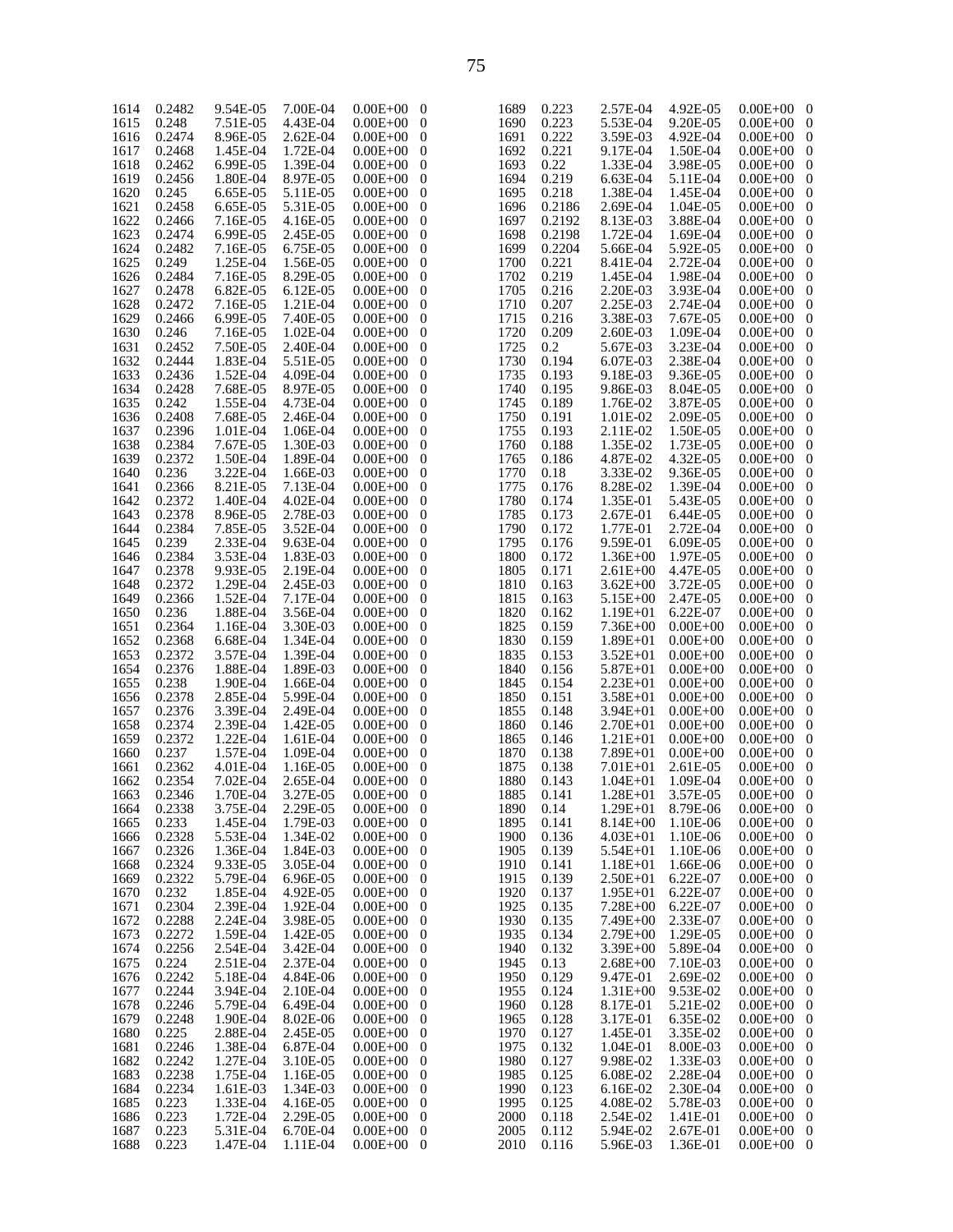| 2015 | 0.114 | 2.70E-02 | 1.73E-01 | $0.00E + 00$   | $\theta$         | 2390 | 0.06   | 9.02E-02     | 3.17E-03     | $0.00E + 00$   | - 0                      |
|------|-------|----------|----------|----------------|------------------|------|--------|--------------|--------------|----------------|--------------------------|
| 2020 | 0.115 | 1.47E-02 | 9.04E-02 | $0.00E + 00$   | $\mathbf{0}$     | 2395 | 0.059  | 5.52E-02     | 4.15E-03     | $0.00E + 00$   | $\bf{0}$                 |
| 2025 | 0.115 | 5.71E-03 | 2.63E-02 | $0.00E + 00$   | $\mathbf 0$      | 2400 | 0.055  | 4.75E-02     | 2.31E-03     | $0.00E + 00$   | $\overline{\phantom{0}}$ |
| 2030 | 0.112 | 1.10E-02 | 6.90E-03 | $0.00E + 00$   | $\theta$         | 2405 | 0.056  | 1.43E-01     | 2.21E-03     | $0.00E + 00$   | $\bf{0}$                 |
| 2035 | 0.109 | 2.72E-03 | 3.79E-03 | $0.00E + 00$   | $\theta$         | 2410 | 0.057  | 1.40E-01     | 9.30E-04     | $0.00E + 00$   | $\bf{0}$                 |
| 2040 | 0.109 | 5.76E-03 | 4.25E-03 | $0.00E + 00$   | $\theta$         | 2415 | 0.054  | 3.75E-01     | 6.30E-04     | $0.00E + 00$   | $\bf{0}$                 |
| 2045 | 0.11  | 3.69E-03 | 5.92E-03 | $0.00E + 00$   | $\theta$         | 2420 | 0.058  | 3.19E-01     | 5.92E-04     | $0.00E + 00$   | $\bf{0}$                 |
|      |       |          |          |                |                  |      |        |              |              |                |                          |
| 2050 | 0.106 | 4.10E-03 | 3.73E-02 | $0.00E + 00$   | $\theta$         | 2425 | 0.055  | 1.53E-01     | 1.19E-03     | $0.00E + 00$   | $\bf{0}$                 |
| 2055 | 0.104 | 4.06E-03 | 6.50E-02 | $0.00E + 00$   | $\theta$         | 2430 | 0.059  | 6.21E-02     | 4.63E-04     | $0.00E + 00$   | $\bf{0}$                 |
| 2060 | 0.102 | 5.01E-03 | 3.14E-02 | $0.00E + 00$   | $\theta$         | 2435 | 0.055  | $1.11E + 00$ | 4.69E-04     | $0.00E + 00$   | $\bf{0}$                 |
| 2065 | 0.097 | 3.27E-03 | 4.68E-02 | $0.00E + 00$   | $\theta$         | 2440 | 0.052  | 7.18E-02     | 2.96E-04     | $0.00E + 00$   | $\bf{0}$                 |
| 2070 | 0.101 | 3.88E-03 | 3.41E-02 | $0.00E + 00$   | $\theta$         | 2445 | 0.05   | 5.47E-01     | 2.35E-04     | $0.00E + 00$   | $\bf{0}$                 |
| 2075 | 0.103 | 4.42E-03 | 1.55E-02 | $0.00E + 00$   | $\theta$         | 2450 | 0.051  | 9.98E-01     | 2.23E-04     | $0.00E + 00$   | $\bf{0}$                 |
| 2080 | 0.099 | 2.31E-03 | 4.75E-03 | $0.00E + 00$   | $\theta$         | 2455 | 0.052  | 3.92E-01     | 1.24E-04     | $0.00E + 00$   | $\bf{0}$                 |
|      | 0.098 | 2.29E-03 | 5.64E-03 | $0.00E + 00$   | $\theta$         | 2460 | 0.049  | 1.95E-01     | 8.60E-05     | $0.00E + 00$   | $\bf{0}$                 |
| 2085 |       |          |          |                |                  |      |        |              |              |                |                          |
| 2090 | 0.1   | 2.55E-03 | 3.41E-03 | $0.00E + 00$   | $\theta$         | 2465 | 0.054  | 4.71E-01     | 5.26E-05     | $0.00E + 00$   | $\bf{0}$                 |
| 2095 | 0.093 | 3.74E-03 | 1.38E-03 | $0.00E + 00$   | $\theta$         | 2470 | 0.049  | $1.06E + 00$ | 5.93E-05     | $0.00E + 00$   | $\bf{0}$                 |
| 2100 | 0.095 | 6.94E-03 | 5.89E-04 | $0.00E + 00$   | $\theta$         | 2475 | 0.054  | 9.07E-01     | 1.85E-05     | $0.00E + 00$   | $\bf{0}$                 |
| 2105 | 0.095 | 2.06E-03 | 4.66E-04 | $0.00E + 00$   | $\theta$         | 2480 | 0.051  | $1.50E + 00$ | 2.35E-05     | $0.00E + 00$   | $\bf{0}$                 |
| 2110 | 0.089 | 3.49E-03 | 5.89E-04 | $0.00E + 00$   | $\theta$         | 2485 | 0.048  | $2.87E + 00$ | 8.04E-05     | $0.00E + 00$   | $\bf{0}$                 |
| 2115 | 0.092 | 2.55E-03 | 2.58E-04 | $0.00E + 00$   | $\theta$         | 2490 | 0.055  | $3.87E + 00$ | 5.26E-05     | $0.00E + 00$   | $\bf{0}$                 |
| 2120 | 0.089 | 3.63E-03 | 2.23E-04 | $0.00E + 00$   | $\overline{0}$   | 2495 | 0.047  | $4.10E + 00$ | 2.35E-05     | $0.00E + 00$   | $\bf{0}$                 |
| 2125 | 0.089 | 2.36E-03 | 9.17E-05 | $0.00E + 00$   | $\theta$         | 2500 | 0.0512 | $1.80E + 00$ | 4.32E-05     | $0.00E + 00$   | $\bf{0}$                 |
|      |       |          |          |                |                  |      |        |              |              |                |                          |
| 2130 | 0.089 | 2.46E-03 | 3.01E-05 | $0.00E + 00$   | $\theta$         | 2505 | 0.0505 | $3.16E + 00$ | 1.50E-05     | $0.00E + 00$   | $\bf{0}$                 |
| 2135 | 0.087 | 2.00E-03 | 7.85E-06 | $0.00E + 00$   | $\theta$         | 2510 | 0.0491 | $3.28E + 00$ | 1.85E-05     | $0.00E + 00$   | $\bf{0}$                 |
| 2140 | 0.092 | 1.35E-03 | 6.94E-06 | $0.00E + 00$   | $\theta$         | 2515 | 0.0478 | $9.45E + 00$ | 2.47E-05     | $0.00E + 00$   | $\bf{0}$                 |
| 2145 | 0.084 | 1.33E-03 | 3.43E-05 | $0.00E + 00$   | $\theta$         | 2520 | 0.0469 | $3.72E + 00$ | 2.35E-05     | $0.00E + 00$   | $\bf{0}$                 |
| 2150 | 0.083 | 3.69E-03 | 1.70E-04 | $0.00E + 00$   | $\theta$         | 2525 | 0.0463 | $9.35E + 00$ | 1.97E-05     | $0.00E + 00$   | $\bf{0}$                 |
| 2155 | 0.081 | 2.95E-03 | 1.47E-04 | $0.00E + 00$   | $\theta$         | 2530 | 0.0466 | $3.29E + 01$ | 1.85E-05     | $0.00E + 00$   | $\bf{0}$                 |
| 2160 | 0.084 | 4.51E-03 | 2.48E-04 | $0.00E + 00$   | $\theta$         | 2535 | 0.046  | $3.08E + 01$ | 2.61E-05     | $0.00E + 00$   | $\bf{0}$                 |
| 2165 | 0.082 | 4.18E-03 | 2.10E-04 | $0.00E + 00$   | $\theta$         | 2540 | 0.0461 | $1.84E + 01$ | 1.29E-05     | $0.00E + 00$   | $\bf{0}$                 |
|      | 0.084 | 3.83E-03 | 1.79E-04 | $0.00E + 00$   | $\theta$         | 2545 | 0.0458 | $8.71E + 01$ | 1.18E-05     | $0.00E + 00$   | $\bf{0}$                 |
| 2170 |       |          |          |                |                  |      |        |              |              |                |                          |
| 2175 | 0.079 | 4.23E-03 | 1.26E-04 | $0.00E + 00$   | $\theta$         | 2550 | 0.0455 | $9.26E + 01$ | 3.72E-05     | $0.00E + 00$   | $\bf{0}$                 |
| 2180 | 0.077 | 3.48E-03 | 2.03E-04 | $0.00E + 00$   | $\theta$         | 2555 | 0.0452 | $3.16E + 01$ | 9.94E-05     | $0.00E + 00$   | $\bf{0}$                 |
| 2185 | 0.069 | 1.10E-02 | 8.79E-05 | $0.00E + 00$   | $\theta$         | 2560 | 0.0445 | $1.54E + 02$ | 4.16E-04     | $0.00E + 00$   | $\bf{0}$                 |
| 2190 | 0.074 | 3.38E-03 | 3.43E-05 | $0.00E + 00$   | $\theta$         | 2565 | 0.0443 | $2.21E + 02$ | 4.85E-04     | $0.00E + 00$   | $\bf{0}$                 |
| 2195 | 0.075 | 4.15E-03 | 4.94E-05 | $0.00E + 00$   | $\theta$         | 2570 | 0.0439 | $2.80E + 02$ | 4.69E-04     | $0.00E + 00$   | $\bf{0}$                 |
| 2200 | 0.084 | 4.87E-03 | 3.66E-03 | $0.00E + 00$   | $\theta$         | 2575 | 0.0433 | $3.97E + 02$ | 4.01E-04     | $0.00E + 00$   | $\bf{0}$                 |
| 2205 | 0.077 | 4.45E-03 | 8.50E-04 | $0.00E + 00$   | $\theta$         | 2580 | 0.043  | $2.37E + 02$ | 1.18E-04     | $0.00E + 00$   | $\bf{0}$                 |
| 2210 | 0.077 | 2.78E-03 | 5.76E-05 | $0.00E + 00$   | $\theta$         | 2585 | 0.0425 | $6.95E+02$   | 5.20E-04     | $0.00E + 00$   | $\bf{0}$                 |
|      |       |          |          |                |                  |      |        |              |              |                |                          |
| 2215 | 0.074 | 2.74E-03 | 2.53E-04 | $0.00E + 00$   | $\theta$         | 2590 | 0.0422 | $4.44E + 02$ | 1.28E-03     | $0.00E + 00$   | $\bf{0}$                 |
| 2220 | 0.079 | 2.01E-03 | 5.59E-04 | $0.00E + 00$   | $\theta$         | 2595 | 0.0419 | $1.53E+03$   | 8.57E-04     | $0.00E + 00$   | $\bf{0}$                 |
| 2225 | 0.077 | 3.19E-03 | 6.82E-04 | $0.00E + 00$   | $\theta$         | 2600 | 0.0417 | $3.43E+02$   | 1.05E-03     | $0.00E + 00$   | $\bf{0}$                 |
| 2230 | 0.077 | 1.20E-03 | 1.12E-03 | $0.00E + 00$   | $\theta$         | 2605 | 0.0416 | $1.63E + 03$ | 5.13E-04     | $0.00E + 00$   | $\bf{0}$                 |
| 2235 | 0.066 | 1.96E-03 | 1.43E-03 | $0.00E + 00$   | $\mathbf 0$      | 2610 | 0.0413 | $6.78E + 02$ | 7.64E-04     | $0.00E + 00$   | $\bf{0}$                 |
| 2240 | 0.061 | 1.20E-03 | 1.62E-03 | $0.00E + 00$   | $\theta$         | 2615 | 0.0411 | $8.77E + 02$ | 1.00E-03     | $0.00E + 00$   | $\bf{0}$                 |
| 2245 | 0.073 | 1.68E-03 | 2.65E-03 | $0.00E + 00$   | $\theta$         | 2620 | 0.0409 | $1.01E + 03$ | 5.16E-04     | $0.00E + 00$   | $\bf{0}$                 |
| 2250 | 0.077 | 1.28E-03 | 1.80E-03 | $0.00E + 00$   | $\overline{0}$   | 2625 | 0.0404 | $3.24E + 02$ | 3.37E-04     | $0.00E + 00$   | $\bf{0}$                 |
| 2255 | 0.077 | 1.42E-03 | 4.11E-03 | $0.00E + 00$   | $\theta$         | 2630 | 0.04   | $1.21E + 03$ | 2.96E-04     | $0.00E + 00$ 0 |                          |
|      |       |          |          |                |                  |      |        |              |              |                |                          |
| 2260 | 0.072 | 1.48E-03 | 4.13E-03 | $0.00E + 00$ 0 |                  | 2635 | 0.0396 | $2.84E+02$   | 1.91E-04     | $0.00E + 00$   | $\overline{0}$           |
| 2265 | 0.073 | 1.35E-03 | 3.24E-03 | $0.00E + 00$ 0 |                  | 2640 | 0.0391 | $9.65E + 01$ | 7.67E-05     | $0.00E + 00$ 0 |                          |
| 2270 | 0.066 | 1.45E-03 | 6.13E-03 | $0.00E + 00$   | $\boldsymbol{0}$ | 2645 | 0.0389 | $2.46E + 02$ | 4.17E-05     | $0.00E + 00$ 0 |                          |
| 2275 | 0.065 | 1.46E-03 | 6.25E-03 | $0.00E + 00$   | $\boldsymbol{0}$ | 2650 | 0.0387 | $1.34E + 02$ | 6.61E-05     | $0.00E + 00$ 0 |                          |
| 2280 | 0.07  | 1.55E-03 | 3.02E-03 | $0.00E + 00$   | $\boldsymbol{0}$ | 2655 | 0.0386 | $4.19E + 02$ | 3.55E-04     | $0.00E + 00$ 0 |                          |
| 2285 | 0.067 | 1.56E-03 | 4.75E-03 | $0.00E + 00$   | $\boldsymbol{0}$ | 2660 | 0.0384 | $6.67E + 02$ | 9.78E-03     | $0.00E + 00$ 0 |                          |
| 2290 | 0.067 | 1.66E-03 | 6.30E-03 | $0.00E + 00$   | $\boldsymbol{0}$ | 2665 | 0.0383 | $1.80E + 03$ | 1.76E-01     | $0.00E + 00$ 0 |                          |
| 2295 | 0.066 | 1.76E-03 | 6.38E-03 | $0.00E + 00$   | $\boldsymbol{0}$ | 2670 | 0.0382 | $2.13E+03$   | 9.39E-01     | $0.00E + 00$ 0 |                          |
| 2300 | 0.067 | 3.22E-03 | 9.38E-03 | $0.00E + 00$   | $\boldsymbol{0}$ | 2675 | 0.0378 | $1.16E + 03$ | $4.49E + 00$ | $0.00E + 00$ 0 |                          |
|      |       |          |          |                |                  | 2680 |        |              |              |                |                          |
| 2305 | 0.064 | 3.69E-03 | 8.10E-03 | $0.00E + 00$   | $\boldsymbol{0}$ |      | 0.0375 | $9.36E + 02$ | $8.68E + 00$ | $0.00E + 00$ 0 |                          |
| 2310 | 0.063 | 5.66E-03 | 1.50E-03 | $0.00E + 00$   | $\boldsymbol{0}$ | 2685 | 0.0372 | $5.81E + 02$ | $1.30E + 01$ | $0.00E + 00$ 0 |                          |
| 2315 | 0.059 | 5.47E-03 | 6.87E-03 | $0.00E + 00$   | $\boldsymbol{0}$ | 2690 | 0.0368 | $2.53E+02$   | $4.10E + 00$ | $0.00E + 00$ 0 |                          |
| 2320 | 0.054 | 5.73E-03 | 1.28E-02 | $0.00E + 00$   | $\boldsymbol{0}$ | 2695 | 0.0365 | $1.10E + 03$ | $5.03E + 00$ | $0.00E + 00$ 0 |                          |
| 2325 | 0.056 | 7.71E-03 | 2.70E-03 | $0.00E + 00$   | $\boldsymbol{0}$ | 2700 | 0.036  | $3.18E + 02$ | $1.05E + 01$ | $0.00E + 00$ 0 |                          |
| 2330 | 0.056 | 4.95E-03 | 4.03E-03 | $0.00E + 00$   | $\boldsymbol{0}$ | 2705 | 0.0359 | $1.46E+02$   | $6.72E+00$   | $0.00E + 00$ 0 |                          |
| 2335 | 0.06  | 3.38E-03 | 4.45E-03 | $0.00E + 00$   | $\boldsymbol{0}$ | 2710 | 0.0357 | $1.31E + 03$ | $3.57E + 00$ | $0.00E + 00$ 0 |                          |
| 2340 | 0.059 | 2.15E-02 | 9.94E-03 | $0.00E + 00$   | $\boldsymbol{0}$ | 2715 | 0.0356 | $2.23E+02$   | $1.55E+00$   | $0.00E + 00$ 0 |                          |
|      |       |          |          |                |                  |      |        |              |              |                |                          |
| 2345 | 0.061 | 8.36E-03 | 9.66E-03 | $0.00E + 00$   | $\boldsymbol{0}$ | 2720 | 0.0355 | $1.44E + 03$ | 4.73E-01     | $0.00E + 00$ 0 |                          |
| 2350 | 0.062 | 3.15E-02 | 1.27E-02 | $0.00E + 00$   | $\boldsymbol{0}$ | 2725 | 0.0353 | $8.64E + 02$ | 2.93E-01     | $0.00E + 00$ 0 |                          |
| 2355 | 0.064 | 1.36E-02 | 9.19E-03 | $0.00E + 00$   | $\boldsymbol{0}$ | 2730 | 0.0352 | $7.84E + 01$ | 1.84E-01     | $0.00E + 00$ 0 |                          |
| 2360 | 0.066 | 1.11E-02 | 6.81E-03 | $0.00E + 00$   | $\boldsymbol{0}$ | 2735 | 0.0349 | $3.19E + 02$ | 2.26E-01     | $0.00E + 00$ 0 |                          |
| 2365 | 0.062 | 1.86E-02 | 2.99E-03 | $0.00E + 00$   | $\boldsymbol{0}$ | 2740 | 0.0348 | $1.49E + 03$ | 3.54E-01     | $0.00E + 00$ 0 |                          |
| 2370 | 0.062 | 6.29E-02 | 2.78E-02 | $0.00E + 00$   | $\boldsymbol{0}$ | 2745 | 0.0346 | $2.20E + 02$ | $1.06E + 00$ | $0.00E + 00$ 0 |                          |
| 2375 | 0.058 | 2.71E-02 | 9.35E-03 | $0.00E + 00$   | $\boldsymbol{0}$ | 2750 | 0.0345 | $1.80E + 02$ | $2.49E + 00$ | $0.00E + 00$ 0 |                          |
| 2380 | 0.056 | 6.31E-02 | 2.61E-03 | $0.00E + 00$   | $\boldsymbol{0}$ | 2755 | 0.0343 | $7.90E + 02$ | $6.76E+00$   | $0.00E + 00$ 0 |                          |
| 2385 | 0.061 | 1.41E-01 | 4.72E-03 | $0.00E + 00$   | $\boldsymbol{0}$ | 2760 | 0.0341 | $2.65E+02$   | $8.20E + 00$ | $0.00E + 00$ 0 |                          |
|      |       |          |          |                |                  |      |        |              |              |                |                          |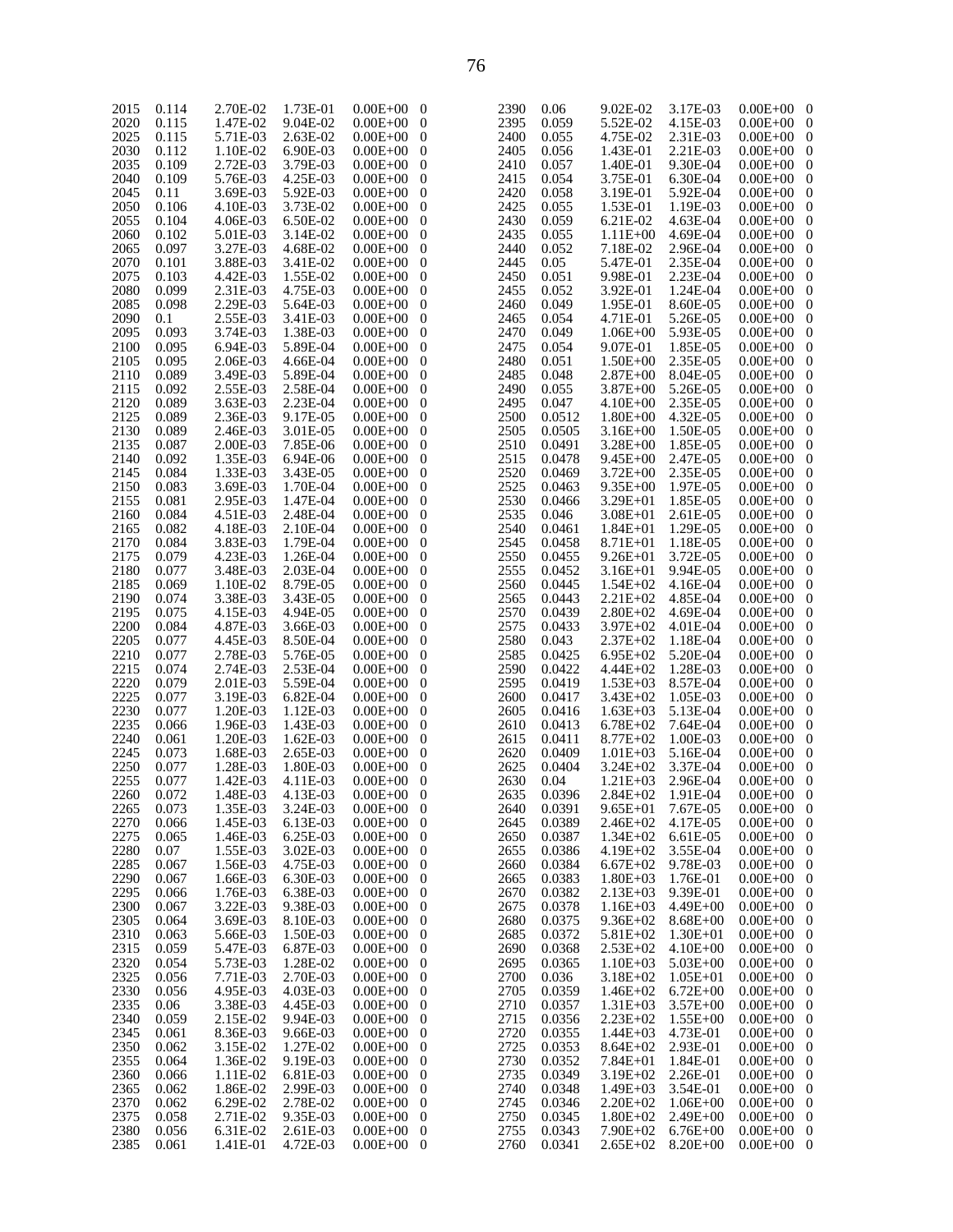| 2765 | 0.0338 | $6.35E+02$   | $3.40E + 00$ | $0.00E + 00$   | - 0              | 3140 | 0.0206 | $1.03E + 00$ | 6.57E-04     | 3.89E-03 | $\boldsymbol{0}$ |
|------|--------|--------------|--------------|----------------|------------------|------|--------|--------------|--------------|----------|------------------|
| 2770 | 0.0336 | $3.86E + 02$ | $2.32E + 00$ | $0.00E + 00$   | $\overline{0}$   | 3145 | 0.0205 | $1.20E + 00$ | 2.99E-04     | 4.67E-03 | $\boldsymbol{0}$ |
| 2775 | 0.0333 | $1.61E + 02$ | $6.55E+00$   | $0.00E + 00$   | $\mathbf{0}$     | 3150 | 0.0204 | 4.80E-01     | 2.32E-03     | 4.87E-03 | $\mathbf{0}$     |
|      |        |              |              |                |                  |      |        |              |              |          |                  |
| 2780 | 0.0329 | $3.02E + 02$ | $6.05E + 00$ | $0.00E + 00$   | $\boldsymbol{0}$ | 3155 | 0.0203 | 6.06E-01     | 7.68E-04     | 4.48E-03 | 0                |
| 2785 | 0.0327 | $2.19E + 02$ | $3.59E + 00$ | $0.00E + 00$   | $\mathbf{0}$     | 3160 | 0.0202 | 2.31E-01     | 4.86E-03     | 3.70E-03 | $\boldsymbol{0}$ |
|      |        |              |              |                |                  |      |        |              |              |          |                  |
| 2790 | 0.0324 | $1.40E + 02$ | $1.97E + 00$ | $0.00E + 00$   | $\boldsymbol{0}$ | 3165 | 0.0202 | 5.31E-02     | 7.91E-03     | 2.72E-03 | 0                |
| 2795 | 0.0321 | $7.74E + 01$ | $1.26E + 00$ | $0.00E + 00$   | $\overline{0}$   | 3170 | 0.0201 | 1.10E-01     | 2.66E-03     | 2.14E-03 | $\boldsymbol{0}$ |
|      |        |              |              |                |                  |      |        |              |              |          |                  |
| 2800 | 0.032  | $8.41E + 01$ | 7.50E-01     | $0.00E + 00$   | $\boldsymbol{0}$ | 3175 | 0.02   | 1.91E-01     | 1.36E-02     | 1.56E-03 | 0                |
| 2805 | 0.0318 | $3.35E+02$   | 6.35E-01     | $0.00E + 00$   | $\mathbf{0}$     | 3180 | 0.0199 | 2.00E-01     | 2.77E-03     | 1.36E-03 | $\boldsymbol{0}$ |
|      |        |              |              |                |                  |      |        |              |              |          |                  |
| 2810 | 0.0317 | $4.24E + 01$ | 4.38E-01     | $0.00E + 00$   | $\boldsymbol{0}$ | 3185 | 0.0198 | 1.93E-01     | 3.16E-02     | 1.17E-03 | 0                |
| 2815 | 0.0316 | $6.13E + 01$ | 3.48E-01     | $0.00E + 00$   | $\overline{0}$   | 3190 | 0.0198 | 7.35E-01     | 5.06E-03     | 1.17E-03 | $\mathbf{0}$     |
| 2820 | 0.0314 | $1.39E + 02$ | 2.56E-01     | $0.00E + 00$   | $\overline{0}$   | 3195 | 0.0197 | $1.28E + 00$ | 3.35E-02     | 1.17E-03 | 0                |
|      |        |              |              |                |                  |      |        |              |              |          |                  |
| 2825 | 0.0312 | $1.66E + 01$ | 1.61E-01     | $0.00E + 00$   | $\mathbf{0}$     | 3200 | 0.0196 | $6.08E + 00$ | 1.48E-02     | 1.56E-03 | $\boldsymbol{0}$ |
| 2830 | 0.0311 | $1.54E + 01$ | 1.05E-01     | $0.00E + 00$   | $\boldsymbol{0}$ | 3205 | 0.0195 | $9.09E + 00$ | 2.69E-02     | 1.36E-03 | 0                |
|      |        |              |              |                |                  |      |        |              |              |          |                  |
| 2835 | 0.0308 | $1.05E + 02$ | 4.89E-02     | $0.00E + 00$   | $\overline{0}$   | 3210 | 0.0194 | $8.22E + 00$ | 3.62E-02     | 1.75E-03 | $\boldsymbol{0}$ |
| 2840 | 0.0306 | $3.76E + 01$ | 5.88E-02     | $0.00E + 00$   | $\boldsymbol{0}$ | 3215 | 0.0193 | $4.44E + 00$ | 1.48E-02     | 1.17E-03 | 0                |
| 2845 | 0.0303 | $9.18E + 00$ | $6.01E-02$   | $0.00E + 00$   | $\mathbf{0}$     | 3220 | 0.0192 | $1.75E + 00$ | 6.38E-02     | 1.36E-03 | $\boldsymbol{0}$ |
|      |        |              |              |                |                  |      |        |              |              |          |                  |
| 2850 | 0.03   | $3.83E + 01$ | 5.71E-02     | $0.00E + 00$   | $\boldsymbol{0}$ | 3225 | 0.0191 | $7.16E + 00$ | 8.02E-03     | 1.95E-03 | 0                |
| 2855 | 0.0297 | $5.57E + 01$ | 5.16E-02     | $0.00E + 00$   | $\overline{0}$   | 3230 | 0.0191 | $5.05E + 00$ | 4.93E-02     | 8.96E-03 | $\boldsymbol{0}$ |
|      |        |              |              |                |                  |      |        |              |              |          |                  |
| 2860 | 0.0294 | $1.14E + 01$ | 5.35E-02     | $0.00E + 00$   | $\boldsymbol{0}$ | 3235 | 0.019  | 3.56E-01     | 7.72E-03     | 3.70E-03 | 0                |
| 2865 | 0.0292 | $4.89E + 00$ | 5.56E-02     | $0.00E + 00$   | $\mathbf{0}$     | 3240 | 0.019  | 5.79E-01     | 6.78E-02     | 1.56E-03 | $\boldsymbol{0}$ |
|      |        |              |              |                |                  | 3245 |        |              |              |          |                  |
| 2870 | 0.029  | $2.00E + 01$ | 3.21E-02     | $0.00E + 00$   | $\boldsymbol{0}$ |      | 0.0189 | $4.54E + 00$ | 6.55E-03     | 1.17E-03 | 0                |
| 2875 | 0.0288 | $7.31E + 00$ | 2.07E-02     | $0.00E + 00$   | $\overline{0}$   | 3250 | 0.0189 | 6.83E-01     | 5.50E-02     | 1.75E-03 | $\boldsymbol{0}$ |
| 2880 | 0.0287 | $4.38E + 00$ | 2.31E-02     | $0.00E + 00$   | $\boldsymbol{0}$ | 3255 | 0.0187 | 1.90E-01     | 6.92E-03     | 2.33E-03 | 0                |
|      |        |              |              |                |                  |      |        |              |              |          |                  |
| 2885 | 0.0285 | $5.09E + 00$ | 2.12E-02     | $0.00E + 00$   | $\mathbf{0}$     | 3260 | 0.0186 | $1.22E + 00$ | 6.59E-02     | 2.33E-03 | $\boldsymbol{0}$ |
| 2890 | 0.0284 | $8.42E + 00$ | 1.68E-02     | $0.00E + 00$   | $\boldsymbol{0}$ | 3265 | 0.0185 | $1.90E + 00$ | 6.18E-03     | 2.53E-03 | 0                |
|      |        |              |              |                |                  |      |        |              |              |          |                  |
| 2895 | 0.0283 | $2.31E + 00$ | 8.56E-03     | $0.00E + 00$   | $\overline{0}$   | 3270 | 0.0184 | $1.55E+00$   | 5.30E-02     | 8.62E-02 | $\boldsymbol{0}$ |
| 2900 | 0.0282 | $1.54E + 01$ | 5.26E-03     | $0.00E + 00$   | $\boldsymbol{0}$ | 3275 | 0.0183 | 5.71E-01     | 2.57E-03     | 1.68E-01 | 0                |
| 2905 | 0.0281 | $1.10E + 01$ | 2.41E-03     | $0.00E + 00$   | $\mathbf{0}$     | 3280 | 0.0182 | 7.67E-01     | 2.88E-02     | 7.75E-02 | $\boldsymbol{0}$ |
|      |        |              |              |                |                  |      |        |              |              |          |                  |
| 2910 | 0.0279 | $2.31E + 00$ | 9.89E-04     | $0.00E + 00$   | $\boldsymbol{0}$ | 3285 | 0.0182 | 1.36E-01     | 2.13E-03     | 4.82E-02 | $\boldsymbol{0}$ |
| 2915 | 0.0276 | $4.65E + 00$ | 3.93E-04     | $0.00E + 00$   | $\overline{0}$   | 3290 | 0.0182 | 1.50E-01     | 1.67E-02     | 6.22E-02 | $\boldsymbol{0}$ |
|      |        |              |              |                |                  |      |        |              |              |          |                  |
| 2920 | 0.0274 | $2.05E + 00$ | 1.75E-04     | $0.00E + 00$   | $\overline{0}$   | 3295 | 0.0181 | $1.73E + 00$ | 2.85E-03     | 6.66E-02 | 0                |
| 2925 | 0.0272 | $4.73E + 00$ | 9.36E-05     | $0.00E + 00$   | $\mathbf{0}$     | 3300 | 0.0179 | $1.36E + 00$ | 1.59E-02     | 6.72E-02 | $\mathbf{0}$     |
| 2930 | 0.0269 | $1.16E + 00$ | 5.10E-05     | $0.00E + 00$   | $\boldsymbol{0}$ | 3305 | 0.0177 | 8.18E-01     | 6.28E-03     | 5.64E-02 | 0                |
|      |        |              |              |                |                  |      |        |              |              |          |                  |
| 2935 | 0.0266 | $1.03E + 00$ | 2.22E-05     | $0.00E + 00$   | $\overline{0}$   | 3310 | 0.0175 | 3.84E-01     | 7.12E-02     | 4.58E-02 | $\boldsymbol{0}$ |
| 2940 | 0.0264 | $2.49E + 00$ | 1.08E-05     | $0.00E + 00$   | $\boldsymbol{0}$ | 3315 | 0.0174 | 5.10E-01     | $0.00E + 00$ | 3.75E-02 | 0                |
|      |        |              |              |                |                  |      |        |              |              |          |                  |
| 2945 | 0.0261 | $5.02E + 00$ | 3.57E-05     | $0.00E + 00$   | $\mathbf{0}$     | 3320 | 0.0172 | 5.71E+00     | 2.57E-01     | 2.58E-02 | $\boldsymbol{0}$ |
| 2950 | 0.0259 | $1.28E + 00$ | 1.52E-04     | $0.00E + 00$   | $\boldsymbol{0}$ | 3325 | 0.017  | 4.05E-01     | 8.28E-02     | 1.91E-02 | $\boldsymbol{0}$ |
|      |        |              |              |                |                  | 3330 |        |              |              |          | $\boldsymbol{0}$ |
| 2955 | 0.0258 | $1.97E + 00$ | 4.66E-04     | $0.00E + 00$   | $\overline{0}$   |      | 0.0168 | 4.31E-01     | 9.67E-03     | 1.31E-02 |                  |
| 2960 | 0.0256 | $1.06E + 00$ | 8.76E-04     | $0.00E + 00$   | $\overline{0}$   | 3335 | 0.0167 | 7.95E-02     | 2.27E-02     | 8.77E-03 | 0                |
| 2965 | 0.0255 | 6.10E-01     | 1.12E-03     | $0.00E + 00$   | $\mathbf{0}$     | 3340 | 0.0165 | 6.03E-01     | 1.71E-03     | 5.84E-03 | $\boldsymbol{0}$ |
|      |        |              |              |                |                  |      |        |              |              |          |                  |
| 2970 | 0.0254 | $8.81E + 00$ | 1.05E-03     | $0.00E + 00$   | $\boldsymbol{0}$ | 3345 | 0.0164 | 5.57E-01     | 3.99E-02     | 3.89E-03 | 0                |
| 2975 | 0.0253 | $4.43E + 00$ | 1.44E-03     | $0.00E + 00$   | $\overline{0}$   | 3350 | 0.0162 | 1.85E-01     | 3.35E-03     | 2.33E-03 | $\boldsymbol{0}$ |
|      |        |              |              |                |                  |      |        |              |              |          |                  |
| 2980 | 0.0251 | $2.14E + 00$ | 1.97E-03     | $0.00E + 00$   | $\boldsymbol{0}$ | 3355 | 0.0161 | 4.50E-01     | 3.84E-02     | 1.56E-03 | 0                |
| 2985 | 0.025  | 5.39E-01     | 1.26E-03     | $0.00E + 00$   | $\mathbf{0}$     | 3360 | 0.0159 | 3.79E-01     | 7.85E-03     | 9.72E-04 | $\boldsymbol{0}$ |
| 2990 | 0.0249 | 3.50E-01     | 6.64E-04     | $0.00E + 00$   | $\boldsymbol{0}$ | 3365 | 0.0159 | 2.36E-01     | 7.33E-03     | 5.83E-04 | 0                |
|      |        |              |              |                |                  |      |        |              |              |          |                  |
| 2995 | 0.0248 | $1.45E + 00$ | 6.30E-04     | $0.00E + 00$   | $\mathbf{0}$     | 3370 | 0.0158 | 2.32E-01     | 6.90E-02     | 3.89E-04 | $\boldsymbol{0}$ |
| 3000 | 0.0247 | 6.20E-01     | 1.28E-04     | $0.00E + 00$   | $\boldsymbol{0}$ | 3375 | 0.0157 | 1.36E-01     | 5.48E-03     | 1.94E-04 | 0                |
|      |        |              |              |                |                  |      |        |              |              |          |                  |
| 3005 | 0.0245 | $1.48E + 00$ | 1.41E-04     | $0.00E + 00$   | - 0              | 3380 | 0.0156 | 8.31E-02     | 9.12E-02     | 1.94E-04 | $\boldsymbol{0}$ |
| 3010 | 0.0244 | 6.58E-01     | 2.48E-04     | $0.00E + 00$   | - 0              | 3385 | 0.0156 | 1.35E-01     | 9.42E-03     | 1.94E-04 | $\boldsymbol{0}$ |
| 3015 | 0.0243 | 7.83E-01     | 2.64E-04     | $0.00E + 00$   | $\overline{0}$   | 3390 | 0.0155 | 1.35E-02     | 3.06E-02     | 1.94E-04 | $\mathbf{0}$     |
|      |        |              |              |                |                  |      |        |              |              |          |                  |
| 3020 | 0.0241 | $7.03E + 00$ | 1.72E-04     | $0.00E + 00$ 0 |                  | 3395 | 0.0155 | 3.18E-02     | 1.69E-02     | 1.94E-04 | $\boldsymbol{0}$ |
| 3025 | 0.024  | 5.61E-01     | 1.05E-04     | $0.00E + 00$   | $\overline{0}$   | 3400 | 0.0154 | 1.45E-02     | 6.13E-03     | 1.94E-04 | $\boldsymbol{0}$ |
| 3030 | 0.0239 | 9.23E-01     | 3.87E-05     | $0.00E + 00$ 0 |                  | 3405 | 0.0153 | 1.15E-01     | 7.63E-02     | 1.94E-04 | 0                |
|      |        |              |              |                |                  |      |        |              |              |          |                  |
| 3035 | 0.0238 | $1.63E + 00$ | 1.29E-05     | $0.00E + 00$   | $\overline{0}$   | 3410 | 0.0152 | 1.69E-01     | 5.99E-03     | 1.94E-04 | $\boldsymbol{0}$ |
| 3040 | 0.0237 | $2.44E + 00$ | 4.42E-06     | $0.00E + 00$ 0 |                  | 3415 | 0.0152 | 1.95E-02     | 5.55E-02     | 1.94E-04 | $\boldsymbol{0}$ |
|      |        |              |              |                |                  |      |        |              |              |          |                  |
| 3045 | 0.0236 | $1.34E + 00$ | 1.66E-06     | $0.00E + 00$   | $\overline{0}$   | 3420 | 0.0151 | 7.18E-03     | 7.23E-03     | 1.94E-04 | $\boldsymbol{0}$ |
| 3050 | 0.0235 | $4.95E + 00$ | 6.22E-07     | $0.00E + 00$ 0 |                  | 3425 | 0.015  | 7.88E-03     | 2.55E-02     | 1.94E-04 | $\boldsymbol{0}$ |
| 3055 | 0.0235 | $7.01E + 00$ | 3.66E-06     | $0.00E + 00$   |                  | 3430 | 0.0149 | 3.94E-03     | 4.31E-02     | 1.94E-04 | $\boldsymbol{0}$ |
|      |        |              |              |                | $\overline{0}$   |      |        |              |              |          |                  |
| 3060 | 0.0234 | 7.16E-01     | 2.33E-07     | $0.00E + 00$ 0 |                  | 3435 | 0.0148 | 1.93E-02     | 3.77E-03     | 3.89E-04 | 0                |
| 3065 | 0.0232 | $1.38E + 00$ | 2.33E-07     | $0.00E + 00$   | $\overline{0}$   | 3440 | 0.0147 | 1.23E-02     | 4.14E-02     | 3.89E-04 | $\boldsymbol{0}$ |
|      |        |              |              |                |                  |      |        |              |              |          |                  |
| 3070 | 0.0231 | $2.94E + 00$ | 2.33E-07     | $0.00E + 00$ 0 |                  | 3445 | 0.0147 | 2.01E-02     | 5.44E-03     | 3.89E-04 | $\boldsymbol{0}$ |
| 3075 | 0.023  | 7.80E-01     | 1.10E-06     | $0.00E + 00$   | $\overline{0}$   | 3450 | 0.0146 | 3.83E-03     | 1.50E-02     | 1.94E-04 | $\boldsymbol{0}$ |
| 3080 | 0.0228 | $1.17E + 00$ | 6.22E-07     | $0.00E + 00$ 0 |                  | 3455 | 0.0146 | 2.84E-02     | 2.36E-02     | 1.94E-04 | $\boldsymbol{0}$ |
|      |        |              |              |                |                  |      |        |              |              |          |                  |
| 3085 | 0.0226 | $2.54E + 00$ | $0.00E + 00$ | $0.00E + 00$   | $\overline{0}$   | 3460 | 0.0145 | 1.21E-02     | 1.71E-03     | 1.94E-04 | $\boldsymbol{0}$ |
| 3090 | 0.0224 | $1.95E + 00$ | 1.66E-06     | $0.00E + 00$ 0 |                  | 3465 | 0.0145 | 3.92E-03     | 2.73E-02     | 1.94E-04 | 0                |
|      |        |              |              |                |                  |      |        |              |              |          |                  |
| 3095 | 0.0222 | $5.11E + 00$ | 2.27E-06     | $0.00E + 00$   | $\overline{0}$   | 3470 | 0.0144 | 8.82E-03     | 4.39E-03     | 1.94E-04 | $\boldsymbol{0}$ |
| 3100 | 0.022  | $1.04E + 00$ | 1.66E-06     | $0.00E + 00$ 0 |                  | 3475 | 0.0143 | 1.07E-02     | 9.26E-03     | 1.94E-04 | $\boldsymbol{0}$ |
| 3105 | 0.0218 | $4.13E + 00$ | 1.08E-05     | $0.00E + 00$   | $\bf{0}$         | 3480 | 0.0142 | 5.46E-03     | 1.22E-02     | 1.94E-04 | $\boldsymbol{0}$ |
|      |        |              |              |                |                  |      |        |              |              |          |                  |
| 3110 | 0.0216 | $5.11E + 00$ | 2.35E-05     | $0.00E + 00$   | $\overline{0}$   | 3485 | 0.0142 | 7.60E-03     | 3.84E-03     | 1.94E-04 | $\boldsymbol{0}$ |
| 3115 | 0.0214 | $1.81E + 00$ | 3.87E-05     | $0.00E + 00$   | $\bf{0}$         | 3490 | 0.0141 | 1.33E-02     | 1.16E-02     | 1.94E-04 | $\boldsymbol{0}$ |
|      |        |              |              |                |                  |      |        |              |              |          |                  |
| 3120 | 0.0212 | 3.28E-01     | 4.94E-05     | 7.78E-04       | $\bf{0}$         | 3495 | 0.0141 | 6.92E-03     | 3.84E-03     | 1.94E-04 | $\boldsymbol{0}$ |
| 3125 | 0.021  | $1.22E + 00$ | 2.25E-04     | 8.77E-03       | $\bf{0}$         | 3500 | 0.014  | 8.63E-03     | 3.22E-03     | 1.94E-04 | $\boldsymbol{0}$ |
| 3130 | 0.0209 | 6.47E-01     | 1.39E-04     | 9.55E-03       | $\bf{0}$         | 3505 | 0.0139 | 7.94E-03     | 3.89E-03     | 1.94E-04 | $\boldsymbol{0}$ |
|      |        |              |              |                |                  |      |        |              |              |          |                  |
| 3135 | 0.0208 | 2.28E-01     | 2.90E-04     | 3.31E-03       | $\mathbf{0}$     | 3510 | 0.0138 | 1.00E-02     | 1.75E-03     | 1.94E-04 | $\mathbf{0}$     |
|      |        |              |              |                |                  |      |        |              |              |          |                  |